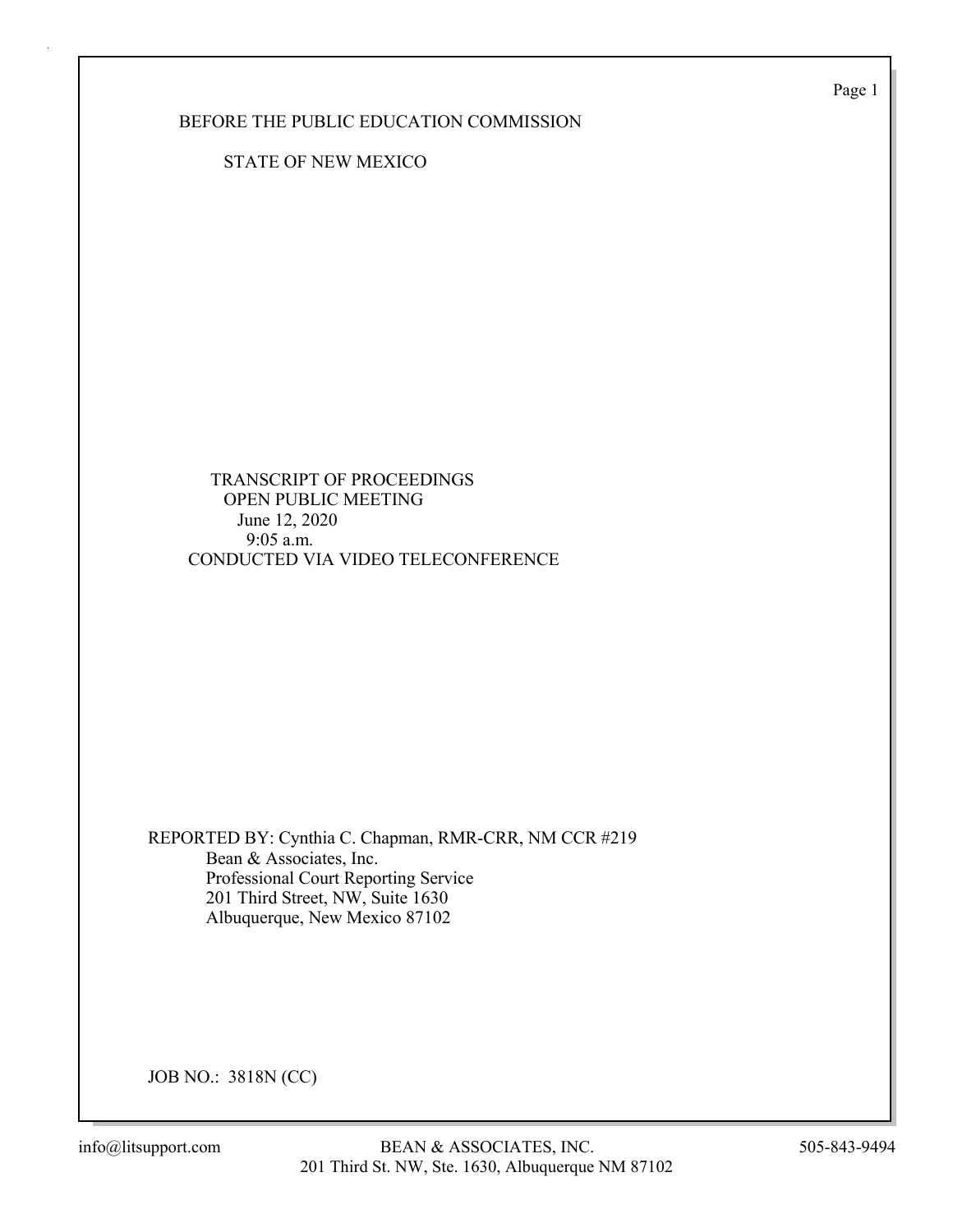### 2 (Pages 2 to 5)

| Page 2                                                                                                                                                                                                                                                                                                                                                                                                                                                                                                                                                                                                                                                                                                                                                                                                                                                                                                                                                                                                                                                                                                                                                                                                                                      | Page 4                                                                                                                                                                                                                                                                                                                                                                                                                                                                                                                                                                                                                                                                                                                                                                                                                                                                                                                                                                                                                                                                                                               |
|---------------------------------------------------------------------------------------------------------------------------------------------------------------------------------------------------------------------------------------------------------------------------------------------------------------------------------------------------------------------------------------------------------------------------------------------------------------------------------------------------------------------------------------------------------------------------------------------------------------------------------------------------------------------------------------------------------------------------------------------------------------------------------------------------------------------------------------------------------------------------------------------------------------------------------------------------------------------------------------------------------------------------------------------------------------------------------------------------------------------------------------------------------------------------------------------------------------------------------------------|----------------------------------------------------------------------------------------------------------------------------------------------------------------------------------------------------------------------------------------------------------------------------------------------------------------------------------------------------------------------------------------------------------------------------------------------------------------------------------------------------------------------------------------------------------------------------------------------------------------------------------------------------------------------------------------------------------------------------------------------------------------------------------------------------------------------------------------------------------------------------------------------------------------------------------------------------------------------------------------------------------------------------------------------------------------------------------------------------------------------|
| <b>APPEARANCES</b><br>$\mathbf{1}$<br>$\overline{c}$<br><b>COMMISSIONERS:</b><br>3<br>MS. PATRICIA GIPSON, Chair<br>MS. TRISH RUIZ, Vice Chair<br>4<br>MS. KARYL ANN ARMBRUSTER, Secretary<br>MR. R. CARLOS CABALLERO, Member<br>5<br>MR. MICHAEL CHAVEZ, Member<br>MR. TIM CRONE, Member<br>6<br>MS. GEORGINA DAVIS, Member<br>MS. M. SONIA RAFTERY, Member<br>7<br>MR. DAVID ROBBINS, Member<br>MS. GLENNA VOIGT, Member<br>8<br>PED STAFF:<br>9<br>MR. ALAN BRAUER, Director<br>10<br>Options for Parents and Families<br>MS. KAREN WOERNER, Deputy Director<br>11<br>Options for Parents and Families<br>12<br>MS. BEVERLY FRIEDMAN, PED Custodian of Record<br>13<br>and Liaison to the PEC<br>14<br>PEC COUNSEL:<br>15<br>MS. AMI JAEGER, Counsel to the PEC<br>16<br>17<br>18<br>19<br>20<br>21<br>22<br>23<br>24<br>25                                                                                                                                                                                                                                                                                                                                                                                                              | THE CHAIR: Good morning, everyone. I am<br>1<br>$\boldsymbol{2}$<br>going to bring to order this meeting of the Public<br>3<br>Education Commission. It is Friday, June 12th, and<br>4<br>it is 9:05 a.m.<br>5<br>And I am going to ask Commissioner Ruiz to<br>6<br>do roll call because Commissioner Armbruster is<br>$\boldsymbol{7}$<br>delayed in coming in.<br>8<br><b>COMMISSIONER RUIZ: Commissioner Robbins?</b><br>9<br>COMMISSIONER ROBBINS: Present.<br>10<br>COMMISSIONER RUIZ: Commissioner Voigt?<br>11<br>COMMISSIONER VOIGT: Here.<br>12<br><b>COMMISSIONER RUIZ: Commissioner Davis?</b><br>13<br>COMMISSIONER DAVIS: Yes.<br>14<br>COMMISSIONER RUIZ: Commissioner Chavez?<br>15<br>COMMISSIONER CHAVEZ: Here.<br>16<br>COMMISSIONER RUIZ: Commissioner Gipson is<br>17<br>here.<br>18<br>Commissioner Raftery?<br>19<br>COMMISSIONER RAFTERY: Present.<br>20<br><b>COMMISSIONER RUIZ: Commissioner Crone?</b><br>21<br>(No response.)<br>22<br>COMMISSIONER RUIZ: Commissioner Crone?<br>23<br>THE CHAIR: Hold on. He's muted. Let me<br>24<br>see.<br>25<br><b>COMMISSIONER CRONE: Present.</b> |
| Page 3<br><b>INDEX TO PROCEEDINGS</b><br>1<br>2<br>1 Call to Order, Roll Call,<br>4<br>Pledge of Allegiance and<br>Salute to the New Mexico Flag<br>3<br>4<br>5<br>2 Approval of Agenda<br>5<br>3 Open Forum<br>6<br>6<br>Consent Agenda<br>8<br>4<br>Discussion and Possible Action on<br>7<br>5<br>10<br>Commencement of Operations for Proposed<br>New School - ACES Technical School<br>8<br>9<br>Discussion and Possible Action on Charter 34<br>6<br>Contracts and Performance Frameworks,<br>10<br>Including Mission Goals, 2020-2025<br>11<br>7 Report from Options for Parents and<br>142<br>The Charter School Division - Discussion<br>12<br>and Possible Actions<br>13<br>158<br>Discussion and Possible Action on<br>8<br><b>Amendment Requests</b><br>14<br>192<br>Discussion and Possible Action on<br>9<br>Corrective Action Plans<br>15<br>16<br>207<br>10 Discussion and Possible Action on<br>Annual Report Ratings for 2019-2020<br>17<br>11 Discussion and Possible Action on New<br>210<br>18<br>Educational Programming Related to COVID-19<br>19<br>12 Report from the Chair<br>213<br>20<br>13 PEC Comments<br>230<br>21<br>REPORTER'S CERTIFICATE<br>245<br>22<br>ATTACHMENTS:<br>23<br>1 List of Attendees<br>24 | Page 5<br>1<br><b>COMMISSIONER RUIZ: Commissioner Ruiz is</b><br>$\overline{2}$<br>here.<br>3<br>Commissioner Caballero?<br>4<br>COMMISSIONER CABALLERO: Presente.<br>5<br>COMMISSIONER RUIZ: And Commissioner<br>6<br>Armbruster?<br>7<br>(No response.)<br>8<br>COMMISSIONER RUIZ: Okay. So we're all<br>9<br>here except for Commissioner Armbruster,<br>10<br>Madam Chair.<br>11<br>THE CHAIR: And, Karen, I didn't see her<br>$12\,$<br>even in the participants list yet. So I don't<br>13<br>know -- the last time I looked. So I don't know<br>14<br>what's happening. I'll try to check.<br>15<br>Okay. I'm going to ask Commissioner<br>16<br>Chavez to lead us in the Pledge and Commissioner<br>17<br>Voigt in the Salute to the New Mexico Flag.<br>18<br>(Pledge of Allegiance and Salute to<br>19<br>the New Mexico Flag conducted.)<br>20<br>THE CHAIR: We are on to -- oh. No, she<br>$21\,$<br>hasn't come on yet.<br>22<br>Okay. We are on to Item No. 2, which is<br>23<br>the Approval of the Agenda. And I think I have one<br>24<br>change. And correct me if I'm wrong, but 7B1, La<br>25    |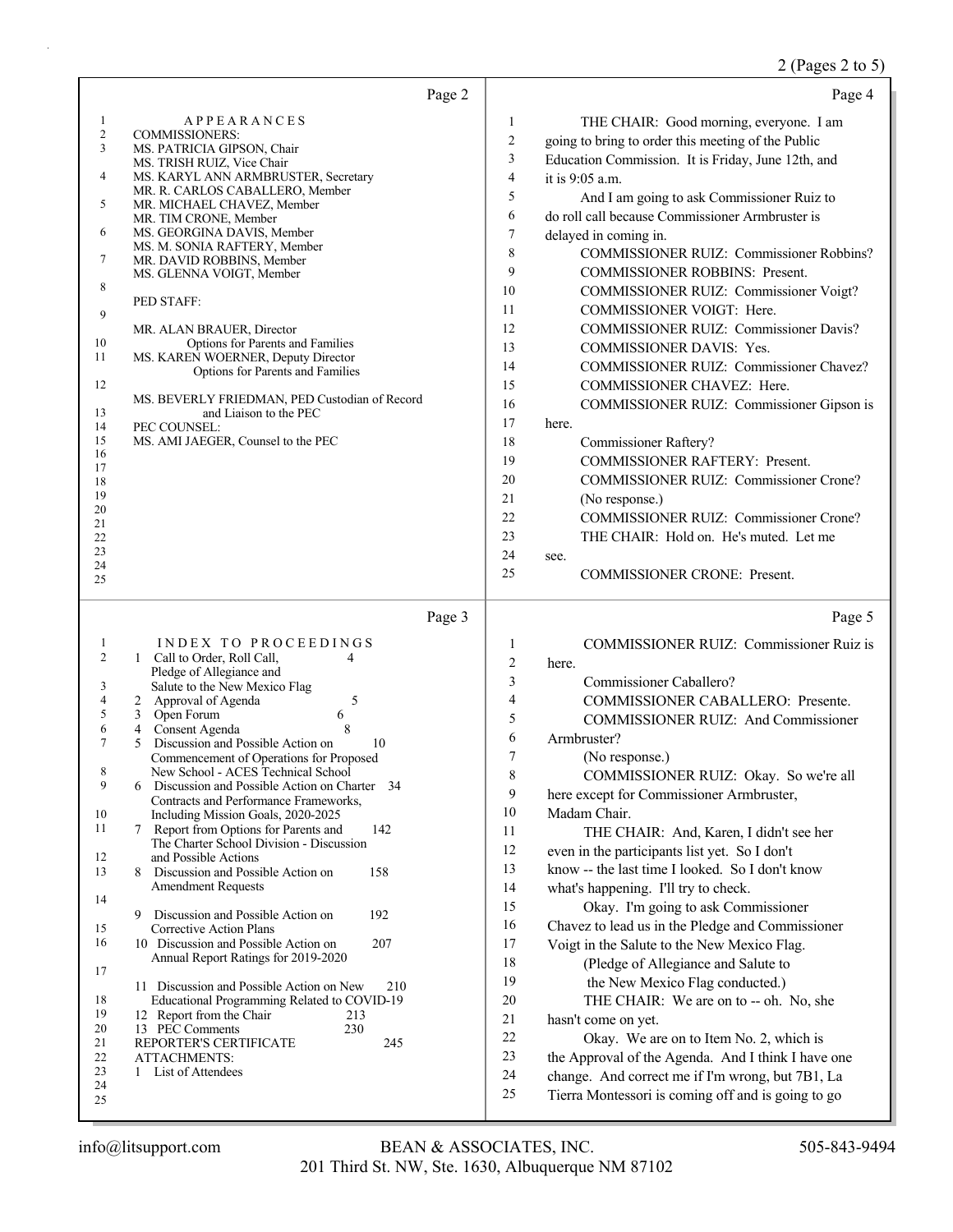#### 3 (Pages 6 to 9)

|    | Page 6                                               |                | Page 8                                               |
|----|------------------------------------------------------|----------------|------------------------------------------------------|
| 1  | into -- so I just need the correction.               | 1              | increase request was derailed by a small group of,   |
| 2  | Are they going into the Consent Agenda or            | 2              | quote, "inconvenienced," unquote, neighbors. And     |
| 3  | no? Were they in both places?                        | 3              | that's just not true.                                |
| 4  | MR. ALAN BRAUER: Madam Chair, they                   | 4              | Thank you for the opportunity to speak.              |
| 5  | weren't. They were just on the List of Concerns;     | 5              | THE CHAIR: Thank you very much.                      |
| 6  | but they've corrected that.                          | 6              | MS. KAREN WOERNER: Patricia, I'm going to            |
| 7  | THE CHAIR: All right. Thanks.                        | 7              | put you back in Attendees. You're welcome to stay    |
| 8  | So the only change that we have, once                | 8              | and listen if you'd like, but I'm going to move you  |
| 9  | again, is Item 7B1, La Tierra Montessori, to be      | 9              | back to the relevant attendee. Thank you.            |
| 10 | removed under the Concerns.                          | 10             | THE CHAIR: So we are on to Item No. 4,               |
| 11 | COMMISSIONER RUIZ: Madam Chair, I make a             | 11             | which is the Consent Agenda. And I do have a         |
| 12 | motion to approve the aforementioned changes.        | 12             | correction on the transcript for May 22nd in the     |
| 13 | COMMISSIONER RAFTERY: I second.                      | 13             | section at the end of the transcript indicating the  |
| 14 | THE CHAIR: There's a motion by                       | 14             | vote for the PEC to come out of Executive Session    |
| 15 | Commissioner Ruiz, a second by Commissioner Raftery. | 15             | and to adjourn were reflected in an eight-zero vote. |
| 16 | All in favor?                                        | 16             | And it did not reflect that Commissioner Armbruster  |
| 17 | (Commissioners so indicate.)                         | 17             | and Commissioner Crone had been unable to log back   |
| 18 | THE CHAIR: Opposed?                                  | 18             | in. And that's why it was an eight-zero vote and     |
| 19 | (No response.)                                       | 19             | not a ten-zero vote.                                 |
| 20 | THE CHAIR: Hearing no opposition, the                | 20             | COMMISSIONER RUIZ: Madam Chair, I make a             |
| 21 | motion passes.                                       | 21             | motion to approve with the aforementioned changes.   |
| 22 | We are on to Item No. 3, which is Open               | 22             | COMMISSIONER ROBBINS: Second.                        |
| 23 | Forum. And there is only one person that has signed  | 23             | THE CHAIR: There's a motion by                       |
| 24 | up, and her name is Patricia Willson.                | 24             | Commissioner Ruiz and a second by Commissioner       |
| 25 | So, Karen, if you could bring Patricia               | 25             | Robbins.                                             |
|    | Page 7                                               |                | Page 9                                               |
| 1  | Willson in? And we are going to limit to a minute    | 1              | Commissioner Armbruster, roll, please.               |
| 2  | individual comment.                                  | $\overline{c}$ | <b>COMMISSIONER ARMBRUSTER: Commissioner</b>         |
| 3  | MS. KAREN WOERNER: And, Madam Chair,                 | 3              | Robbins?                                             |
| 4  | while we are bringing her in, I want to note that    | 4              | <b>COMMISSIONER ROBBINS: Yes.</b>                    |
| 5  | Commissioner Armbruster is present.                  | 5              | <b>COMMISSIONER ARMBRUSTER: Commissioner</b>         |
| 6  | THE CHAIR: Yes. And let the record                   | 6              | Voigt?                                               |
| 7  | reflect that Commissioner Armbruster is now here.    | 7              | Is Commissioner Voigt there?                         |
| 8  | MS. KAREN WOERNER: And Patricia Willson              | 8              | COMMISSIONER RUIZ: It's muted.                       |
| 9  | has been added as a panelist.                        | 9              | MS. KAREN WOERNER: Commissioner Voigt,               |
| 10 | Patricia, you can give your public                   | 10             | you're muted.                                        |
| 11 | comments now.                                        | 11             | COMMISSIONER VOIGT: Yes.                             |
| 12 | THE CHAIR: I'm not seeing her on the                 | 12             | COMMISSIONER ARMBRUSTER: Was that a                  |
| 13 | screen or hearing her.                               | 13             | "Yes"?                                               |
| 14 | MS. KAREN WOERNER: I see her, but I don't            | 14             | Okay. Commissioner Armbruster votes                  |
| 15 | hear her, either.                                    | 15             | "Yes."                                               |

16 THE CHAIR: I see her now. Hold on. 17 MS. KAREN WOERNER: Patricia, you can

19 MS. PATRICIA WILLSON: Thank you very 20 much, Commissioners. I just would like to reiterate 21 that the neighbors would just like MAS to meet the

18 unmute yourself and give your comment.

 same requirements that any charter school established today would have to meet. 24 The excellent article that was published in Forbes made it sound like the enrollment cap 16 Commissioner Davis?

23 THE CHAIR: Yes.

19 Chavez?

22 Gipson?

25 Raftery?

17 COMMISSIONER DAVIS: Yes.

20 COMMISSIONER CHAVEZ: Yes.

18 COMMISSIONER ARMBRUSTER: Commissioner

21 COMMISSIONER ARMBRUSTER: Commissioner

24 COMMISSIONER ARMBRUSTER: Commissioner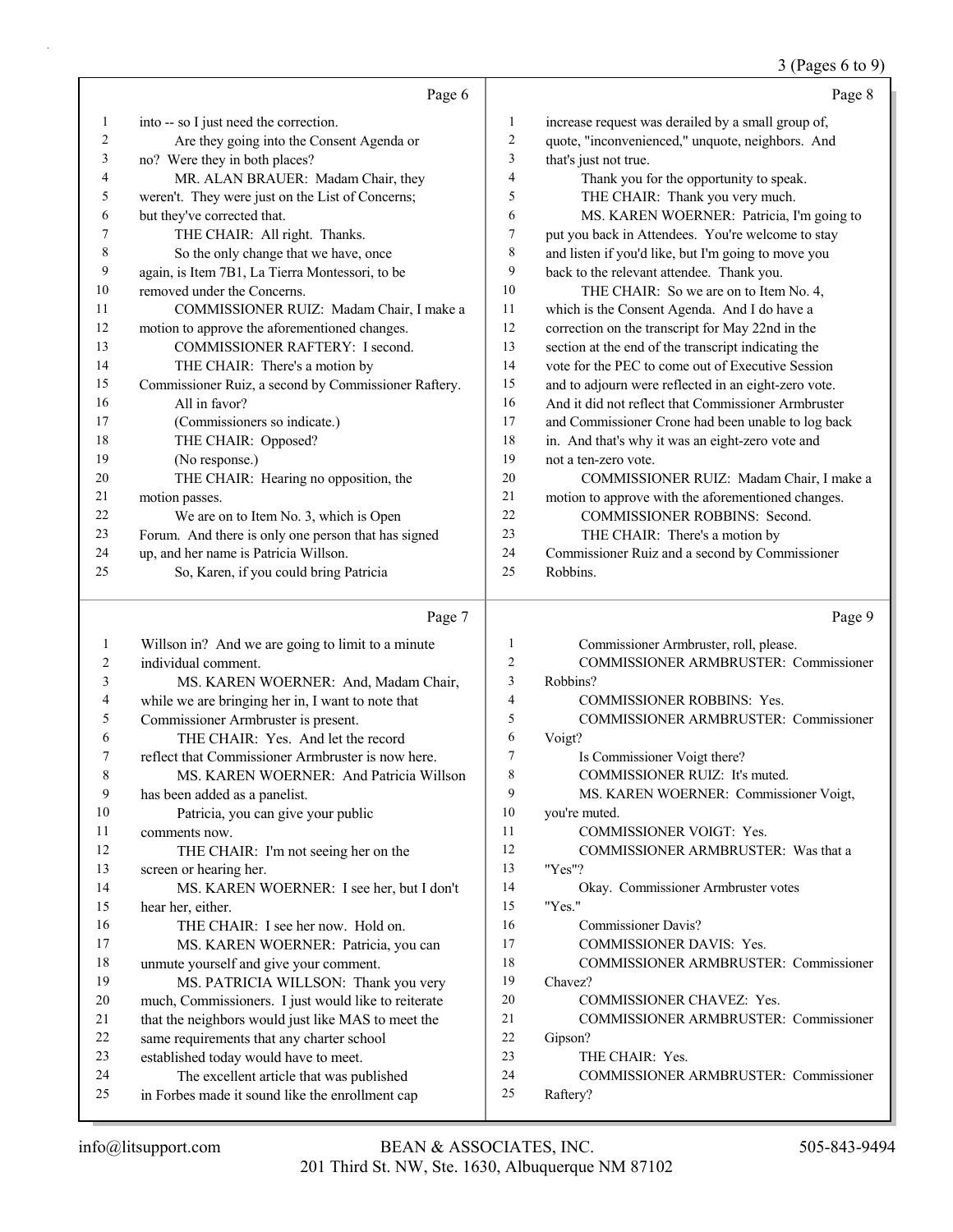#### 4 (Pages 10 to 13)

|    | Page 10                                              |                | Page 12                                              |
|----|------------------------------------------------------|----------------|------------------------------------------------------|
| 1  | COMMISSIONER RAFTERY: Yes.                           | $\mathbf{1}$   | MS. MEGAN MAESTAS: Good morning,                     |
| 2  | COMMISSIONER ARMBRUSTER: Commissioner                | 2              | Madam Chair, and Commissioners. Founder, Dr. Jeron   |
| 3  | Crone?                                               | 3              | Campbell, had submitted a new charter application    |
| 4  | <b>COMMISSIONER CRONE: Yes.</b>                      | $\overline{4}$ | with the Public Education Commission to become a     |
| 5  | COMMISSIONER ARMBRUSTER: Commissioner                | 5              | State-authorized charter school, which was approved  |
| 6  | Ruiz?                                                | 6              | back on the 23rd of August, 2019, without            |
| 7  | <b>COMMISSIONER RUIZ: Yes.</b>                       | 7              | conditions.                                          |
| 8  | COMMISSIONER ARMBRUSTER: Commissioner                | 8              | The ACES Technical Charter founder had               |
| 9  | Caballero?                                           | 9              | attended monthly training sessions provided by the   |
| 10 | COMMISSIONER CABALLERO: Yes.                         | 10             | technical assistance team through the Charter School |
| 11 | COMMISSIONER ARMBRUSTER: That passes,                | 11             | Division beginning September 2019 through April 2020 |
| 12 | ten-to-zero.                                         | 12             | to support the school's progress through their       |
| 13 | THE CHAIR: Thank you. The motion passes,             | 13             | Implementation Year process.                         |
| 14 | ten-zero.                                            | 14             | <b>ACES</b> Technical Charter School has             |
| 15 | We are now on to Item No. 5, Discussion              | 15             | successfully submitted all documentation required,   |
| 16 | and Possible Action on the Commencement of           | 16             | with an Implementation Year Checklist to include     |
| 17 | Operations for Proposed New School. And that's ACES  | 17             | meeting all conditions within the Commencement of    |
| 18 | Technical School.                                    | 18             | Operation Indicator section. For your reference,     |
| 19 | So, Karen, are there -- is there anyone              | 19             | it's Page 36 and 37 of the actual checklist.         |
| 20 | from the school here that we need to bring in?       | 20             | Further, ACES Technical Charter has                  |
| 21 | MS. KAREN WOERNER: Yes. I see that                   | 21             | provided evidence of a signed lease agreement for    |
| 22 | Dr. Campbell is there. And I also would like,        | 22             | its facility, adequate insurance documentation,      |
| 23 | Madam Chair, if it's okay, to add Megan Maestas from | 23             | E-Occupancy certification, and has met all of the    |
| 24 | our team who's been working closely with the school. | 24             | PSFA facility requirements.                          |
| 25 | THE CHAIR: Sure. Absolutely.                         | 25             | As of June 1st, ACES Technical Charter had           |
|    | Page 11                                              |                | Page 13                                              |
| 1  | MS. KAREN WOERNER: Thank you. And when               | $\mathbf{1}$   | met 36 percent of its first-year student enrollment  |
| 2  | Dr. Campbell comes in, we can see if there are       | 2              | projection and had hired four of its projected       |
| 3  | others that need to be added.                        | 3              | 12 teachers, with an additional eight teachers that  |
| 4  | Hey, Jeron. Is there anyone else from                | 4              | had already been interviewed, and all are in the     |
| 5  | your school that I should add to the panel?          | 5              | proposal of contract offers.                         |
| 6  | You're muted.                                        | 6              | As we are all aware, the effects of the              |

7 COVID-19 health crisis -- 8 (Dog barks.)

10 annoying dog.

16 three months.

9 MS. MEGAN MAESTAS: I'm sorry. That's my

11 As we are aware, the effects of the COVID-19 health crisis has caused our schools immense stress, and, consequently, has impacted the school's ability to be physically present in the community for continued recruitment efforts the past

17 However, the school has been innovative and developed digital student recruiting strategies via Facebook and their school's website during the stay-at-home orders to submit -- support its enrollment of sixth-grade students. And the school eagerly awaits the opportunity to get back out into the community this summer to continue recruiting

24 students for the '20-'21 academic year. 25 If approved for Commencement of

- 7 THE CHAIR: I just unmuted him.
- 8 DR. JERON CAMPBELL: Oh. Good morning,
- 9 everyone. 10 COMMISSIONER RAFTERY: Good morning. 11 THE CHAIR: Good morning.
- 12 DR. JERON CAMPBELL: I don't think so. 13 MS. KAREN WOERNER: Okay.
- 14 So, Megan, are you there?
- 15 MR. ALAN BRAUER: She's muted also, Karen.
- 16 MS. MEGAN MAESTAS: Yes, I'm here. 17 MS. KAREN WOERNER: So, Madam Chair,
- 18 Commissioners, as you know, the founder here,
- 19 Dr. Campbell, was approved last year for a new
- 20 charter school application and has been working very
- 21 closely, mostly with Megan Maestas, for the
- 22 Implementation Year process. And I'd like to have
- 23 Megan give you the update on where we're at for
- 24 today.
- 25 THE CHAIR: Certainly.
- 201 Third St. NW, Ste. 1630, Albuquerque NM 87102 info@litsupport.com BEAN & ASSOCIATES, INC. 505-843-9494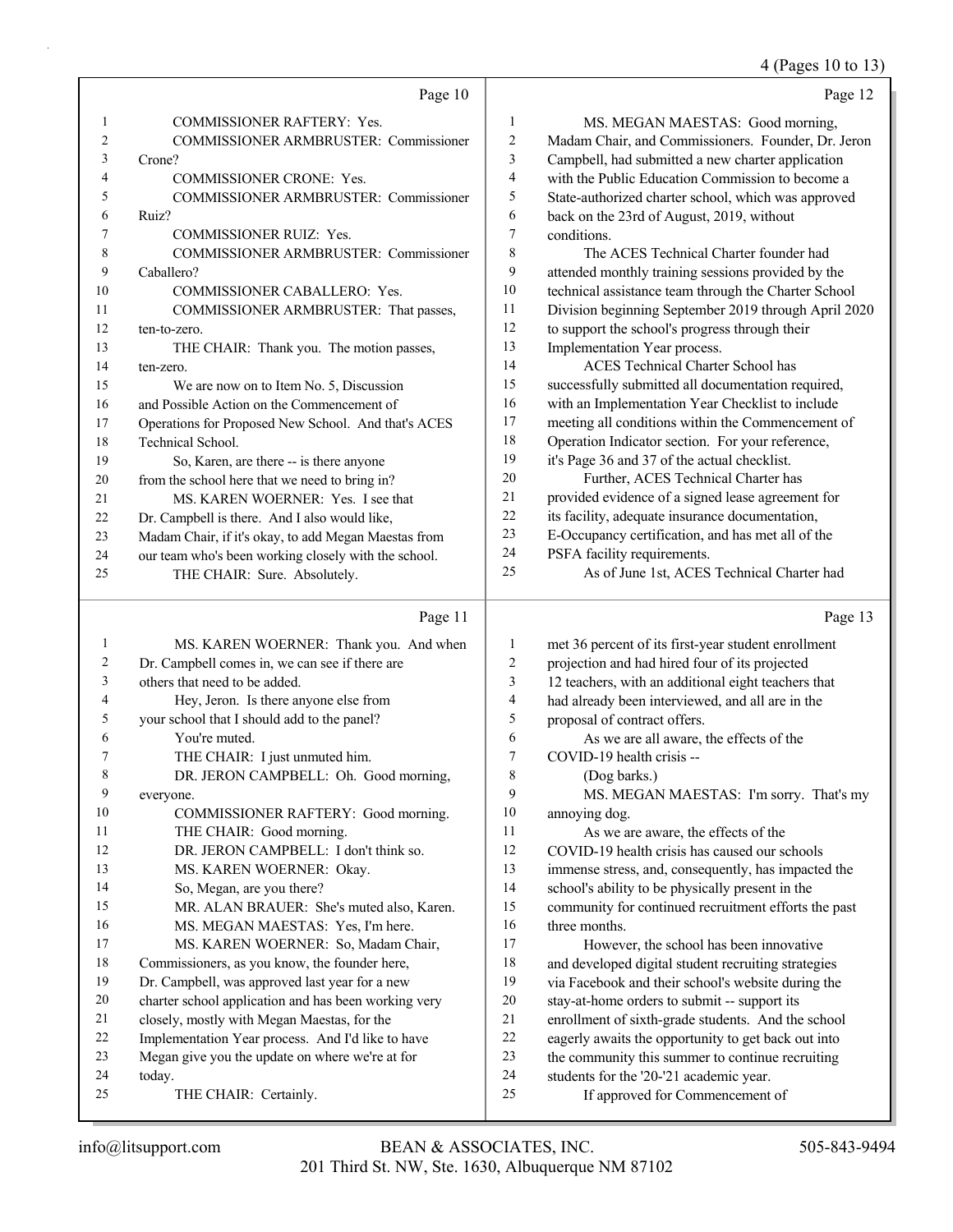### 5 (Pages 14 to 17)

|    | Page 14                                             |                | Page 16                                              |
|----|-----------------------------------------------------|----------------|------------------------------------------------------|
| 1  | Operations, the CSD will work closely with the      | 1              | just going in, going back, you know, home.           |
| 2  | school, during the remaining months prior to        | $\overline{2}$ | And since there's no staff or anything,              |
| 3  | opening, regarding student enrollment and reentry   | 3              | there's not a lot of interaction with people; so,    |
| 4  | protocols, once those are made available by the     | 4              | you know, it's been pretty safe. But the school      |
| 5  | New Mexico Governor and the PED.                    | 5              | facility, as a whole, is still moving forward.       |
| 6  | ACES Technical Charter is on track to               | 6              | I've been, you know, getting shipments of            |
| 7  | meeting their remaining pre-opening indicators      | 7              | furniture and different things, supplies, for        |
| 8  | within the Implementation Year Checklist.           | 8              | teachers.                                            |
| 9  | MS. KAREN WOERNER: With that --                     | 9              | In terms of the staffing, I have reduced             |
| 10 | THE CHAIR: Sorry.                                   | 10             | my original plan of eight teachers down to five.     |
| 11 | MS. KAREN WOERNER: That's okay.                     | 11             | And, of course, the reason, again, is the whole      |
| 12 | THE CHAIR: Do you want to say something,            | 12             | COVID situation. As I look at reentry plans across   |
| 13 | Karen?                                              | 13             | the country, the focus really has to be on the four  |
| 14 | MS. KAREN WOERNER: No. I just wanted to             | 14             | core subjects. So the English, math, social          |
| 15 | say that that was all that we wanted to present.    | 15             | studies, and science will be the focus; but I've     |
| 16 | And you can find the Implementation checklist in    | 16             | also decided to include music as a fifth teacher     |
| 17 | your packet. It's quite lengthy, and I just want to | 17             | that we'll hire full-time.                           |
| 18 | commend, of course, the founding team for the work  | 18             | The classes that went away were gym, which           |
| 19 | that goes into the Implementation Year, but also to | 19             | would be very difficult to do, anyway, and it's not  |
| 20 | Megan for the hard work that she's put into that    | 20             | required for sixth grade. And STEM exploration,      |
| 21 | document and into the work with Dr. Campbell.       | 21             | instead of having a separate class with our maker    |
| 22 | Thank you.                                          | 22             | space, we're going to integrate STEM activities into |
| 23 | THE CHAIR: Thank you so much. And good              | 23             | the other subjects. So that's how we're going to     |
| 24 | morning, Jeron.                                     | 24             | still include the STEM focus for our school.         |
| 25 | DR. JERON CAMPBELL: Good morning.                   | 25             | And the other class is Spanish. But                  |
|    | Page 15                                             |                | Page 17                                              |

|    | THE CHAIR: This is usually a really,                 | 1  | instead of hiring a full-time teacher, I've decided  |
|----|------------------------------------------------------|----|------------------------------------------------------|
| 2  | really exciting day. But I think this is exciting,   | 2  | to, again, think out of the box, and we're going to  |
| 3  | but also with a little trepidation, as we move into  | 3  | go with Rosetta Stone K-12. And that way, since I'm  |
| 4  | next year.                                           | 4  | giving every student a device, which was already     |
| 5  | So it's -- you know, there's a little bit            | 5  | previously mentioned by Madam Chair, they will have  |
| 6  | of an umbrella of bad weather that's -- that goes    | 6  | the opportunity to learn Spanish through the         |
| 7  | with this vote today. But we truly appreciate the    | 7  | Rosetta Stone program at their own pace.             |
| 8  | fact that you've been able to guide the school and   | 8  | We'll set goals for the student. But                 |
| 9  | guide your group through this incredibly challenging | 9  | because it is structured as a K-12 package, we'll be |
| 10 | time; and I know from you coming up before, even     | 10 | able to manage their process, and I'll be able to do |
| 11 | having to make that change from -- which we thought  | 11 | something like hire a part-time person to do office  |
| 12 | was exciting -- the kids making their own computers  | 12 | hours or something like that; because I still        |
| 13 | to having to distribute computers because of what's  | 13 | believe that global language is important to start   |
| 14 | going on.                                            | 14 | students at a young age.                             |
| 15 | So you've been able to be flexible enough            | 15 | So we're still going to have six classes             |
| 16 | with that. And for that, we are very thankful. So    | 16 | for our students. So we'll still have a very         |
| 17 | I'm just going to open it up for review, and anyone  | 17 | well-rounded, full curriculum, whether the students  |
| 18 | from the school, if there's anything you want to     | 18 | are at home or they are able to come to a physical   |
| 19 | say.                                                 | 19 | building. That was the most important thing for me   |
| 20 | DR. JERON CAMPBELL: Sure. Good morning               | 20 | is to be prepared either way.                        |
| 21 | again, everyone.                                     | 21 | I'm preparing for worst-case scenario,               |
| 22 | So, just overall, really pleased with the            | 22 | which means a student cannot come to the building at |
| 23 | progress of the school. I'm at the school all the    | 23 | all. But if they do come to the building, I'm still  |
| 24 | time, of course. I -- even during the shutdown,      | 24 | purchasing that beautiful furniture. We have a very  |
| 25 | I've been going down there quite a bit, basically    | 25 | modern-looking facility, and everybody that comes    |
|    |                                                      |    |                                                      |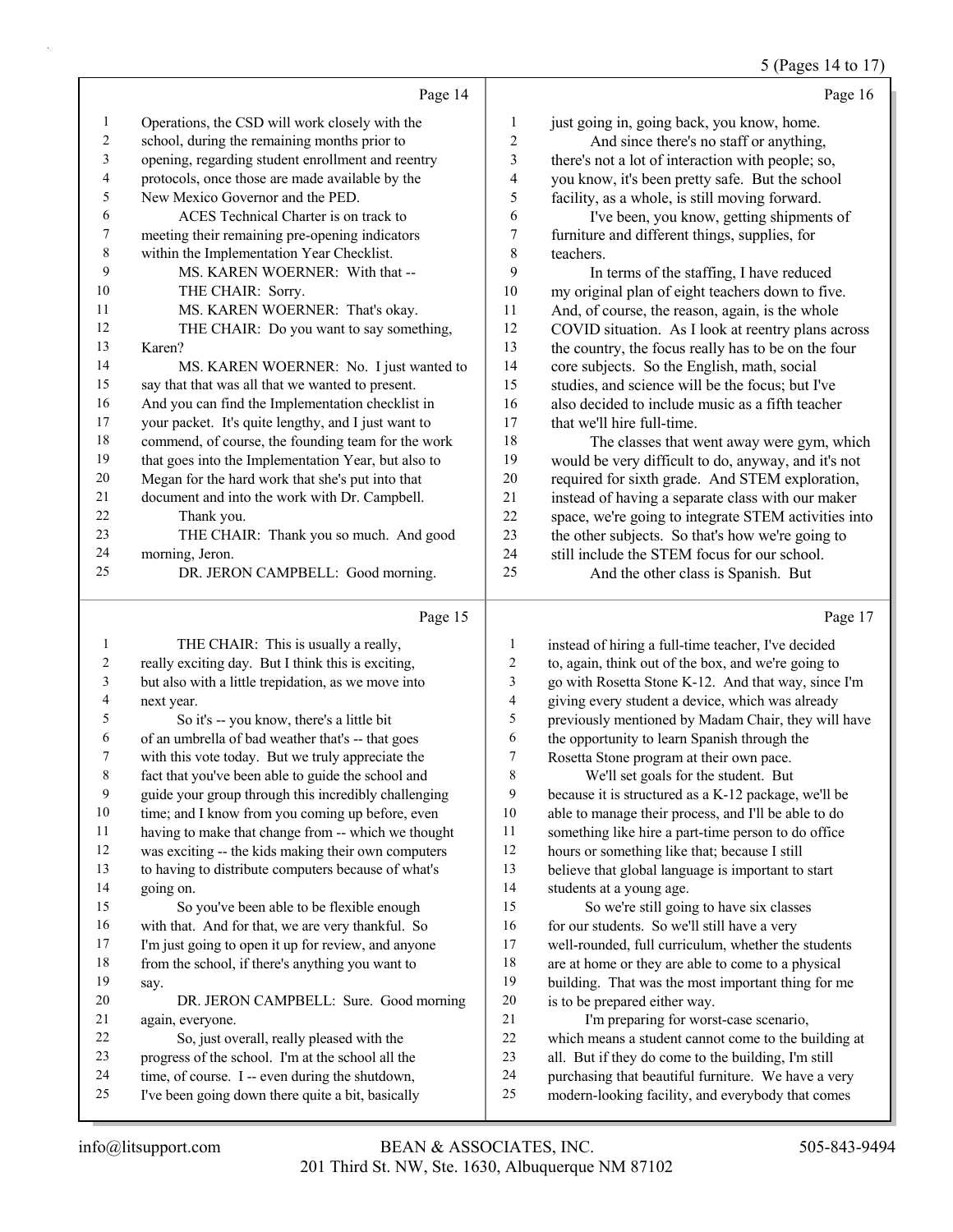6 (Pages 18 to 21)

|           | Page 18                                                                                     |                | Page 20                                                                                                |
|-----------|---------------------------------------------------------------------------------------------|----------------|--------------------------------------------------------------------------------------------------------|
| 1         | there is really impressed. I'm looking forward to                                           | $\mathbf{1}$   | questions.                                                                                             |
| 2         | this group, also, visiting the school. So we'll be                                          | $\overline{c}$ | One, I wanted to know, Dr. Campbell, if                                                                |
| 3         | prepared either way.                                                                        | 3              | you were able to recruit African-American teachers.                                                    |
| 4         | In terms of -- so that was staffing.                                                        | 4              | DR. JERON CAMPBELL: Yes, ma'am. The                                                                    |
| 5         | In terms of staffing, I've hired, as was                                                    | 5              | music teacher is African-American who I just placed                                                    |
| 6         | mentioned, three of the teachers, I hired, one, I                                           | 6              | the offer to. He's a veteran and has been working                                                      |
| 7         | just offered the music teacher this week, and I have                                        | 7              | in a couple of schools for the past five or six                                                        |
| $\,$ $\,$ | an English teacher who will have an interview                                               | 8              | years in music.                                                                                        |
| 9         | Monday. So presuming that all were to accept the                                            | 9              | And so with his three recommendations,                                                                 |
| 10        | offers and the last one gets through the interview                                          | 10             | they all were very good, and so I'm really excited                                                     |
| 11        | process successfully, we can be fully staffed in                                            | 11             | about him potentially joining our team.                                                                |
| 12        | terms of the school.                                                                        | 12             | And then the English teacher that I'll                                                                 |
| 13        | A couple of teachers are already                                                            | 13             | interview Monday, she is also African-American.                                                        |
| 14        | developing lesson plans for the fall as well as our                                         | 14             | COMMISSIONER ARMBRUSTER: Great. Because                                                                |
| 15        | summer program we're hoping to do in July.                                                  | 15             | we know how important that is.                                                                         |
| 16        | So things are moving forward overall. And                                                   | 16             | And the other question is, I think under                                                               |
| 17        | I really am pleased.                                                                        | 17             | Application, you had the ZIP codes -- I'm on to the                                                    |
| 18        | Again, I do want to thank the Charter                                                       | 18             | ZIP code here thing -- 87106, -108, -123. And is                                                       |
| 19        | School Division. They have been very helpful. I                                             | 19             | the school in those ZIP-code areas?                                                                    |
| 20        | can't say that about all the bureaus. Especially,                                           | 20             | DR. JERON CAMPBELL: The physical location                                                              |
| 21        | there's been some challenges with the finances and                                          | 21             | is not. We're in 87109, which is north of those.                                                       |
| 22        | things like that. But, overall, the CSD has been                                            | 22             | COMMISSIONER ARMBRUSTER: Okay. And the                                                                 |
| 23        | very helpful.                                                                               | 23             | parents -- are there many kids coming from the -109                                                    |
| 24        | I do appreciate the trainings that we went                                                  | 24             | area then?                                                                                             |
| 25        | through this year and the support that -- you know,                                         | 25             | DR. JERON CAMPBELL: -109, where we are, I                                                              |
|           |                                                                                             |                |                                                                                                        |
|           | Page 19                                                                                     |                | Page 21                                                                                                |
| 1         |                                                                                             | $\mathbf{1}$   |                                                                                                        |
| 2         | Alan, Karen, Melissa, and Megan have been providing                                         | 2              | don't know the exact number; but there are some.                                                       |
| 3         | throughout the year.                                                                        | 3              | There definitely are some from the -109.                                                               |
| 4         | So I just wanted to thank everybody for                                                     | 4              | COMMISSIONER ARMBRUSTER: Okay. Thank<br>you.                                                           |
| 5         | their support, and I look forward to any questions<br>that the Commission will have for me. | 5              | COMMISSIONER DAVIS: So I would just like                                                               |
| 6         | THE CHAIR: Thanks. And I think this -- I                                                    | 6              | to say that given the -- you know, the circumstances                                                   |
| 7         | think I can confidently say that this was probably                                          | 7              | that we're all in, this is an example of stepping                                                      |
| 8         | one of the easiest planning years in terms of who                                           | 8              | forward in faith, that it's all going to work out in                                                   |
| 9         | the Charter School Division had to work with; not                                           | 9              | the end. So thank you.                                                                                 |
| 10        | easiest in terms of challenges because of what is                                           | 10             | DR. JERON CAMPBELL: Thank you.                                                                         |
| 11        | going on. So that is -- that is very much                                                   | 11             | COMMISSIONER CABALLERO: Madam Chair?                                                                   |
| 12        | appreciated.                                                                                | 12             | DR. JERON CAMPBELL: Oh, sorry.                                                                         |
| 13        | And really glad to hear that you've                                                         | 13             | COMMISSIONER CABALLERO: Go ahead.                                                                      |
| 14        | continued with that commitment to the arts, because                                         | 14             | DR. JERON CAMPBELL: I was just going to                                                                |
| 15        | in this really challenging and stressful time, we                                           | 15             | say -- I think it's very important -- this is just                                                     |
| 16        | know that that piece is very important for -- for                                           | 16             | unprecedented, not from a structural standpoint.                                                       |
| 17        | the students.                                                                               | 17             | Obviously, it's tough for us as educators to figure                                                    |
| 18        | So I'm glad that you -- you've been able                                                    | 18             | this out. But the impact on the children                                                               |
| 19        | to continue with that commitment.                                                           | 19             | themselves, I can't even imagine to miss 20 to                                                         |
| 20        | Commissioners, do you have any questions?                                                   | 20             | 25 percent of an entire grade level in just the                                                        |
| 21        | COMMISSIONER VOIGT: I don't.                                                                | 21             | learning alone.                                                                                        |
| 22        | THE CHAIR: Commissioner Armbruster?                                                         | 22             | When we consider the fact that a lot of                                                                |
| 23        | You're muted.                                                                               | 23             | our students are already behind -- we know that just                                                   |
| 24<br>25  | COMMISSIONER ARMBRUSTER: I know. I'm<br>having to work this; I'm sorry. Yeah. I had two     | 24<br>25       | from the data -- and to think that they would miss<br>that much instruction, it's going to be really a |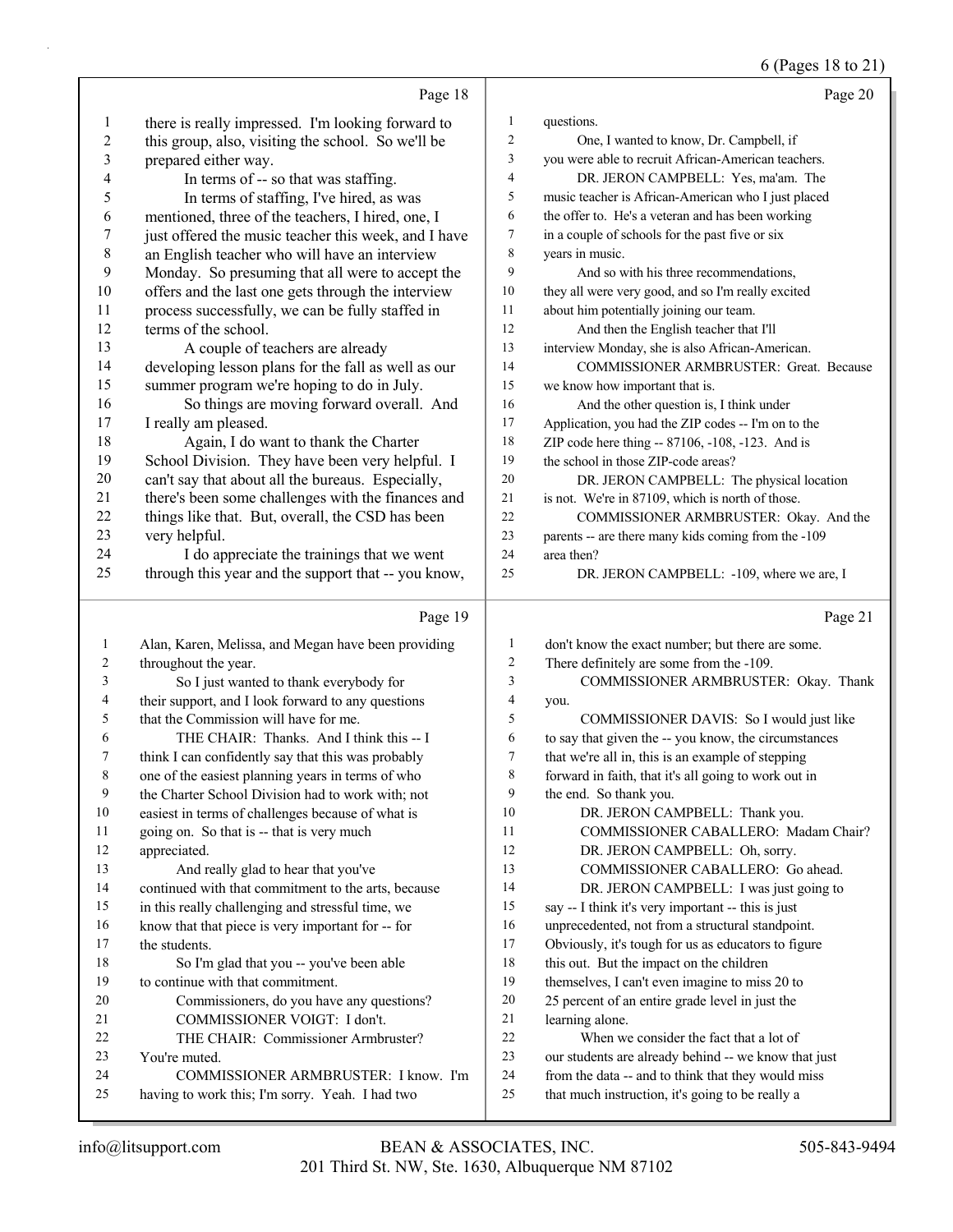#### 7 (Pages 22 to 25)

| $\mathbf{1}$<br>huge challenge coming back in. Even if we presume<br>$\mathbf{1}$<br>others; because if you look at my plan, the focus<br>$\overline{c}$<br>2<br>somehow that students are able to get into a<br>was not so much where the physical location of the<br>3<br>classroom environment, whether it be online or<br>3<br>building was, but, more so, that I would focus on<br>4<br>physically in the building, just to cover that gap,<br>recruiting students from those ZIP codes.<br>4<br>it's going to be a tremendous challenge for teachers<br>5<br>5<br>And so I knew that, as difficult as it has<br>6<br>going forward.<br>6<br>been for schools to find a building, that it just<br>7<br>might not be where you would hope it would be.<br>7<br>So that's something I'm really paying<br>8<br>attention to. Our summer program is actually based<br>8<br>And my goal was really to find the best<br>on fifth-grade material on purpose, not sixth-grade,<br>9<br>9<br>building. So something that was move-in ready,<br>10<br>just to try to give those students a little bit of<br>preferably a building that had been a school before,<br>10<br>11<br>recap and also cover some things that they may not<br>11<br>and, therefore, would meet the requirements from a<br>12<br>have ever seen at the fifth-grade level, just in an<br>code standpoint and certifications and things like<br>12<br>13<br>effort to help them be ready and prepared for our<br>that; licenses.<br>13<br>14<br>14<br>sixth-grade level.<br>So we looked at 12 buildings. And I<br>15<br>worked with CBRE, so I did make sure I had a<br>15<br>So it's going to be a challenge this first<br>16<br>professional, a Realtor, who was helping me in<br>16<br>semester, especially, really trying to get the kids<br>17<br>assisting and finding locations, as well as just<br>just caught back up. So I think faith is the --<br>17<br>18<br>looking around myself, talking to people.<br>18<br>it's a very appropriate word, 'cause we have to do<br>19<br>And we came up with about a dozen<br>the best we can just to help these students.<br>19<br>$20\,$<br>facilities over the course of, say, a year. And<br>20<br>COMMISSIONER CABALLERO: Madam Chair, the<br>$21\,$<br>most of them were in the ZIP codes, the target ZIP<br>question for Mr. Campbell. Mr. Campbell, you and I<br>21<br>22<br>codes.<br>have had conversations about the facilities, trying<br>22<br>23<br>But if you think of finalists, the three<br>23<br>to find facilities, if you --<br>24<br>finalists were the -- the old SAHQ Academy, which<br>24<br>DR. JERON CAMPBELL: Yes.<br>25<br>you all are very familiar with at 1404 Lead. Solare<br>25<br>COMMISSIONER CABALLERO: And can you just<br>Page 23<br>Page 25<br>enlighten the group that they'll have a handle on<br>$\mathbf{1}$<br>1<br>was in that building this previous year.<br>$\boldsymbol{2}$<br>$\boldsymbol{2}$<br>The old Altura location at 955 San Pedro<br>the difficulty and the opportunity presented to you,<br>$\mathfrak{Z}$<br>that would be one thing.<br>3<br>in Southeast, both of those are in the ZIP codes<br>$\overline{\mathbf{4}}$<br>And the other is I'm kind of curious what<br>$\overline{\mathcal{A}}$<br>that we were looking at.<br>5<br>5<br>charter schools are going to develop in terms of<br>And then the current location, where we<br>6<br>6<br>providing meals for students. And this is an<br>are which is at Evangel Christian School's location<br>7<br>7<br>unusual time. I don't know if you've spent some<br>at 4501 Montgomery, right near Montgomery and I-25.<br>$\,$ $\,$<br>time trying to decide what to do or can you do. But<br>$\,$ $\,$<br>And when we looked at those three<br>9<br>I'm just curious in terms of a new school trying to<br>9<br>finalists, the Solare had some concerns with what |
|---------------------------------------------------------------------------------------------------------------------------------------------------------------------------------------------------------------------------------------------------------------------------------------------------------------------------------------------------------------------------------------------------------------------------------------------------------------------------------------------------------------------------------------------------------------------------------------------------------------------------------------------------------------------------------------------------------------------------------------------------------------------------------------------------------------------------------------------------------------------------------------------------------------------------------------------------------------------------------------------------------------------------------------------------------------------------------------------------------------------------------------------------------------------------------------------------------------------------------------------------------------------------------------------------------------------------------------------------------------------------------------------------------------------------------------------------------------------------------------------------------------------------------------------------------------------------------------------------------------------------------------------------------------------------------------------------------------------------------------------------------------------------------------------------------------------------------------------------------------------------------------------------------------------------------------------------------------------------------------------------------------------------------------------------------------------------------------------------------------------------------------------------------------------------------------------------------------------------------------------------------------------------------------------------------------------------------------------------------------------------------------------------------------------------------------------------------------------------------------------------------------------------------------------------------------------------------------------------------------------------------------------------------------------------------------------------------------------------------------------------------------------------------------------------------------------------------------------------------------------------------------------------------------------------------------------------------------------------------------------------------------------------------------------------------------------------------------------------------------------------------------------------------------------------------------------------------------------------------------------------------------------------------------------------------------------------------------------------------------------------------------------------------------------------------------------------------------------------------------------------------------------------------------------------------------------------------------------------------------------------------------------------------------------------------------------------------------------------------------------------------------------------------------------------------------------------------------------------------------------------------------------------------|
|                                                                                                                                                                                                                                                                                                                                                                                                                                                                                                                                                                                                                                                                                                                                                                                                                                                                                                                                                                                                                                                                                                                                                                                                                                                                                                                                                                                                                                                                                                                                                                                                                                                                                                                                                                                                                                                                                                                                                                                                                                                                                                                                                                                                                                                                                                                                                                                                                                                                                                                                                                                                                                                                                                                                                                                                                                                                                                                                                                                                                                                                                                                                                                                                                                                                                                                                                                                                                                                                                                                                                                                                                                                                                                                                                                                                                                                                                                         |
|                                                                                                                                                                                                                                                                                                                                                                                                                                                                                                                                                                                                                                                                                                                                                                                                                                                                                                                                                                                                                                                                                                                                                                                                                                                                                                                                                                                                                                                                                                                                                                                                                                                                                                                                                                                                                                                                                                                                                                                                                                                                                                                                                                                                                                                                                                                                                                                                                                                                                                                                                                                                                                                                                                                                                                                                                                                                                                                                                                                                                                                                                                                                                                                                                                                                                                                                                                                                                                                                                                                                                                                                                                                                                                                                                                                                                                                                                                         |
|                                                                                                                                                                                                                                                                                                                                                                                                                                                                                                                                                                                                                                                                                                                                                                                                                                                                                                                                                                                                                                                                                                                                                                                                                                                                                                                                                                                                                                                                                                                                                                                                                                                                                                                                                                                                                                                                                                                                                                                                                                                                                                                                                                                                                                                                                                                                                                                                                                                                                                                                                                                                                                                                                                                                                                                                                                                                                                                                                                                                                                                                                                                                                                                                                                                                                                                                                                                                                                                                                                                                                                                                                                                                                                                                                                                                                                                                                                         |
|                                                                                                                                                                                                                                                                                                                                                                                                                                                                                                                                                                                                                                                                                                                                                                                                                                                                                                                                                                                                                                                                                                                                                                                                                                                                                                                                                                                                                                                                                                                                                                                                                                                                                                                                                                                                                                                                                                                                                                                                                                                                                                                                                                                                                                                                                                                                                                                                                                                                                                                                                                                                                                                                                                                                                                                                                                                                                                                                                                                                                                                                                                                                                                                                                                                                                                                                                                                                                                                                                                                                                                                                                                                                                                                                                                                                                                                                                                         |
|                                                                                                                                                                                                                                                                                                                                                                                                                                                                                                                                                                                                                                                                                                                                                                                                                                                                                                                                                                                                                                                                                                                                                                                                                                                                                                                                                                                                                                                                                                                                                                                                                                                                                                                                                                                                                                                                                                                                                                                                                                                                                                                                                                                                                                                                                                                                                                                                                                                                                                                                                                                                                                                                                                                                                                                                                                                                                                                                                                                                                                                                                                                                                                                                                                                                                                                                                                                                                                                                                                                                                                                                                                                                                                                                                                                                                                                                                                         |
|                                                                                                                                                                                                                                                                                                                                                                                                                                                                                                                                                                                                                                                                                                                                                                                                                                                                                                                                                                                                                                                                                                                                                                                                                                                                                                                                                                                                                                                                                                                                                                                                                                                                                                                                                                                                                                                                                                                                                                                                                                                                                                                                                                                                                                                                                                                                                                                                                                                                                                                                                                                                                                                                                                                                                                                                                                                                                                                                                                                                                                                                                                                                                                                                                                                                                                                                                                                                                                                                                                                                                                                                                                                                                                                                                                                                                                                                                                         |
|                                                                                                                                                                                                                                                                                                                                                                                                                                                                                                                                                                                                                                                                                                                                                                                                                                                                                                                                                                                                                                                                                                                                                                                                                                                                                                                                                                                                                                                                                                                                                                                                                                                                                                                                                                                                                                                                                                                                                                                                                                                                                                                                                                                                                                                                                                                                                                                                                                                                                                                                                                                                                                                                                                                                                                                                                                                                                                                                                                                                                                                                                                                                                                                                                                                                                                                                                                                                                                                                                                                                                                                                                                                                                                                                                                                                                                                                                                         |
|                                                                                                                                                                                                                                                                                                                                                                                                                                                                                                                                                                                                                                                                                                                                                                                                                                                                                                                                                                                                                                                                                                                                                                                                                                                                                                                                                                                                                                                                                                                                                                                                                                                                                                                                                                                                                                                                                                                                                                                                                                                                                                                                                                                                                                                                                                                                                                                                                                                                                                                                                                                                                                                                                                                                                                                                                                                                                                                                                                                                                                                                                                                                                                                                                                                                                                                                                                                                                                                                                                                                                                                                                                                                                                                                                                                                                                                                                                         |
|                                                                                                                                                                                                                                                                                                                                                                                                                                                                                                                                                                                                                                                                                                                                                                                                                                                                                                                                                                                                                                                                                                                                                                                                                                                                                                                                                                                                                                                                                                                                                                                                                                                                                                                                                                                                                                                                                                                                                                                                                                                                                                                                                                                                                                                                                                                                                                                                                                                                                                                                                                                                                                                                                                                                                                                                                                                                                                                                                                                                                                                                                                                                                                                                                                                                                                                                                                                                                                                                                                                                                                                                                                                                                                                                                                                                                                                                                                         |
|                                                                                                                                                                                                                                                                                                                                                                                                                                                                                                                                                                                                                                                                                                                                                                                                                                                                                                                                                                                                                                                                                                                                                                                                                                                                                                                                                                                                                                                                                                                                                                                                                                                                                                                                                                                                                                                                                                                                                                                                                                                                                                                                                                                                                                                                                                                                                                                                                                                                                                                                                                                                                                                                                                                                                                                                                                                                                                                                                                                                                                                                                                                                                                                                                                                                                                                                                                                                                                                                                                                                                                                                                                                                                                                                                                                                                                                                                                         |
|                                                                                                                                                                                                                                                                                                                                                                                                                                                                                                                                                                                                                                                                                                                                                                                                                                                                                                                                                                                                                                                                                                                                                                                                                                                                                                                                                                                                                                                                                                                                                                                                                                                                                                                                                                                                                                                                                                                                                                                                                                                                                                                                                                                                                                                                                                                                                                                                                                                                                                                                                                                                                                                                                                                                                                                                                                                                                                                                                                                                                                                                                                                                                                                                                                                                                                                                                                                                                                                                                                                                                                                                                                                                                                                                                                                                                                                                                                         |
|                                                                                                                                                                                                                                                                                                                                                                                                                                                                                                                                                                                                                                                                                                                                                                                                                                                                                                                                                                                                                                                                                                                                                                                                                                                                                                                                                                                                                                                                                                                                                                                                                                                                                                                                                                                                                                                                                                                                                                                                                                                                                                                                                                                                                                                                                                                                                                                                                                                                                                                                                                                                                                                                                                                                                                                                                                                                                                                                                                                                                                                                                                                                                                                                                                                                                                                                                                                                                                                                                                                                                                                                                                                                                                                                                                                                                                                                                                         |
|                                                                                                                                                                                                                                                                                                                                                                                                                                                                                                                                                                                                                                                                                                                                                                                                                                                                                                                                                                                                                                                                                                                                                                                                                                                                                                                                                                                                                                                                                                                                                                                                                                                                                                                                                                                                                                                                                                                                                                                                                                                                                                                                                                                                                                                                                                                                                                                                                                                                                                                                                                                                                                                                                                                                                                                                                                                                                                                                                                                                                                                                                                                                                                                                                                                                                                                                                                                                                                                                                                                                                                                                                                                                                                                                                                                                                                                                                                         |
|                                                                                                                                                                                                                                                                                                                                                                                                                                                                                                                                                                                                                                                                                                                                                                                                                                                                                                                                                                                                                                                                                                                                                                                                                                                                                                                                                                                                                                                                                                                                                                                                                                                                                                                                                                                                                                                                                                                                                                                                                                                                                                                                                                                                                                                                                                                                                                                                                                                                                                                                                                                                                                                                                                                                                                                                                                                                                                                                                                                                                                                                                                                                                                                                                                                                                                                                                                                                                                                                                                                                                                                                                                                                                                                                                                                                                                                                                                         |
|                                                                                                                                                                                                                                                                                                                                                                                                                                                                                                                                                                                                                                                                                                                                                                                                                                                                                                                                                                                                                                                                                                                                                                                                                                                                                                                                                                                                                                                                                                                                                                                                                                                                                                                                                                                                                                                                                                                                                                                                                                                                                                                                                                                                                                                                                                                                                                                                                                                                                                                                                                                                                                                                                                                                                                                                                                                                                                                                                                                                                                                                                                                                                                                                                                                                                                                                                                                                                                                                                                                                                                                                                                                                                                                                                                                                                                                                                                         |
|                                                                                                                                                                                                                                                                                                                                                                                                                                                                                                                                                                                                                                                                                                                                                                                                                                                                                                                                                                                                                                                                                                                                                                                                                                                                                                                                                                                                                                                                                                                                                                                                                                                                                                                                                                                                                                                                                                                                                                                                                                                                                                                                                                                                                                                                                                                                                                                                                                                                                                                                                                                                                                                                                                                                                                                                                                                                                                                                                                                                                                                                                                                                                                                                                                                                                                                                                                                                                                                                                                                                                                                                                                                                                                                                                                                                                                                                                                         |
|                                                                                                                                                                                                                                                                                                                                                                                                                                                                                                                                                                                                                                                                                                                                                                                                                                                                                                                                                                                                                                                                                                                                                                                                                                                                                                                                                                                                                                                                                                                                                                                                                                                                                                                                                                                                                                                                                                                                                                                                                                                                                                                                                                                                                                                                                                                                                                                                                                                                                                                                                                                                                                                                                                                                                                                                                                                                                                                                                                                                                                                                                                                                                                                                                                                                                                                                                                                                                                                                                                                                                                                                                                                                                                                                                                                                                                                                                                         |
|                                                                                                                                                                                                                                                                                                                                                                                                                                                                                                                                                                                                                                                                                                                                                                                                                                                                                                                                                                                                                                                                                                                                                                                                                                                                                                                                                                                                                                                                                                                                                                                                                                                                                                                                                                                                                                                                                                                                                                                                                                                                                                                                                                                                                                                                                                                                                                                                                                                                                                                                                                                                                                                                                                                                                                                                                                                                                                                                                                                                                                                                                                                                                                                                                                                                                                                                                                                                                                                                                                                                                                                                                                                                                                                                                                                                                                                                                                         |
|                                                                                                                                                                                                                                                                                                                                                                                                                                                                                                                                                                                                                                                                                                                                                                                                                                                                                                                                                                                                                                                                                                                                                                                                                                                                                                                                                                                                                                                                                                                                                                                                                                                                                                                                                                                                                                                                                                                                                                                                                                                                                                                                                                                                                                                                                                                                                                                                                                                                                                                                                                                                                                                                                                                                                                                                                                                                                                                                                                                                                                                                                                                                                                                                                                                                                                                                                                                                                                                                                                                                                                                                                                                                                                                                                                                                                                                                                                         |
|                                                                                                                                                                                                                                                                                                                                                                                                                                                                                                                                                                                                                                                                                                                                                                                                                                                                                                                                                                                                                                                                                                                                                                                                                                                                                                                                                                                                                                                                                                                                                                                                                                                                                                                                                                                                                                                                                                                                                                                                                                                                                                                                                                                                                                                                                                                                                                                                                                                                                                                                                                                                                                                                                                                                                                                                                                                                                                                                                                                                                                                                                                                                                                                                                                                                                                                                                                                                                                                                                                                                                                                                                                                                                                                                                                                                                                                                                                         |
|                                                                                                                                                                                                                                                                                                                                                                                                                                                                                                                                                                                                                                                                                                                                                                                                                                                                                                                                                                                                                                                                                                                                                                                                                                                                                                                                                                                                                                                                                                                                                                                                                                                                                                                                                                                                                                                                                                                                                                                                                                                                                                                                                                                                                                                                                                                                                                                                                                                                                                                                                                                                                                                                                                                                                                                                                                                                                                                                                                                                                                                                                                                                                                                                                                                                                                                                                                                                                                                                                                                                                                                                                                                                                                                                                                                                                                                                                                         |
|                                                                                                                                                                                                                                                                                                                                                                                                                                                                                                                                                                                                                                                                                                                                                                                                                                                                                                                                                                                                                                                                                                                                                                                                                                                                                                                                                                                                                                                                                                                                                                                                                                                                                                                                                                                                                                                                                                                                                                                                                                                                                                                                                                                                                                                                                                                                                                                                                                                                                                                                                                                                                                                                                                                                                                                                                                                                                                                                                                                                                                                                                                                                                                                                                                                                                                                                                                                                                                                                                                                                                                                                                                                                                                                                                                                                                                                                                                         |
|                                                                                                                                                                                                                                                                                                                                                                                                                                                                                                                                                                                                                                                                                                                                                                                                                                                                                                                                                                                                                                                                                                                                                                                                                                                                                                                                                                                                                                                                                                                                                                                                                                                                                                                                                                                                                                                                                                                                                                                                                                                                                                                                                                                                                                                                                                                                                                                                                                                                                                                                                                                                                                                                                                                                                                                                                                                                                                                                                                                                                                                                                                                                                                                                                                                                                                                                                                                                                                                                                                                                                                                                                                                                                                                                                                                                                                                                                                         |
|                                                                                                                                                                                                                                                                                                                                                                                                                                                                                                                                                                                                                                                                                                                                                                                                                                                                                                                                                                                                                                                                                                                                                                                                                                                                                                                                                                                                                                                                                                                                                                                                                                                                                                                                                                                                                                                                                                                                                                                                                                                                                                                                                                                                                                                                                                                                                                                                                                                                                                                                                                                                                                                                                                                                                                                                                                                                                                                                                                                                                                                                                                                                                                                                                                                                                                                                                                                                                                                                                                                                                                                                                                                                                                                                                                                                                                                                                                         |
|                                                                                                                                                                                                                                                                                                                                                                                                                                                                                                                                                                                                                                                                                                                                                                                                                                                                                                                                                                                                                                                                                                                                                                                                                                                                                                                                                                                                                                                                                                                                                                                                                                                                                                                                                                                                                                                                                                                                                                                                                                                                                                                                                                                                                                                                                                                                                                                                                                                                                                                                                                                                                                                                                                                                                                                                                                                                                                                                                                                                                                                                                                                                                                                                                                                                                                                                                                                                                                                                                                                                                                                                                                                                                                                                                                                                                                                                                                         |
|                                                                                                                                                                                                                                                                                                                                                                                                                                                                                                                                                                                                                                                                                                                                                                                                                                                                                                                                                                                                                                                                                                                                                                                                                                                                                                                                                                                                                                                                                                                                                                                                                                                                                                                                                                                                                                                                                                                                                                                                                                                                                                                                                                                                                                                                                                                                                                                                                                                                                                                                                                                                                                                                                                                                                                                                                                                                                                                                                                                                                                                                                                                                                                                                                                                                                                                                                                                                                                                                                                                                                                                                                                                                                                                                                                                                                                                                                                         |
|                                                                                                                                                                                                                                                                                                                                                                                                                                                                                                                                                                                                                                                                                                                                                                                                                                                                                                                                                                                                                                                                                                                                                                                                                                                                                                                                                                                                                                                                                                                                                                                                                                                                                                                                                                                                                                                                                                                                                                                                                                                                                                                                                                                                                                                                                                                                                                                                                                                                                                                                                                                                                                                                                                                                                                                                                                                                                                                                                                                                                                                                                                                                                                                                                                                                                                                                                                                                                                                                                                                                                                                                                                                                                                                                                                                                                                                                                                         |
|                                                                                                                                                                                                                                                                                                                                                                                                                                                                                                                                                                                                                                                                                                                                                                                                                                                                                                                                                                                                                                                                                                                                                                                                                                                                                                                                                                                                                                                                                                                                                                                                                                                                                                                                                                                                                                                                                                                                                                                                                                                                                                                                                                                                                                                                                                                                                                                                                                                                                                                                                                                                                                                                                                                                                                                                                                                                                                                                                                                                                                                                                                                                                                                                                                                                                                                                                                                                                                                                                                                                                                                                                                                                                                                                                                                                                                                                                                         |
|                                                                                                                                                                                                                                                                                                                                                                                                                                                                                                                                                                                                                                                                                                                                                                                                                                                                                                                                                                                                                                                                                                                                                                                                                                                                                                                                                                                                                                                                                                                                                                                                                                                                                                                                                                                                                                                                                                                                                                                                                                                                                                                                                                                                                                                                                                                                                                                                                                                                                                                                                                                                                                                                                                                                                                                                                                                                                                                                                                                                                                                                                                                                                                                                                                                                                                                                                                                                                                                                                                                                                                                                                                                                                                                                                                                                                                                                                                         |
|                                                                                                                                                                                                                                                                                                                                                                                                                                                                                                                                                                                                                                                                                                                                                                                                                                                                                                                                                                                                                                                                                                                                                                                                                                                                                                                                                                                                                                                                                                                                                                                                                                                                                                                                                                                                                                                                                                                                                                                                                                                                                                                                                                                                                                                                                                                                                                                                                                                                                                                                                                                                                                                                                                                                                                                                                                                                                                                                                                                                                                                                                                                                                                                                                                                                                                                                                                                                                                                                                                                                                                                                                                                                                                                                                                                                                                                                                                         |
|                                                                                                                                                                                                                                                                                                                                                                                                                                                                                                                                                                                                                                                                                                                                                                                                                                                                                                                                                                                                                                                                                                                                                                                                                                                                                                                                                                                                                                                                                                                                                                                                                                                                                                                                                                                                                                                                                                                                                                                                                                                                                                                                                                                                                                                                                                                                                                                                                                                                                                                                                                                                                                                                                                                                                                                                                                                                                                                                                                                                                                                                                                                                                                                                                                                                                                                                                                                                                                                                                                                                                                                                                                                                                                                                                                                                                                                                                                         |
|                                                                                                                                                                                                                                                                                                                                                                                                                                                                                                                                                                                                                                                                                                                                                                                                                                                                                                                                                                                                                                                                                                                                                                                                                                                                                                                                                                                                                                                                                                                                                                                                                                                                                                                                                                                                                                                                                                                                                                                                                                                                                                                                                                                                                                                                                                                                                                                                                                                                                                                                                                                                                                                                                                                                                                                                                                                                                                                                                                                                                                                                                                                                                                                                                                                                                                                                                                                                                                                                                                                                                                                                                                                                                                                                                                                                                                                                                                         |
|                                                                                                                                                                                                                                                                                                                                                                                                                                                                                                                                                                                                                                                                                                                                                                                                                                                                                                                                                                                                                                                                                                                                                                                                                                                                                                                                                                                                                                                                                                                                                                                                                                                                                                                                                                                                                                                                                                                                                                                                                                                                                                                                                                                                                                                                                                                                                                                                                                                                                                                                                                                                                                                                                                                                                                                                                                                                                                                                                                                                                                                                                                                                                                                                                                                                                                                                                                                                                                                                                                                                                                                                                                                                                                                                                                                                                                                                                                         |
|                                                                                                                                                                                                                                                                                                                                                                                                                                                                                                                                                                                                                                                                                                                                                                                                                                                                                                                                                                                                                                                                                                                                                                                                                                                                                                                                                                                                                                                                                                                                                                                                                                                                                                                                                                                                                                                                                                                                                                                                                                                                                                                                                                                                                                                                                                                                                                                                                                                                                                                                                                                                                                                                                                                                                                                                                                                                                                                                                                                                                                                                                                                                                                                                                                                                                                                                                                                                                                                                                                                                                                                                                                                                                                                                                                                                                                                                                                         |
|                                                                                                                                                                                                                                                                                                                                                                                                                                                                                                                                                                                                                                                                                                                                                                                                                                                                                                                                                                                                                                                                                                                                                                                                                                                                                                                                                                                                                                                                                                                                                                                                                                                                                                                                                                                                                                                                                                                                                                                                                                                                                                                                                                                                                                                                                                                                                                                                                                                                                                                                                                                                                                                                                                                                                                                                                                                                                                                                                                                                                                                                                                                                                                                                                                                                                                                                                                                                                                                                                                                                                                                                                                                                                                                                                                                                                                                                                                         |
| $10\,$<br>deal with that.<br>$10\,$<br>they were going through with the SAHQ Academy                                                                                                                                                                                                                                                                                                                                                                                                                                                                                                                                                                                                                                                                                                                                                                                                                                                                                                                                                                                                                                                                                                                                                                                                                                                                                                                                                                                                                                                                                                                                                                                                                                                                                                                                                                                                                                                                                                                                                                                                                                                                                                                                                                                                                                                                                                                                                                                                                                                                                                                                                                                                                                                                                                                                                                                                                                                                                                                                                                                                                                                                                                                                                                                                                                                                                                                                                                                                                                                                                                                                                                                                                                                                                                                                                                                                                    |
| 11<br>DR. JERON CAMPBELL: Okay. Thank you.<br>11<br>building. I met with that landlord a couple of                                                                                                                                                                                                                                                                                                                                                                                                                                                                                                                                                                                                                                                                                                                                                                                                                                                                                                                                                                                                                                                                                                                                                                                                                                                                                                                                                                                                                                                                                                                                                                                                                                                                                                                                                                                                                                                                                                                                                                                                                                                                                                                                                                                                                                                                                                                                                                                                                                                                                                                                                                                                                                                                                                                                                                                                                                                                                                                                                                                                                                                                                                                                                                                                                                                                                                                                                                                                                                                                                                                                                                                                                                                                                                                                                                                                      |
| 12<br>$12\,$<br>The first thing I'll talk about is<br>times, and we just couldn't come to an agreement as                                                                                                                                                                                                                                                                                                                                                                                                                                                                                                                                                                                                                                                                                                                                                                                                                                                                                                                                                                                                                                                                                                                                                                                                                                                                                                                                                                                                                                                                                                                                                                                                                                                                                                                                                                                                                                                                                                                                                                                                                                                                                                                                                                                                                                                                                                                                                                                                                                                                                                                                                                                                                                                                                                                                                                                                                                                                                                                                                                                                                                                                                                                                                                                                                                                                                                                                                                                                                                                                                                                                                                                                                                                                                                                                                                                               |
| 13<br>facilities.<br>13<br>to how to handle the lease, what the                                                                                                                                                                                                                                                                                                                                                                                                                                                                                                                                                                                                                                                                                                                                                                                                                                                                                                                                                                                                                                                                                                                                                                                                                                                                                                                                                                                                                                                                                                                                                                                                                                                                                                                                                                                                                                                                                                                                                                                                                                                                                                                                                                                                                                                                                                                                                                                                                                                                                                                                                                                                                                                                                                                                                                                                                                                                                                                                                                                                                                                                                                                                                                                                                                                                                                                                                                                                                                                                                                                                                                                                                                                                                                                                                                                                                                         |
| 14<br>At the request of my board chair, the --<br>14<br>responsibilities were.                                                                                                                                                                                                                                                                                                                                                                                                                                                                                                                                                                                                                                                                                                                                                                                                                                                                                                                                                                                                                                                                                                                                                                                                                                                                                                                                                                                                                                                                                                                                                                                                                                                                                                                                                                                                                                                                                                                                                                                                                                                                                                                                                                                                                                                                                                                                                                                                                                                                                                                                                                                                                                                                                                                                                                                                                                                                                                                                                                                                                                                                                                                                                                                                                                                                                                                                                                                                                                                                                                                                                                                                                                                                                                                                                                                                                          |
| 15<br>the -- the question did come up about where we ended<br>15<br>She wanted to increase the written rent                                                                                                                                                                                                                                                                                                                                                                                                                                                                                                                                                                                                                                                                                                                                                                                                                                                                                                                                                                                                                                                                                                                                                                                                                                                                                                                                                                                                                                                                                                                                                                                                                                                                                                                                                                                                                                                                                                                                                                                                                                                                                                                                                                                                                                                                                                                                                                                                                                                                                                                                                                                                                                                                                                                                                                                                                                                                                                                                                                                                                                                                                                                                                                                                                                                                                                                                                                                                                                                                                                                                                                                                                                                                                                                                                                                             |
| 16<br>up in the -109 ZIP code, as was previously<br>16<br>for me because of the experience with Solare; and it<br>17<br>mentioned, versus the three ZIP codes that I had in                                                                                                                                                                                                                                                                                                                                                                                                                                                                                                                                                                                                                                                                                                                                                                                                                                                                                                                                                                                                                                                                                                                                                                                                                                                                                                                                                                                                                                                                                                                                                                                                                                                                                                                                                                                                                                                                                                                                                                                                                                                                                                                                                                                                                                                                                                                                                                                                                                                                                                                                                                                                                                                                                                                                                                                                                                                                                                                                                                                                                                                                                                                                                                                                                                                                                                                                                                                                                                                                                                                                                                                                                                                                                                                             |
| 17                                                                                                                                                                                                                                                                                                                                                                                                                                                                                                                                                                                                                                                                                                                                                                                                                                                                                                                                                                                                                                                                                                                                                                                                                                                                                                                                                                                                                                                                                                                                                                                                                                                                                                                                                                                                                                                                                                                                                                                                                                                                                                                                                                                                                                                                                                                                                                                                                                                                                                                                                                                                                                                                                                                                                                                                                                                                                                                                                                                                                                                                                                                                                                                                                                                                                                                                                                                                                                                                                                                                                                                                                                                                                                                                                                                                                                                                                                      |
| just doesn't work out. And then space issues were                                                                                                                                                                                                                                                                                                                                                                                                                                                                                                                                                                                                                                                                                                                                                                                                                                                                                                                                                                                                                                                                                                                                                                                                                                                                                                                                                                                                                                                                                                                                                                                                                                                                                                                                                                                                                                                                                                                                                                                                                                                                                                                                                                                                                                                                                                                                                                                                                                                                                                                                                                                                                                                                                                                                                                                                                                                                                                                                                                                                                                                                                                                                                                                                                                                                                                                                                                                                                                                                                                                                                                                                                                                                                                                                                                                                                                                       |
| $18\,$<br>the plan. This actually came up with the board.<br>$18\,$<br>also a concern in terms of the actual physical                                                                                                                                                                                                                                                                                                                                                                                                                                                                                                                                                                                                                                                                                                                                                                                                                                                                                                                                                                                                                                                                                                                                                                                                                                                                                                                                                                                                                                                                                                                                                                                                                                                                                                                                                                                                                                                                                                                                                                                                                                                                                                                                                                                                                                                                                                                                                                                                                                                                                                                                                                                                                                                                                                                                                                                                                                                                                                                                                                                                                                                                                                                                                                                                                                                                                                                                                                                                                                                                                                                                                                                                                                                                                                                                                                                   |
| 19<br>And so my board chair asked me to produce<br>19<br>structure of the building and how it's laid out.<br>$20\,$<br>a summary. Now, this was back in January. I did<br>$20\,$<br>With the old Altura Prep building -- I                                                                                                                                                                                                                                                                                                                                                                                                                                                                                                                                                                                                                                                                                                                                                                                                                                                                                                                                                                                                                                                                                                                                                                                                                                                                                                                                                                                                                                                                                                                                                                                                                                                                                                                                                                                                                                                                                                                                                                                                                                                                                                                                                                                                                                                                                                                                                                                                                                                                                                                                                                                                                                                                                                                                                                                                                                                                                                                                                                                                                                                                                                                                                                                                                                                                                                                                                                                                                                                                                                                                                                                                                                                                              |

- 21 know we discussed that before. That landlord was<br>22 unwilling to invest any more into that building unwilling to invest any more into that building
	- because of how they felt about what happened with
	- Altura leaving. And so that particular situation
	- didn't work out, either, because, although I would

 Commissioners at the time when I had reviewed this. 23 But just as a recap, when I looked for a facility, we did, of course, focus on the three ZIP codes that were in the plan. But I also was open to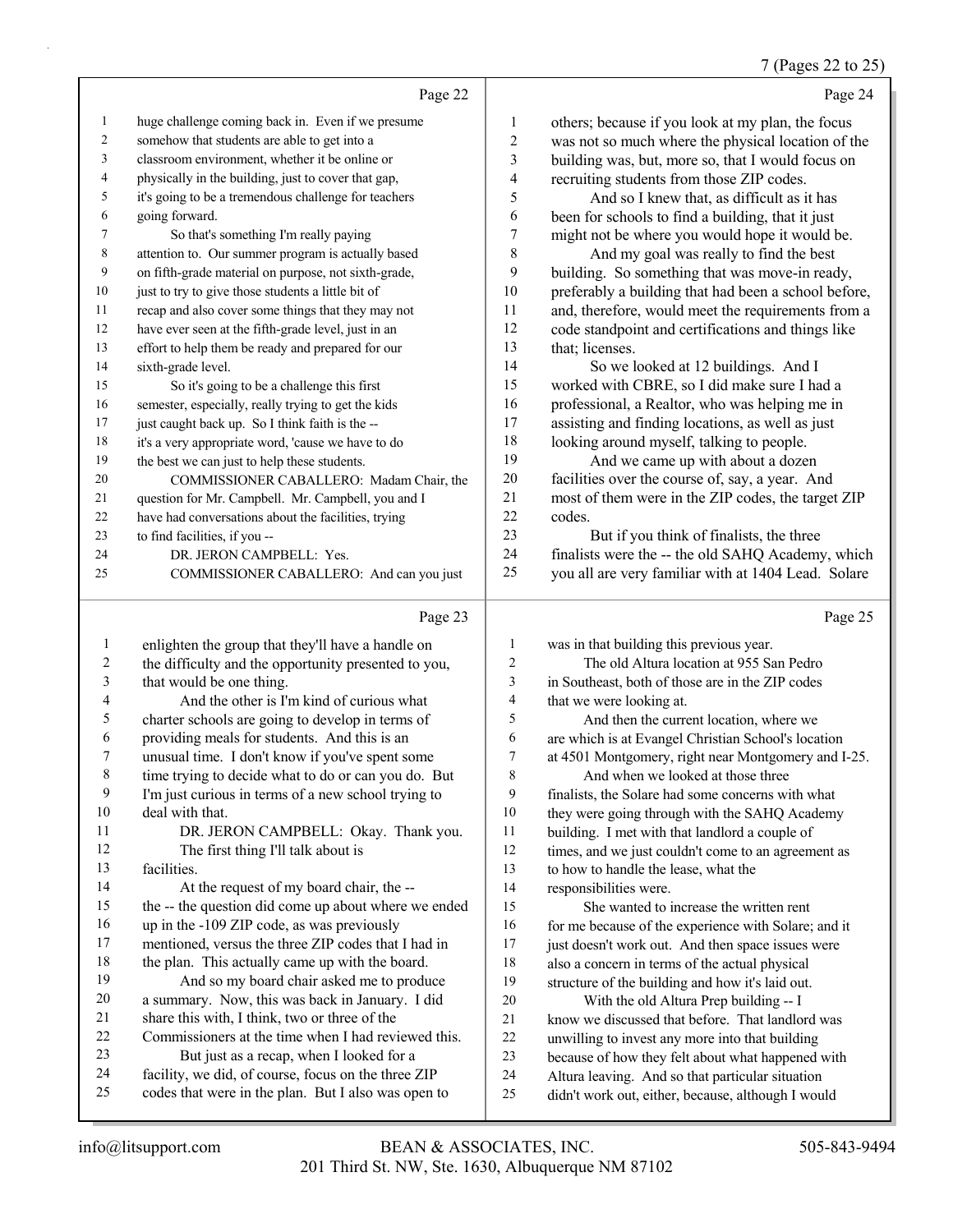#### 8 (Pages 26 to 29)

- Page 28 things that -- obviously, the vendors are looking to survive, as well, throughout this pandemic. So they have options. 4 And so if the students are to come to the school, then, of course, we could do a more traditional lunch situation, breakfast and lunch, where there's the bags or things like that. But the students would eat right in the facility. 9 There will also be, apparently, an effort where some schools will offer meals as a pickup. And so even if the student is learning at home, they'll have the opportunity to come to the school, pick up their breakfast/lunch and then take it back home. And that way, at least there is food access for students who may need it. 16 So those are really the two things that
	- I've heard of so far. Again, as you say, I'm a brand new school, so I'm open to a lot of different
	- possibilities. And if we find that the students
	- would benefit from us doing these drop-off/pickup-type lunch situations after we've polled our parents, then that's something I would be

## open to. 24 But, in general, if we presume the

students can come to school, I intend to offer

### Page 27

Page 26

 fit the first year, based on my projected enrollment increases, I would need the landlord to continue to invest in the building to expand, and he was

5 I didn't want to go into a situation to have to leave the situation even just one year

8 With the current location we're in, the Evangel School enrollment has declined; therefore, the pastor decided to rent out the entire second floor of the building, which is 18 classrooms, making it larger than either of the other locations. 13 And they were willing to let me phase in, meaning I'm renting half of the top floor in this year one; we'll rent the other half in year two. That allowed me a lot of cost savings; so that worked out well. Not to mention it was built to be a school from the beginning. Therefore the 19 classrooms are very large. They have security<br>20 measures in place, the doors lock and things lil

measures in place, the doors lock and things like

21 that. And they have all the licenses in place and<br>22 things of that nature as well.

23 So it was really the most move-in ready situation that could accommodate our school for

things of that nature as well.

multiple years.

unwilling to do that.

after.

1 So -- so that's what made it -- not to mention, I think there was a lease -- let me see. In year one, the -- there was a \$22,000 savings in costs at the current location on Montgomery, versus the San Pedro/Altura location. And in year two, there was also a cost savings. So that made it even that much more viable of location. 8 So that's basically the process that we followed to end up at the location we're in. 10 And, by the way, even -- we had a board meeting this week. And the board is already discussing putting together a building committee within the board, in which they will look for our next location. So we presume, of course, we won't be at this location any more than two to three years, and we're hoping that we will have a location, preferably in the Southeast, for our next more permanent location. 19 So the board is very aware of that, and also already talking about doing some research around where we might go next. 22 COMMISSIONER CABALLERO: So the -- the food situation? The meals, Mr. Campbell? 24 DR. JERON CAMPBELL: Yes. So I did speak to a vendor just recently. And they have a few Page 29 breakfast and lunch to all my students. And I actually have enough grant money now to cover it, even if my General Fund could not. 4 THE CHAIR: Commissioner Robbins? 5 COMMISSIONER ROBBINS: Yes. Mr. Campbell, very pleased with everything you've done. The location, I think, is an excellent location. Just to let people know geographically where this is situated, just to the west of this location, there are several middle-level apartment complexes. And to the south, there's a large community that is really middle- to lower-income folks. 13 This school is located about a half-mile away from Del Norte, which has some of the highest poverty areas in the City of Albuquerque, students attending that school, and the lowest performers in the City of Albuquerque. 18 Even though they started nex+Gen there, the high school itself is not doing very well. So the location of this school shouldn't be discounted. 21 And the fact that it's right on the corner of Montgomery and Jefferson provides very easy access from the freeway and to public transportation. 25 So I think it is a very good choice. And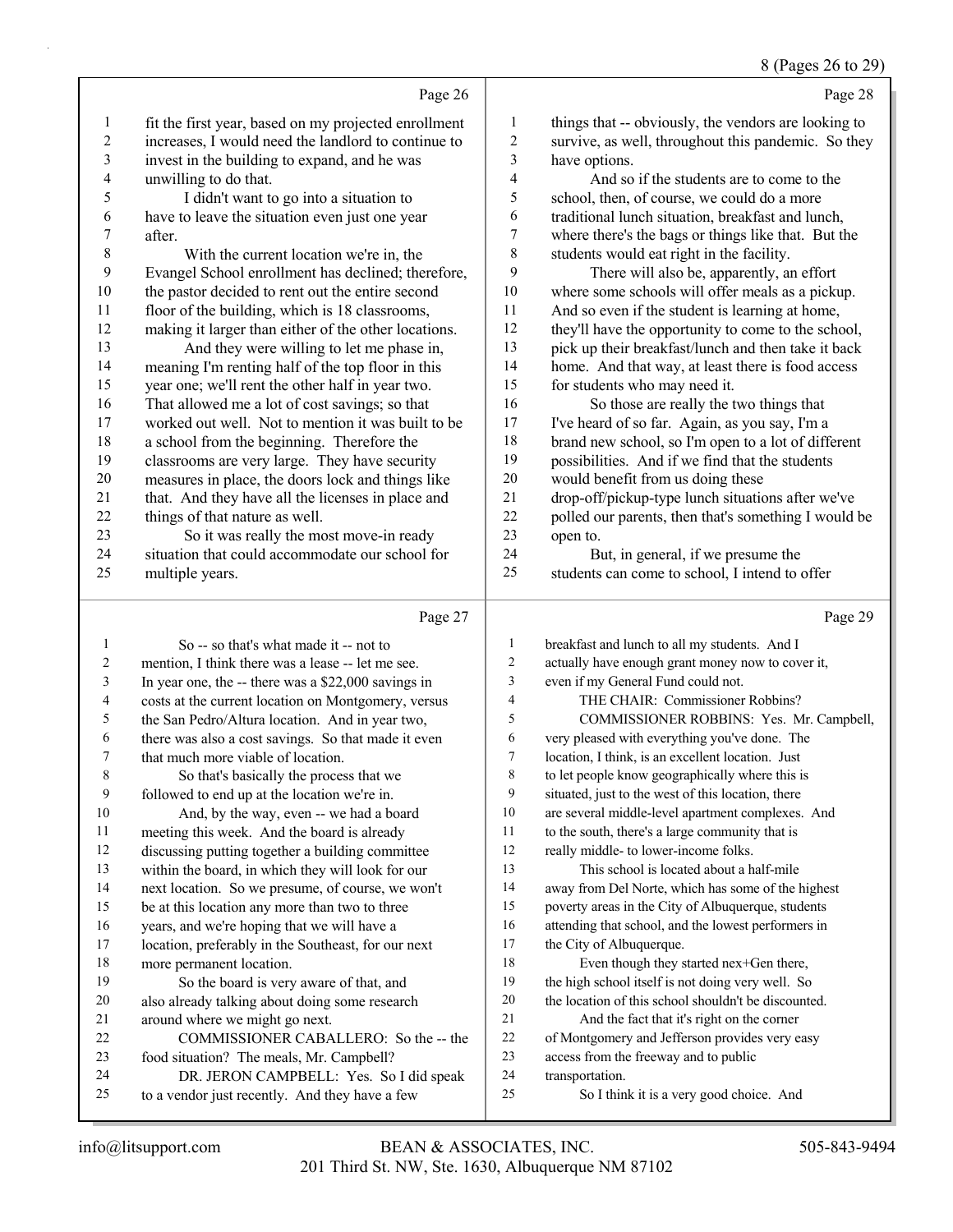9 (Pages 30 to 33)

|            | Page 30                                             |                  | Page 32                                                                                        |
|------------|-----------------------------------------------------|------------------|------------------------------------------------------------------------------------------------|
| 1          | maybe it's not the first option. But from the       | $\mathbf{1}$     | THE CHAIR: Yes.                                                                                |
| $\sqrt{2}$ | standpoint of the people that it can serve and will | $\overline{c}$   | COMMISSIONER ARMBRUSTER: That was a                                                            |
| 3          | serve, not only in the ZIP codes that they          | 3                | "Yes"; correct?                                                                                |
| 4          | originally had identified, but in the ZIP code that | $\overline{4}$   | THE CHAIR: Yes.                                                                                |
| 5          | they're in -- you know, a lot of people think, you  | 5                | COMMISSIONER ARMBRUSTER: I'm sorry. The                                                        |
| 6          | know, 87109 is, you know, just the rich people. No, | 6                | hearing is a little iffy here.                                                                 |
| 7          | there are very, very large pockets of low- to       | 7                | Commissioner Armbruster votes "Yes."                                                           |
| $\,$ $\,$  | middle-income people in these areas and people with | 8                | Commissioner Voigt?                                                                            |
| 9          | children at risk. So I commend you on this.         | 9                | COMMISSIONER VOIGT: Yes.                                                                       |
| 10         | My son actually went to Evangel Academy             | 10               | <b>COMMISSIONER ARMBRUSTER: Commissioner</b>                                                   |
| 11         | 26 years ago in seventh and eighth grade. So I'm    | 11               | Raftery?                                                                                       |
| 12         | familiar with the facility, familiar with that      | 12               | <b>COMMISSIONER RAFTERY: Yes.</b>                                                              |
| 13         | location. So I want to compliment you on that and   | 13               | <b>COMMISSIONER ARMBRUSTER: Commissioner</b>                                                   |
| 14         | just give the Commissioners an idea of where that's | 14               | Crone?                                                                                         |
| 15         | located, that it's not, you know, in some upscale   | 15               | <b>COMMISSIONER CRONE: Yes.</b>                                                                |
| 16         | area or anything.                                   | 16               | COMMISSIONER ARMBRUSTER: He said "Yes"?                                                        |
| 17         | It literally is very close to some very             | 17               | THE CHAIR: He did.                                                                             |
| 18         | high-density apartment areas, and, to the south,    | 18               | COMMISSIONER ARMBRUSTER: I'm so sorry,                                                         |
| 19         | residential areas, single-family homes. But these   | 19               | guys. Transmission is not very good here.                                                      |
| 20         | are small single-family homes. Most of them in that | 20               | Commissioner Robbins?                                                                          |
| 21         | area are, like, 1,000 square feet or smaller. It's  | 21               | <b>COMMISSIONER ROBBINS: Yes.</b>                                                              |
| 22         | an older area of the city.                          | 22               | <b>COMMISSIOENR ARM: Commissioner Ruiz?</b>                                                    |
| 23         | DR. JERON CAMPBELL: Uh-huh.                         | 23               | <b>COMMISSIONER RUIZ: Yes.</b>                                                                 |
| 24         | THE CHAIR: Thank you. Any other                     | 24               | <b>COMMISSIONER ARMBRUSTER: Commissioner</b>                                                   |
| 25         | Commissioners?                                      | 25               | Caballero?                                                                                     |
|            |                                                     |                  |                                                                                                |
|            | Page 31                                             |                  | Page 33                                                                                        |
| 1          | Commissioner Voigt?                                 | 1                | COMMISSIONER CABALLERO: Yes.                                                                   |
| 2          | COMMISSIONER VOIGT: If we're ready for a            | $\boldsymbol{2}$ | COMMISSIONER ARMBRUSTER: That's a                                                              |
| 3          | motion?                                             | 3                | ten-to-zero vote. The motion passes.                                                           |
| 4          | THE CHAIR: We are.                                  | 4                | Congratulations.                                                                               |
| 5          | COMMISSIONER VOIGT: Okay. Super. Great              | 5                | COMMISSIONER VOIGT: Congratulations.                                                           |
| 6          | job, Dr. Campbell.                                  | 6                | DR. JERON CAMPBELL: Thank you.                                                                 |
| 7          | I move that the Public Education                    | 7                | (Applause.)                                                                                    |
|            | Commission approve the Commencement of Operations   | $\mathbf{Q}$     | THE CHAIR: Congratulations and good luck,                                                      |
| 9          | for ACES Technical School.                          | 9                | and we'll look forward to hearing from you                                                     |
| 10         | COMMISSIONER CABALLERO: Second.                     | 10               | throughout the year as to how this -- this goes.                                               |
| 11         | THE CHAIR: There's a motion by                      | 11               | We're excited about this. We truly are.                                                        |
| 12         | Commissioner Voigt and a second by Commissioner     | 12               | We've been since the community input hearing. So                                               |
| 13         | Caballero.                                          | 13<br>14         | it's -- it's good to see that you were able to truly                                           |
| 14         | Is there any further discussion?                    | 15               | get this done in this --                                                                       |
| 15         | (No response.)                                      | 16               | DR. JERON CAMPBELL: Thank you,                                                                 |
| 16         | THE CHAIR: If not, Commissioner                     | 17               | Madam Chair.                                                                                   |
| 17         | Armbruster, roll, please?                           | 18               | MR. ALAN BRAUER: If it's really quick, I<br>just wanted to acknowledge Dr. Campbell's work and |
| 18         | COMMISSIONER ARMBRUSTER: Commissioner               | 19               | also acknowledge his anniversary -- his wedding                                                |
| 19<br>20   | Chavez?                                             | 20               | anniversary is today, if I'm not mistaken from an                                              |
| 21         | COMMISSIONER CHAVEZ: Yes.                           | 21               | earlier e-mail. I just wanted to wish his wife a                                               |
| 22         | COMMISSIONER ARMBRUSTER: Commissioner<br>Davis?     | 22               | happy anniversary. It's a big day for celebration                                              |
| 23         | COMMISSIONER DAVIS: Yes.                            | 23               | for him.                                                                                       |
| 24         | COMMISSIONER ARMBRUSTER: Commissioner               | 24               | THE CHAIR: It is. Congratulations on                                                           |
| 25         |                                                     |                  |                                                                                                |
|            | Gipson?                                             | 25               | both.                                                                                          |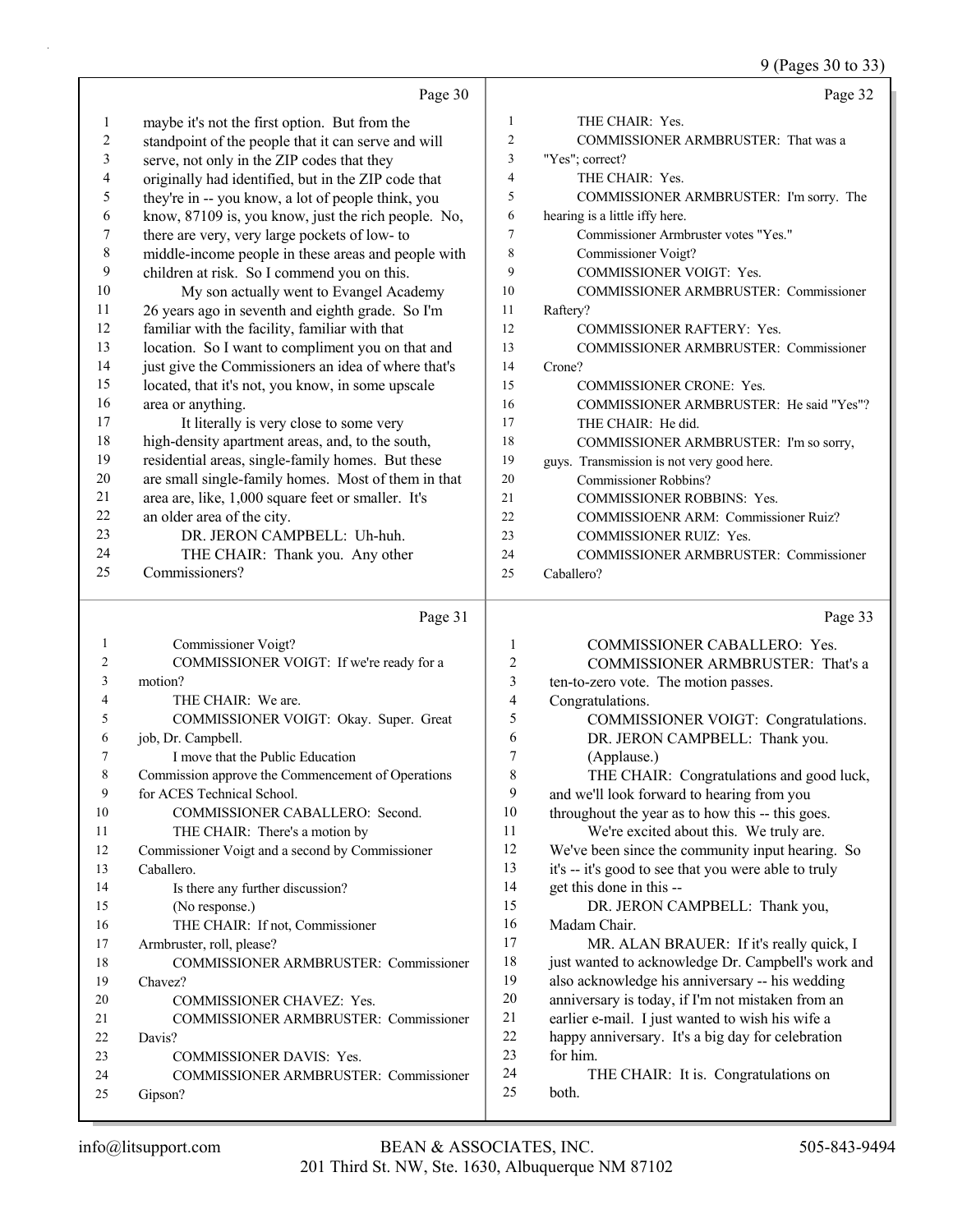$10 \text{ (Dogon 24 to 27)}$ 

|         |                                                      |                | $10$ (Pages 34 to 37)                                |
|---------|------------------------------------------------------|----------------|------------------------------------------------------|
|         | Page 34                                              |                | Page 36                                              |
| 1       | DR. JERON CAMPBELL: Thank you.                       | 1              | something better coming.                             |
| 2       | THE CHAIR: Thanks.                                   | $\overline{c}$ | MS. MARY TARANGO: Okay. I'm going to                 |
| 3       | MS. KAREN WOERNER: Jeron, I'm going to               | 3              | mute myself, because I laugh pretty -- thank you,    |
| 4       | move you back to Attendees so you can continue to    | 4              | all. Thank you.                                      |
| 5       | listen if you wish. But, again, congratulations and  | 5              | THE CHAIR: Okay. Good morning. And                   |
| 6       | happy anniversary.                                   | 6              | thanks for being here, and thanks for being our      |
| 7       | THE CHAIR: And I want to remind                      | 7              | bright spot so far this morning.                     |
| $\,8\,$ | Commissioners that Ami did e-mail motions. So in     | 8              | So, hopefully, this is a sign for the rest           |
| 9       | case you haven't had an opportunity to check your    | 9              | of the day that this is all good. So welcome, once   |
| 10      | e-mails, we do have suggested motions there.         | 10             | again, to the PEC and State Charters.                |
| 11      | We are on to Item No. 6, which is                    | 11             | So we're excited about this. I don't know            |
| 12      | Discussion and Possible Action on Charter Contracts  | 12             | if we're as excited as you folks are; but -- but we  |
| 13      | and Performance Frameworks, Including Mission Goals, | 13             | are excited about this, and we look forward to the   |
| 14      | 2020 through 2025.                                   | 14             | next five years and this ongoing relationship.       |
| 15      | And the first up is 21st Century Public              | 15             | So I don't know if there is -- if there              |
| 16      | Academy.                                             | 16             | is -- I don't -- is there anything that the Charter  |
| 17      | MS. KAREN WOERNER: So I'm adding in --               | 17             | School Division wants to say?                        |
| 18      | THE CHAIR: Thanks.                                   | 18             | MS. KAREN WOERNER: Alan, I don't -- I --             |
| 19      | MS. KAREN WOERNER: -- the school leaders.            | 19             | I don't think there's anything to say, except the    |
| 20      | And we can ask if we need to find anyone else from   | 20             | school has submitted all their documents, and they   |
| 21      | their school.                                        | 21             | stand before you for app- -- final approval of their |
| 22      | Good morning, Bianca.                                | 22             | contract.                                            |
| 23      | MS. BELMONTE-SAPIEN: Good morning,                   | 23             | THE CHAIR: Right. And I didn't want to               |
| 24      | Commissioners, Madam Chair.                          | 24             | interrupt. Alan, I don't know if there's anything    |
| 25      | MS. KAREN WOERNER: Bianca, is there                  | 25             | you wanted to say.                                   |
|         | Page 35                                              |                | Page 37                                              |
| 1       | anyone else besides Mary and you that I should be    | $\mathbf{1}$   | MR. ALAN BRAUER: Madam Chair -- and I                |
| 2       | adding from of the Attendees list from your school?  | $\overline{2}$ | just wanted to acknowledge the 21st Century team. I  |
| 3       | MS. BELMONTE-SAPIEN: I can't see the                 | 3              | believe we started discussion discussing partnership |
|         |                                                      |                |                                                      |

- 4 Attendees list. I don't know if Zach
- 5 Kirchgessner -- 6 THE CHAIR: Yes. I saw his name on the 7 list.

### 8 MS. MARY TARANGO: And Virginia. 9 MS. KAREN WOERNER: It's just a long list,

- 10 so it's difficult. I've got Zach and Virginia. 11 They should be just a second. They're there.
- 12 MS. VIRGINIA TRUJILLO: Good morning, 13 everyone. This is Virginia Trujillo. 14 THE CHAIR: Good morning.
- 15 MS. KAREN WOERNER: Good morning. 16 MR. ZACH KIRCHGESSNER: Good morning.
- 17 This is Zach Kirchgessner, The Vigil Group. 18 MS. MARY TARANGO: Good morning, everyone. 19 Thank you for your time. 20 THE CHAIR: Mary, it's always so 21 disappointing to see you, because you're always so
- 22 down. 23 MS. MARY TARANGO: I'm just optimistic. 24 MS. VIRGINIA TRUJILLO: We have to deal 25 with that, too, all the time. There's always
- 4 way back in August. Seems like so long ago when we 5 started having conversations. And I -- I just 6 really wanted to just lift them up as a great
- 7 example of really working -- you know, strong
- 8 partnership with us and with the Public Education 9 Commission and just really appreciate all the work
- 10 that they've done.<br>11 THE CHAI THE CHAIR: Thanks. And I'll open it up 12 if folks from the school want to say anything. 13 MS. VIRGINIA TRUJILLO: Madam Chair, this 14 is Virginia Trujillo. I'm really excited that we've 15 come to this place at this point in time. I think 16 it's exciting to go to the Public Education 17 Department. For me, it's like going home. So I 18 really -- I really appreciate all the time and all 19 the positive vibes that the people from the 20 Department have given us as we work through this
- 21 whole process to get the school to be part of the 22 Department.

# 23 So I want to thank everybody that worked

- 24 on this, including Bianca and Mary and all of the
- 25 staff at the school.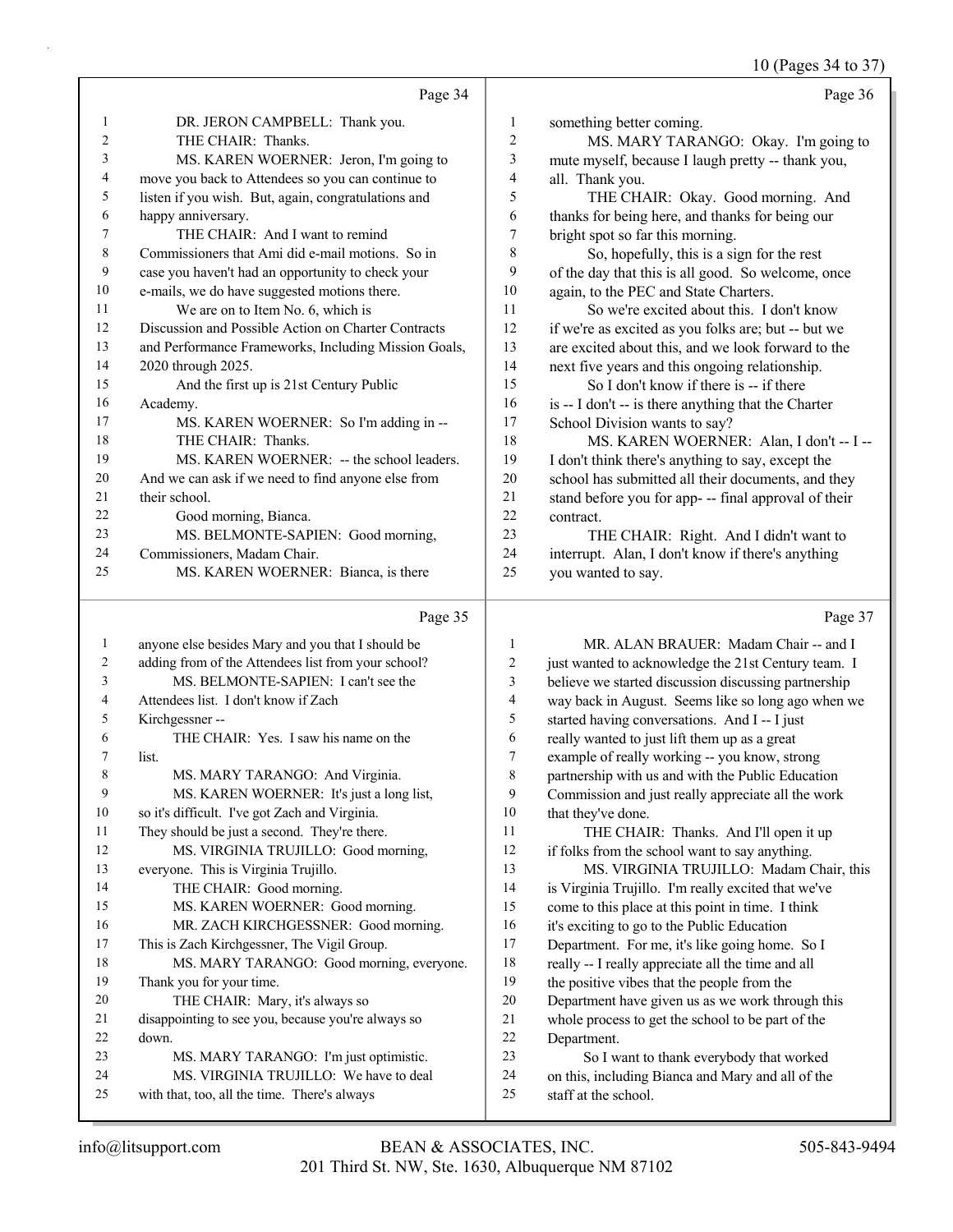#### 11 (Pages 38 to 41)

|                | Page 38                                              |    | Page 40                                             |
|----------------|------------------------------------------------------|----|-----------------------------------------------------|
| 1              | If you haven't visited our school, I                 | 1  | can go to the homes, deliver food -- deliver        |
| $\overline{2}$ | invite you, as chairman of the board, to go visit    | 2  | packets, whatever needs to happen. So we feel at    |
| 3              | the school. It is indeed a great place.              | 3  | this time we are prepared for our three scenarios   |
| 4              | And so I'm -- I'm blessed to be part of              | 4  | that have been suggested by the PEC. And our staff  |
| 5              | it, and I'm blessed that my two grandkids went to    | 5  | is amazing. Again, Bianca is leading them to -- to, |
| 6              | school there.                                        | 6  | you know, serve our community in the best way       |
| 7              | Thank you.                                           | 7  | possible.                                           |
| 8              | THE CHAIR: Thanks.                                   | 8  | So thank all of you. And, Bianca,                   |
| 9              | MS. MARY TARANGO: I just wanted to give a            | 9  | shout-out to you as well. She's doing an awesome    |
| 10             | quick rundown on our Continuous Learning Plan and    | 10 | job. And that's all I have.                         |
| 11             | response to the COVID pandemic.                      | 11 | THE CHAIR: Thanks. And I think I'll go              |
| 12             | THE CHAIR: Sure.                                     | 12 | along with Alan. I think this was August when the   |
| 13             | MS. MARY TARANGO: We were with our staff             | 13 | folks from the school reached out and said, "We're  |
| 14             | on -- we had scheduled an in-service day on the 13th | 14 | thinking about applying to the PEC. Can we have a   |
| 15             | of March. And Bianca and I put our heads together    | 15 | conversation?"                                      |
| 16             | about, you know, being proactive in planning. So on  | 16 | And I said, "Sure."                                 |
| 17             | that day, we actually put together our Continuous    | 17 | And I think the turnaround was, "Well, we           |
| 18             | Learning Plan with our staff to provide for any kind | 18 | can be in Las Cruces tomorrow."                     |
| 19             | of support that we needed.                           | 19 | So it was -- you know, it was okay, you             |
| 20             | Simply giving a Chromebook out to                    | 20 | know. So the enthusiasm and the commitment is truly |
| 21             | students, which we had because we're one-on-one, did | 21 | unparalleled.                                       |
| 22             | not suffice, because we had a number of parents, of  | 22 | So I -- I appreciate being on this -- this          |
| 23             | course, who weren't prepared to support their kid in | 23 | journey.                                            |
| 24             | any kind of a technical platform.                    | 24 | So, with nothing else said, I'll entertain          |
| 25             | So we did do paper-pencil distribution.              | 25 | a motion.                                           |
|                | Page 39                                              |    | Page 41                                             |

#### Page 39

 And that will be part of our plan in the fall as well. We are now ready to disperse Chromebooks the first week of school. We already had our own Google domain. We were working with Canvas, with Google Classroom, with -- and MAPs now, which is our short-cycle assessment. We will be able to do our three interim assessments throughout the year, even if we do go to an online platform. 9 So our staff is amazing. Bianca led them through a very difficult time. We made contact with every single family that we had and got some work -- you know, not all the work -- but some work from every single student that we had. 14 So, again, my shout-out to my staff and Bianca for making that happen. And we're ready. We have our -- we received -- just so you know, we were 17 part of APS -- a little over \$80,000 from the CARES Act that we are going to, at this time, still push into next year. And what we hope to do with that is increase maybe some software things -- increase personnel that will now be able to reach out to families, if, thank God, none of them have been affected by the virus. 24 So we're very fortunate. But in the event that that does occur, that we have personnel that 1 COMMISSIONER VOIGT: I would like to make the motion. 3 THE CHAIR: Certainly. 4 COMMISSIONER VOIGT: Okay. Congratulations. 6 I move that the Public Education Commission approve the renewal charter contract for 21st Century Public Academy for a five-year term, commencing July 1st, 2020, through June 30th, 2025. 10 COMMISSIONER ROBBINS: Second. 11 COMMISSIONER DAVIS: I second. 12 COMMISSIONER RAFTERY: I second. 13 THE CHAIR: There's a motion by Commissioner Voigt, and there's a second by, I think, multiple people. 16 COMMISSIONER DAVIS: Yes. So I did. I don't know who else did. 18 THE CHAIR: Commissioner Davis and Commissioner Robbins. Seeing -- hearing no further discussion, roll, please? 21 COMMISSIONER ARMBRUSTER: Commissioner Raftery? 23 COMMISSIONER RAFTERY: Yes. 24 COMMISSIONER ARMBRUSTER: Commissioner Crone?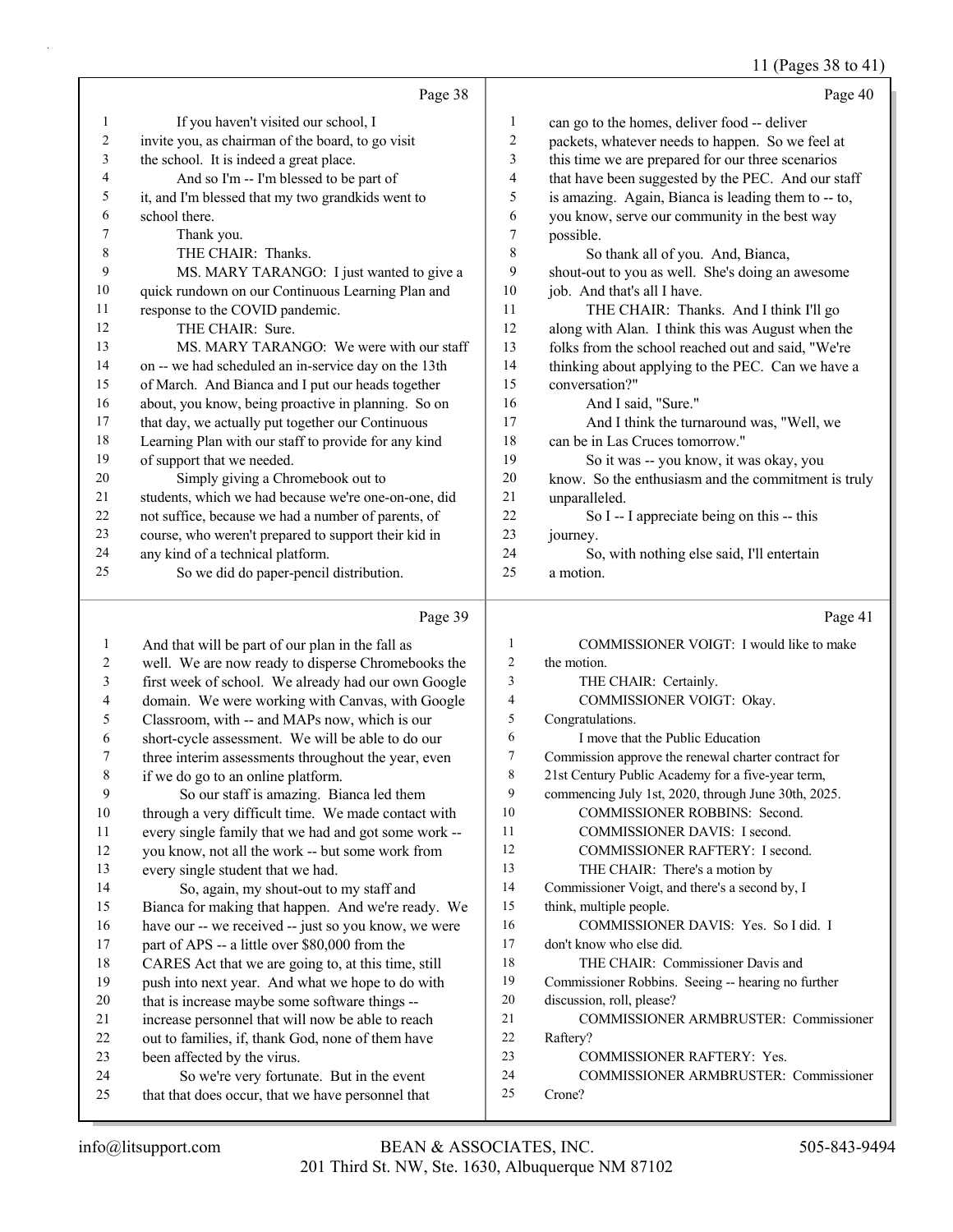12 (Pages 42 to 45)

|    |                                                     |                | $12$ (1 ages $72$ to $72$ )                          |
|----|-----------------------------------------------------|----------------|------------------------------------------------------|
|    | Page 42                                             |                | Page 44                                              |
| 1  | <b>COMMISSIONER CRONE: Yes.</b>                     | $\mathbf{1}$   | Okay. Thanks so much. We appreciate it.              |
| 2  | COMMISSIONER ARMBRUSTER: Okay. I'll come            | $\mathfrak{2}$ | MS. KAREN WOERNER: So the folks in the               |
| 3  | back to him.                                        | 3              | school, I'm going to put you back to Attendees. If   |
| 4  | Commissioner Gipson?                                | 4              | you'd like to stay and listen, you're welcome to.    |
| 5  | THE CHAIR: Yes.                                     | 5              | But thank you. Congratulations.                      |
| 6  | COMMISSIONER ARMBRUSTER: Commissioner               | 6              | THE CHAIR: As we thought about this, we              |
| 7  | Robbins?                                            | $\tau$         | should have had ACES up first, so he could have just |
| 8  | <b>COMMISSIONER ROBBINS: Yes.</b>                   | 8              | stayed on.                                           |
| 9  | COMMISSIONER ARMBRUSTER: Commissioner               | 9              | MS. KAREN WOERNER: Oh. You're right. I               |
| 10 | Davis?                                              | 10             | didn't think about it. I also didn't know it was     |
| 11 | <b>COMMISSIONER DAVIS: Yes.</b>                     | 11             | his anniversary, either; so --                       |
| 12 | COMMISSIONER ARMBRUSTER: Commissioner               | 12             | THE CHAIR: No.                                       |
| 13 | Voigt?                                              | 13             | MS. KAREN WOERNER: I think that was that             |
| 14 | COMMISSIONER VOIGT: Yes.                            | 14             | school.                                              |
| 15 | COMMISSIONER ARMBRUSTER: Commissioner               | 15             | So the next school is ACES. So we'll put             |
| 16 | Armbruster votes "Yes."                             | 16             | Jeron back in. At least his school started with the  |
| 17 | Commissioner Chavez?                                | 17             | letter "A." And I assume, again, Jeron, it's just    |
| 18 | COMMISSIONER CHAVEZ: Yes.                           | 18             | you for the school today?                            |
| 19 | <b>COMMISSIONER ARMBRUSTER: Commissioner</b>        | 19             | THE CHAIR: I don't know whether you                  |
| 20 | Ruiz?                                               | 20             | heard. But I had said we should have just left you   |
| 21 | <b>COMMISSIONER RUIZ: Yes.</b>                      | 21             | on and had you first so that we didn't have to keep  |
| 22 | COMMISSIONER ARMBRUSTER: Is Commissioner            | 22             | moving you in and out, you know. It --               |
| 23 | Crone back yet? Okay.                               | 23             | DR. JERON CAMPBELL: I heard it, but at               |
| 24 | THE CHAIR: Yeah, he's here.                         | 24             | least I'm second.                                    |
| 25 | COMMISSIONER ARMBRUSTER: He's here;                 | 25             | THE CHAIR: It's great, but it's not                  |
|    | Page 43                                             |                | Page 45                                              |
| 1  | but                                                 | 1              | seamless. Oh. I don't think --                       |
| 2  | COMMISSIONER CRONE: I said "Yes."                   | $\overline{c}$ | COMMISSIONER VOIGT: actually, I would                |
| 3  | COMMISSIONER ARMBRUSTER: Okay. Thank                | 3              | entertain a --                                       |
| 4  | you, Commissioner.                                  | $\overline{4}$ | THE CHAIR: I don't think we do.                      |
| 5  | Commissioner Caballero?                             | 5              | COMMISSIONER VOIGT: Okay. I'll go ahead              |
| 6  | COMMISSIONER CABALLERO: Yes.                        | 6              | and make the motion.                                 |
| 7  | COMMISSIONER ARMBRUSTER: Motion passes,             | $\overline{7}$ | I move that the Public Education                     |
| 8  | ten-to-zero.                                        | 8              | Commission approve the new charter contract for ACES |
| 9  | THE CHAIR: Motion passes, ten-zero.                 | 9              | Technical Charter School for a five-year term        |
| 10 | Welcome.                                            | 10             | commencing July 1st, 2020, through June 30th, 2025.  |
| 11 | COMMISSIONER VOIGT: Congratulations.                | 11             | COMMISSIONER ROBBINS: Second.                        |
| 12 | (Applause).                                         | 12             | COMMISSIONER RAFTERY: I second.                      |
| 13 | MS. VIRGINIA TRUJILLO: Awesome.                     | 13             | THE CHAIR: There's a motion by                       |
| 14 | MS. MARY TARANGO: I just wanted to thank            | 14             | Commissioner Voigt and a second by Commissioner      |
| 15 | the Charter Division as well. They have been        | 15             | Robbins.                                             |
| 16 | amazing. And, Bianca, I don't know if you wanted to | 16             | Roll, please?                                        |
| 17 | reach out to them. They have been working with her  | 17             | COMMISSIONER ARMBRUSTER: Commissioner                |
| 18 | specifically.                                       | 18             | Caballero?                                           |
| 19 | And we have not had any real problems,              | 19             | COMMISSIONER CABALLERO: Yes.                         |
| 20 | because we already had relationships. We're just    | 20             | COMMISSIONER ARMBRUSTER: Commissioner                |

- 20 because we already had relationships. We're just 21 trying to make sure that we get the food settled;
- 22 because when you shift from APS to the State, we
- 23 have to make sure that we are doing our part to
- 24 inform them as well. So -- thank you. 25 THE CHAIR: Thanks.

24 Ruiz? 25 COMMISSIONER RUIZ: Yes.

22 COMMISSIONER ROBBINS: Yes.

23 COMMISSIONER ARMBRUSTER: Commissioner

21 Robbins?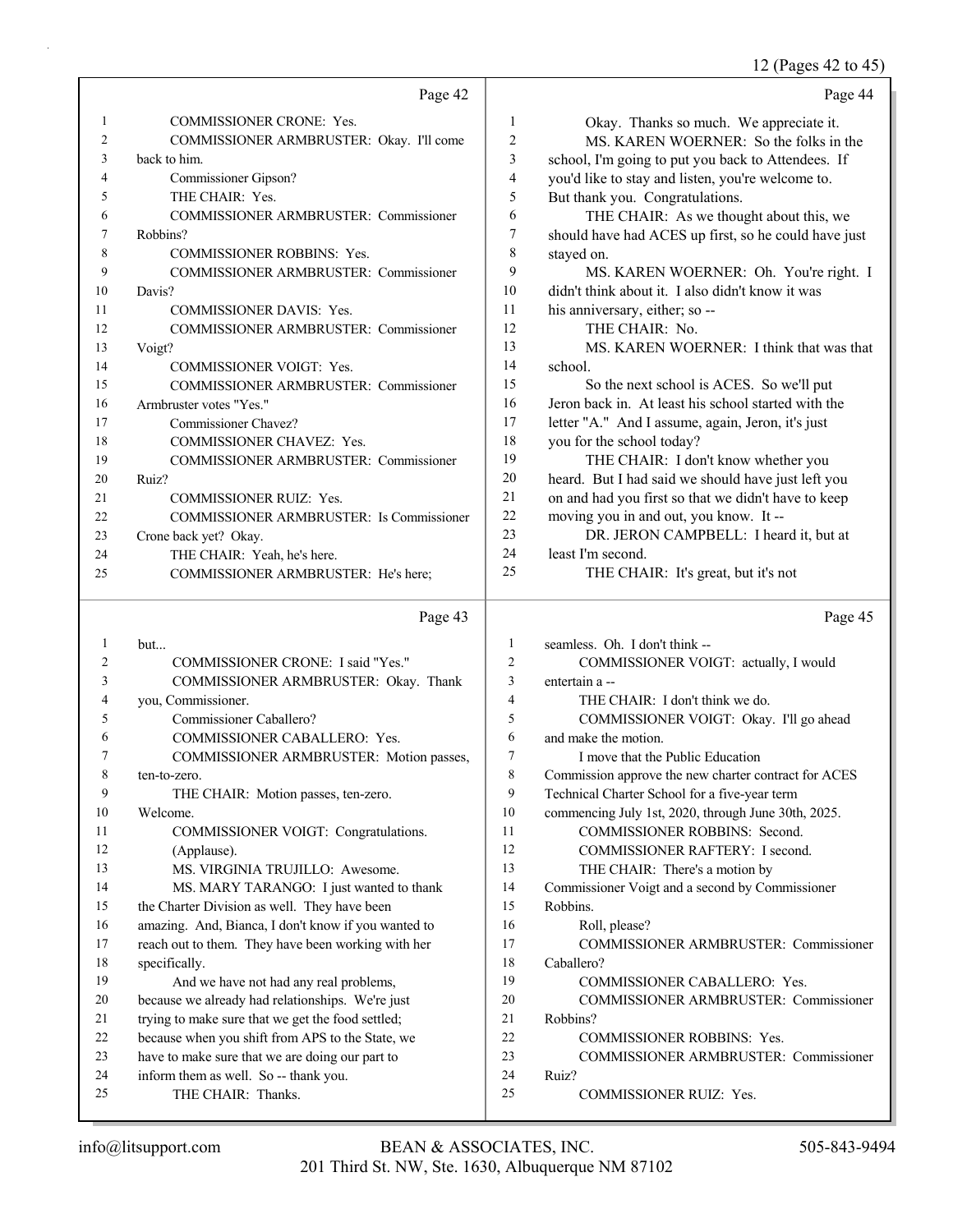13 (Pages 46 to 49)

|    | Page 46                                      |                | Page 48                                             |
|----|----------------------------------------------|----------------|-----------------------------------------------------|
| 1  | <b>COMMISSIONER ARMBRUSTER: Commissioner</b> | $\mathbf{1}$   | UNIDENTIFIED SPEAKER: I'm with Monte Del            |
| 2  | Voigt?                                       | $\sqrt{2}$     | Sol Charter School. I just joined.                  |
| 3  | COMMISSIONER VOIGT: Yes.                     | $\overline{3}$ | MS. KAREN WOERNER: Thank you.                       |
| 4  | COMMISSIONER ARMBRUSTER: Commissioner        | $\overline{4}$ | MS. MARIA FIDALGO: Maria Fidalgo, the               |
| 5  | Crone?                                       | 5              | business manager.                                   |
| 6  | COMMISSIONER CRONE: Yes.                     | 6              | MS. KAREN WOERNER: That's fine. We're               |
| 7  | COMMISSIONER ARMBRUSTER: Thank you.          | $\tau$         | trying to find somebody from Albuquerque Bilingual. |
| 8  | Commissioner Armbruster votes "Yes."         | 8              | No?                                                 |
| 9  | <b>Commissioner Raftery?</b>                 | 9              | THE CHAIR: So there does not appear to be           |
| 10 | COMMISSIONER RAFTERY: Yes.                   | 10             | anyone; correct?                                    |
| 11 | COMMISSIONER ARMBRUSTER: Commissioner        | 11             | MS. KAREN WOERNER: The phone number that            |
| 12 | Davis?                                       | 12             | ends -9058, are you with Albuquerque Bilingual      |
| 13 | <b>COMMISSIONER DAVIS: Yes.</b>              | 13             | Academy?                                            |
| 14 | <b>COMMISSIONER ARMBRUSTER: Commissioner</b> | 14             | Hello?                                              |
| 15 | Chavez?                                      | 15             | (No response.)                                      |
| 16 | COMMISSIONER CHAVEZ: Yes.                    | 16             | MS. KAREN WOERNER: I don't think so.                |
| 17 | <b>COMMISSIONER ARMBRUSTER: Commissioner</b> | 17             | THE CHAIR: No, I don't think so, either.            |
| 18 | Gipson?                                      | 18             | Okay. So there does not appear to be                |
| 19 | THE CHAIR: Yes.                              | 19             | anyone from Albuquerque Bilingual present.          |
| 20 | COMMISSIONER ARMBRUSTER: That was a          | 20             | So does someone want to do a motion for             |
| 21 | ten-to-zero vote for passing.                | 21             | Albuquerque Bilingual? I'm not 100 percent --       |
| 22 | THE CHAIR: Motion passes, ten-zero, and      | 22             | COMMISSIONER VOIGT: I can.                          |
| 23 | welcome.                                     | 23             | THE CHAIR: Commissioner Robbins?                    |
| 24 | DR. JERON CAMPBELL: Thank you.               | 24             | COMMISSIONER CABALLERO: Yes. I would                |
| 25 | THE CHAIR: Congratulations once again and    | 25             | like to make a motion.                              |
|    | Page 47                                      |                | Page 49                                             |
| 1  | welcome.                                     | 1              | THE CHAIR: I'm sorry.                               |
| 2  | DR. JERON CAMPBELL: Thank you.               | 2              | COMMISSIONER ROBBINS: I move the Public             |
| 3  | (Applause.)                                  | 3              | Education Commission renew the charter for          |
| 4  | MS. KAREN WOERNER: Okay, Jeron. Back to      | $\overline{4}$ | Albuquerque Bilingual Charter for a five-year term, |
| 5  | morphing you out again.                      | 5              | commencing July 1st, 2020, through June 30th, 2025. |
| 6  | DR. JERON CAMPBELL: Bye-bye.                 | 6              | COMMISSIONER VOIGT: Second.                         |
| 7  | MS. KAREN WOERNER: Have a good weekend.      | 7              | COMMISSIONER CABALLERO: Thank you,                  |

- 
- 8 Commissioner. 9 THE CHAIR: There's a motion by
- 10 Commissioner Robbins and a second by Commissioner
- 11 Voigt. 12 I apologize, Commissioner Caballero.
- 13 There was a little bit of a delay there. 14 Commissioner Armbruster, roll, please? 15 COMMISSIONER ARMBRUSTER: Sorry. 16 Commissioner Robbins?
- 17 COMMISSIONER ROBBINS: Yes.
- 18 COMMISSIONER ARMBRUSTER: Commissioner 19 Voigt?
	-
- 20 COMMISSIONER VOIGT: Yes. 21 COMMISSIONER ARMBRUSTER: Commissioner
- Caballero?
- 23 COMMISSIONER CABALLERO: Yes.
- 24 COMMISSIONER ARMBRUSTER: Commissioner
- 25 Ruiz?

9 you.

11 travelers.

15 didn't see anyone; but...

18 talk, in case he's joining by phone. 19 THE CHAIR: Sure.

25 to worry about that right now.

8 DR. JERON CAMPBELL: All right. Thank

16 MS. KAREN WOERNER: Unless he's on the 17 phone. I'm going to allow people on the phone to

20 MS. KAREN WOERNER: So folks that are on 21 the telephone, if any of you are with Albuquerque 22 Bilingual Academy, could you identify yourself? 23 UNIDENTIFIED SPEAKER: So don't worry 24 about the [inaudible], like I said. You don't need

10 THE CHAIR: We're all becoming time

12 And next is Albuquerque Bilingual. 13 MS. KAREN WOERNER: I do not see -- 14 THE CHAIR: I kind of looked before, and I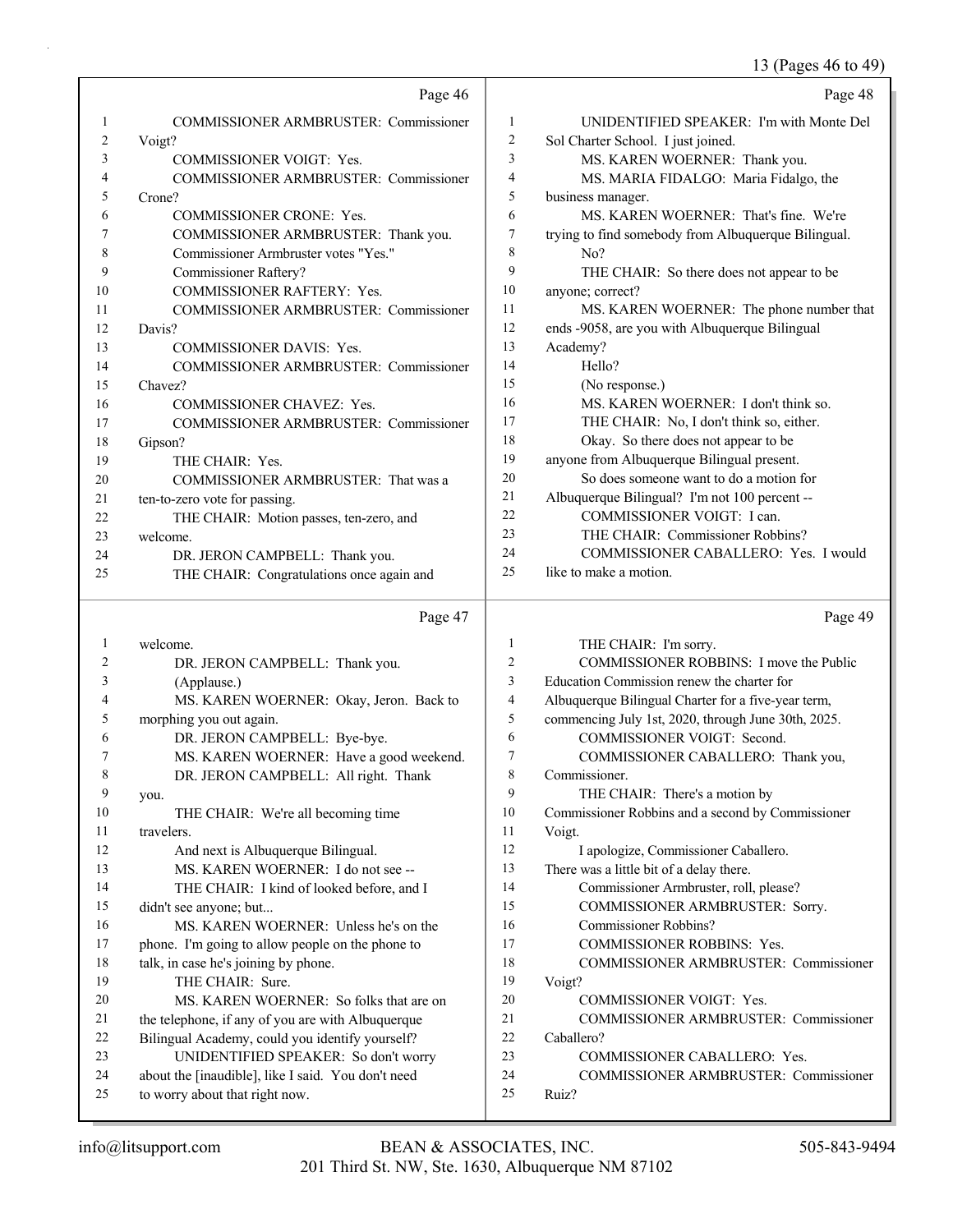14 (Pages 50 to 53)

|              | Page 50                                                               |                  | Page 52                                             |
|--------------|-----------------------------------------------------------------------|------------------|-----------------------------------------------------|
| $\mathbf{1}$ | COMMISSIONER RUIZ: Yes.                                               | $\mathbf{1}$     | THE CHAIR: I don't see anyone.                      |
| 2            | COMMISSIONER ARMBRUSTER: Commissioner                                 | $\overline{c}$   | MS. KAREN WOERNER: The school board                 |
| 3            | Raftery?                                                              | 3                | president or the school leader, I don't see.        |
| 4            | <b>COMMISSIONER RAFTERY: Yes.</b>                                     | $\overline{4}$   | THE CHAIR: No, I didn't, either. So I               |
| 5            | COMMISSIONER ARMBRUSTER: Commissioner                                 | 5                | think we can just --                                |
| 6            | Gipson?                                                               | 6                | COMMISSIONER VOIGT: I'll go ahead and               |
| 7            | THE CHAIR: Yes.                                                       | $\boldsymbol{7}$ | make the motion for the AIMS.                       |
| 8            | COMMISSIONER ARMBRUSTER: Commissioner                                 | 8                | THE CHAIR: Sure.                                    |
| 9            | Chavez?                                                               | 9                | COMMISSIONER VOIGT: Okay. I move that               |
| 10           | <b>COMMISSIONER CHAVEZ: Yes.</b>                                      | 10               | the Public Education Commission approve the renewal |
| 11           | COMMISSIONER ARMBRUSTER: Commissioner                                 | 11               | charter contract for -- they moved -- for           |
| 12           | Davis?                                                                | 12               | Albuquerque Institute of Mathematics and Science at |
| 13           | <b>COMMISSIONER DAVIS: Yes.</b>                                       | 13               | UNM, for a five-year term, commencing July 1st,     |
| 14           | COMMISSIONER ARMBRUSTER: Okay. So I've                                | 14               | 2020, through June 30th, 2025.                      |
| 15           | missed somebody. So, me, Commissioner Armbruster,                     | 15               | COMMISSIONER ROBBINS: Second.                       |
| 16           | votes "Yes."                                                          | 16               | THE CHAIR: There's a motion by                      |
| 17           | THE CHAIR: The motion passes, ten-zero.                               | 17               | Commissioner Voigt and a second by Commissioner     |
| 18           | COMMISSIONER ARMBRUSTER: I don't think I                              | 18               | Robbins.                                            |
| 19           | did Crone.                                                            | 19               | Roll, please?                                       |
| 20           | THE CHAIR: Congratulations to the school.                             | 20               | COMMISSIONER ARMBRUSTER: Commissioner               |
| 21           | COMMISSIONER ARMBRUSTER: Tim, did I call                              | 21               | Robbins?                                            |
| 22           | your name?                                                            | 22               | <b>COMMISSIONER ROBBINS: Yes.</b>                   |
| 23           | COMMISSIONER CRONE: No. I vote "Yes."                                 | 23               | COMMISSIONER ARMBRUSTER: Commissioner               |
| 24           | THE CHAIR: Oh.                                                        | 24               | Voigt?                                              |
| 25           | COMMISSIONER ARMBRUSTER: Okay. Didn't --                              | 25               | COMMISSIONER VOIGT: Yes.                            |
|              |                                                                       |                  |                                                     |
|              | Page 51                                                               |                  | Page 53                                             |
| 1            | somebody else got missed, I'm sure, here. But no                      | $\mathbf{1}$     | COMMISSIONER ARMBRUSTER: Commissioner               |
| 2            | one is speaking.                                                      | $\overline{c}$   | Caballero?                                          |
| 3            | THE CHAIR: Shall we check before we move                              | 3                | COMMISSIONER CABALLERO: Yes.                        |
| 4            | forward?                                                              | 4                | <b>COMMISSIONER ARMBRUSTER: Commissioner</b>        |
| 5            | COMMISSIONER ARMBRUSTER: I have nine.                                 | 5                | Ruiz?                                               |
| 6            | Robbins, Voigt, Caballero, Ruiz, Raftery, Gipson,                     | 6                | <b>COMMISSIONER RUIZ: Yes.</b>                      |
| 7            | Chavez, Armbruster, and Crone. Who did I miss?                        | 7                | COMMISSIONER ARMBRUSTER: Commissioner               |
| 8            | COMMISSIONER VOIGT: Davis. Put Davis on                               | 8                | Armbruster votes "Yes."                             |
| 9            | the list.                                                             | 9                | Commissioner Crone?                                 |
| 10           | COMMISSIONER DAVIS: Yes. And I voted                                  | 10               | COMMISSIONER CRONE: Yes.                            |
| 11           | "Yes."                                                                | 11               | COMMISSIONER ARMBRUSTER: Commissioner               |
| 12           | COMMISSIONER ARMBRUSTER: I'm sorry.                                   | 12               | Raftery?                                            |
| 13           | Thank you.                                                            | 13               | <b>COMMISSIONER RAFTERY: Yes.</b>                   |
| 14           | COMMISSIONER DAVIS: I'm always forgotten.                             | 14               | <b>COMMISSIONER ARMBRUSTER: Commissioner</b>        |
| 15           | COMMISSIONER VOIGT: You're loved.                                     | 15               | Davis?                                              |
| 16           | COMMISSIONER ARMBRUSTER: I love you the                               | 16               | COMMISSIONER DAVIS: Yes, I do.                      |
| 17           | most. It's just I don't want to show any                              | 17               | COMMISSIONER ARMBRUSTER: Okay.                      |
| 18           | favoritism.                                                           | 18               | Commissioner Gipson?                                |
| 19<br>20     | THE CHAIR: Okay. So the motion passed                                 | 19<br>20         | THE CHAIR: Yes.                                     |
| 21           | ten-zero. Congratulations to Albuquerque Bilingual                    | 21               | COMMISSIONER ARMBRUSTER: Commissioner<br>Chavez?    |
| 22           | Academy.                                                              | 22               | COMMISSIONER CHAVEZ: Yes.                           |
| 23           | We are now on to Albuquerque Institute of<br>Math and Science at UNM. | 23               | COMMISSIONER ARMBRUSTER: Ten-to-zero                |
| 24           | MS. KAREN WOERNER: And, Madam Chair,                                  | 24               | vote. The motion passes.                            |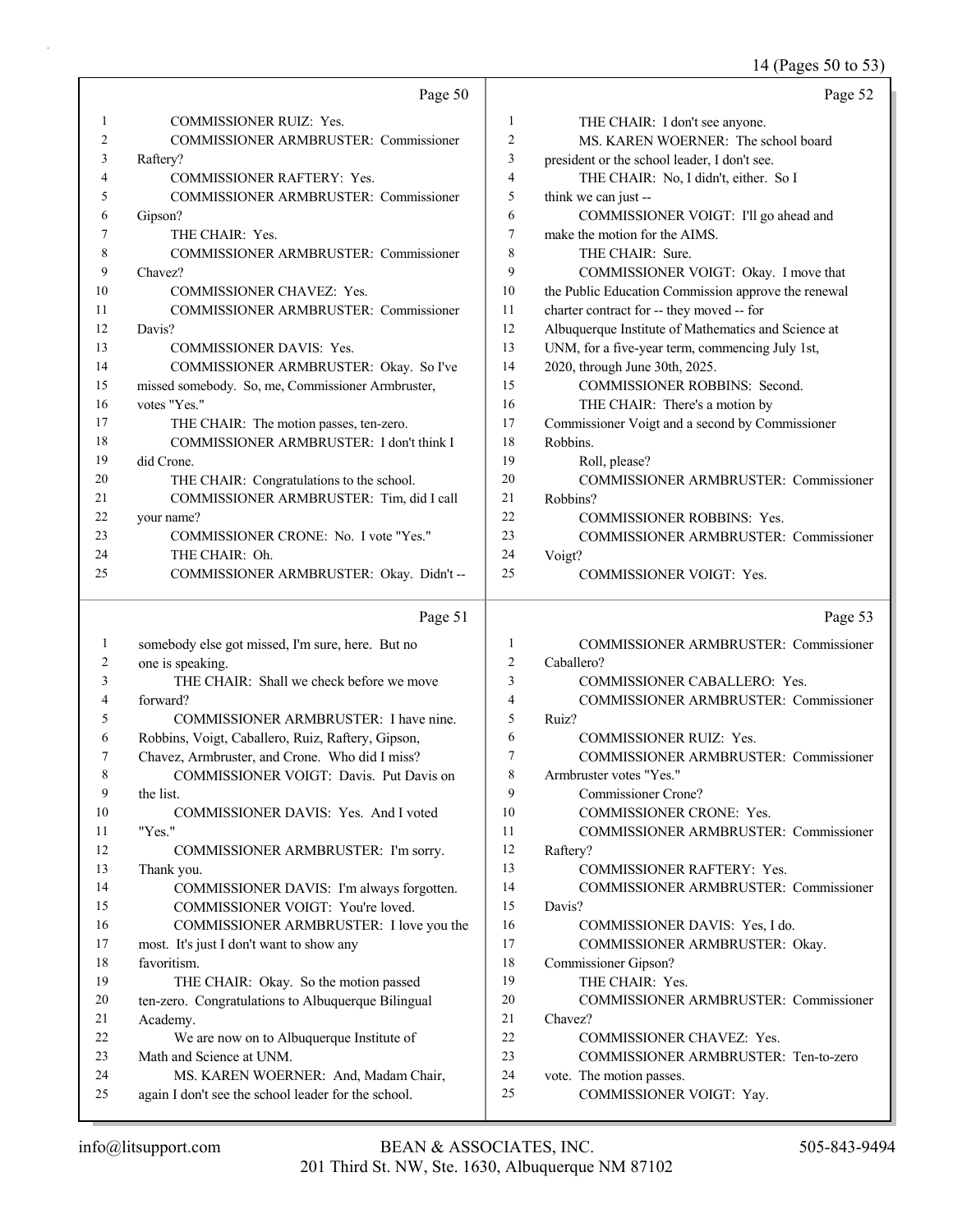### 15 (Pages 54 to 57)

|        | Page 54                                              |                | Page 56                                              |
|--------|------------------------------------------------------|----------------|------------------------------------------------------|
| -1     | Congratulations.                                     | 1              | We already purchased, last year in the end           |
| 2      | (Applause.)                                          | 2              | of the last six weeks, the Edgenuity learning        |
| 3      | THE CHAIR: All right. We are now on to               | 3              | platform, and we have already trained all of our     |
| 4      | Albuquerque School of Excellence.                    | $\overline{4}$ | teachers. Our students are already availed of the    |
| 5      | MS. KAREN WOERNER: And Mustafa is here.              | 5              | online learning platform, and we definitely have     |
| 6      | And I think he might have some others; but I'll --   | 6              | that backup plan. Our contract with Edgenuity was    |
| $\tau$ | MR. MUSTAFA AYIK: Good morning,                      | 7              | two years; so that covers next year as well. So we   |
| 8      | Chairwoman Gipson and Commissioners.                 | 8              | definitely have our backup plan for online learning. |
| 9      | UNIDENTIFIED SPEAKER: Good morning.                  | 9              | What worries us is physical start. With              |
| 10     | MS. KAREN WOERNER: Mustafa is there.                 | 10             | having so many students being in the school and with |
| 11     | Anybody else from the school I should be adding into | 11             | all those things going on, that's something that we  |
| 12     | the panel?                                           | 12             | are brainstorming, trying to see how we can do, how  |
| 13     | MR. MUSTAFA AYIK: I just sent a text to              | 13             | we can avoid students contacting each other. We are  |
| 14     | Ms. Kwiecinski. I'm not sure she is there.           | 14             | discussing about how the instruction will take place |
| 15     | MS. KAREN WOERNER: What's her first name?            | 15             | if students are going to wear a mask, like, from     |
| 16     | MR. MUSTAFA AYIK: It's Vickie Kwiecinski.            | 16             | 8:00 to 4:00.                                        |
| 17     | MS. KAREN WOERNER: I don't see her unless            | 17             | And if they are not going to collaborate             |
| 18     | she's maybe on the phone.                            | 18             | with each other, like having any engagement or       |
| 19     | MR. MUSTAFA AYIK: Yeah. If -- I sent her             | 19             | anything, it will be just probably like they are     |
| 20     | just, like, five, ten minutes ago. She might not be  | 20             | being in jail from morning to, like, until evening.  |
| 21     | available, or she may not see my message.            | 21             | So that's the part that worries us.                  |
| 22     | MS. KAREN WOERNER: Okay.                             | 22             | Because we need to make sure that we are making sure |
| 23     | MR. MUSTAFA AYIK: Yeah. So I'm not sure              | 23             | that -- physical proximity in there.                 |
| 24     | if any -- if any of the Commissioners have any       | 24             | But as far as online learning, we                    |

definitely feel very comfortable on that. And then

questions in regards to our contract. I know we had

### Page 55

|    | Page 55                                              |    | Page 57                                             |
|----|------------------------------------------------------|----|-----------------------------------------------------|
| 1  | a meeting the previous month, and we ran to work the | 1  | as far as this hybrid system, that's something that |
| 2  | details. And we have uploaded all of the rest of     | 2  | we can manage. But a physical start with all        |
| 3  | the paperwork that was requested.                    | 3  | students reporting to campus, that's something that |
| 4  | COMMISSIONER ROBBINS: I don't have any               | 4  | we are still discussing.                            |
| 5  | question on your contract. But I noticed, you know,  | 5  | COMMISSIONER ROBBINS: Good. Thank you.              |
| 6  | the construction going on, because you're just down  | 6  | MR. MUSTAFA AYIK: Thank you.                        |
| 7  | the street from where I live. So I drive by it, you  | 7  | COMMISSIONER ROBBINS: If there's no other           |
| 8  | know, at least once a week and see it going on.      | 8  | comments or anything, I'd like to make a motion.    |
| 9  | How is that coming? And what's the                   | 9  | THE CHAIR: Absolutely.                              |
| 10 | scheduled completion date?                           | 10 | COMMISSIONER ROBBINS: Thank you. I move             |
| 11 | MR. MUSTAFA AYIK: Thank you for the                  | 11 | that the Public Education Commission approve the    |
| 12 | question, Commissioner Robbins. So the construction  | 12 | renewal charter contract for Albuquerque School of  |
| 13 | is moving forward as scheduled. They are -- the      | 13 | Excellence for a five-year term, commencing July    |
| 14 | company is proposing to finish by July 14. So we     | 14 | 1st, 2020, through June 30th, 2025.                 |
| 15 | have a month left. As of yesterday, they completed   | 15 | COMMISSIONER VOIGT: Second.                         |
| 16 | the roof, and they started painting. So it's         | 16 | THE CHAIR: There's a motion by                      |
| 17 | getting along.                                       | 17 | Commissioner Robbins and a second by Commissioner   |
| 18 | And we have already placed all of our                | 18 | Voigt.                                              |
| 19 | electronic and furniture orders, and they are also   | 19 | Roll, please?                                       |
| 20 | scheduled to be arriving in the last two weeks of    | 20 | COMMISSIONER ARMBRUSTER: Commissioner               |
| 21 | July. And so we are quite excited, obviously. We     | 21 | Voigt?                                              |
| 22 | have these unknowns. As other schools, we are        | 22 | <b>COMMISSIONER VOIGT: Yes.</b>                     |
| 23 | expecting to see what Public Education Department    | 23 | <b>COMMISSIONER ARMBRUSTER: Commissioner</b>        |
| 24 | will decide as far as the start; but we do have      | 24 | Caballero?                                          |
| 25 | plans.                                               | 25 | <b>COMMISSIONER CABALLERO: Yes.</b>                 |
|    |                                                      |    |                                                     |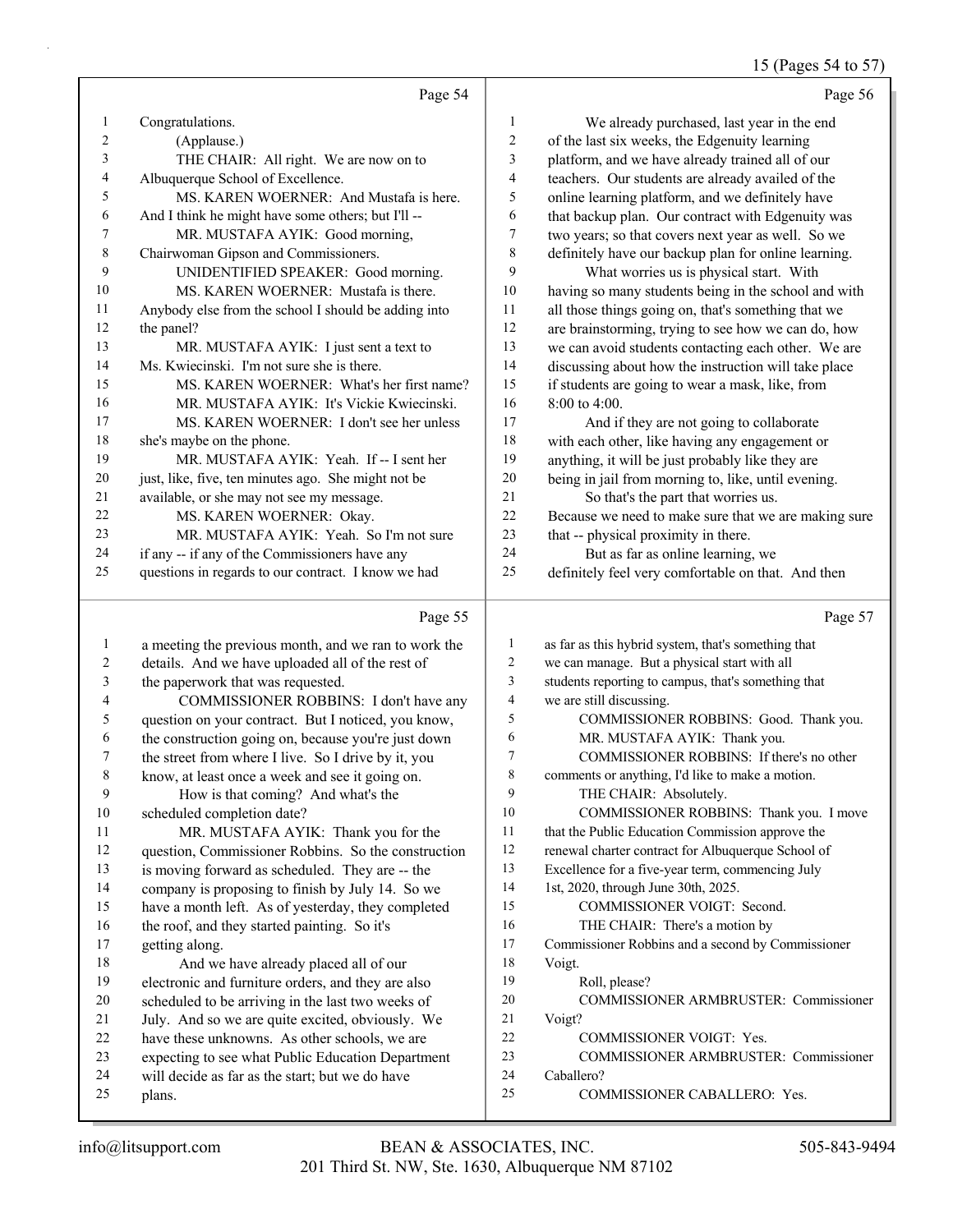16 (Pages 58 to 61)

|    | Page 58                                              |                | Page 60                                              |
|----|------------------------------------------------------|----------------|------------------------------------------------------|
| 1  | <b>COMMISSIONER ARMBRUSTER: Commissioner</b>         | 1              | from my garage. Just let me tell you.                |
| 2  | Ruiz?                                                | 2              | MR. RAFE MARTINEZ: I had a meeting this              |
| 3  | <b>COMMISSIONER RUIZ: Yes.</b>                       | 3              | morning. It was trash day. Kind of ruined our        |
| 4  | COMMISSIONER ARMBRUSTER: Okay.                       | $\overline{4}$ | meetings, because the trucks going back and forth.   |
| 5  | <b>Commissioner Davis?</b>                           | 5              | But it was all right.                                |
| 6  | <b>COMMISSIONER DAVIS: Yes.</b>                      | 6              | MS. KAREN WOERNER: Is that all from your             |
| 7  | <b>COMMISSIONER ARMBRUSTER: Commissioner</b>         | 7              | school, Rafe?                                        |
| 8  | Crone?                                               | 8              | MR. RAFE MARTINEZ: It is. Yes.                       |
| 9  | <b>COMMISSIONER CRONE: Yes.</b>                      | 9              | MS. KAREN WOERNER: Thank you.                        |
| 10 | <b>COMMISSIONER ARMBRUSTER: Commissioner</b>         | 10             | THE CHAIR: So good morning. I guess I'll             |
| 11 | Armbruster votes "Yes."                              | 11             | just do a quick -- and, Rafe, anything you want to   |
| 12 | Commissioner Gipson?                                 | 12             | add, please feel free.                               |
| 13 | THE CHAIR: Yes.                                      | 13             | As Commissioners know from the contract              |
| 14 | <b>COMMISSIONER ARMBRUSTER: Commissioner</b>         | 14             | negotiations, there was a discussion that was        |
| 15 | Raftery?                                             | 15             | started about a waiver that had been sort of alluded |
| 16 | <b>COMMISSIONER RAFTERY: Yes.</b>                    | 16             | to by the previous administration. And there was     |
| 17 | COMMISSIONER ARMBRUSTER: And Commissioner            | 17             | direction given by the previous administration with  |
| 18 | Da--- and I did -- wait. Commissioner Robbins?       | 18             | the anticipation that there was going to be          |
| 19 | <b>COMMISSIONER ROBBINS: Yes.</b>                    | 19             | continued work with the Sign Language Academy for a  |
| 20 | COMMISSIONER ARMBRUSTER: When you try to             | 20             | separate accountability model. And that,             |
| 21 | mix it up, that's what makes it difficult, so        | 21             | unfortunately, never did occur.                      |
| 22 | they're not voting the same person at the same time. | 22             | So the conversation came back up again,              |
| 23 | Commissioner -- who did I forget?                    | 23             | and there was an attempt to see if we could acquire  |
| 24 | COMMISSIONER CHAVEZ: You didn't call on              | 24             | that waiver.                                         |
| 25 | me, Karyl Ann.                                       | 25             | I think at the last meeting, we talked               |

# Page 59

| 1              | THE CHAIR: Right. Commissioner Chavez.              | 1                        |
|----------------|-----------------------------------------------------|--------------------------|
| $\overline{c}$ | COMMISSIONER ARMBRUSTER: Thank you.                 | $\overline{c}$           |
| 3              | <b>COMMISSIONER CHAVEZ: Yes.</b>                    | 3                        |
| 4              | COMMISSIONER ARMBRUSTER: Thank you. I'm             | $\overline{\mathcal{L}}$ |
| 5              | having to make a new sheet, because I don't have my | 5                        |
| 6              | little cheat sheets. I do apologize.                | 6                        |
| 7              | The motion passes ten-to-zero.                      | 7                        |
| 8              | Congratulations.                                    | 8                        |
| 9              | THE CHAIR: Congratulations.                         | 9                        |
| 10             | MR. MUSTAFA AYIK: Thank you, everyone.              | 10                       |
| 11             | THE CHAIR: Okay. We are on now to                   | 11                       |
| 12             | Albuquerque Sign Language.                          | 12                       |
| 13             | MS. KAREN WOERNER: Good morning.                    | 13                       |
| 14             | MR. RAFE MARTINEZ: Good morning.                    | 14                       |
| 15             | MS. KAREN WOERNER: Anyone else I should             | 15                       |
| 16             | add to the panel?                                   | 16                       |
| 17             | MR. RAFE MARTINEZ: Yes. Our board vice              | 17                       |
| 18             | chair is on. Andrew Faber.                          | 18                       |
| 19             | MS. KAREN WOERNER: Anyone else?                     | 19                       |
| 20             | MR. RAFE MARTINEZ: From my garage, if you           | 20                       |
| 21             | can't tell.                                         | 2.1                      |
| 22             | MS. KAREN WOERNER: Is that your man cave?           | 22                       |
| 23             | MR. RAFE MARTINEZ: It is. It's my                   | 23                       |
| 24             | everything.                                         | 24                       |
| 25             | THE CHAIR: I would not be able to do that           | 25                       |
|                |                                                     |                          |

Page 61

| 1              | about the fact that there was, in fact, going to be  |
|----------------|------------------------------------------------------|
| $\overline{2}$ | a meeting; Commissioner Robbins attended that        |
| 3              | meeting. Unfortunately, it kind of went down a       |
| $\overline{4}$ | rabbit hole, and we couldn't get ourselves out of    |
| 5              | it. And for a variety of reasons, things broke       |
| 6              | down. And as it got involved a little bit, there     |
| 7              | were concerns that were raised so that the waiver    |
| 8              | was not able to come forward.                        |
| 9              | So, Rafe, I don't know if you want to add            |
| 10             | anything to the angst.                               |
| 11             | MR. RAFE MARTINEZ: Madam Chair, members              |
| 12             | of the Commission, yeah. I mean, look, we -- it's    |
| 13             | kind of been the story of us since the beginning;    |
| 14             | right? We just don't fit. And we get it. We get      |
| 15             | the conundrum it puts the State in, the departments, |
| 16             | in trying to not open the door for this kind of      |
| 17             | onslaught of people to follow us, being that if      |
| 18             | they're not as unique as we are. We completely       |
| 19             | understand that.                                     |
| 20             | And I do want to commend both the -- the             |
| 21             | PEC and the CSD in -- especially now, in their work  |
| 22             | in trying to figure out an answer. And it's not an   |
| 23             | easy answer. We totally understand that.             |
| 24             | I do believe -- I've spoken to folks. And            |
| 25             | I think when there's good people, good-hearted       |
|                |                                                      |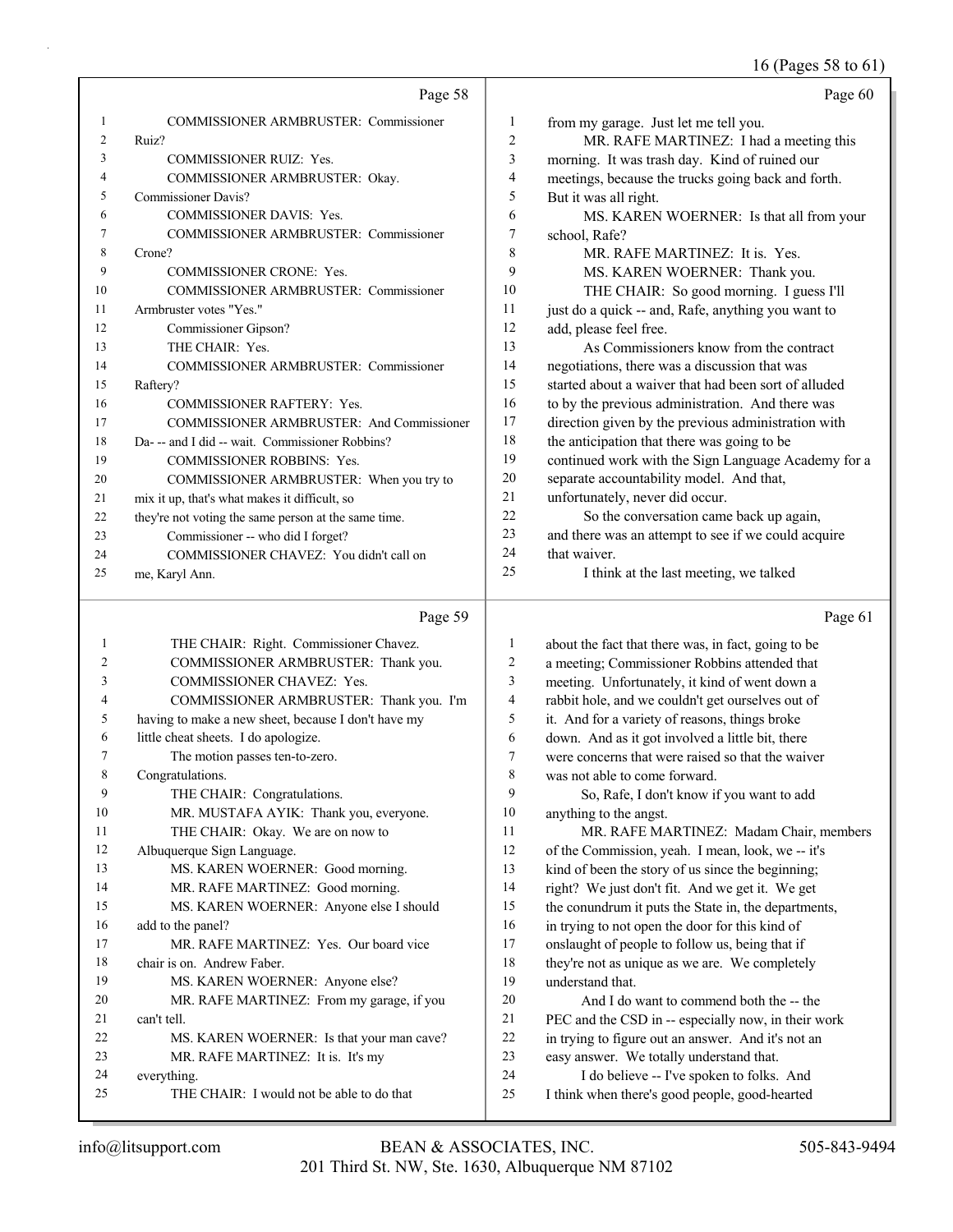#### 17 (Pages 62 to 65)

|                          |                                                      |                          | $17 \text{ (1 qgcs of } 20$                         |
|--------------------------|------------------------------------------------------|--------------------------|-----------------------------------------------------|
|                          | Page 62                                              |                          | Page 64                                             |
| $\mathbf{1}$             | people and smart people involved in trying to figure | $\mathbf{1}$             | THE CHAIR: Thank you. And I also want to            |
| $\overline{c}$           | this out, that we will eventually come to a          | $\overline{c}$           | acknowledge that there were a number of             |
| 3                        | solution.                                            | $\overline{\mathbf{3}}$  | conversations that took place between our legal     |
| 4                        | I know running into a bit of a time line             | $\overline{\mathcal{A}}$ | counsel, Ami, and PED's legal, Aaron Rodriguez.     |
| 5                        | trying to get this done before this date for the     | 5                        | And I -- maybe it didn't come to what we            |
| 6                        | approval, I know that was another factor.            | $\epsilon$               | wanted it to come to. But I think the more people   |
| $\boldsymbol{7}$         | So all I will say is that I'm hopeful,               | $\tau$                   | that get engaged in the broader conversation        |
| $\,$ $\,$                | this is not the end of the discussion, that we'll    | 8                        | understand the issue better and can help move us    |
| 9                        | just keep moving forward and figuring out a way to   | 9                        | forward -- and you're absolutely right. The         |
| 10                       | make sure that we want to be held accountable.       | $10\,$                   | conversation doesn't end here. Hopefully, it        |
| 11                       | And we also want to be acclaimed for the             | $11\,$                   | continues, and we can figure this out as we go      |
| 12                       | work that we're doing; right? Like, when we were     | 12                       | forward.                                            |
| 13                       | given -- in the past, not in the present. In the     | 13                       | And I think there's a genuine commitment            |
| 14                       | past, when we were given what I think people thought | 14                       | to try to do that on everyone's part. So it's not   |
| 15                       | was a, "Hey, here's a 'B' on your school grade," and | 15                       | over until it's over. So                            |
| 16                       | they were expecting us to celebrate, my answer was   | 16                       | COMMISSIONER ROBBINS: Madam Chair, if I             |
| 17                       | always, "I believe we're an 'A' school. I believe    | 17                       | could add?                                          |
| 18                       | we are doing something that is nationally relevant,  | 18                       | THE CHAIR: Commissioner Robbins?                    |
| 19                       | that is moving the needle around kids who, a lot of  | 19                       | COMMISSIONER ROBBINS: This is going back            |
| 20                       | times, are marginalized, and we want to be           | $20\,$                   | to, you know, the discussion we had with PED. And   |
| 21                       | acknowledged for that work"; right?                  | 21                       | the difficulty -- good people with good intentions  |
| 22                       | We're a hard working little school with a            | 22                       | sometimes have a difficulty moving forward.         |
| 23                       | big heart.                                           | 23                       | You know, when my middle son, who's going           |
| 24                       | So -- and I think the PEC is squarely in             | $24\,$                   | to be 37 years old, when he was about three years   |
| 25                       | that camp to acknowledge that, as is the CSD. So,    | 25                       | old, he was evaluated at UNM. And he was classified |
|                          |                                                      |                          |                                                     |
|                          | Page 63                                              |                          | Page 65                                             |
| $\mathbf{1}$             | Andrew, is there anything you want to add in regard  | $\mathbf{1}$             | in a -- in an area -- he was given a test for a     |
| $\overline{2}$           | to that? You're on mute.                             | $\boldsymbol{2}$         | hearing person, but he had profound hearing loss in |
| 3                        | THE CHAIR: I think he's muted. Hold on.              | 3                        | both ears, okay? But he was given a test, an        |
| $\overline{\mathcal{L}}$ | MR. ANDREW FABER: There we go. Thank                 | $\overline{\mathcal{L}}$ | aptitude test, for an individual who could hear.    |
| 5                        | you. Can you hear me, Commissioners?                 | 5                        | And they classified him in such a way that that     |
| 6                        | Thank you. Good morning. Thank you for               | 6                        | impacted his education for his life. That is wrong. |
| 7                        | your time.                                           | $\boldsymbol{7}$         | That was the only tool that they had                |
| 8                        | Yes, without a doubt, our daughter has               | $\,$ 8 $\,$              | available, that -- you know, that they had in their |
| 9                        | attended the school for about five-plus years now.   | 9                        | hand. It's not that tools weren't available. It's   |
| 10                       | And the accountability, what the teachers strive     | 10                       | just that they didn't use the appropriate tool.     |
| 11                       | for, what the administration strives for is, as Rafe | 11                       | We tried to educate them on that. And I             |

 is saying, nationally level, acknowledged work, moving the needle locally with these kids. 14 We understand that, obviously, we're kind of a, you know, square peg trying to get into this 16 round hole, and we appreciate you guys working with us on this very important accountability issue. 18 Like Rafe said, we are striving to hit every mark possible, and we appreciate your open-mindedness, especially given the state of the COVID pandemic, you know, what happened with

- Mr. Floyd. 23 I think just having open minds, open hearts are so important for these kids and families
- right now. So that's what I'd like to add.

 think this is what we still have when we look at the professional education establishment. They try to look at things within a square box, and if you don't fit in that square box, too bad.

16 And we need to continue to work, as Mr. Faber said. When we look at race issues, when we look at inclusiveness issues, we need to understand that individuals need to be treated as they are where they are and use the proper tools to assist them and help them to be the best and the most successful given their abilities or disabilities. 24 And I think sometimes we fail to do that.

We try to look at people all the same way. And, you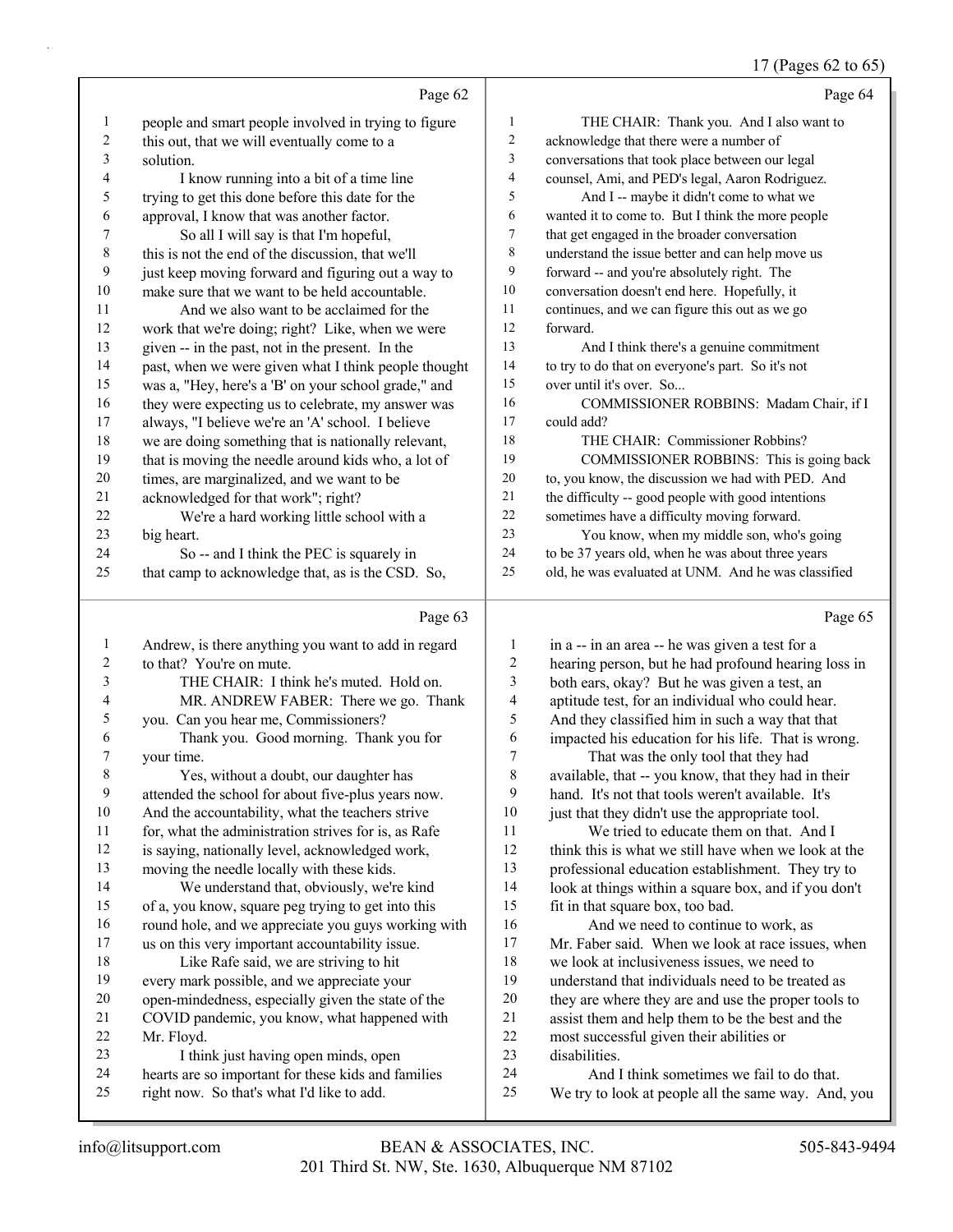#### 18 (Pages 66 to 69)

|         | Page 66                                              |                | Page 68                                              |
|---------|------------------------------------------------------|----------------|------------------------------------------------------|
| 1       | know, this has been said. When you peel off the      | 1              | out of her like nothing else. You know, our entire   |
| 2       | skin of everyone, we all look the same. God looks    | $\overline{2}$ | family takes sign language classes to help her       |
| 3       | at the heart.                                        | 3              | communicate and move forward.                        |
| 4       | And I think that's what we need to do is             | $\overline{4}$ | Commissioner, quite honestly, we don't               |
| 5       | look at people's hearts and look at what we're       | 5              | know if she will ever be able to talk fully. And     |
| 6       | trying to achieve and what this school is achieving  | 6              | that is not to hold her back in any way. She is      |
| 7       | and has been achieving, I think it is a great        | 7              | going to have a dramatic impact on this community,   |
| $\,8\,$ | success and will continue to do so.                  | $\,$ $\,$      | as she is already around the people in the school    |
| 9       | And I want to continue working with PED to           | 9              | and out. And she is just a shining example of what   |
| 10      | try to make sure this is a proper tool for           | 10             | can happen, given the opportunity -- given the --    |
| 11      | evaluation for students that you're reaching out to; | 11             | you know, what a charter school can do for a         |
| 12      | not that you don't have the same academic            | 12             | population.                                          |
| 13      | achievement standards that others, but you're        | 13             | So, you know, I hope that gives a little             |
| 14      | unique.                                              | 14             | bit of color, a little bit of light. I wish I knew   |
| 15      | And I think we need to acknowledge that              | 15             | exactly what was going to happen. But we don't know  |
| 16      | and get people to think outside that box. This is    | 16             | what the end of the book is going to be. All we      |
| 17      | something that is on my heart. And when I look at    | 17             | know is that she is certainly on the right path, and |
| 18      | students at risk, whether it is a ethnic, racial, or | 18             | we don't know where we would be without this school. |
| 19      | socioeconomic at-risk, we need to look at students   | 19             | And we need to make sure this school is              |
| 20      | and the schools that are serving these students with | 20             | available to other students in our community as      |
| 21      | a different set of -- of glasses. So thank you.      | 21             | well, because we know there's a growing population   |
| 22      | COMMISSIONER CABALLERO: In that regard,              | 22             | for, you know, special education with and without    |
| 23      | let me ask a question, Madam Chair, of Mr. Faber.    | 23             | hearing issues.                                      |
| 24      | THE CHAIR: Sure.                                     | 24             | And that's what the school does. It                  |
| 25      | COMMISSIONER CABALLERO: Tell me -- or                | 25             | attracts them. It nurtures them, and it helps them   |
|         | Page 67                                              |                | Page 69                                              |
| 1       | tell us what your child was like before entering the | 1              | grow.                                                |
| 2       | school, what are the changes the child has made      | 2              | MR. RAFE MARTINEZ: Madam Chair, members              |
| 3       | through the school instruction, and what are -- what | 3              | of the Commission, if I could say, on the tail       |
| 4       | is your child's aspiration, and yours, in the        | 4              | end -- and, Andrew, thank you for that. Andrew's --  |
| 5       | future?                                              | 5              | the family story and what he just shared is kind of  |
| 6       | MR. ANDREW FABER: Thank you,                         | 6              | our niche; right? We catch those kids that don't     |
| 7       | Commissioner, for the opportunity. So, actually,     | $\tau$         | fit cleanly into the -- into the programmatic        |
| 8       | here is my daughter here. Abby, do you want to say   | 8              | structure through -- that is proclaimed by big       |
| 9       | hi?                                                  | 9              | districts; right?                                    |
| 10      | She is here now.                                     | 10             | So in the case of Abby -- and I went to              |
| 11      | And, Commissioner, Abby is different in              | 11             | that IEP -- and, Andrew, if I have permission to     |
| 12      | the fact that she can hear. And she was diagnosed    | 12             | share?                                               |
| 13      | with what is called Bainbridge-Ropers Syndrome,      | 13             | MR. ANDREW FABER: Please.                            |
| 14      | which is a genetic syndrome which basically is       | 14             | MR. RAFE MARTINEZ: We sat through an IEP             |
| 15      | indicating that she has very limited verbal speech,  | 15             | two or three hours long, where IEP -- it was         |
| 16      | very limited vocabulary.                             | 16             | confirmed by every professional in the room that she |
| 17      | So we were lucky enough to find                      | 17             | flourished with access to sign language. It was her  |
| 18      | Albuquerque Sign Language Academy. Worked with the   | $18\,$         | mode of communication. But because she was not       |

staff there. She has increased her verbal output.

- But more importantly, she has been able to
- communicate via sign language. And via sign
- language, she has expressed so much personality,
- sass, beauty, incredible memory recollection of such
- detail.
	- 25 And these teachers are able to bring this
- 201 Third St. NW, Ste. 1630, Albuquerque NM 87102 info@litsupport.com BEAN & ASSOCIATES, INC. 505-843-9494

deaf, she was denied access to the district program,

22 MR. RAFE MARTINEZ: That is the story of our school. We're the school of "tweeners," if that makes sense. We catch everything that fits in -- that does not fit in between big buckets, we catch

 and NMSD would not touch her. 21 MR. ANDREW FABER: Correct.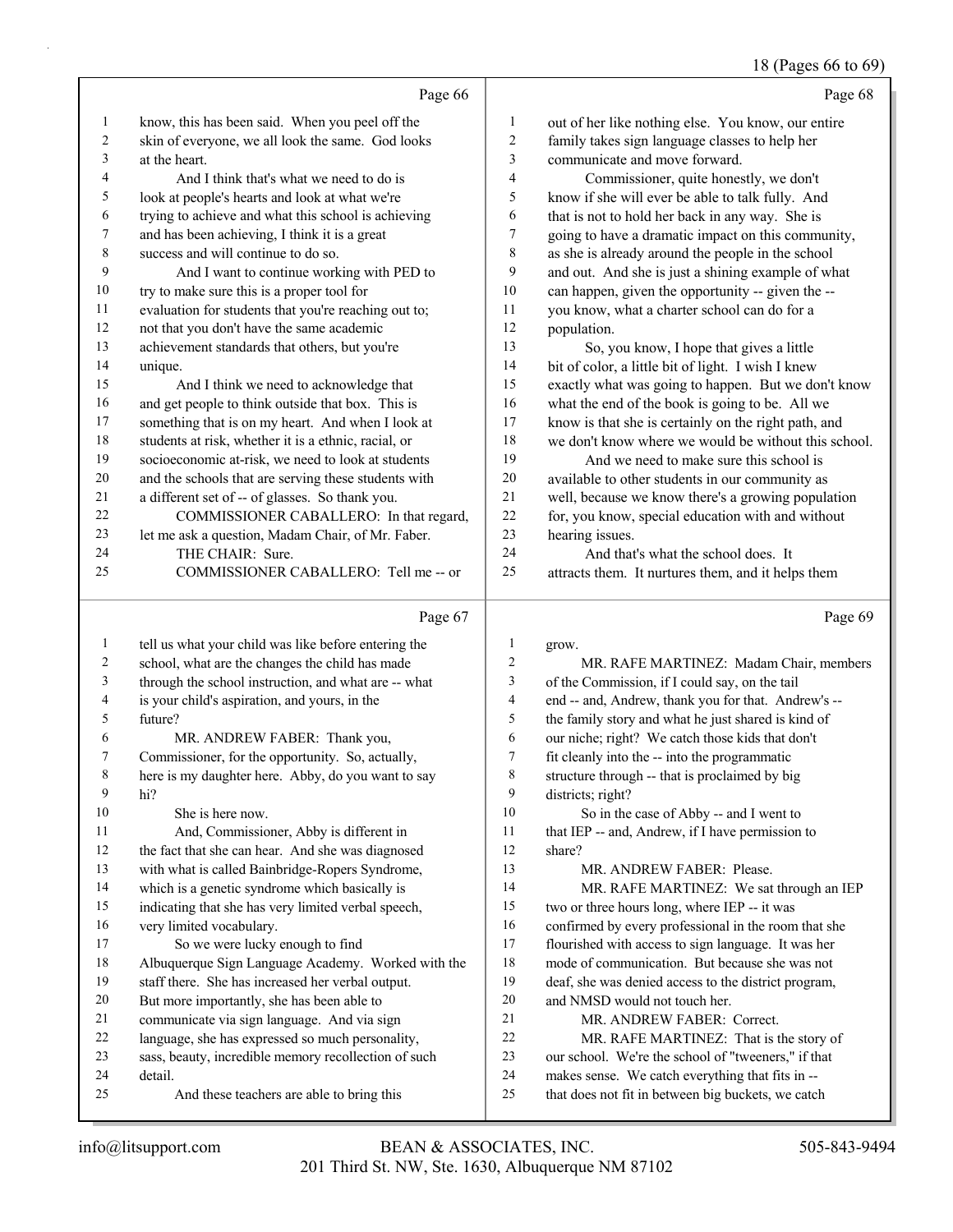### 19 (Pages 70 to 73)

|                         |                                                      |                          | 19 (Pages 70 to 73)                                  |
|-------------------------|------------------------------------------------------|--------------------------|------------------------------------------------------|
|                         | Page 70                                              |                          | Page 72                                              |
| 1                       | everybody else. And we just make it work.            | 1                        | to just hop over the state border from here so that  |
| 2                       | And we're always in this constant state of           | $\overline{c}$           | there's more deaf ed educators there than there is   |
| 3                       | evolution, in that we're -- when kids come to us     | 3                        | here.                                                |
| 4                       | that don't fit cleanly, we say, "Okay. That's a      | $\overline{\mathcal{A}}$ | "And go talk with them and see what you              |
| 5                       | part of the program we need to develop in order to   | 5                        | can find out," because the -- you know, there's      |
| 6                       | keep growing"; right?                                | 6                        | great opportunities if you want to seek it out.      |
| 7                       | Because of that, we just don't fit in the            | $\tau$                   | So, hopefully, they will at some point in            |
| $\,$ $\,$               | big buckets of evaluation when it comes to our       | $\,$ $\,$                | time, because I think it's truly important for them. |
| $\boldsymbol{9}$        | accountability, our school accountability. So, I     | 9                        | Commissioner Voigt?                                  |
| $10\,$                  | mean, you got -- look. I'm preaching to the choir    | 10                       | COMMISSIONER VOIGT: Thank you. You know,             |
| 11                      | on this.                                             | 11                       | I just want to acknowledge, too, that what you're    |
| 12                      | You guys know this. We've been around. I             | 12                       | doing, I see this as a justice piece. Because what   |
| 13                      | think we've -- you know me well enough. You're       | 13                       | you're doing is you're giving voice to the silenced  |
| 14                      | always welcome to come see the school whenever you   | 14                       | that have always been silenced. So I applaud you     |
| 15                      | want. Knock on the door. We're downtown. So we'll    | 15                       | for that. That's huge. That's totally a justice      |
| 16                      | vet you to make sure you're not dangerous. We'll     | 16                       | piece.                                               |
| 17                      | let you in, and you can come see what we do.         | 17                       | And I'm ready to make a motion, if we are            |
| 18                      | There's nothing to hide on our side.                 | 18                       | at that point.                                       |
| 19                      | COMMISSIONER VOIGT: Madam Chair.                     | 19                       | THE CHAIR: I think so.                               |
| $20\,$                  | THE CHAIR: Well, we appreciate this.                 | 20                       | COMMISSIONER VOIGT: I'd like to move that            |
| 21                      | And, you're right. We get it. It's -- and it's so    | 21                       | the Public Education Commission approve the renewal  |
| $22\,$                  | many of our charters are those square pegs trying to | 22                       | charter contract for the Albuquerque Sign Language   |
| 23                      | fit into that round hole. And it's becoming, you     | 23                       | Academy for a five-year term commencing July 1st,    |
| 24                      | know, sometimes a little more frustrating that       | 24                       | 2020, through June 30th, 2025.                       |
| 25                      | people just don't get it, that everyone -- and I     | 25                       | COMMISSIONER ROBBINS: Second.                        |
|                         | Page 71                                              |                          | Page 73                                              |
| $\mathbf{1}$            | know it's a big bureaucratic system, and that's      | $\mathbf{1}$             | COMMISSIONER RAFTERY: I second that                  |
| $\overline{\mathbf{c}}$ | where it becomes difficult to try to nuance for      | $\overline{\mathbf{c}}$  | motion.                                              |
| 3                       | those that are special.                              | 3                        | THE CHAIR: There's a motion by                       |
| 4                       | But as educators -- as opposed to just a             | $\overline{4}$           | Commissioner Voigt and a second by -- Commissioners  |
| 5                       | bureaucratic business -- but as educators, that is   | 5                        | Robbins and Raftery.                                 |
| 6                       | what we're supposed to be doing is trying to see how | 6                        | COMMISSIONER ARMBRUSTER: Ready?                      |
| 7                       | best we can serve as many kids as we possibly can    | 7                        | Commissioner Armbruster votes "Yes."                 |
| 8                       | and not just say, "You don't -- you've got to fit    | 8                        | Commissioner Davis?                                  |
| 9                       | into us."                                            | 9                        | COMMISSIONER DAVIS: Yes.                             |
| 10                      | We have to be more malleable and say, "How           | 10                       | COMMISSIONER ARMBRUSTER: Commissioner                |
| 11                      | can we fit into you and work this out?"              | 11                       | Gipson?                                              |
| 12                      | So I applaud every day the work you do.              | 12                       | THE CHAIR: Yes.                                      |
| 13                      | I've had folks down in the southern part of the      | 13                       | COMMISSIONER ARMBRUSTER: Commissioner                |
| 14                      | state reach out to me, because they -- you know,     | 14                       | Chavez?                                              |
| 15                      | they've heard about your model and seen. And         | 15                       | COMMISSIONER CHAVEZ: Yes.                            |
| 16                      | every -- for the past two, three years, they say --  | 16                       | COMMISSIONER ARMBRUSTER: Commissioner                |
| 17                      | and it's a deaf community of folks. And they say,    | 17                       | Raftery?                                             |
| 18                      | you know, "We're interested in it."                  | 18                       | COMMISSIONER RAFTERY: Yes.                           |
| 19                      | I say, "Go talk with them," see, because             | 19                       | COMMISSIONER ARMBRUSTER: Commissioner                |
| 20                      | they don't feel like they're getting services either | 20                       | Caballero?                                           |
| 21                      | here -- or some have tried to seek services in       | 21                       | COMMISSIONER CABALLERO: Yes.                         |
| $22\,$                  | Texas, because we're so close, you know.             | 22                       | COMMISSIONER ARMBRUSTER: Commissioner                |

- 23 And I understand part of it it's easier to
- get certified, deaf ed, in Texas, than it is in
- New Mexico. So that the draw is for more teachers

Ruiz?

24 COMMISSIONER RUIZ: Yes.

25 COMMISSIONER ARMBRUSTER: Commissioner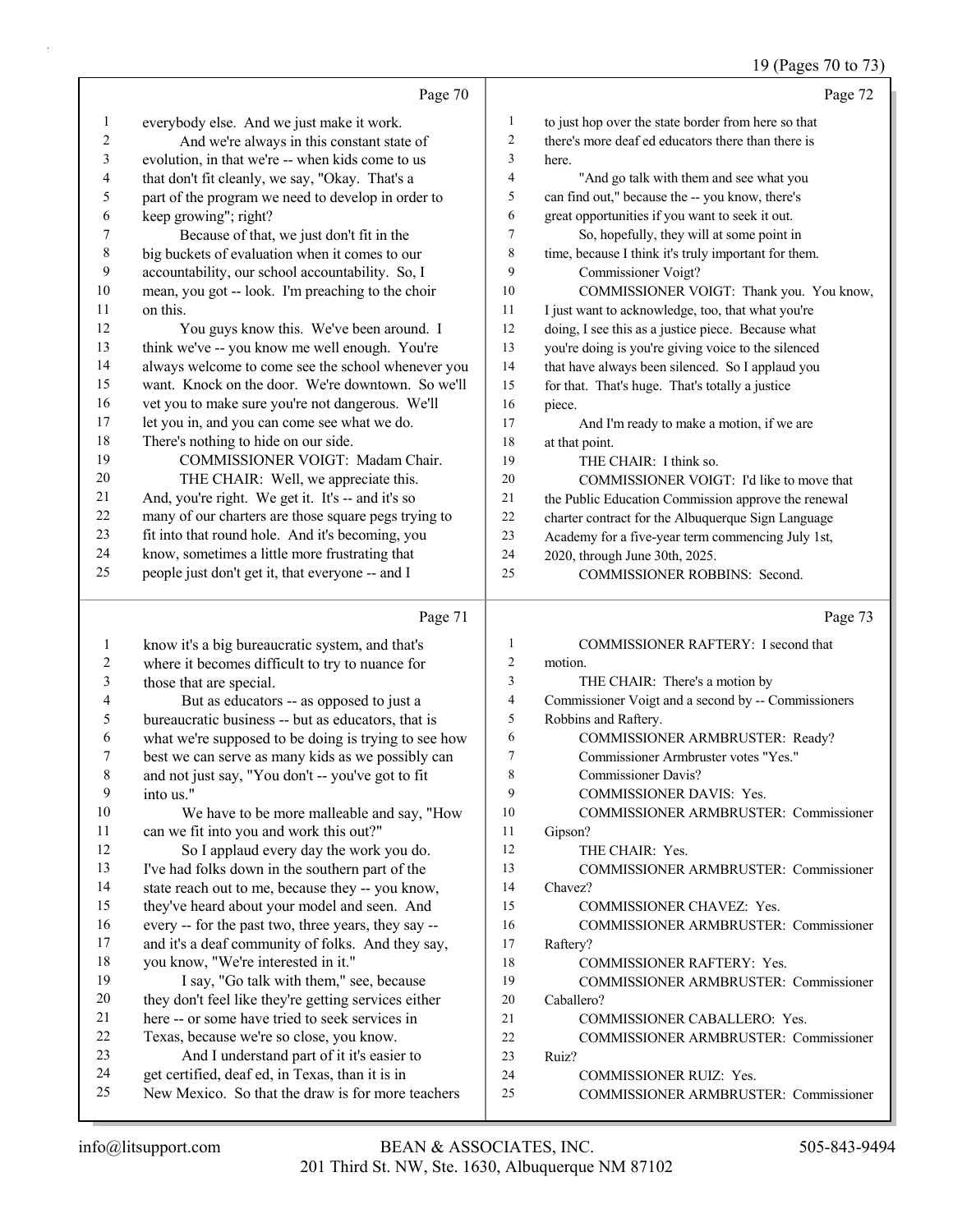### 20 (Pages 74 to 77)

|    | Page 74                                              |                | Page 76                                              |
|----|------------------------------------------------------|----------------|------------------------------------------------------|
| 1  | Voigt?                                               | $\mathbf{1}$   | MS. KAREN WOERNER: Is that all?                      |
| 2  | COMMISSIONER VOIGT: Yes.                             | $\overline{2}$ | MR. HARRY BROWNE: Yes. Director Sherwood             |
| 3  | COMMISSIONER ARMBRUSTER: Commissioner                | $\mathfrak{Z}$ | had family obligations today.                        |
| 4  | Robbins?                                             | $\overline{4}$ | MS. KAREN WOERNER: Thank you. Just glad              |
| 5  | COMMISSIONER ROBBINS: Yes.                           | 5              | I recognized your name.                              |
| 6  | COMMISSIONER ARMBRUSTER: Commissioner                | 6              | MR. HARRY BROWNE: I was counting on that,            |
| 7  | Crone?                                               | $\tau$         | Karen, since I had no way to raise my hand.          |
| 8  | COMMISSIONER CRONE: Yes.                             | 8              | THE CHAIR: So, Harry, did I not see that             |
| 9  | COMMISSIONER ARMBRUSTER: It's a                      | 9              | someone -- a student from your school -- did they    |
| 10 | ten-to-zero vote. Congratulations.                   | 10             | not win an Aldo Leopold award? Did I see that in     |
| 11 | THE CHAIR: Motion passes, ten-zero.                  | 11             | the newspaper? It was some kind of writing award or  |
| 12 | Congratulations.                                     | 12             | something, and I think it was an Aldo Leopold award. |
| 13 | COMMISSIONER VOIGT: I just want to say               | 13             | MR. HARRY BROWNE: The Aldo Leopold                   |
| 14 | this is going to give you more time also to continue | 14             | Education Foundation does offer an award every year. |
| 15 | that fight. And let me know whenever there's         | 15             | And we have had students win. It is not my           |
| 16 | another big meeting or whatever. I will definitely   | 16             | recollection that this happened this year. This      |
| 17 | show up.                                             | 17             | year has been very chaotic, and I could have missed  |
| 18 | MR. RAFE MARTINEZ: Commissioner, thank               | 18             | it.                                                  |
| 19 | you so much. And thank you, all. And, yeah, that's   | 19             | THE CHAIR: I know. I know.                           |
| 20 | what we do. That's like our heart of it. We don't    | 20             | MR. HARRY BROWNE: Hannah, that wasn't                |
| 21 | stop fighting. So we're good. Thank you, all.        | 21             | your daughter, was it?                               |
| 22 | THE CHAIR: Thanks.                                   | 22             | MS. KAREN WOERNER: Did I lose something?             |
| 23 | MS. KAREN WOERNER: Thank you, gentlemen,             | 23             | Madam Chair, are you there?                          |
| 24 | I'm going to move you to the Attendees. Thank you.   | 24             | THE CHAIR: I don't -- I'm okay. It's --              |
| 25 | THE CHAIR: Right. And we have                        | 25             | I thought for a moment everyone went silent. So I    |
|    | Page 75                                              |                | Page 77                                              |
| 1  | Aldo Leopold up next.                                | $\mathbf{1}$   | don't know what -- it was just -- there was just     |
| 2  | MS. KAREN WOERNER: For Aldo Leopold,                 | $\overline{2}$ | this bizarre -- so, okay. I think we're good.        |
| 3  | Madam Chair, I see -- I think Harry Browne is their  | 3              | So, welcome. It's always good to see                 |
| 4  | business manager. I saw him. I don't see Wayne.      | 4              | folks and make sure that everyone is still safe. So  |
| 5  | THE CHAIR: Yeah. I saw --                            | 5              | that's always a nice piece of this.                  |
| 6  | MS. KAREN WOERNER: I don't see him. Do               | 6              | And I guess we say welcome, Hannah, to the           |
| 7  | you?                                                 | $\tau$         | charter world.                                       |
| 8  | THE CHAIR: Where did Harry go?                       | 8              | MS. HANNAH WECKS: Thank you.                         |
| 9  | MS. KAREN WOERNER: I don't know.                     | 9              | THE CHAIR: And thank you for your service            |
| 10 | THE CHAIR: I just saw him on the list.               | 10             | on the governance council.                           |
| 11 | MS. KAREN WOERNER: And I clicked Promote             | 11             | Commissioners, does anyone have any                  |
| 12 | to Panelist, and he --                               | 12             | questions? Or if the school wants to say something,  |
| 13 | THE CHAIR: Disappeared.                              | 13             | certainly, you're welcome to.                        |
| 14 | MS. KAREN WOERNER: Oh. Here he comes.                | 14             | MR. HARRY BROWNE: Chairwoman Gipson, this            |
| 15 | THE CHAIR: There you are. We lost you                | 15             | is Harry. I just want to say thanks to the           |
| 16 | for a moment, Harry. We didn't know where you --     | 16             | Commission for helping us through yet another        |
| 17 | you were out there in cyberland.                     | 17             | renewal. Always a learning process, even if we       |
| 18 | MR. HARRY BROWNE: The good thing is I                | 18             | learned it in the past.                              |
| 19 | knew where I was.                                    | 19             | I guess we can update you on our move.               |
| 20 | MS. KAREN WOERNER: Harry, do you know if             | 20             | You'll probably remember we've had a segmented move  |
| 21 | there's anyone else from the school I should add?    | 21             | of our campus into a building at Western New Mexico  |
| 22 | MR. HARRY BROWNE: Yes. Our incoming                  | 22             | University.                                          |
| 23 | governing council chairwoman, Hannah Wecks, is on    | 23             | And the second half of that is almost                |
| 24 | this call.                                           | 24             | complete. It's one of the silver linings of the      |
| 25 | THE CHAIR: Sure.                                     | 25             | COVID pandemic was that we had all sorts of time to  |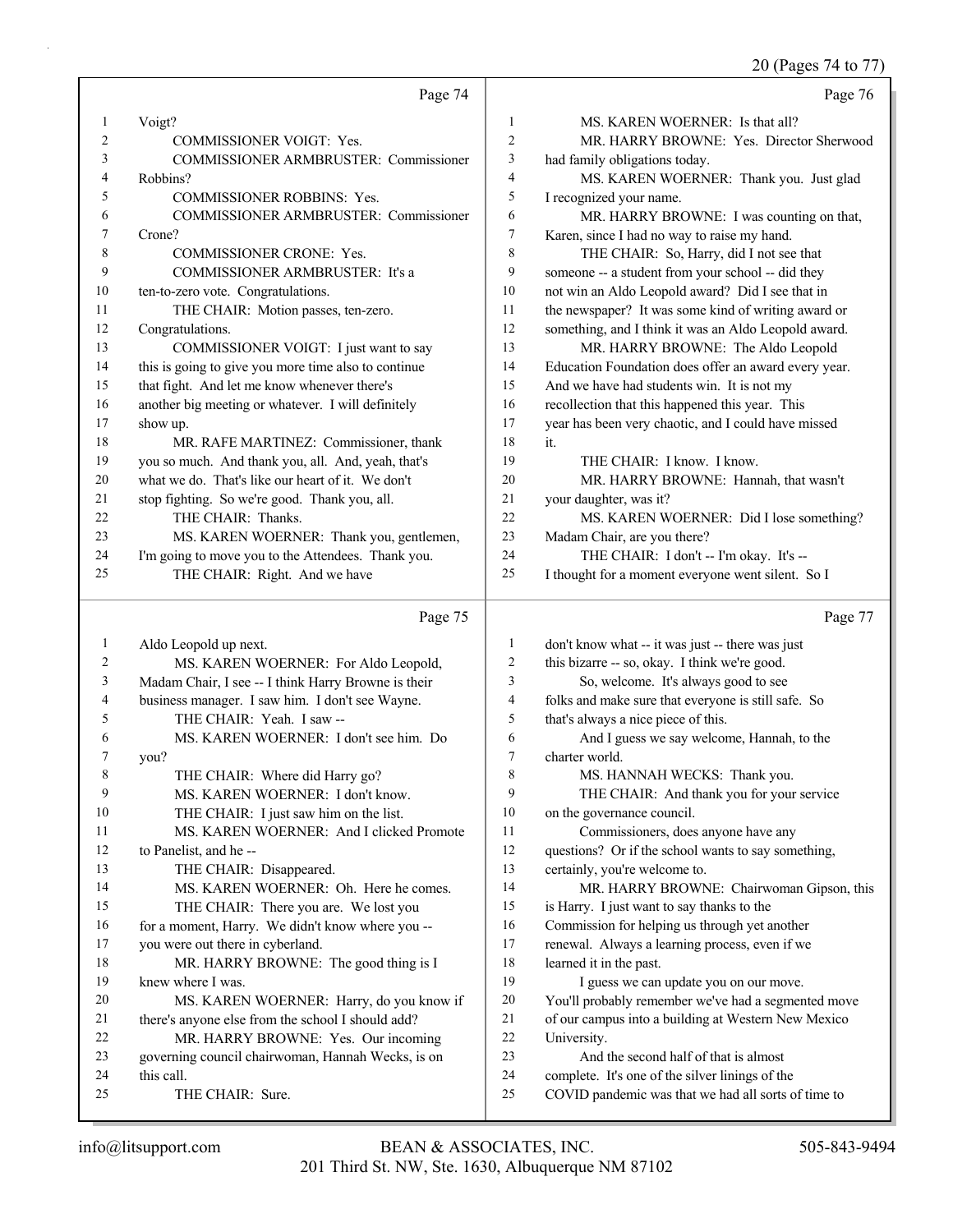#### 21 (Pages 78 to 81)

|    | Page 78                                             |                | Page 80                                             |
|----|-----------------------------------------------------|----------------|-----------------------------------------------------|
| 1  | actually make the move. And so it's gone more       | 1              | and I don't know who's "us." But -- so that the     |
| 2  | smoothly than we had expected, and we're ready for  | $\overline{2}$ | children get rid of that.                           |
| 3  | next year already.                                  | 3              | I've pushed for Hispanic -- poor Hispanics          |
| 4  | So that's a good thing. We'll all be                | $\overline{4}$ | in all the charter schools. And if the charter      |
| 5  | together again. In fact, mine was the last office   | 5              | school is not bringing in those kids, I'm on it.    |
| 6  | to move. So I'm happy to rejoin the rest of my      | 6              | I'm going to be on it.                              |
| 7  | group, and we're all together at Ritch Hall.        | 7              | And -- but you have to -- you really have           |
| 8  | Other than that, I don't think I have any           | $\,$ 8 $\,$    | to put a lot of energy to bring in those kids so    |
| 9  | updates. But I welcome any questions.               | 9              | that your school is so integrated, reflects the     |
| 10 | THE CHAIR: Okay. Great. I'm glad to                 | 10             | community, their faces, children of color. And we   |
| 11 | hear that the move is going well with whatever      | 11             | have a lawsuit that says that.                      |
| 12 | opening looks like.                                 | 12             | You should not avoid that. You have to              |
| 13 | MR. HARRY BROWNE: Right. Exactly.                   | 13             | bring in those kids so that the children of         |
| 14 | THE CHAIR: Yeah. Yeah. So if there are              | 14             | prominent White families get to know and understand |
| 15 | no questions?                                       | 15             | that other community, and the other community that  |
| 16 | COMMISSIONER CABALLERO: I do have a                 | 16             | I'm from, we get to know and understand students    |
| 17 | commentary --                                       | 17             | of -- from the other side.                          |
| 18 | THE CHAIR: Sure.                                    | 18             | I went to graduate school in a                      |
| 19 | COMMISSIONER CABALLERO: -- Madam Chair.             | 19             | predominantly White university with the notion of   |
| 20 | THE CHAIR: Sure.                                    | 20             | trying to understand that portion of America. And I |
| 21 | COMMISSIONER CABALLERO: The school was in           | 21             | was really glad to have done that. In El Paso, I    |
| 22 | front of us at one time. And I had a chance to hear | 22             | went to a 99.9 percent Hispanic high school. At     |
| 23 | from students, hear about some of the issues.       | 23             | UTEP, I hung around just with Hispanic students.    |
| 24 | And so I asked about the school in Silver.          | 24             | So at graduate school, I had nothing but            |
| 25 | And -- and my suspicions were kind of correct, in   | 25             | best friends who were not Hispanic. And that taught |
|    | Page 79                                             |                | Page 81                                             |

| $\mathbf{1}$             | that there's a them-and-us dichotomy existing in the |                |
|--------------------------|------------------------------------------------------|----------------|
| 2                        | community.                                           | $\tilde{z}$    |
| 3                        | And to some extent, you know, I'm -- I'm             | $\mathbf{c}$   |
| $\overline{\mathcal{L}}$ | not a New Mexican born-and-raised. I'm an outsider.  | 4              |
| 5                        | And I understand New Mexicans have that --           | $\ddot{\cdot}$ |
| 6                        | especially when I moved to Grants, I wasn't from     | $\epsilon$     |
| 7                        | there. And the only way to be from there was to      | 7              |
| 8                        | have a 400-year heritage or lineage. And that's      | ş              |
| 9                        | unfortunate.                                         | ç              |
| 10                       | But I do -- also heard from some of the              | 1 <sup>1</sup> |
| 11                       | folks that live there and are no longer there,       | 11             |
| 12                       | because the separation of community between the      | 12             |
| 13                       | White outsiders, and even White New Mexicans, is --  | 13             |
| 14                       | there's a dislike and discontent.                    | 14             |
| 15                       | And I think, to some extent, it has                  | 1.5            |
| 16                       | spilled over into your school. And so you have a     | 16             |
| 17                       | majority of your -- of the kids there, seems like -- | 17             |
| 18                       | I'm not quite sure. But it seems like from the       | 18             |
| 19                       | conversations that we had prior that children of     | 19             |
| 20                       | those families that have come in are White.          | 2(             |
| 21                       | And so the challenge -- it's not a                   | 21             |
| 22                       | critique. It's just a reflection of what's going on  | 22             |
| 23                       | in the community. But you have to -- you really      | 23             |
| 24                       | have to put a lot of energy to combine kids from     | 24             |
| 25                       | both "them" and "us." I don't know who's "them,"     | 25             |
|                          |                                                      |                |

me a lot. I learned a lot. So this is a commentary; it's not a critique. That's why I asked the Chair to let me do a commentary.

5 And so I'm asking you that you put a lot 6 of energy into bringing in both -- both communities and start changing that in New Mexico. Because there are some areas in New Mexico where parents hate the parents of immigrant children, for what reason -- and I ask, and they have no articulate reason other than they are from Mexico, or they're from Central America, and the demands -- they should not make any demands for their children because they're not from here.

That can't be. We've got to break that somehow. And I don't -- and I'm telling you I don't know how. You're going to have to figure it out. I'm just throwing it out there, that I was very, very curious from what I heard there at Santa Fe and 20 rather than blame and put fingers. And I understand New Mexicans have that notion of, "You're not from here," and how can you be from here if it takes 200, 23 300 years of family legacy in order to be from here? So I leave you with that burden, and I

hope you're successful. Every year, make a little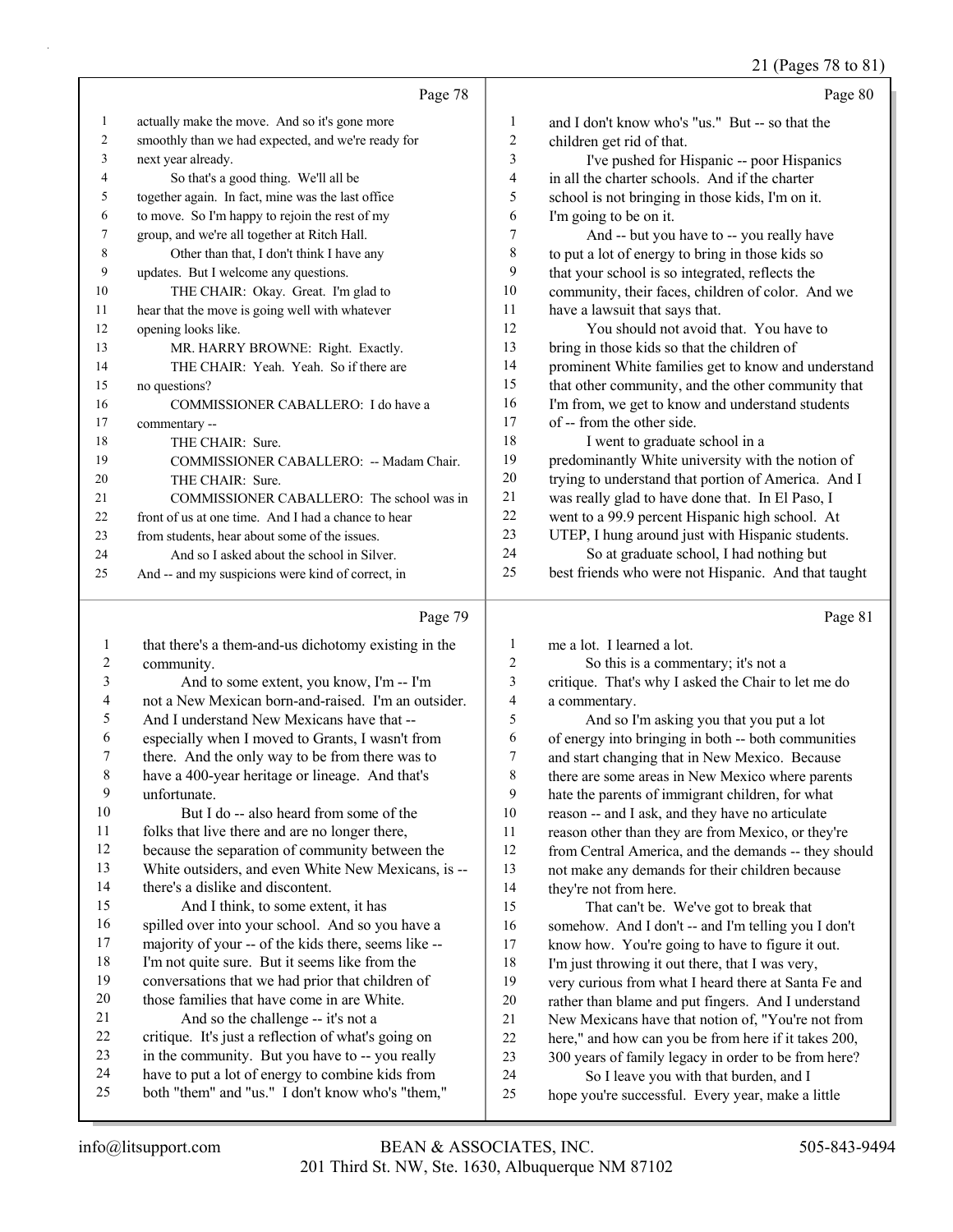22 (Pages 82 to 85)

|          | Page 82                                              |                | Page 84                                                              |
|----------|------------------------------------------------------|----------------|----------------------------------------------------------------------|
| 1        | progress. Every year, make a little progress. And    | $\mathbf{1}$   | COMMISSIONER ARMBRUSTER: Okay.                                       |
| 2        | you're chipping away at -- at that culture of "them" | $\overline{c}$ | Commissioner Armbruster votes "Yes."                                 |
| 3        | and "us."                                            | 3              | Commissioner Robbins?                                                |
| 4        | But I can only say your school is                    | 4              | COMMISSIONER ROBBINS: Yes.                                           |
| 5        | fantastic. And I know you guys can do it, because    | 5              | COMMISSIONER ARMBRUSTER: Commissioner                                |
| 6        | it is a fantastic school.                            | 6              | Voigt?                                                               |
| 7        | And so with that, thank you, Madam Chair.            | 7              | COMMISSIONER VOIGT: Yes.                                             |
| 8        | THE CHAIR: Certainly. Harry?                         | 8              | COMMISSIONER ARMBRUSTER: Okay. Thank                                 |
| 9        | MR. HARRY BROWNE: Thank you for the                  | 9              | you.                                                                 |
| 10       | commentary, Commissioner Caballero. You made it,     | 10             | Commissioner Gipson?                                                 |
| 11       | effectively, during our in-person meeting, and       | 11             | THE CHAIR: Yes.                                                      |
| 12       | you've made it, effectively, again. We're all        | 12             | COMMISSIONER ARMBRUSTER: Commissioner                                |
| 13       | taking it to heart.                                  | 13             | Raftery?                                                             |
| 14       | I think you hit the nail on the head with            | 14             | COMMISSIONER RAFTERY: Yes.                                           |
| 15       | the outsider-versus-newcomer division that we all    | 15             | COMMISSIONER ARMBRUSTER: Commissioner                                |
| 16       | feel quite deeply. And I think we've got a number    | 16             | Chavez?                                                              |
| 17       | of ideas.                                            | 17             | COMMISSIONER CHAVEZ: Yes.                                            |
| 18       | I think you heard us talk about hiring               | 18             | COMMISSIONER ARMBRUSTER: Commissioner                                |
| 19       | more Hispanic and long-time resident staff. We've    | 19             | Caballero?                                                           |
| $20\,$   | got one -- one additional that we can point to at    | 20             | COMMISSIONER CABALLERO: Yes.                                         |
| 21       | this point. And I think by offering a solid          | 21             | COMMISSIONER ARMBRUSTER: Commissioner                                |
| $22\,$   | program, that we can attract long-term families. i   | 22             | Ruiz?                                                                |
| 23       | think we've actually made huge progress. If you saw  | 23             | <b>COMMISSIONER RUIZ: Yes.</b>                                       |
| 24       | us 15 years ago, we were absolutely the hippie       | 24             | COMMISSIONER ARMBRUSTER: Commissioner                                |
| 25       | school. And we are much less the hippie school now.  | 25             | Ruiz?                                                                |
|          |                                                      |                |                                                                      |
|          | Page 83                                              |                | Page 85                                                              |
| 1        |                                                      | $\mathbf{1}$   |                                                                      |
| 2        | So we've made some progress. It's slow               | 2              | Can you hear me, guys?<br>MS. KAREN WOERNER: Yes.                    |
| 3        | and we'll keep trying. So thank you for that.        | 3              |                                                                      |
| 4        | THE CHAIR: Thank you.<br>Commissioner Voigt?         | 4              | COMMISSIONER ARMBRUSTER: Okay.<br>Commissioner Ruiz? You're on mute. |
| 5        | Can't hear you. You're muted.                        | 5              | THE CHAIR: No, she's not.                                            |
| 6        | COMMISSIONER VOIGT: Are we ready to                  | 6              | COMMISSIONER RUIZ: I said "Yes." This is                             |
| 7        | entertain a motion?                                  | 7              | the third time. I'm sorry.                                           |
| 8        | THE CHAIR: Yes.                                      | $\,$ $\,$      | COMMISSIONER ARMBRUSTER: No. I'm sorry,                              |
| 9        | COMMISSIONER VOIGT: Okay. Thank you.                 | 9              | too. But I can't hear it.                                            |
| 10       | I move that the Public Education                     | 10             | Sorry, Cindy, you're having to do this.                              |
| 11       | Commission approve the renewal charter contract for  | 11             | Commissioner Robbins?                                                |
| 12       | Aldo Leopold Charter School for a five-year term,    | 12             | COMMISSIONER ROBBINS: Yes.                                           |
| 13       | commencing July 1st, 2020, through June 30th, 2025.  | 13             | COMMISSIONER ARMBRUSTER: Great. A                                    |
| 14       | COMMISSIONER ROBBINS: Second.                        | 14             | ten-to-zero vote. Motion passes.                                     |
| 15       | THE CHAIR: There's a motion by                       | 15             | COMMISSIONER DAVIS: Commissioner Davis                               |
| 16       | Commissioner Voigt and a second by Commissioner      | 16             | votes "Yes."                                                         |
| 17       | Robbins.                                             | 17             | COMMISSIONER ARMBRUSTER: Why did I not                               |
| 18       | Roll, please?                                        | 18             | put you down? I'm picking on you today.                              |
| 19       | COMMISSIONER ARMBRUSTER: I do not think              | 19             | THE CHAIR: You called on Commissioner                                |
| 20       | Commissioner Crone is here. Can you hear me?         | 20             | Robbins twice.                                                       |
| 21       | THE CHAIR: He is here.                               | 21             | COMMISSIONER DAVIS: See? It's me.                                    |
| 22       | COMMISSIONER ARMBRUSTER: There you are.              | 22             | COMMISSIONER ARMBRUSTER: It's because                                |
| 23       | You're back. Okay.                                   | 23             | it's hard to spell.                                                  |
| 24<br>25 | Commissioner Crone?<br>COMMISSIONER CRONE: Yes.      | 24<br>25       | THE CHAIR: The motion passes, ten-zero.<br>Congratulations.          |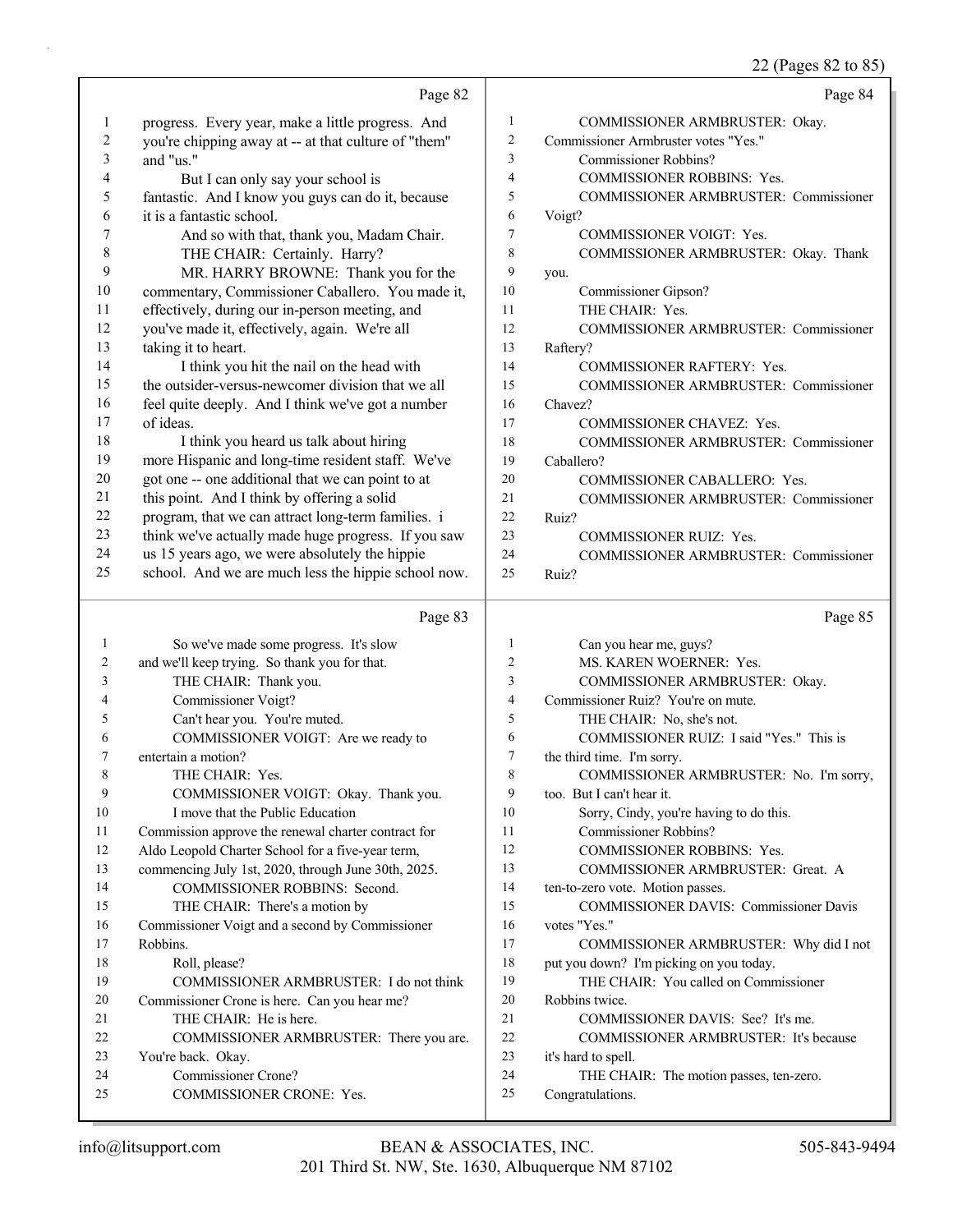### 23 (Pages 86 to 89)

|                |                                                                              |                | 25 (Pages 80 to 89)                                    |
|----------------|------------------------------------------------------------------------------|----------------|--------------------------------------------------------|
|                | Page 86                                                                      |                | Page 88                                                |
| 1              | MR. HARRY BROWNE: Thank you all very                                         | 1              | Commissioner Crone?                                    |
| $\overline{2}$ | much.                                                                        | $\overline{2}$ | COMMISSIONER CRONE: Yes.                               |
| 3              | THE CHAIR: Thank you. Stay safe.                                             | 3              | <b>COMMISSIONER ARMBRUSTER: Commissioner</b>           |
| 4              | COMMISSIONER ROBBINS: Madam Chair,                                           | $\overline{4}$ | Armbruster votes "Yes."                                |
| 5              | perhaps we need to use sign language. This is yes;                           | 5              | Commissioner Chavez.                                   |
| 6              | this is no. (Indicates.) That might help, with our                           | 6              | COMMISSIONER CHAVEZ: Yes.                              |
| 7              | earlier school.                                                              | $\overline{7}$ | <b>COMMISSIONER ARMBRUSTER: Commissioner</b>           |
| 8              | COMMISSIONER CRONE: Madam Chair?                                             | 8              | Gipson?                                                |
| 9              | THE CHAIR: Yes.                                                              | 9              | THE CHAIR: Yes.                                        |
| 10             | Commissioner Crone.                                                          | 10             | COMMISSIONER ARMBRUSTER: Commissioner                  |
| 11             | COMMISSIONER CRONE: Yeah, I was                                              | 11             | Raftery?                                               |
| 12             | listening; but I was also eating. So I didn't want                           | 12             | COMMISSIONER RAFTERY: Yes.                             |
| 13             | you guys to have to watch me eat.                                            | 13             | COMMISSIONER ARMBRUSTER: Commissioner                  |
| 14             | COMMISSIONER RUIZ: Hannah, this is Trish.                                    | 14             | Ruiz?                                                  |
| 15             | Hello.                                                                       | 15             | <b>COMMISSIONER RUIZ: Yes.</b>                         |
| 16             | MS. HANNAH WECKS: Hi, Trish. Hello.                                          | 16             | COMMISSIONER ARMBRUSTER: Thanks.                       |
| 17             | It's good to see your face. I miss you.                                      | 17             | Commissioner Caballero?                                |
| 18             | MS. KAREN WOERNER: Hannah, we're going to                                    | 18             | COMMISSIONER CABALLERO: Can you repeat                 |
| 19             | put you back in the Attendees section.                                       | 19             | the motion?                                            |
| 20             | MS. HANNAH WECKS: Thank you so much.                                         | 20             | COMMISSIONER VOIGT: I move that the                    |
| 21             | THE CHAIR: And we've got -- is there                                         | 21             | Public Education Commission approve the renewal        |
| 22             | anyone from Amy Biehl here?                                                  | 22             | charter contract for Amy Biehl Charter High School     |
| 23<br>24       | MS. KAREN WOERNER: I was going to ask                                        | 23             | for a five-year term commencing July 1st through       |
| 25             | Alan or you if you recognize any names. I don't see<br>Frank; but I don't -- | 24             | June 30th, 2025.                                       |
|                |                                                                              | 25             | COMMISSIONER CABALLERO: Thank you. Yes.                |
|                | Page 87                                                                      |                | Page 89                                                |
| $\mathbf{1}$   | THE CHAIR: Because I looked through, and                                     | 1              | COMMISSIONER ARMBRUSTER: Okay.                         |
| 2              | I didn't see Frank. Unless --                                                | $\overline{2}$ | Commissioner Voigt?                                    |
| 3              | MS. KAREN WOERNER: I don't recognize any                                     | 3              | COMMISSIONER VOIGT: Yes.                               |
| 4              | of the other names.                                                          | $\overline{4}$ | COMMISSIONER ARMBRUSTER: Commissioner                  |
| 5              | THE CHAIR: So I don't think there is                                         | 5              | Robbins?                                               |
| 6              | anyone from Amy Biehl here; correct?                                         | 6              | <b>COMMISSIONER ROBBINS: Yes.</b>                      |
| 7              | MR. ALAN BRAUER: Not that I can see,                                         | $\overline{7}$ | COMMISSIONER ARMBRUSTER: It was a                      |
| 8              | either.                                                                      | 8              | ten-to-zero vote. Motion passes.                       |
| 9              | COMMISSIONER VOIGT: Well, I could go                                         | 9              | THE CHAIR: Motion passes, ten-zero. Yay.               |
| 10             | ahead, and if you're ready for --                                            | 10             | And next up is -- and I know there's folks             |
| 11             | THE CHAIR: Yeah.                                                             | 11             | from DEAP here.                                        |
| 12             | COMMISSIONER VOIGT: Okay. I move that                                        | 12             | MS. KAREN WOERNER: Yes, ma'am.                         |
| 13             | the Public Education Commission approve the renewal                          | 13             | THE CHAIR: I saw Kayla's name.                         |
| 14             | contract for Amy Biehl Charter High School for a                             | 14             | MS. KAREN WOERNER: Louella and Kayla are               |
| 15             | five-year term, commencing July 1st, 2020, through                           | 15             | both -- I don't know if they have anyone else. But     |
| 16             | June 30th, 2025.                                                             | 16             | I'm adding Louella and Kayla.                          |
| 17             | COMMISSIONER RUIZ: Second.                                                   | 17             | Good morning, Louella and Kayla. Do you                |
| 18             | THE CHAIR: There's a motion by                                               | 18<br>19       | have others from your school that should be joining    |
| 19<br>20       | Commissioner Voigt and a second by Commissioner<br>Ruiz.                     | $20\,$         | the panel?<br>MS. LOUELLA POBLANO: I don't believe so. |
| 21             | Roll, please?                                                                | 21             | THE CHAIR: Okay. Thank you.                            |
| 22             | <b>COMMISSIONER ARMBRUSTER: Commissioner</b>                                 | 22             | It's good to see you, Louella.                         |
|                |                                                                              |                |                                                        |

- 22 It's good to see you, Louella.
- 23 MS. LOUELLA POBLANO: Yes. Good morning,
- 24 Madam Chair and members of the Public Education
- 25 Commission and the Charter School Division. I

24 COMMISSIONER DAVIS: Yes.

25 COMMISSIONER ARMBRUSTER: Yay.

23 Davis?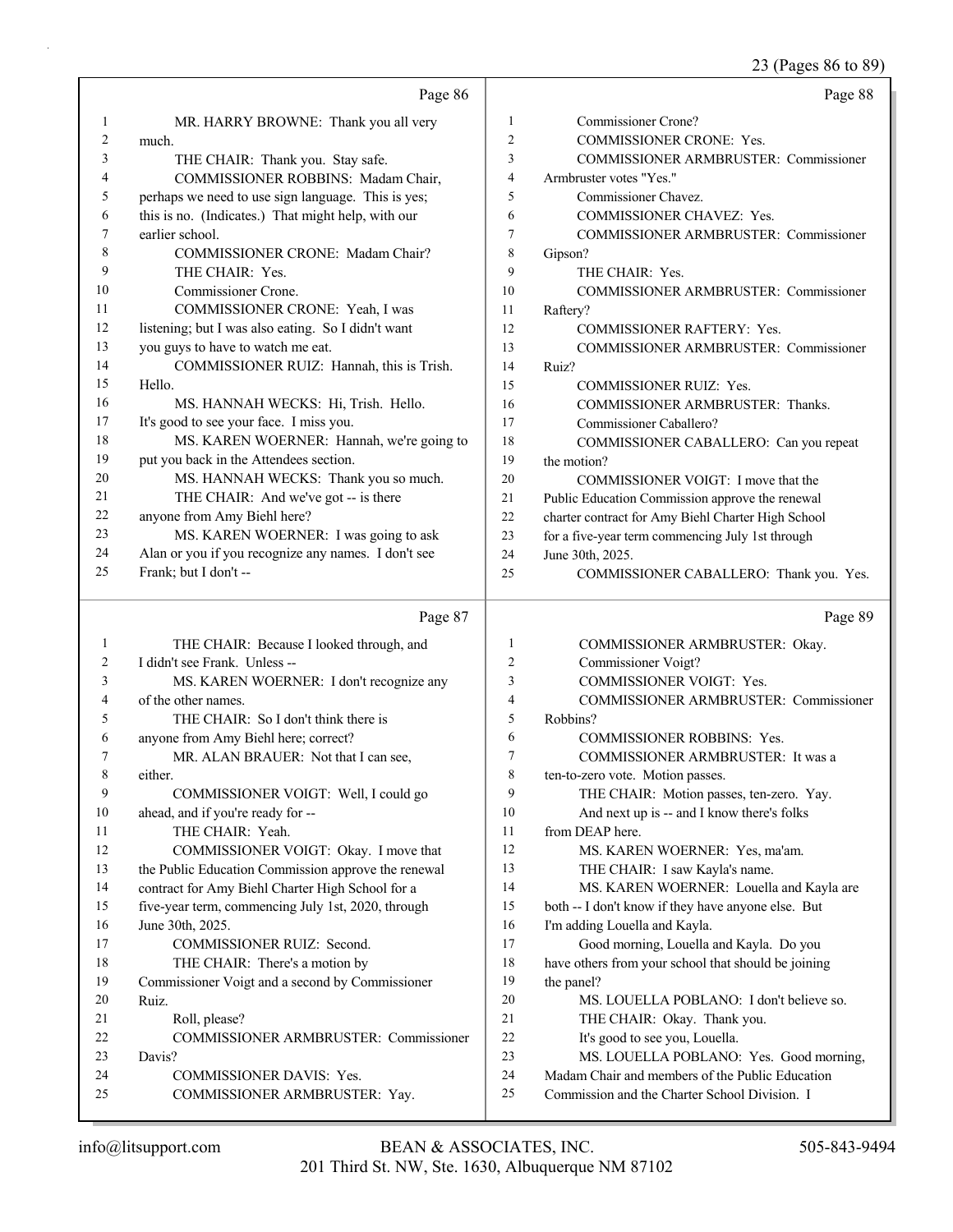24 (Pages 90 to 93)

|    | Page 90                                              |                | Page 92                                              |
|----|------------------------------------------------------|----------------|------------------------------------------------------|
| 1  | believe our head teacher, Kayla Begay, is also on    | 1              | of that school.                                      |
| 2  | call. But                                            | $\overline{c}$ | So that's what's truly important, and                |
| 3  | THE CHAIR: Yes.                                      | 3              | that's what charters really are about. So I wanted   |
| 4  | MS. LOUELLA POBLANO: I do want to thank              | $\overline{4}$ | to thank you once again publicly for that.           |
| 5  | you for your support and your guidance in this       | 5              | So if there is nothing else, I think                 |
| 6  | renewal process. Our students, our families, our     | 6              | Commissioner Davis probably wants to do this motion. |
| 7  | leadership team, along with our respective           | 7              | COMMISSIONER DAVIS: I would like to do               |
| 8  | community, we really truly embrace the -- the whole  | $\,$ 8 $\,$    | the motion, but I don't have the wording in front of |
| 9  | renewal process.                                     | 9              | me.                                                  |
| 10 | This renewal helped us to truly -- to                | 10             | So I move that we accept the charter --              |
| 11 | truly understand what our role is and how we are to  | 11             | whatever the correct wording is.                     |
| 12 | define and reinvigorate what we're doing with our    | 12             | THE CHAIR: Contract.                                 |
| 13 | school and how we will go about continuing to serve  | 13             | COMMISSIONER DAVIS: Yes. For the school              |
| 14 | our students and families.                           | 14             | years 20--- whatever it is. I'm sorry.               |
| 15 | So thank you again. And, you know,                   | 15             | THE CHAIR: Okay. Commencing July 1st.                |
| 16 | it's -- it's been a learning process.                | 16             | COMMISSIONER DAVIS: If another                       |
| 17 | THE CHAIR: Thank you. Kayla, I don't                 | 17             | Commissioner would read the words, then you can      |
| 18 | know if there's anything you want to say.            | 18             | pretend it was me that said them.                    |
| 19 | MS. KAYLA BEGAY: I mean, I think this                | 19             | COMMISSIONER VOIGT: I can help you with              |
| 20 | whole renewal has come at such an interesting time.  | 20             | that.                                                |
| 21 | And even though there's so much uncertainty, it is   | 21             | THE CHAIR: It's for the charter contract             |
| 22 | really wonderful to know that, you know, our -- we   | 22             | commencing July 1st, 2020, through June 30th, 2025.  |
| 23 | have direction in terms of where our community goes. | 23             | COMMISSIONER DAVIS: Thank you very much.             |
| 24 | So we thank you for your continued                   | 24             | COMMISSIONER RUIZ: I second.                         |
| 25 | support, and we're excited to evolve to meet our     | 25             | COMMISSIONER CABALLERO: Second.                      |
|    | Page 91                                              |                | Page 93                                              |
| 1  | community's needs as we change in this new world.    | 1              | THE CHAIR: There's a motion by                       |
| 2  | So thank you.                                        | 2              | Commissioner Davis and second by Commissioners Ruiz  |
| 3  | THE CHAIR: Thank you. And I know we said             | 3              | and Caballero.                                       |
| 4  | it, I think, during contract negotiations. I don't   | 4              | Roll, please?                                        |
| 5  | think there's any school whose presentation at       | 5              | COMMISSIONER ARMBRUSTER: Commissioner                |
| 6  | renewal had an effect on the Commission as your      | 6              | Davis?                                               |

7 COMMISSIONER DAVIS: Yes.

11 COMMISSIONER CRONE: Yes.

14 COMMISSIONER VOIGT: Yes.

17 COMMISSIONER CHAVEZ: Yes.

23 COMMISSIONER ROBBINS: Yes.

9 Armbruster votes "Yes." 10 Commissioner Crone?

20 THE CHAIR: Yes.

13 Voigt?

16 Chavez?

19 Gipson?

22 Robbins?

25 Caballero?

8 COMMISSIONER ARMBRUSTER: Commissioner

12 COMMISSIONER ARMBRUSTER: Commissioner

15 COMMISSIONER ARMBRUSTER: Commissioner

18 COMMISSIONER ARMBRUSTER: Commissioner

21 COMMISSIONER ARMBRUSTER: Commissioner

24 COMMISSIONER ARMBRUSTER: Commissioner

12 important.

 school's presentation. And I want to say, once again, thank you for that, because it's moments like that that do reinvigorate us, remind us of why we all do what we do, and also to, I think, re- -- get us back in touch with who we are. And that's truly

13 So I -- it's going to be a long time. I don't think I'll ever forget it. And I appreciate it. And I appreciate the -- the ongoing effect that it has. I mean, we changed the -- a piece of our renewal application as a result of it, because it was so moving. And I think important for us to be

19 able to see how other schools do affect the

20 communities, and you are the great example of that. 21 And we truly do -- I admire greatly the

 challenge and the way you're embracing the challenge that you have today and appreciate what you're doing every day for your community. And not just for your school community; it -- your whole community is part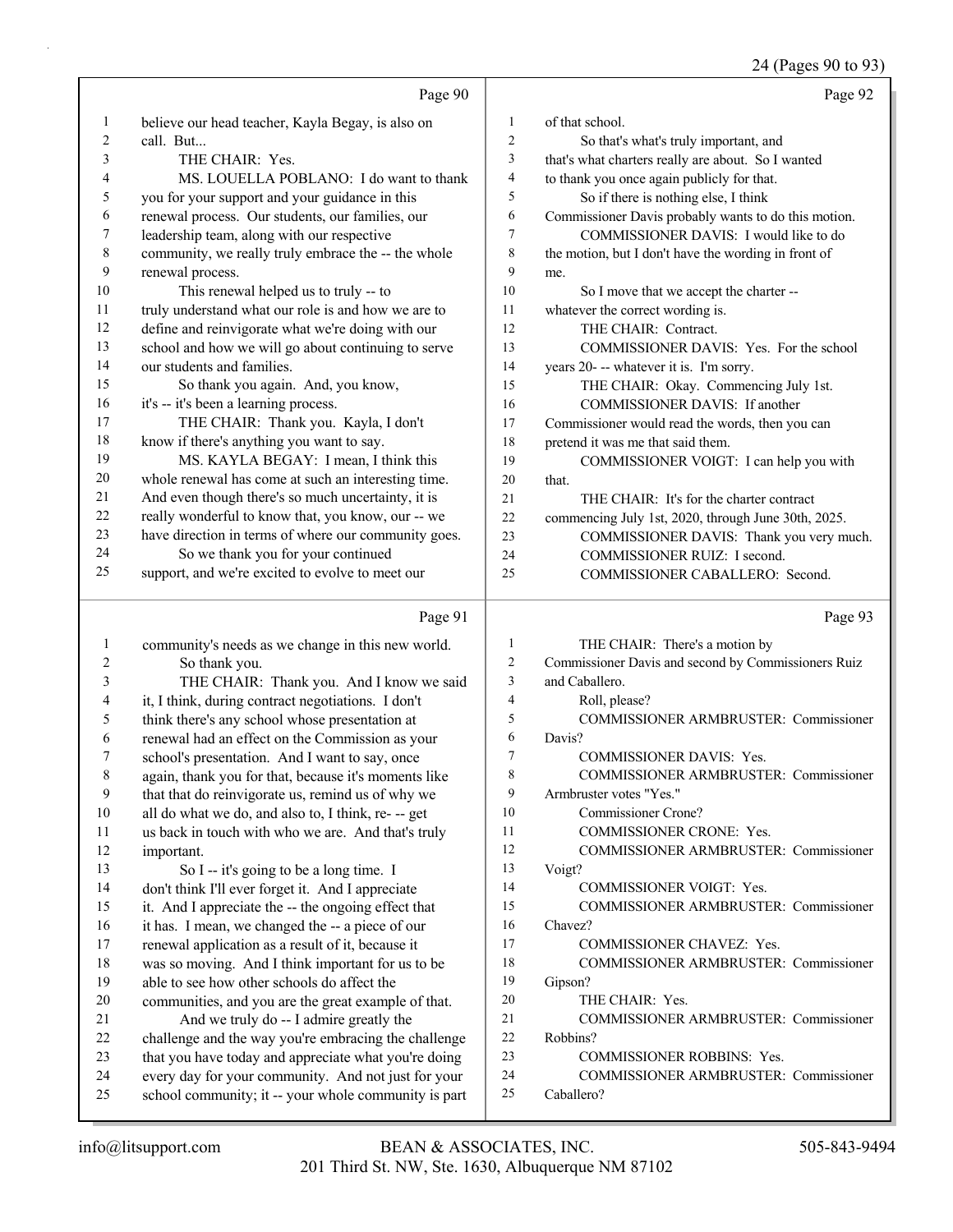25 (Pages 94 to 97)

|          | Page 94                                              |                | Page 96                                                 |
|----------|------------------------------------------------------|----------------|---------------------------------------------------------|
| 1        | COMMISSIONER CABALLERO: Yes.                         | 1              | <b>COMMISSIONER RUIZ: Yes.</b>                          |
| 2        | COMMISSIONER ARMBRUSTER: Commissioner                | $\overline{c}$ | COMMISSIONER ARMBRUSTER: Commissioner                   |
| 3        | Raftery?                                             | 3              | Davis?                                                  |
| 4        | <b>COMMISSIONER RAFTERY: Yes.</b>                    | 4              | <b>COMMISSIONER DAVIS: Yes.</b>                         |
| 5        | COMMISSIONER ARMBRUSTER: Commissioner                | 5              | COMMISSIONER ARMBRUSTER: Commissioner                   |
| 6        | Ruiz?                                                | 6              | Caballero?                                              |
| 7        | <b>COMMISSIONER RUIZ: Yes.</b>                       | 7              | COMMISSIONER CABALLERO: Yes.                            |
| 8        | COMMISSIONER ARMBRUSTER: Ten-to-zero                 | 8              | COMMISSIONER ARMBRUSTER: Commissioner                   |
| 9        | vote. The motion passes.                             | 9              | Armbruster votes "Yes."                                 |
| 10       | THE CHAIR: The motions passes, ten-zero.             | 10             | Commissioner Raftery?                                   |
| 11       | Congratulations.                                     | 11             | COMMISSIONER RAFTERY: Yes.                              |
| 12       | (Applause.)                                          | 12             | COMMISSIONER ARMBRUSTER: Commissioner                   |
| 13       | COMMISSIONER VOIGT: Congratulations.                 | 13             | Crone?                                                  |
| 14       | THE CHAIR: It's always great to see you.             | 14             | <b>COMMISSIONER CRONE: Yes.</b>                         |
| 15       | MS. LOUELLA POBLANO: Likewise. Again,                | 15             | <b>COMMISSIONER ARMBRUSTER: Commissioner</b>            |
| 16       | thank you for honoring the diverse and innovative    | 16             | Robbins?                                                |
| 17       | charter schools in our great state. Thank you.       | 17             | <b>COMMISSIONER ROBBINS: Yes.</b>                       |
| 18       | THE CHAIR: We're on to Las Montañas, and             | 18             | <b>COMMISSIONER ARMBRUSTER: Commissioner</b>            |
| 19       | I don't -- I didn't see anyone there. I don't think  | 19             | Chavez?                                                 |
| 20       | Caz or anyone is there.                              | 20             | COMMISSIONER CHAVEZ: Yes.                               |
| 21       | COMMISSIONER RUIZ: If they're not there,             | 21             | COMMISSIONER ARMBRUSTER: Ten-to-zero                    |
| 22       | I'll make a motion.                                  | 22             | volt. The motion passes.                                |
| 23       | THE CHAIR: Well, I would -- I'd                      | 23             | THE CHAIR: Motion passes, ten-zero.                     |
| 24       | appreciate being able to do it. It's my district.    | 24             | Congratulations.                                        |
| 25       | COMMISSIONER RUIZ: Oh, I'm sorry. I'm                | 25             | And we're on to Monte del Sol.                          |
|          |                                                      |                |                                                         |
|          | Page 95                                              |                | Page 97                                                 |
| 1        | sorry.                                               | 1              | MS. KAREN WOERNER: And Jackie Rodriguez                 |
| 2        | THE CHAIR: That's okay. That's okay.                 | $\overline{c}$ | is here, so I'm adding her into this group.             |
| 3        | I'm just going to double-check. There                | 3              | MR. ALAN BRAUER: Karen, I think you meant               |
| 4        | isn't anyone, because there's still those two phone  | $\overline{4}$ | Dr. Jessen.                                             |
| 5        | numbers, but I don't think either one of those phone | 5              | MS. KAREN WOERNER: I'm sorry. I'm sorry,                |
| 6        | numbers are from Las Montañas.                       | 6              | I was trying to follow the list, but missed.            |
| 7        | MS. KAREN WOERNER: I don't believe so.               | 7              | THE CHAIR: I actually was looking --                    |
| 8        | Would you like me to --                              | 8              | MS. KAREN WOERNER: Robert's here. Yeah.                 |
| 9        | THE CHAIR: All right. So I move that the             | 9              | THE CHAIR: -- and somehow skipped that,                 |
| 10       | Public Education Commission approve the renewal      | 10             | too, and then caught myself.                            |
| 11       | charter contract for Las Montañas Charter High       | 11             | MS. KAREN WOERNER: So Robert Jessen and                 |
| 12       | School for a five-year term, commencing July 1st,    | 12             | Zoe Nelsen. And I can ask Robert. Is there anyone       |
| 13       | 2020, through June 30th, 2025.                       | 13             | else besides Zoe that I should be adding?               |
| 14       | COMMISSIONER RUIZ: Second.                           | 14             | MR. ROBERT JESSEN: We also have Maria                   |
| 15       | THE CHAIR: There's a motion by                       | 15             | Fidalgo. And if you remember your match game, we        |
| 16       | Commissioner Gipson and a second by Commissioner     | 16             | might be able to find her again. And we also have       |
| 17       | Ruiz.                                                | 17             | Joe Butler, who is one of our board members.            |
| 18       | COMMISSIONER ARMBRUSTER: Commissioner                | 18             | MS. KAREN WOERNER: I don't see -- I don't               |
| 19       | Gipson?                                              | 19             | see a "Joe Butler."                                     |
| 20       | THE CHAIR: Yes.                                      | 20<br>21       | THE CHAIR: No. Is he on the phone?                      |
| 21<br>22 | <b>COMMISSIONER ARMBRUSTER: Commissioner</b>         | $22\,$         | MS. KAREN WOERNER: Let's allow them to<br>talk and see. |
| 23       | Voigt?<br>COMMISSIONER VOIGT: Yes.                   | 23             | So the number ending in -6323, could you                |
|          |                                                      |                |                                                         |

24 identify yourself?

25 MS. MARIA FIDALGO: Yes. This is Maria

25 Ruiz?

24 COMMISSIONER ARMBRUSTER: Commissioner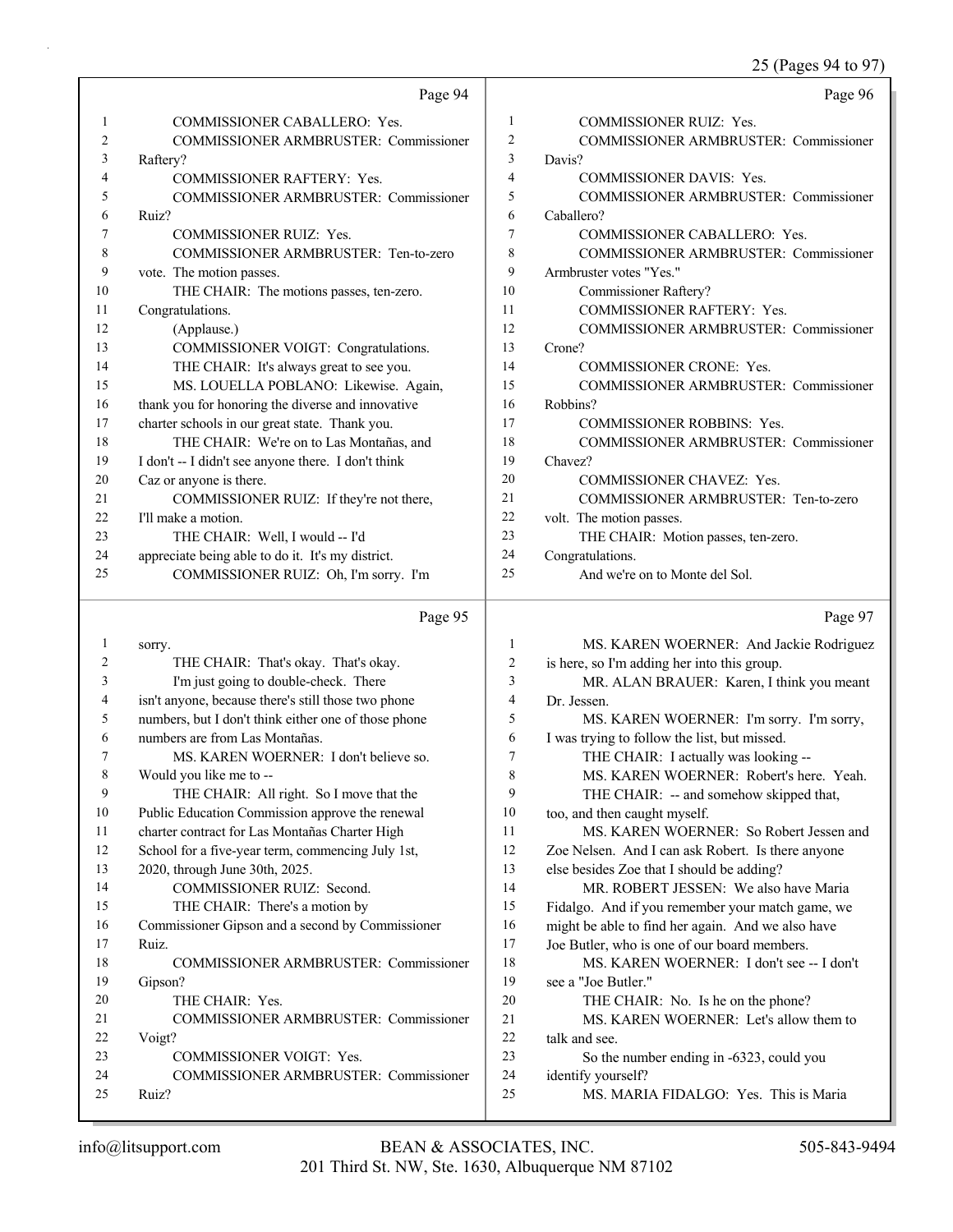26 (Pages 98 to 101)

|                  | Page 98                                                                                        |                | Page 100                                                           |
|------------------|------------------------------------------------------------------------------------------------|----------------|--------------------------------------------------------------------|
| 1                | Fidalgo.                                                                                       | 1              | THE CHAIR: Yeah. So, Commissioners, any                            |
| $\overline{c}$   | MS. KAREN WOERNER: I thought so. And                                                           | $\overline{c}$ | other questions or comments?                                       |
| 3                | -9058? No, I guess they left. I didn't do that,                                                | 3              | If not, I'll entertain a motion.                                   |
| 4                | but they disappeared.                                                                          | 4              | COMMISSIONER VOIGT: I can do that,                                 |
| 5                | MR. ROBERT JESSEN: I just recently texted                                                      | 5              | Madam Chair.                                                       |
| 6                | Joe. He said he was joining. But sometimes the                                                 | 6              | THE CHAIR: Sure.                                                   |
| 7                | connection is --                                                                               | 7              | COMMISSIONER VOIGT: Okay. If no one else                           |
| 8                | MS. KAREN WOERNER: I've got Joseph                                                             | $\,$ 8 $\,$    | would like to do that?                                             |
| 9                | Butler.                                                                                        | 9              | THE CHAIR: Yes.                                                    |
| 10               | MR. ROBERT JESSEN: That's the one.                                                             | 10             | COMMISSIONER VOIGT: Okay. I move that                              |
| 11               | MS. KAREN WOERNER: There he is.                                                                | 11             | the Public Education Commission approve the renewal                |
| 12               | THE CHAIR: So everyone's on?                                                                   | 12             | charter contract for Monte del Sol Charter School                  |
| 13               | Good morning. Good to see you all again.                                                       | 13             | for a five-year term commencing July 1st, 2020,                    |
| 14               | I don't know, Robert, if the school wants                                                      | 14             | through June 30th, 2025.                                           |
| 15               | to say anything.                                                                               | 15             | COMMISSIONER RAFTERY: I second.                                    |
| 16               | MR. ROBERT JESSEN: I just would like to                                                        | 16             | THE CHAIR: There's a motion by                                     |
| 17               | express gratitude for how the PEC and the Charter                                              | 17             | Commissioner Voigt and a second by Commissioner                    |
| 18               | School Division has adapted to our new situation.                                              | 18             | Raftery.                                                           |
| 19               | And even though I'm sure we all suffer from Zoom                                               | 19             | Roll, please?                                                      |
| $20\,$           | fatigue, I kind of enjoy meeting with the PEC this                                             | 20             | COMMISSIONER ARMBRUSTER: Commissioner                              |
| 21               | way versus in the room. And since it cuts down on                                              | 21             | Ruiz?                                                              |
| 22               | your travel time, I can envision you actually                                                  | 22             | <b>COMMISSIONER RUIZ: Yes.</b>                                     |
| 23               | adopting this as a standard practice.                                                          | 23             | <b>COMMISSIONER ARMBRUSTER: Commissioner</b>                       |
| 24               | I also want to say, because I understand                                                       | 24             | Voigt?                                                             |
| 25               | the world is changing around us, but I like to look                                            | 25             | <b>COMMISSIONER VOIGT: Yes.</b>                                    |
|                  | Page 99                                                                                        |                | Page 101                                                           |
| $\mathbf{1}$     | at it optimistically. This is kind of a                                                        | 1              | COMMISSIONER ARMBRUSTER: Commissioner                              |
| $\overline{c}$   | defibrillation to our educational system. And what                                             | 2              | Davis?                                                             |
| 3                | happens after this next year, we are going to be in                                            | 3              | <b>COMMISSIONER DAVIS: Yes.</b>                                    |
| 4                | a different place. And Monte del Sol is ready and                                              | 4              | COMMISSIONER ARMBRUSTER: Commissioner                              |
| 5                | willing to learn from whatever accommodations we're                                            | 5              | Caballero?                                                         |
| 6                | going to make with our students this year.                                                     | 6              | COMMISSIONER CABALLERO: Yes.                                       |
| 7                | I'm actually a little bit excited about                                                        | 7              | COMMISSIONER ARMBRUSTER: Commissioner                              |
| $\boldsymbol{8}$ | it.                                                                                            | $\,$ $\,$      | Gipson?                                                            |
| 9                | THE CHAIR: Well, thank you.                                                                    | 9              | THE CHAIR: Yes.                                                    |
| $10\,$           | Unfortunately, I think once the world opens up a                                               | 10             | COMMISSIONER ARMBRUSTER: Commissioner                              |
| 11               | little bit more, OMA is not going to allow us to                                               | 11             | Armbruster votes "Yes."                                            |
| 12               | stay in this cyberworld. So we're going to be back                                             | 12             | Commissioner Crone?                                                |
| 13               | in the big room, however that -- whatever that looks                                           | 13             | COMMISSIONER CRONE: Yes.                                           |
| 14               | like.                                                                                          | 14             | COMMISSIONER ARMBRUSTER: Commissioner                              |
| 15               | So -- but it is -- and I think I agree.                                                        | 15             | Raftery?                                                           |
| 16               | As much as I like to see people, the Zoom fatigue                                              | 16             | COMMISSIONER RAFTERY: Yes.                                         |
| 17<br>18         | is -- we were talking about the fatigue on our eyes                                            | 17<br>18       | COMMISSIONER ARMBRUSTER: Commissioner                              |
| 19               | with being on the screen so much before.                                                       |                | Chavez?                                                            |
| $20\,$           | So we appreciate that, and we appreciate<br>everything that the school is doing so far to make | 19<br>20       | COMMISSIONER CHAVEZ: Yes.<br>COMMISSIONER ARMBRUSTER: Commissioner |
| 21               | sure kids are safe and sound and getting ready for                                             | 21             | Robbins?                                                           |
| 22               | whatever the new school year looks like.                                                       | 22             | COMMISSIONER ROBBINS: Yes.                                         |
|                  |                                                                                                |                |                                                                    |
|                  |                                                                                                |                |                                                                    |
| 23<br>24         | But you're right. A year from now is                                                           | 23<br>24       | COMMISSIONER ARMBRUSTER: Motion passes,                            |
| 25               | going to look very different.<br>MR. ROBERT JESSEN: Yes. Yes.                                  | 25             | ten-to-zero.<br>THE CHAIR: Ten-zero. Congratulations.              |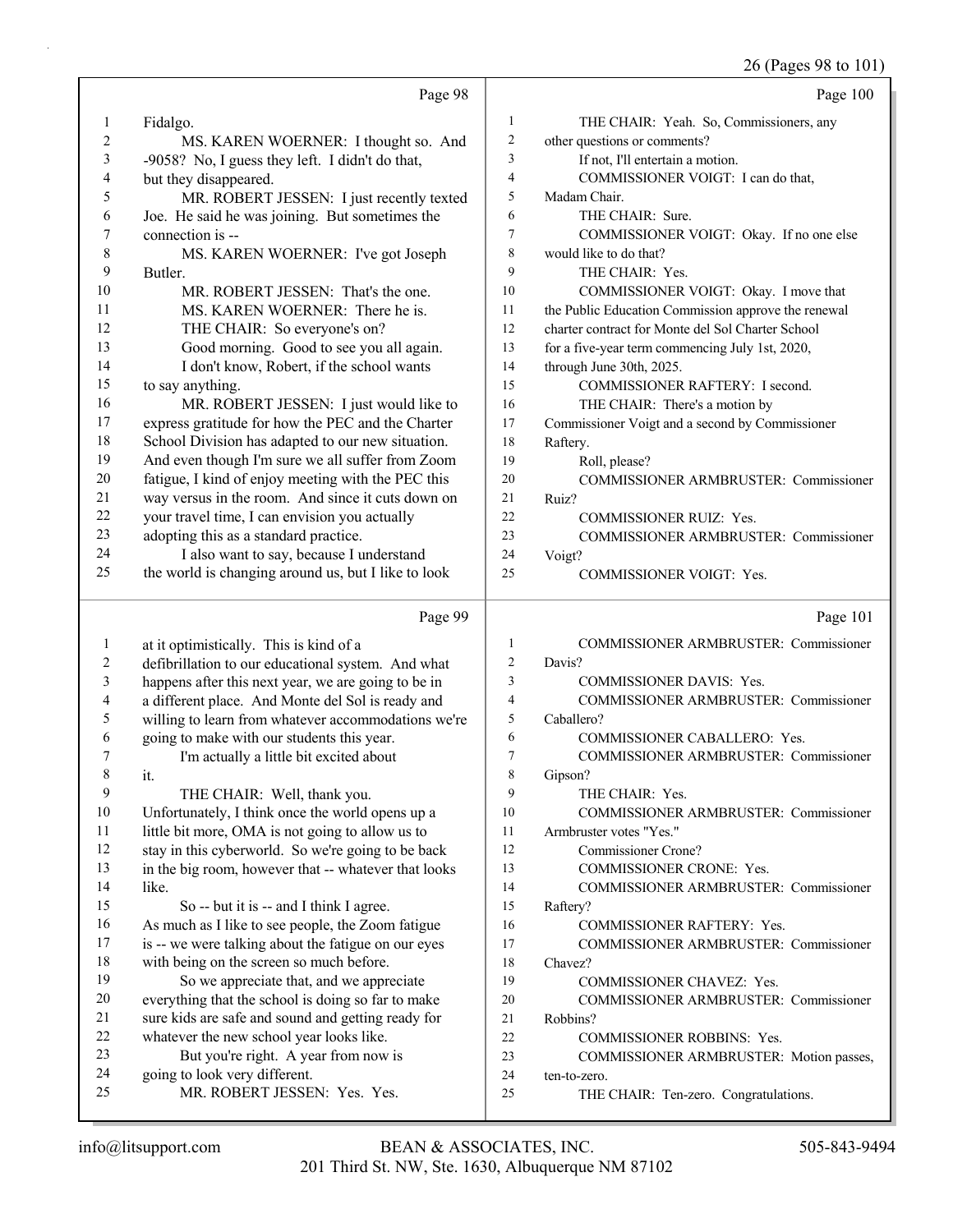27 (Pages 102 to 105)

|              | Page 102                                                                                             |                | Page 104                                           |
|--------------|------------------------------------------------------------------------------------------------------|----------------|----------------------------------------------------|
| 1            | COMMISSIONER VOIGT: Congratulations.                                                                 | 1              | Roll, please?                                      |
| 2            | MR. ROBERT JESSEN: Thank you very much.                                                              | 2              | COMMISSIONER ARMBRUSTER: Commissioner              |
| 3            | THE CHAIR: And we'll see you in a few                                                                | 3              | Robbins?                                           |
| 4            | minutes.                                                                                             | $\overline{4}$ | <b>COMMISSIONER ROBBINS: Yes.</b>                  |
| 5            | MR. ROBERT JESSEN: Okay. In a few                                                                    | 5              | COMMISSIONER ARMBRUSTER: Commissioner              |
| 6            | minutes.                                                                                             | 6              | Chavez?                                            |
| 7            | THE CHAIR: Okay. So now we're on to                                                                  | 7              | COMMISSIONER CHAVEZ: Yes.                          |
| 8            | SABE.                                                                                                | 8              | <b>COMMISSIONER ARMBRUSTER: Commissioner</b>       |
| 9            | MS. JACKIE RODRIGUEZ: Good morning. I                                                                | 9              | Raftery?                                           |
| 10           | can't hear anybody.                                                                                  | 10             | <b>COMMISSIONER RAFTERY: Yes.</b>                  |
| 11           | MS. KAREN WOERNER: Good morning, Jackie.                                                             | 11             | COMMISSIONER ARMBRUSTER: Commissioner              |
| 12           | MS. JACKIE RODRIGUEZ: Good morning,                                                                  | 12             | Crone?                                             |
| 13           | Commissioners. Good morning, Chair.                                                                  | 13             | <b>COMMISSIONER CRONE: Yes.</b>                    |
| 14           | MS. KAREN WOERNER: Is there somebody else                                                            | 14             | COMMISSIONER ARMBRUSTER: Commissioner              |
| 15           | from your school I should be looking for?                                                            | 15             | Armbruster votes "Yes."                            |
| 16           | MS. JACKIE RODRIGUEZ: That's okay. It's                                                              | 16             | Commissioner Gipson?                               |
| 17           | just me this morning.                                                                                | 17             | THE CHAIR: Yes.                                    |
| 18           | THE CHAIR: Thanks. So welcome; thanks                                                                | 18             | COMMISSIONER ARMBRUSTER: Commissioner              |
| 19           | for joining us; good to see you're safe.<br>MS. JACKIE RODRIGUEZ: Yes, we're all                     | 19             | Caballero?                                         |
| 20<br>21     | safe. Thank you. You guys as well.                                                                   | 20             | COMMISSIONER CABALLERO: Yes.                       |
| 22           | THE CHAIR: Okay. So Commissioners --                                                                 | 21<br>22       | <b>COMMISSIONER ARMBRUSTER: Commissioner</b>       |
| 23           | well, Jackie, I'll just offer you an opportunity if                                                  | 23             | Davis?<br>COMMISSIONER DAVIS: Yes.                 |
| 24           | there's anything you want to say.                                                                    | 24             | COMMISSIONER ARMBRUSTER: Commissioner              |
| 25           | MS. JACKIE RODRIGUEZ: No. Just that I'm                                                              | 25             | Voigt?                                             |
|              |                                                                                                      |                |                                                    |
|              |                                                                                                      |                |                                                    |
|              | Page 103                                                                                             |                | Page 105                                           |
| $\mathbf{1}$ | excited. Coming into the charter world five years                                                    | 1              | <b>COMMISSIONER VOIGT: Yes.</b>                    |
| 2            | ago, I have definitely been on a journey. I'm just                                                   | $\overline{c}$ | <b>COMMISSIONER ARMBRUSTER: Commissioner</b>       |
| 3            | grateful for the PEC and their support. And the                                                      | 3              | Ruiz?                                              |
| 4            | Charter School Division, in working with that                                                        | 4              | <b>COMMISSIONER RUIZ: Yes.</b>                     |
| 5            | Department, seeing that change and the support we're                                                 | 5              | COMMISSIONER ARMBRUSTER: The motion                |
| 6            | offered is remarkable, and it helps us to be                                                         | 6              | passes, ten-to-zero.                               |
| 7            | successful.                                                                                          | 7              | THE CHAIR: Motion passes, ten-zero.                |
| 8            | So thank you. And the journey continues.                                                             | 8              | Thank you. Congratulations.                        |
| 9            | There's a lot of things to do, and it gives us a                                                     | 9              | MS. JACKIE RODRIGUEZ: Thank you. Thank             |
| 10           | fresh start in a sense, with our five-year term, to                                                  | 10             | you.                                               |
| 11           | really -- not change our focus, but tighten our                                                      | 11             | THE CHAIR: And next up is Taos                     |
| 12           | focus and really do what's right by all kids.                                                        | 12             | Integrated.                                        |
| 13           | Whatever that means in the next few months, we will                                                  | 13             | COMMISSIONER ARMBRUSTER: I have South              |
| 14           | do and make sure we reach all our kiddos and                                                         | 14             | Valley Prep.                                       |
| 15           | families. So I'm excited; so                                                                         | 15             | THE CHAIR: Oh, I'm sorry. South Valley             |
| 16           | THE CHAIR: Okay. Thank you.                                                                          | 16             | Prep. Sorry.                                       |
| 17<br>18     | Commissioners, if there are no other                                                                 | 17<br>18       | MS. KAREN WOERNER: Charlotte is here, so           |
| 19           | questions or comments, I'll -- so I'm going to move                                                  | 19             | I'm adding her.<br>Hi, Charlotte. Can you hear us? |
| 20           | that the Public Education Commission approve the<br>renewal charter contract for Sandoval Academy of | 20             | MS. CHARLOTTE TRUJILLO: I can. Can you             |
| 21           | Bilingual Education for a five-year term commencing                                                  | 21             | hear me?                                           |
| 22           | July 1, 2020, through June 30, 2025.                                                                 | 22             | MS. KAREN WOERNER: Do you have anybody             |
| 23           | COMMISSIONER DAVIS: I second that motion.                                                            | 23             | else so we can add them to the panel?              |
| 24           | THE CHAIR: There's a motion by                                                                       | 24             | MS. CHARLOTTE TRUJILLO: No. It's just me           |
| 25           | Commissioner Gipson, a second by Commissioner Davis.                                                 | 25             | this morning.                                      |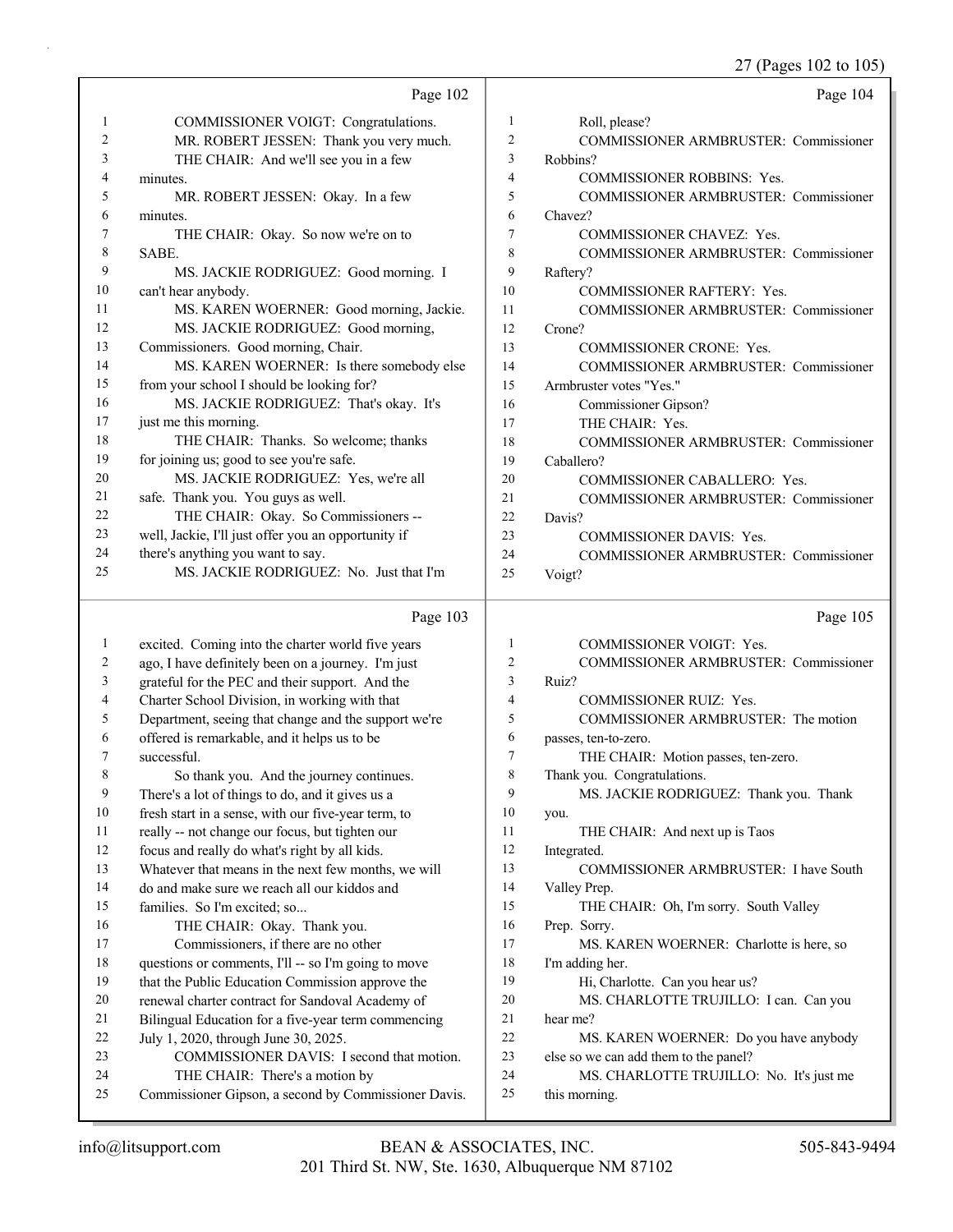28 (Pages 106 to 109)

|          |                                                                                                         |                | 0                                                                                                           |
|----------|---------------------------------------------------------------------------------------------------------|----------------|-------------------------------------------------------------------------------------------------------------|
|          | Page 106                                                                                                |                | Page 108                                                                                                    |
| 1        | THE CHAIR: So good morning, Charlotte.                                                                  | 1              | Raftery?                                                                                                    |
| 2        | Good to hear from you. And if there is anything you                                                     | $\overline{c}$ | <b>COMMISSIONER RAFTERY: Yes.</b>                                                                           |
| 3        | want to say -- oh, there you are.                                                                       | 3              | COMMISSIONER ARMBRUSTER: Commissioner                                                                       |
| 4        | MS. CHARLOTTE TRUJILLO: I'm here. I just                                                                | 4              | Gipson?                                                                                                     |
| 5        | want to say thank you to the PEC. I really                                                              | 5              | THE CHAIR: Yes.                                                                                             |
| 6        | appreciate your confidence in our school and the                                                        | 6              | COMMISSIONER ARMBRUSTER: Commissioner                                                                       |
| 7        | work that we do. And especially I want to say thank                                                     | 7              | Caballero?                                                                                                  |
| 8        | you to Karen and Alan for the Charter School                                                            | 8              | COMMISSIONER CABALLERO: Yes.                                                                                |
| 9        | Division being so supportive and ready to -- we're                                                      | 9              | COMMISSIONER ARMBRUSTER: Commissioner                                                                       |
| 10       | ready to rock and roll.                                                                                 | 10<br>11       | Crone?                                                                                                      |
| 11       | THE CHAIR: Thanks. Whatever that looks                                                                  | 12             | COMMISSIONER CRONE: Yes.                                                                                    |
| 12       | like.                                                                                                   | 13             | COMMISSIONER ARMBRUSTER: That's a                                                                           |
| 13       | MS. CHARLOTTE TRUJILLO: Right.                                                                          | 14             | ten-to-zero vote. It passes.                                                                                |
| 14<br>15 | THE CHAIR: Yeah. All right, so,                                                                         | 15             | THE CHAIR: It's ten-zero. Thank you.                                                                        |
| 16       | Commissioners, if there's no other questions,                                                           | 16             | Congratulations.                                                                                            |
| 17       | comments<br>COMMISSIONER VOIGT: I'd like to make a                                                      | 17             | MS. CHARLOTTE TRUJILLO: Thank you. Have<br>a great day.                                                     |
| 18       | motion, Madam Chair.                                                                                    | 18             | THE CHAIR: Stay safe.                                                                                       |
| 19       |                                                                                                         | 19             |                                                                                                             |
| 20       | THE CHAIR: I don't know if Commissioner                                                                 | 20             | MS. CHARLOTTE TRUJILLO: You, too.<br>THE CHAIR: Now we are on to Taos                                       |
| 21       | Armbruster was raising her hand, or --<br>COMMISSIONER ARMBRUSTER: I have to keep                       | 21             | Integrated. And I know -- I saw Richard's name                                                              |
| 22       |                                                                                                         | 22             | there.                                                                                                      |
| 23       | turning the mute off and on. I'm sorry.<br>COMMISSIONER VOIGT: I move that the                          | 23             | MS. KAREN WOERNER: And there's also Julee                                                                   |
| 24       |                                                                                                         | 24             | LaMure from that school.                                                                                    |
| 25       | Public Education Commission approve the renewal<br>charter contract for South Valley Preparatory School | 25             | MR. RICHARD GREYWOLF: Good morning,                                                                         |
|          |                                                                                                         |                |                                                                                                             |
|          |                                                                                                         |                |                                                                                                             |
|          | Page 107                                                                                                |                | Page 109                                                                                                    |
| 1        | for a five-year term, commencing July 1st, 2020,                                                        | 1              | Commissioners, and PEC and CSD. Hope you guys are                                                           |
| 2        | through June 30th, 2025.                                                                                | $\overline{c}$ | all good today.                                                                                             |
| 3        | COMMISSIONER ROBBINS: Second.                                                                           | 3              | THE CHAIR: We'll doing well so far.                                                                         |
| 4        | COMMISSIONER CABALLERO: Second.                                                                         | 4              | MR. RICHARD GREYWOLF: Yeah. So I have                                                                       |
| 5        | THE CHAIR: There's a motion by                                                                          | 5              | nothing to report as of right now. We are -- we                                                             |
| 6        | Commissioner Voigt and a second by Commissioner                                                         | 6              | are -- you know, we're in a holding pattern. My                                                             |
| 7        | Robbins.                                                                                                | 7              | hope is, is that PED will give us some instruction                                                          |
| 8        | Roll, please?                                                                                           | 8              | in the next eight days, is what I was told at the                                                           |
| 9        | COMMISSIONER ARMBRUSTER: Commissioner                                                                   | 9              | last meeting, this way, that we can go forward and                                                          |
| 10       | Davis?                                                                                                  | 10             | that we can confidently go out to recruit some more                                                         |
| 11       | COMMISSIONER DAVIS: Yes.                                                                                | 11             | students to our school now that we have that                                                                |
| 12       | COMMISSIONER ARMBRUSTER: Commissioner                                                                   | 12             | capacity.                                                                                                   |
| 13       | Voigt?                                                                                                  | 13             | But I think right now many parents are                                                                      |
| 14       | <b>COMMISSIONER VOIGT: Yes.</b>                                                                         | 14             | asking lots of questions that we don't have answers                                                         |
| 15       | COMMISSIONER ARMBRUSTER: Commissioner                                                                   | 15             | to. So my hope is, is that, by then, the PED will                                                           |
| 16       | Ruiz?                                                                                                   | 16             | give us some direction, and we'll be able to tell                                                           |
| 17       | <b>COMMISSIONER RUIZ: Yes.</b>                                                                          | 17             | people what we're going to be doing and how school                                                          |
| 18       | COMMISSIONER ARMBRUSTER: Thank you.                                                                     | 18             | will look coming up.                                                                                        |
| 19       | Commissioner Robbins?                                                                                   | 19             | THE CHAIR: Yes. And that is the -- it is                                                                    |
| 20       | COMMISSIONER ROBBINS: Yes.                                                                              | 20             | coming; so                                                                                                  |
| 21       | COMMISSIONER ARMBRUSTER: Commissioner                                                                   | 21             | MR. RICHARD GREYWOLF: Yeah.                                                                                 |
| 22       | Armbruster votes "Yes."                                                                                 | 22             | THE CHAIR: It is. So -- and we                                                                              |
| 23       | Commissioner Chavez?                                                                                    | 23             | appreciate, you know, everything that you're doing,                                                         |
| 24<br>25 | COMMISSIONER CHAVEZ: Yes.<br>COMMISSIONER ARMBRUSTER: Commissioner                                      | 24<br>25       | even though it's unclear what you might have to do;<br>but being able to prepare and also be able to change |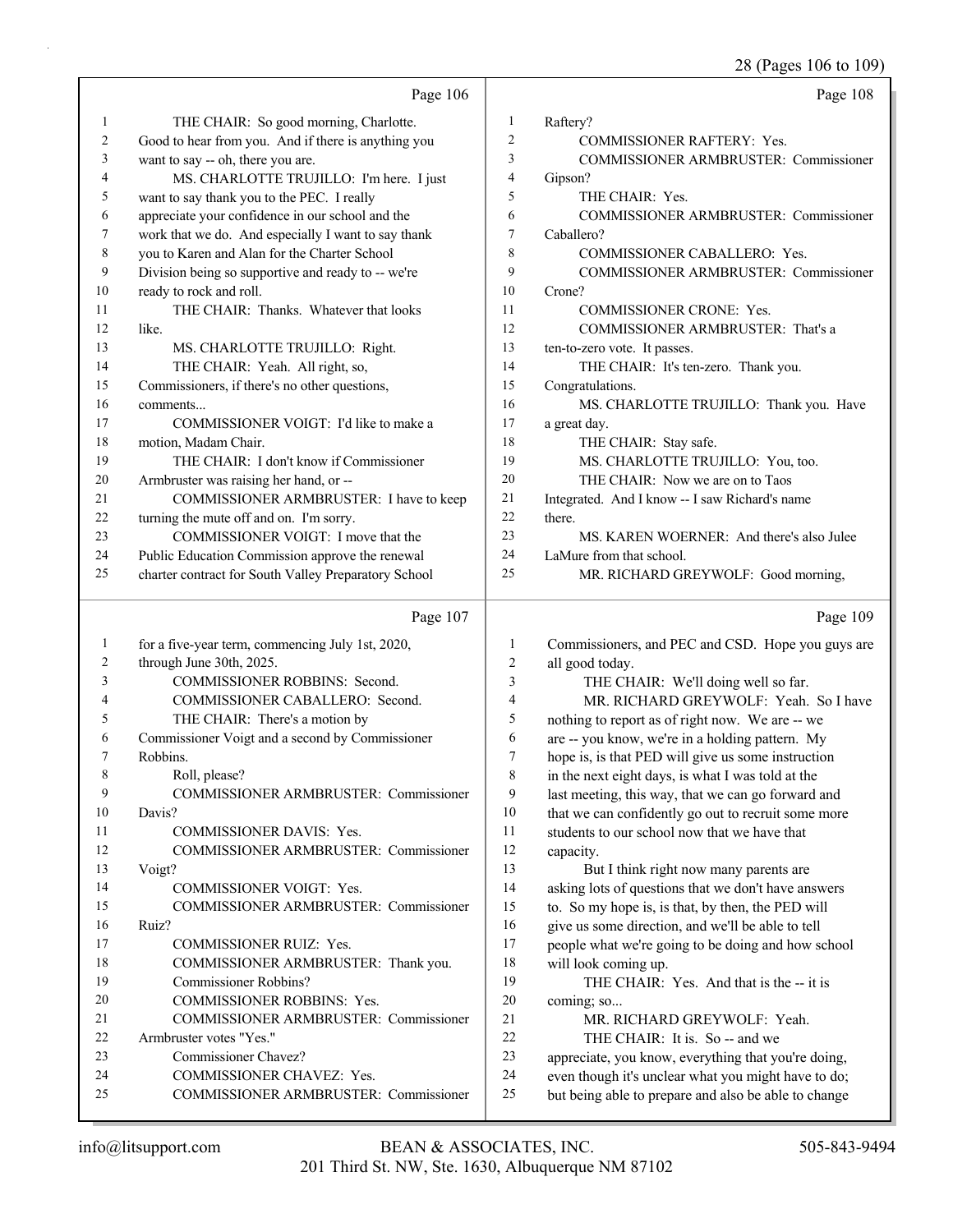29 (Pages 110 to 113)

|                         | Page 110                                                                                  |                     | Page 112                                                               |
|-------------------------|-------------------------------------------------------------------------------------------|---------------------|------------------------------------------------------------------------|
|                         |                                                                                           |                     |                                                                        |
| $\mathbf{1}$            | on a dime, you know. So it's -- it's a new world                                          | $\mathbf{1}$        | COMMISSIONER ARMBRUSTER: Commissioner                                  |
| $\overline{\mathbf{c}}$ | that we live in.                                                                          | $\overline{c}$      | Gipson?                                                                |
| 3                       | MR. RICHARD GREYWOLF: It's -- it's                                                        | 3                   | THE CHAIR: Yes.                                                        |
| 4                       | improv.                                                                                   | 4<br>5              | COMMISSIONER ARMBRUSTER: Commissioner                                  |
| 5                       | THE CHAIR: It is. It is.                                                                  | 6                   | Raftery?                                                               |
| 6<br>7                  | MR. RICHARD GREYWOLF: It is. Improv is                                                    | 7                   | <b>COMMISSIONER RAFTERY: Yes.</b>                                      |
| 8                       | what it is. I'm uniquely gifted in that area, so it<br>will be fine. It's like acting; so | 8                   | COMMISSIONER ARMBRUSTER: Commissioner<br>Chavez?                       |
| 9                       | MS. KAREN WOERNER: Rich, I've got in                                                      | 9                   | COMMISSIONER CHAVEZ: Yes.                                              |
| 10                      | Julee. But is there someone else from your school                                         | 10                  | COMMISSIONER ARMBRUSTER: Commissioner                                  |
| 11                      | that I should be adding?                                                                  | 11                  | Armbruster votes "Yes."                                                |
| 12                      | MR. RICHARD GREYWOLF: Just Julee is the                                                   | 12                  | <b>Commissioner Robbins?</b>                                           |
| 13                      | only one. And I think that she's -- I don't know if                                       | 13                  | COMMISSIONER ROBBINS: Yes.                                             |
| 14                      | she's in an area where she's able to come on or not.                                      | 14                  | COMMISSIONER ARMBRUSTER: Commissioner                                  |
| 15                      | MS. JULEE LaMURE: Yeah, I'm actually                                                      | 15                  | Ruiz?                                                                  |
| 16                      | here.                                                                                     | 16                  | <b>COMMISSIONER RUIZ: Yes.</b>                                         |
| 17                      | MR. RICHARD GREYWOLF: Oh, great.                                                          | 17                  | COMMISSIONER ARMBRUSTER: Commissioner                                  |
| 18                      | MS. JULEE LaMURE: I'm on the side of the                                                  | 18                  | Davis?                                                                 |
| 19                      | road; but I'm here.                                                                       | 19                  | <b>COMMISSIONER DAVIS: Yes.</b>                                        |
| 20                      | MS. KAREN WOERNER: Well, thank you for                                                    | 20                  | <b>COMMISSIONER ARMBRUSTER: Commissioner</b>                           |
| 21                      | pulling over.                                                                             | 21                  | Voigt?                                                                 |
| 22                      | THE CHAIR: Right. Right. I told people                                                    | 22                  | <b>COMMISSIONER VOIGT: Yes.</b>                                        |
| 23                      | yesterday, my car now has the Zoom app, which is                                          | 23                  | COMMISSIONER ARMBRUSTER: That is a                                     |
| 24                      | kind of scary, I think. Don't know exactly how                                            | 24                  | ten-to-zero vote to pass.                                              |
| 25                      | that's going to work, 'cause that -- I always refer                                       | 25                  | THE CHAIR: It passes, ten-zero.                                        |
|                         | Page 111                                                                                  |                     |                                                                        |
|                         |                                                                                           |                     | Page 113                                                               |
|                         |                                                                                           |                     |                                                                        |
| 1<br>2                  | to it as my mobile office. But now it's -- it's                                           | 1<br>$\overline{c}$ | Congratulations.                                                       |
| 3                       | been on a long hiatus. So we'll see when it gets up                                       | 3                   | (Applause.)                                                            |
| 4                       | and going again.                                                                          | 4                   | COMMISSIONER VOIGT: Yay.<br>MR. RICHARD GREYWOLF: Thank you so much.   |
| 5                       | MR. RICHARD GREYWOLF: It's going to be<br>part of our lexicon, as much as [inaudible].    | 5                   | THE CHAIR: Good luck.                                                  |
| 6                       | THE CHAIR: It is. It is.                                                                  | 6                   | MS. JULEE LaMURE: Thank you so much.                                   |
| 7                       | So, Commissioners, are there any                                                          | 7                   | Bye-bye.                                                               |
| 8                       | questions? Comments?                                                                      | 8                   | MS. KAREN WOERNER: Bye. Congratulations.                               |
| 9                       | (No response.)                                                                            | 9                   | THE CHAIR: And we are now on to the ASK                                |
| 10                      | THE CHAIR: If not, I am going to move                                                     | 10                  | Academy.                                                               |
| 11                      | that the Public Education Commission approve the                                          | 11                  | MS. KAREN WOERNER: And I think we have                                 |
| 12                      | renewal charter contract for Taos Integrated School                                       | 12                  | several. I see Dan Busse and Dan Barbour and Connie                    |
| 13                      | for the Arts for a five-year term, commencing                                             | 13                  | Dove. We've got them.                                                  |
| 14                      | July 1, 2020, through June 30, 2025.                                                      | 14                  | Hello, Dan, Dan, and Connie.                                           |
| 15                      | COMMISSIONER ROBBINS: Second.                                                             | 15                  | MS. CONNIE DOVE: Good morning.                                         |
| 16                      | THE CHAIR: There's a motion by                                                            | 16                  | THE CHAIR: Was there anyone else from                                  |
| 17                      | Commissioner Gipson and a second by Commissioner                                          | 17                  | your school, or just the three of you?                                 |
| 18                      | Robbins.                                                                                  | 18                  | MR. DAN BARBOUR: Good morning. I've got                                |
| 19                      | Roll, please?                                                                             | 19                  | Ed Garcia here with me also.                                           |
| 20                      | COMMISSIONER ARMBRUSTER: Commissioner                                                     | 20                  | MS. KAREN WOERNER: But with you, or                                    |
| 21                      | Crone?                                                                                    | 21                  | should I be looking for him in the list?                               |
| 22                      | <b>COMMISSIONER CRONE: Yes.</b>                                                           | 22                  | MR. DAN BARBOUR: No, he's with me on                                   |
| 23<br>24                | COMMISSIONER ARMBRUSTER: Okay.                                                            | 23<br>24            | this -- in here.                                                       |
| 25                      | Commissioner Caballero?<br>COMMISSIONER CABALLERO: Yes.                                   | 25                  | MS. KAREN WOERNER: Okay. Cool.<br>THE CHAIR: So we've got everyone in. |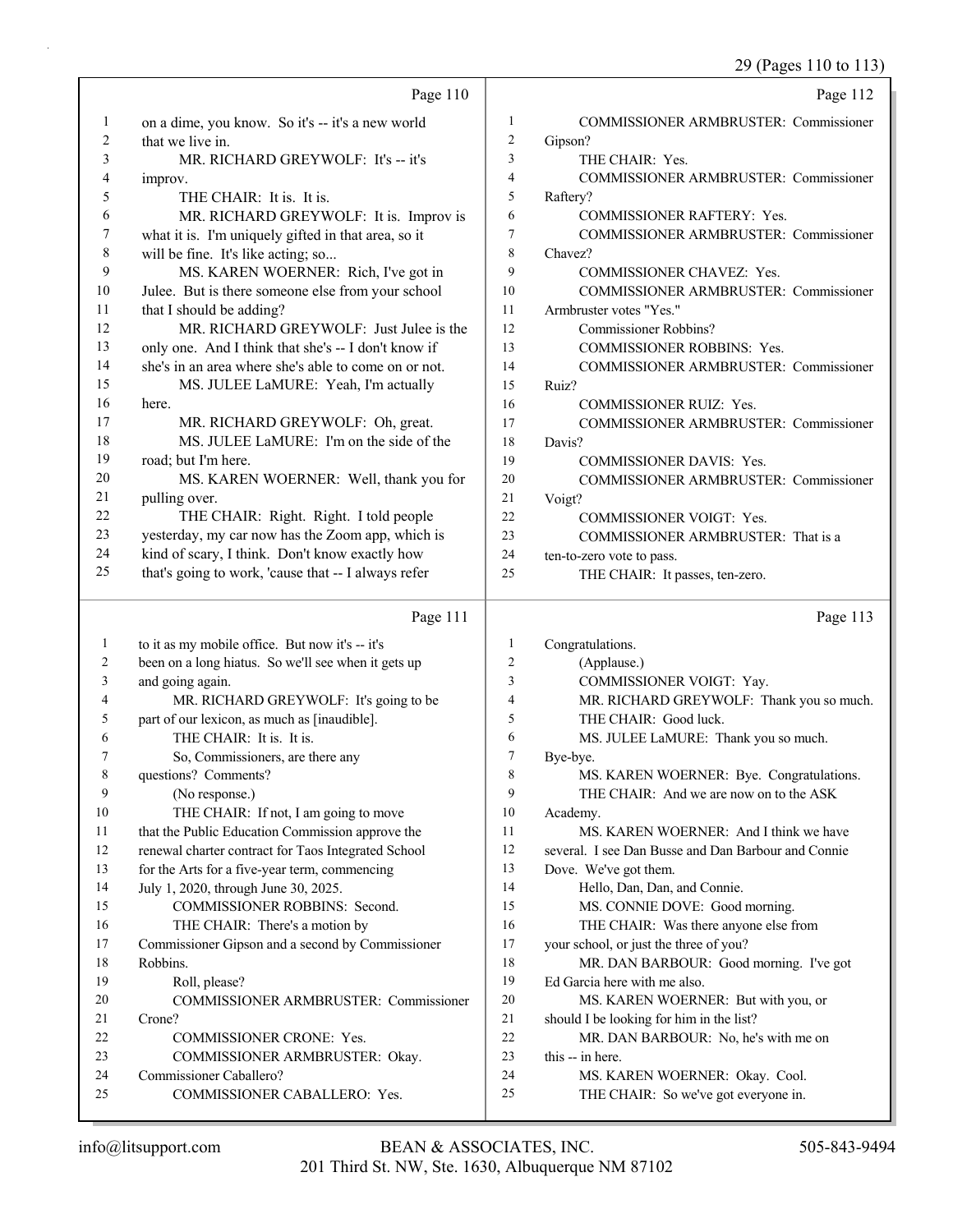30 (Pages 114 to 117)

|          |                                                        |                     | 50(10)                                                                                            |
|----------|--------------------------------------------------------|---------------------|---------------------------------------------------------------------------------------------------|
|          | Page 114                                               |                     | Page 116                                                                                          |
| 1        | MS. KAREN WOERNER: I believe so.                       | 1                   | <b>COMMISSIONER ARMBRUSTER: Commissioner</b>                                                      |
| 2        | THE CHAIR: Okay. Good morning.                         | $\overline{c}$      | Robbins?                                                                                          |
| 3        | SPEAKERS: Good morning.                                | 3                   | <b>COMMISSIONER ROBBINS: Yes.</b>                                                                 |
| 4        | THE CHAIR: So, welcome, and thanks for                 | 4                   | <b>COMMISSIONER ARMBRUSTER: Commissioner</b>                                                      |
| 5        | joining us today. And just a quick opportunity, if     | 5                   | Chavez?                                                                                           |
| 6        | the school wants to say something.                     | 6                   | <b>COMMISSIONER CHAVEZ: Yes.</b>                                                                  |
| 7        | MS. CONNIE DOVE: Well, good morning,                   | 7                   | COMMISSIONER ARMBRUSTER: Ten-to-zero                                                              |
| 8        | Commissioners, and PED staff. As always, we            | 8                   | vote. Motion passes.                                                                              |
| 9        | appreciate your support and assistance. We look        | 9                   | THE CHAIR: Motion passes, ten-zero.                                                               |
| 10       | forward to serving the ASK community in STEM           | 10                  | Congratulations.                                                                                  |
| 11       | innovation beginning our eleventh year. It's hard      | 11                  | MS. CONNIE DOVE: Commissioner Gipson, if                                                          |
| 12       | to believe.                                            | 12                  | I may -- Dan Barbour, one of our founders, is                                                     |
| 13       | THE CHAIR: Thank you. Commissioners, any               | 13                  | retiring at the end of this year. So we thought you                                               |
| 14       | questions or comments?                                 | 14                  | all might like to know that.                                                                      |
| 15       | (No response.)                                         | 15                  | THE CHAIR: Wish her good luck in whatever                                                         |
| 16       | THE CHAIR: If not --                                   | 16                  | her new journey is. [Verbatim.]                                                                   |
| 17       | COMMISSIONER ROBBINS: I'll go ahead and                | 17                  | COMMISSIONER ROBBINS: Tell Mr. Barbour,                                                           |
| 18       | move.                                                  | 18                  | was the dance for the charter renewal, or was it for                                              |
| 19       | THE CHAIR: Commissioner Robbins.                       | 19                  | your retirement?                                                                                  |
| 20       | COMMISSIONER ROBBINS: I move that the                  | 20                  | MR. DAN BARBOUR: The dance was for the                                                            |
| 21       | Public Education Commission approve the renewal        | 21                  | charter renewal. We started it ten years ago,                                                     |
| 22       | charter contract for the ASK Academy for a five-year   | 22                  | and -- on our second renewal. And every time I come                                               |
| 23       | term commencing July 1st, 2020, to June 30th, 2025.    | 23                  | in front of you, I'm always so happy that we're                                                   |
| 24       | COMMISSIONER VOIGT: I'll second.                       | 24                  | doing what we're supposed to be doing and can see                                                 |
| 25       | THE CHAIR: There's a motion by                         | 25                  | the support that you give us.                                                                     |
|          |                                                        |                     |                                                                                                   |
|          | Page 115                                               |                     | Page 117                                                                                          |
|          |                                                        |                     |                                                                                                   |
| 1<br>2   | Commissioner Robbins and a second by Commissioner      | 1                   | And when we started this, I promised two                                                          |
| 3        | Voigt.                                                 | 2                   | renewals, made it our ten years, and I feel like                                                  |
| 4        | Roll, please?<br>COMMISSIONER ARMBRUSTER: Commissioner | 3<br>$\overline{4}$ | we're leaving it in really good hands as we make our<br>transition into the future.               |
| 5        |                                                        | 5                   |                                                                                                   |
| 6        | Voigt?<br><b>COMMISSIONER VOIGT: Yes.</b>              | 6                   | So thank you very much, Commissioner,                                                             |
| 7        | COMMISSIONER ARMBRUSTER: Commissioner                  | 7                   | Madam Chair, Karen, all of you there who have<br>supported us over the years.                     |
| 8        | Caballero?                                             | $\,$ 8 $\,$         | THE CHAIR: Well, congratulations on both                                                          |
| 9        | COMMISSIONER CABALLERO: Yes.                           | 9                   | parts, and good luck. Thank you so much.                                                          |
| 10       | <b>COMMISSIONER ARMBRUSTER: Commissioner</b>           | 10                  | MS. KAREN WOERNER: Congratulations.                                                               |
| 11       | Davis?                                                 | 11                  | MR. DANIEL BUSSE: Thanks.                                                                         |
| 12       | <b>COMMISSIONER DAVIS: Yes.</b>                        | 12                  | MS. KAREN WOERNER: I'm going to dump you                                                          |
| 13       | COMMISSIONER ARMBRUSTER: Commissioner                  | 13                  | back to the Attendees.                                                                            |
| 14       | Ruiz?                                                  | 14                  | THE CHAIR: We're on to the MASTERS. I                                                             |
| 15       | COMMISSIONER RUIZ: Yes.                                | 15                  | don't know if I saw anyone. I don't think I did. I                                                |
| 16       | COMMISSIONER ARMBRUSTER: Commissioner                  | 16                  | don't think there's anyone here from the MASTERS.                                                 |
| 17       | Armbruster votes "Yes."                                | 17                  | MS. KAREN WOERNER: I don't think so,                                                              |
| 18       | Commissioner Gipson?                                   | 18                  | either, Madam Chair.                                                                              |
| 19       | THE CHAIR: Yes.                                        | 19                  | THE CHAIR: Okay. So                                                                               |
| 20       | COMMISSIONER ARMBRUSTER: Commissioner                  | 20                  | COMMISSIONER VOIGT: If no one wants to, I                                                         |
| 21       | Raftery?                                               | 21                  | will.                                                                                             |
| 22       | COMMISSIONER RAFTERY: Yes.                             | 22                  | THE CHAIR: Sure.                                                                                  |
| 23       | COMMISSIONER ARMBRUSTER: Commissioner                  | 23                  | COMMISSIONER VOIGT: I move that the                                                               |
| 24<br>25 | Crone?<br>COMMISSIONER CRONE: Yes.                     | 24<br>25            | Public Education Commission approve the renewal<br>charter contract for the MASTERS program for a |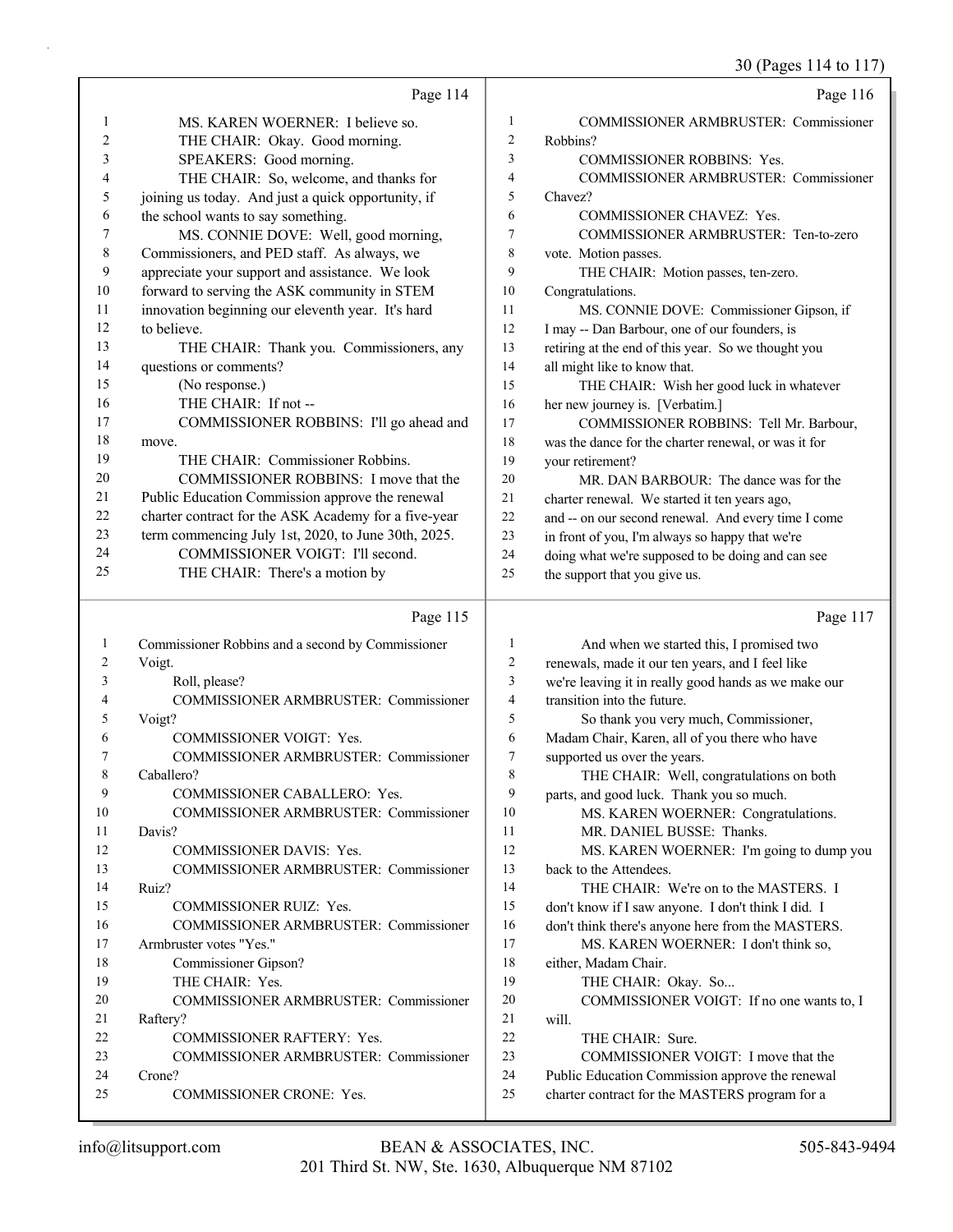31 (Pages 118 to 121)

|                | Page 118                                                                      |                | Page 120                                                                                           |
|----------------|-------------------------------------------------------------------------------|----------------|----------------------------------------------------------------------------------------------------|
| $\mathbf{1}$   | five-year term commencing July 1st, 2020, through                             | 1              | THE CHAIR: I know. He just got muted.                                                              |
| $\overline{c}$ | June 30th, 2025.                                                              | 2              | MS. KAREN WOERNER: He can hear us, he's                                                            |
| 3              | COMMISSIONER ROBBINS: Second.                                                 | 3              | saying, but we can't hear him. Stan, do you want to                                                |
| 4              | THE CHAIR: There's a motion by                                                | 4              | try calling in?                                                                                    |
| 5              | Commissioner Voigt, a second by Commissioner                                  | 5              | THE CHAIR: He just dropped off the                                                                 |
| 6              | Robbins.                                                                      | 6              | screen.                                                                                            |
| 7              | Roll, please?                                                                 | $\overline{7}$ | MS. KAREN WOERNER: I still see him.                                                                |
| 8              | COMMISSIONER ARMBRUSTER: Commissioner                                         | 8              | COMMISSIONER ROBBINS: I see him.                                                                   |
| 9              | Raftery?                                                                      | 9              | THE CHAIR: Oh, no. I see him. Yeah.                                                                |
| 10             | COMMISSIONER RAFTERY: Yes.                                                    | 10             | Stan's on now. Stan, can you hear us? Try to                                                       |
| 11             | COMMISSIONER ARMBRUSTER: Commissioner                                         | 11             | unmute yourself.                                                                                   |
| 12             | Armbruster votes "Yes."                                                       | 12             | No, we can't hear you.                                                                             |
| 13             | Commissioner Chavez?                                                          | 13             | COMMISSIONER ROBBINS: You can turn your                                                            |
| 14             | COMMISSIONER CHAVEZ: Yes.                                                     | 14             | microphone on and off separate from the Zoom                                                       |
| 15             | COMMISSIONER ARMBRUSTER: Commissioner                                         | 15             | microphone. So you should have a little microphone                                                 |
| 16             | Davis?                                                                        | 16             | button. That may be -- you may be X'ed out.                                                        |
| 17             | <b>COMMISSIONER DAVIS: Yes.</b>                                               | 17             | THE CHAIR: He's unmuted now. But we                                                                |
| 18             | COMMISSIONER ARMBRUSTER: Commissioner                                         | 18             | still -- we still can't hear you, Stan. I know.                                                    |
| 19             | Robbins?                                                                      | 19             | MS. KAREN WOERNER: So, Stan, you could                                                             |
| 20             | <b>COMMISSIONER ROBBINS: Yes.</b>                                             | $20\,$         | try going to the lower left corner and clicking the                                                |
| 21             | COMMISSIONER ARMBRUSTER: Commissioner                                         | 21             | little arrow by the microphone and switch to phone                                                 |
| 22             | Ruiz?                                                                         | 22             | audio.                                                                                             |
| 23             | <b>COMMISSIONER RUIZ: Yes.</b>                                                | 23<br>24       | MR. STAN ALBRYCHT: Can you hear me?                                                                |
| 24             | COMMISSIONER ARMBRUSTER: Commissioner                                         | 25             | MS. KAREN WOERNER: I can hear you now.<br>THE CHAIR: Now I think I hear you.                       |
| 25             | Caballero?                                                                    |                |                                                                                                    |
|                | Page 119                                                                      |                |                                                                                                    |
|                |                                                                               |                | Page 121                                                                                           |
| $\mathbf{1}$   | COMMISSIONER CABALLERO: Yes.                                                  | $\mathbf{1}$   | MR. STAN ALBRYCHT: Yeah. Okay.                                                                     |
| 2              | COMMISSIONER ARMBRUSTER: Commissioner                                         | $\overline{c}$ | THE CHAIR: We can hear you now.                                                                    |
| 3              | Voigt?                                                                        | 3              | MS. KAREN WOERNER: We can hear you. Lean                                                           |
| 4              | COMMISSIONER VOIGT: Yes.                                                      | 4              | in and talk loudly. Stan, is there anyone else from                                                |
| 5              | COMMISSIONER ARMBRUSTER: Commissioner                                         | 5              | your school that should be added in?                                                               |
| 6              | Crone?                                                                        | 6              | MR. STAN ALBRYCHT: No.                                                                             |
| 7              | <b>COMMISSIONER CRONE: Yes.</b>                                               | 7              | THE CHAIR: So welcome, finally.                                                                    |
| 8              | COMMISSIONER ARMBRUSTER: Commissioner                                         | $\,$ 8 $\,$    | MR. STAN ALBRYCHT: Sorry about that. I                                                             |
| 9              | Gipson?                                                                       | 9              | don't know what's going on.                                                                        |
| 10             | THE CHAIR: Yes.                                                               | 10             | THE CHAIR: That's okay. It's part of the                                                           |
| 11             | COMMISSIONER ARMBRUSTER: That is a                                            | 11             | challenges of what we're doing today. So it's --                                                   |
| 12             | ten-to-zero vote. Motion passes.                                              | 12             | you know, it should be easier, and it's not. And it                                                |
| 13             | THE CHAIR: Motion passes.                                                     | 13             | should be quicker, and it's certainly not.                                                         |
| 14             | Congratulations to the MASTERS Program.                                       | 14             | So it's -- it makes -- it makes every day                                                          |
| 15             | And we are on to the Montessori Elementary                                    | 15             | interesting. So welcome.                                                                           |
| 16             | and Middle School.                                                            | 16             | MR. STAN ALBRYCHT: Thank you.                                                                      |
| 17             | MS. KAREN WOERNER: And I did see that                                         | 17             | THE CHAIR: And I don't know if there's                                                             |
| 18             | Stan is there, so I'm adding him. I don't see                                 | 18             | anything the school wants to say.                                                                  |
| 19             | anyone else, but I'm going to ask.                                            | 19             | MR. STAN ALBRYCHT: Just thank you for all                                                          |
| 20<br>21       | Good morning, Stan. Stan, can you hear                                        | 20             | your support, Commissioners, and the PED staff and                                                 |
|                | us? I don't see a microphone yet. Maybe he's still                            | 21             | Charter School Division. We really appreciate it.                                                  |
| 22<br>23       | joining?                                                                      | 22<br>23       | THE CHAIR: Okay. Thanks.                                                                           |
| 24             | THE CHAIR: Stan, can you hear us?<br>MS. KAREN WOERNER: Madam Chair, I -- oh, | 24             | Commissioners, if there aren't any                                                                 |
| 25             | he's there.                                                                   | 25             | additional comments, I'm going to move that the<br>Public Education Commission approve the renewal |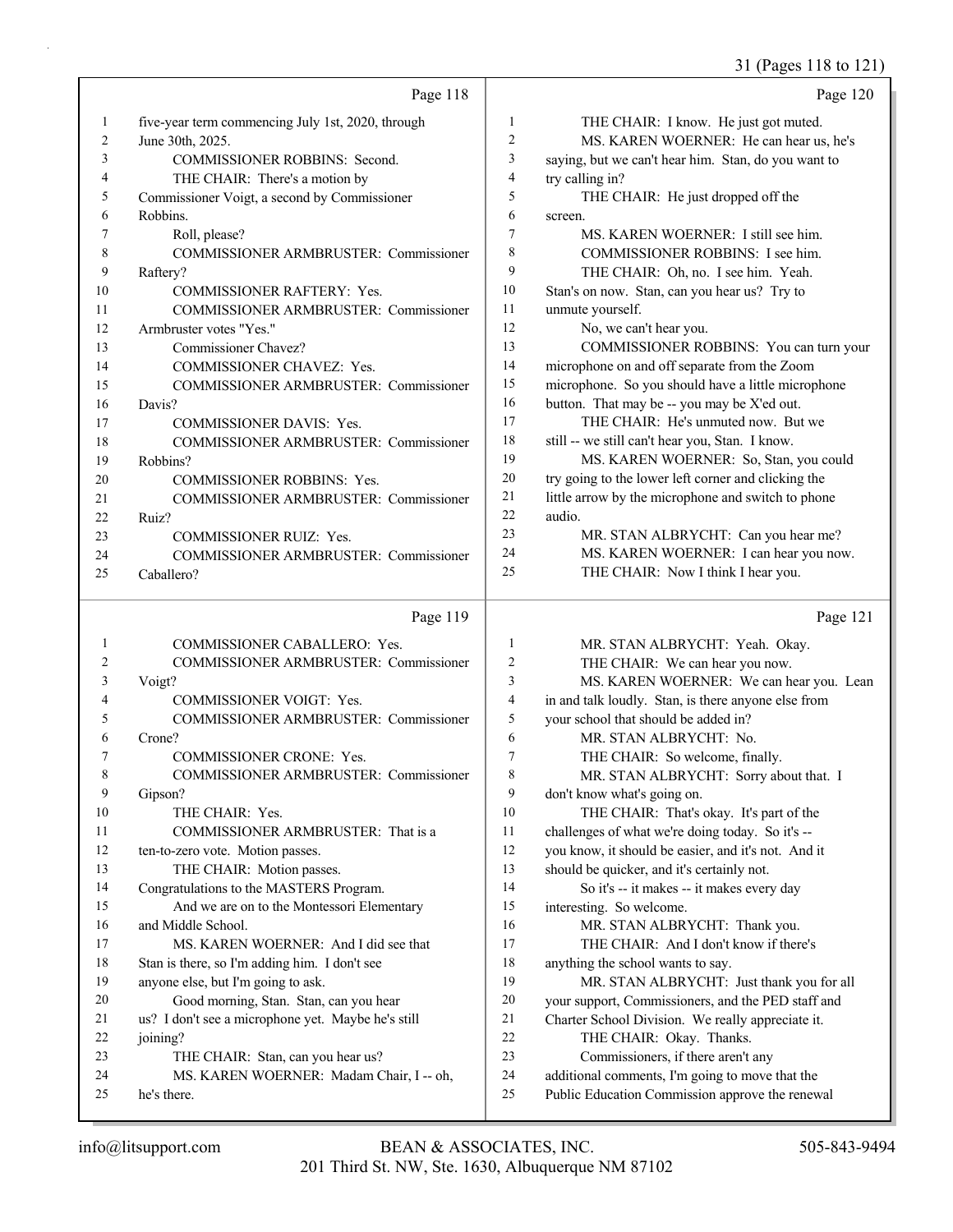32 (Pages 122 to 125)

|    | Page 122                                           |                | Page 124                                            |
|----|----------------------------------------------------|----------------|-----------------------------------------------------|
| 1  | charter contract for the Montessori Elementary and | 1              | COMMISSIONER ARMBRUSTER: I'm so sorry.              |
| 2  | Middle School for a five-year term commencing      | $\overline{2}$ | Let me go back to -- it would be one abstention,    |
| 3  | July 1, 2020, through June 30, 2025.               | 3              | nine votes "for" and no votes "against."            |
| 4  | COMMISSIONER RAFTERY: I second.                    | $\overline{4}$ | But the motion still passes.                        |
| 5  | THE CHAIR: There's a motion by                     | 5              | THE CHAIR: Okay. Thank you.                         |
| 6  | Commissioner Gipson, a second by Commissioner      | 6              | MR. ALBRIGHT: Thank you, guys.                      |
| 7  | Raftery.                                           | $\tau$         | THE CHAIR: Thanks.                                  |
| 8  | Roll, please?                                      | 8              | MS. KAREN WOERNER: Okay. Bye, Stan.                 |
| 9  | COMMISSIONER ARMBRUSTER: Commissioner              | 9              | THE CHAIR: We are now on to                         |
| 10 | Gipson?                                            | 10             | Tierra Encantada. Are we? Oh, no. Tierra Adentro.   |
| 11 | THE CHAIR: Yes.                                    | 11             | Sorry.                                              |
| 12 | <b>COMMISSIONER ARMBRUSTER: Commissioner</b>       | 12             | MS. KAREN WOERNER: Good. Because I                  |
| 13 | Crone?                                             | 13             | thought I was adding the wrong school again.        |
| 14 | COMMISSIONER CRONE: Yes.                           | 14             | THE CHAIR: I know. I touched my screen,             |
| 15 | COMMISSIONER ARMBRUSTER: Commissioner              | 15             | and it jumped a little bit.                         |
| 16 | Voigt?                                             | 16             | MS. KAREN WOERNER: There's Virginia.                |
| 17 | <b>COMMISSIONER VOIGT: Yes.</b>                    | 17             | That's the wrong "Virginia." Theresa is here. I     |
| 18 | COMMISSIONER ARMBRUSTER: Commissioner              | 18             | was looking for Victoria, and I clicked Virginia by |
| 19 | Ruiz?                                              | 19             | mistake. Hi, Theresa.                               |
| 20 | Did you say "Yes," Trish?                          | 20             | MS. THERESA ARCHULETA: Good morning.                |
| 21 | COMMISSIONER RUIZ: Yes.                            | 21             | MS. KAREN WOERNER: Is anyone else with              |
| 22 | <b>COMMISSIONER ARMBRUSTER: Commissioner</b>       | 22             | you, Theresa?                                       |
| 23 | Robbins?                                           | 23             | MS. THERESA ARCHULETA: No. It's just me             |
| 24 | COMMISSIONER ROBBINS: Yes.                         | 24             | today.                                              |
| 25 | <b>COMMISSIONER ARMBRUSTER: Commissioner</b>       | 25             | MS. KAREN WOERNER: Okay. Thanks.                    |
|    | Page 123                                           |                | Page 125                                            |
|    |                                                    |                |                                                     |
| 1  | Caballero?                                         | 1              | THE CHAIR: Oh, okay. So welcome. Good               |
| 2  | COMMISSIONER CABALLERO: Abstain.                   | $\overline{2}$ | to see you.                                         |
| 3  | <b>COMMISSIONER ARMBRUSTER: Commissioner</b>       | 3              | MS. THERESA ARCHULETA: Nice to see all of           |
| 4  | Davis?                                             | $\overline{4}$ | you.                                                |
| 5  | COMMISSIONER DAVIS: Yes.                           | 5              | THE CHAIR: So I don't know if the school            |

5 THE CHAIR: So I don't know if the school wants to say something before we take our vote. 7 MS. THERESA ARCHULETA: Well, on behalf of our students, Madam Chair, members of the Commission and PED staff, we just really appreciate your support and the way you accommodated all of us

 during the contract renewal negotiations. That was definitely, just like our students struggling through all of it, we also got to feel what it was 14 like to struggle with this new normal for a little

15 bit. 16 But we do appreciate this approach. We

17 appreciate the last couple of years getting ready 18 for the contract negotiations. It felt very much 19 like a collaboration. And we appreciated the

20 feedback in working on our goals.

21 So, hopefully as we forge into the future 22 with this new normal for our students, that we 23 continue this and make this something that's

- 24 meaningful and -- you know, now is the time for
- 25 change.

6 COMMISSIONER ARMBRUSTER: Commissioner

10 COMMISSIONER ARMBRUSTER: Commissioner

13 COMMISSIONER ARMBRUSTER: That was a

15 COMMISSIONER CABALLERO: I abstained. 16 THE CHAIR: Ten-zero. Congratulations. 17 COMMISSIONER VOIGT: Congratulations. 18 MR. STAN ALBRYCHT: Thank you, guys.

20 THE CHAIR: Yes. You, too, and good luck

24 COMMISSIONER ARMBRUSTER: Yes? 25 COMMISSIONER CABALLERO: I abstained.

22 COMMISSIONER CABALLERO: Commissioner

9 COMMISSIONER RAFTERY: Yes.

12 COMMISSIONER CHAVEZ: Yes.

7 Armbruster votes "Yes." 8 Commissioner Raftery?

14 ten-to-zero vote. Passes.

19 Appreciate it. Stay safe.

21 with the opening.

23 Armbruster?

11 Chavez?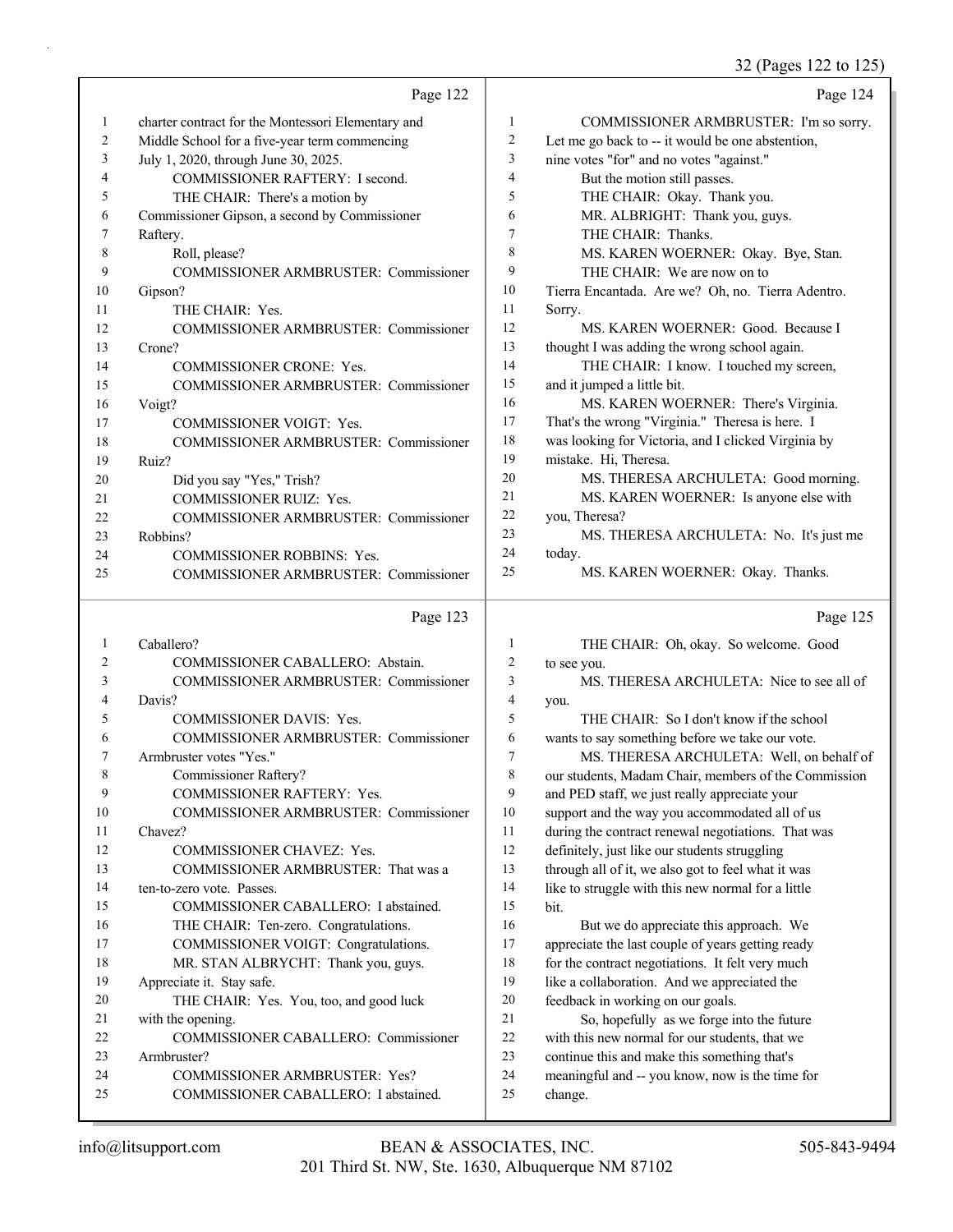### 33 (Pages 126 to 129)

|    | Page 126                                             |    | Page 128                                            |
|----|------------------------------------------------------|----|-----------------------------------------------------|
| 1  | I think we're ready as a nation and as a             | 1  | unfortunate, because this is a time where people do |
| 2  | state. And I think we need to hit it full-on, and,   | 2  | have to work together to be able to move forward.   |
| 3  | you know, the sky's the limit now. I think we have   | 3  | And it just doesn't -- there's no sense in          |
| 4  | to really try -- charters have always done that.     | 4  | trying to -- help people provide services for kids; |
| 5  | But we need to do it even more so now for our        | 5  | that's the bottom line. And sometimes the adults    |
| 6  | students.                                            | 6  | don't see that. So thanks for sharing that.         |
| 7  | THE CHAIR: Thank you. And thank you for              | 7  | COMMISSIONER VOIGT: Yeah. Madam Chair?              |
| 8  | adapting, along with everyone. And, in fact,         | 8  | THE CHAIR: Commissioner Voigt?                      |
| 9  | I've -- I've directed a number of people that if you | 9  | COMMISSIONER VOIGT: Thank you. Yeah, I              |
| 10 | just need a little moment of joy, to go on and check | 10 | just want to echo what Ms. Archuleta stated about   |
| 11 | out one of the videos that -- that you've posted of  | 11 | APS. They have been working very collaboratively    |
| 12 | the performances of the students; because it -- it   | 12 | with the State charter schools to provide meals     |
| 13 | gives you that little moment that everything is okay | 13 | during this pandemic to the Albuquerque charter     |
| 14 | and you can watch that and celebrate it.             | 14 | schools, the State-authorized Albuquerque charter   |
| 15 | So I appreciate that.                                | 15 | schools. So kudos to them and to including them --  |
| 16 | And I do have a lot of people saying                 | 16 | our charter schools.                                |
| 17 | thanks so much for that, you know. So it's -- it's   | 17 | And I just want to say, too, that                   |
| 18 | really -- it's very special to be able to certainly  | 18 | Tierra Adentro has been a path-carver when it comes |
| 19 | highlight what you do and show that even though it's | 19 | to innovation and doing things differently. And I   |
| 20 | a performance-based, you can still celebrate the     | 20 | think now is the time within this pivot of          |
| 21 | arts in that -- you know, in the -- in the new mode  | 21 | innovation that our charter schools are going to be |
| 22 | that we have to right now. And there is joy that     | 22 | the ones, they're going to be the ones leading with |
| 23 | can be found out of every day today, still.          | 23 | the torch of innovation and showing how things can  |
| 24 | MS. THERESA ARCHULETA: And, Chairman --              | 24 | be disrupted within the new normal.                 |
| 25 | or Chairwoman/Commissioner Gipson and members, I     | 25 | Because that's -- this is the time. And             |
|    |                                                      |    |                                                     |

### Page

|                | Page 127                                             |    | Page 129                                             |
|----------------|------------------------------------------------------|----|------------------------------------------------------|
| 1              | would like to give a shout-out to Albuquerque Public | 1  | sometimes it does take something, unfortunately, to  |
| 2              | Schools. They are our vendor for lunches. And they   | 2  | shake up the standard of what's been done for        |
| 3              | included us 100 percent for our community and our    | 3  | hundreds of years before with traditional, you know, |
| $\overline{4}$ | students during this whole closure.                  | 4  | six-month calendars and things like that.            |
| 5              | So I do feel that our partnership with               | 5  | So I'm excited to see what can go forward,           |
| 6              | Albuquerque Public Schools is much better. And I do  | 6  | especially within our charter schools to lead the    |
| 7              | feel, when I have listened to some of the other      | 7  | way of innovation, you know, within the state. So,   |
| 8              | charter schools talking about -- I know -- I can't   | 8  | you know, it's -- it's something to look forward to  |
| 9              | remember the school that just got newly -- I think   | 9  | during this time of suffering.                       |
| 10             | ACES is the new school -- if they ever needed to     | 10 | THE CHAIR: Exactly.                                  |
| 11             | reach out, I think that would be a good direction,   | 11 | COMMISSIONER VOIGT: And if no one else is            |
| 12             | because Albuquerque Public Schools really made sure  | 12 | ready, I can go ahead and do the motion as well.     |
| 13             | that our community could go to any of the locations, | 13 | THE CHAIR: Sure.                                     |
| 14             | not just a certain school location, to accommodate,  | 14 | COMMISSIONER VOIGT: I move that the                  |
| 15             | since our -- you know, we -- we span all the         | 15 | Public Education Commission approve the renewal      |
| 16             | different ZIP codes.                                 | 16 | charter contract for Tierra Adentro of New Mexico,   |
| 17             | So I do feel like, you know, this --                 | 17 | TANM, for a five-year term, commencing July 1st,     |
| 18             | hopefully, that we can continue this collaboration   | 18 | 2020, through June 30th, 2025.                       |
| 19             | with the local ed charter as well. And I hope        | 19 | COMMISSIONER CABALLERO: Second.                      |
| 20             | statewide, that happens more.                        | 20 | COMMISSIONER ROBBINS: Second.                        |
| 21             | THE CHAIR: Great. Thank you for that.                | 21 | THE CHAIR: There's a motion by                       |
| 22             | And we truly do appreciate that, because it's        | 22 | Commissioner Voigt and a second by Commissioner      |
| 23             | unfortunate that that kind of collaboration hasn't   | 23 | Caballero.                                           |
| 24             | necessarily taken place in other parts of the state  | 24 | <b>COMMISSIONER ARMBRUSTER: Commissioner</b>         |
| 25             | with the local school district. And that's           | 25 | Chavez?                                              |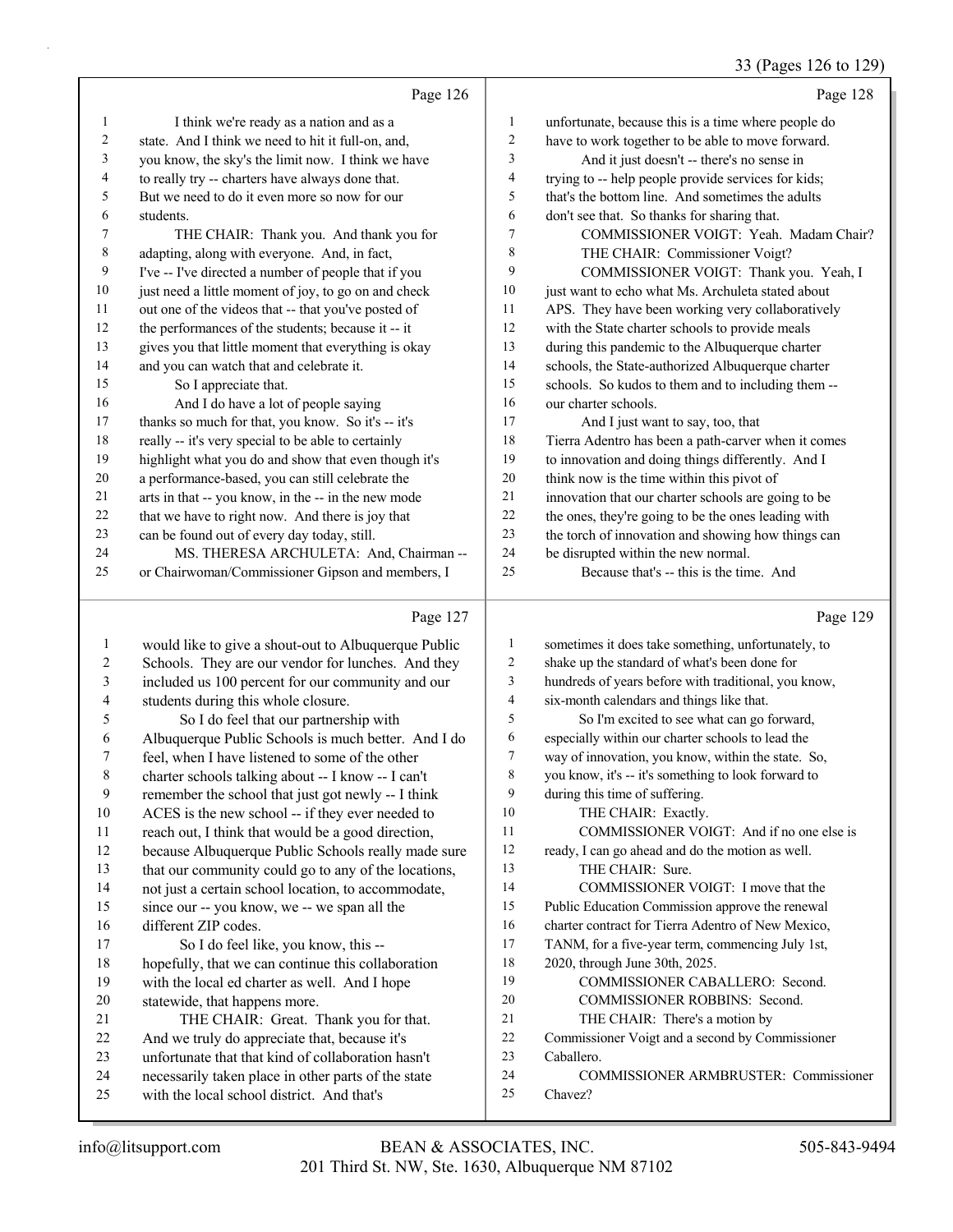34 (Pages 130 to 133)

|    |                                              |                | $U = \frac{1}{2}$ is 150 to 155                     |
|----|----------------------------------------------|----------------|-----------------------------------------------------|
|    | Page 130                                     |                | Page 132                                            |
| 1  | <b>COMMISSIONER CHAVEZ: Yes.</b>             | 1              | try to stay as long as he could. He's one of our    |
| 2  | COMMISSIONER ARMBRUSTER: Okay.               | 2              | board members.                                      |
| 3  | Commissioner Raftery?                        | 3              | MS. KAREN WOERNER: I see a Nicholas                 |
| 4  | COMMISSIONER RAFTERY: Yes.                   | $\overline{4}$ | Kennedy. Could that be him?                         |
| 5  | <b>COMMISSIONER ARMBRUSTER: Commissioner</b> | 5              | MR. DANIEL PEÑA: No, that's not him. He             |
| 6  | Davis?                                       | 6              | had to run to another meeting. He said if he could  |
| 7  | <b>COMMISSIONER DAVIS: Yes.</b>              | 7              | get out of it, he would be here.                    |
| 8  | <b>COMMISSIONER ARMBRUSTER: Commissioner</b> | 8              | THE CHAIR: Good morning, Angela.                    |
| 9  | Robbins?                                     | 9              | MS. KAREN WOERNER: So I think that's it.            |
| 10 | <b>COMMISSIONER ROBBINS: Yes.</b>            | 10             | MS. ANGELA ESQUIBEL-MARTINEZ: Good                  |
| 11 | <b>COMMISSIONER ARMBRUSTER: Commissioner</b> | 11             | morning, everyone. Hello.                           |
| 12 | Voigt?                                       | 12             | THE CHAIR: Good morning. So that's                  |
| 13 | <b>COMMISSIONER VOIGT: Yes.</b>              | 13             | everyone. Yes?                                      |
| 14 | <b>COMMISSIONER ARMBRUSTER: Commissioner</b> | 14             | MR. DANIEL PEÑA: Yes.                               |
| 15 | Gipson?                                      | 15             | THE CHAIR: Is Dan on?                               |
| 16 | THE CHAIR: Yes.                              | 16             | MS. KAREN WOERNER: Yes. Yes, Daniel is              |
| 17 | <b>COMMISSIONER ARMBRUSTER: Commissioner</b> | 17             | on.                                                 |
| 18 | Crone?                                       | 18             | MR. DANIEL PEÑA: Yes, I'm here.                     |
| 19 | <b>COMMISSIONER CRONE: Yes.</b>              | 19             | THE CHAIR: Okay. All right. So good                 |
| 20 | <b>COMMISSIONER ARMBRUSTER: Commissioner</b> | 20             | morning, everyone. And welcome. Good to see         |
| 21 | Ruiz?                                        | 21             | everyone's still safe and sound.                    |
| 22 | <b>COMMISSIONER RUIZ: Yes.</b>               | 22             | So I don't know if the school wants to say          |
| 23 | <b>COMMISSIONER ARMBRUSTER: Commissioner</b> | 23             | something before we take the vote.                  |
| 24 | Caballero?                                   | 24             | MR. DANIEL PEÑA: Yeah. I think I shared             |
| 25 | COMMISSIONER CABALLERO: Yes.                 | 25             | this before, but I wanted to share this again, that |
|    | Page 131                                     |                | Page 133                                            |

#### Page 131 |

|    | <b>COMMISSIONER ARMBRUSTER: Commissioner</b>       | 1  | we've been very grateful to be able to work with the |
|----|----------------------------------------------------|----|------------------------------------------------------|
| 2  | Armbruster votes "Yes."                            | 2  | Charter School Division, because Angela and I both   |
| 3  | It's a ten-to-zero vote.                           | 3  | came in very new to the charter world. And they      |
| 4  | THE CHAIR: Motion passes, ten-zero.                | 4  | have been our partners and always ready to help us   |
| 5  | Congratulations.                                   | 5  | out, always ready to -- with some advice.            |
| 6  | COMMISSIONER VOIGT: Congratulations.               | 6  | I can call Karen at any time; she'll                 |
| 7  | THE CHAIR: Good luck on the opening.               | 7  | always pick up. So I always appreciate that. I       |
| 8  | MS. ARCHULETA-STAEHLIN: Thank you,                 | 8  | think I shared this before. One time I called her    |
| 9  | everyone. Be well. Be safe.                        | 9  | she was on the train going home and she took my      |
| 10 | THE CHAIR: Thank you, too. Be safe.                | 10 | call.                                                |
| 11 | And we are now on to Tierra Encantada.             | 11 | It's been great. It's been a great                   |
| 12 | And I know Daniel -- I saw Daniel's name up there. | 12 | experience for us. When we took over a few years     |
| 13 | Good morning, Daniel.                              | 13 | ago, there were some challenges and with the         |
| 14 | MR. DANIEL PEÑA: Good morning, everybody.          | 14 | guidance from Charter School Division, walking us    |
| 15 | THE CHAIR: Daniel is there.                        | 15 | through every bit of those challenges. And we were   |
| 16 | Anybody else from the school with you?             | 16 | able to get where we now, and we're looking forward  |
| 17 | MR. DANIEL PEÑA: Yes, I think Angela               | 17 | to our next chapter.                                 |
| 18 | Esquibel-Martinez is there. She's our principal as | 18 | THE CHAIR: All right. Thank you. And we              |
| 19 | well. I don't know if she's still there.           | 19 | appreciate all the work you put in to the renewal    |
| 20 | MS. KAREN WOERNER: Yes, she is.                    | 20 | and making sure that kids are safe and taken care of |
| 21 | MR. DANIEL PEÑA: And I don't know if               | 21 | during this time period as well.                     |
| 22 | Steve Alarid is there. He's our business manager.  | 22 | MR. DANIEL PEÑA: Yes. And we appreciate              |
| 23 | MS. KAREN WOERNER: He is not.                      | 23 | how the process for the renewal went, all the        |
| 24 | MR. DANIEL PEÑA: And I know Nicholas, or           | 24 | trainings and the contract negotiation, leading up   |
| 25 | Nick, Maestas was on earlier. He was to going to   | 25 | to the contract negotiation, really made that very   |
|    |                                                    |    |                                                      |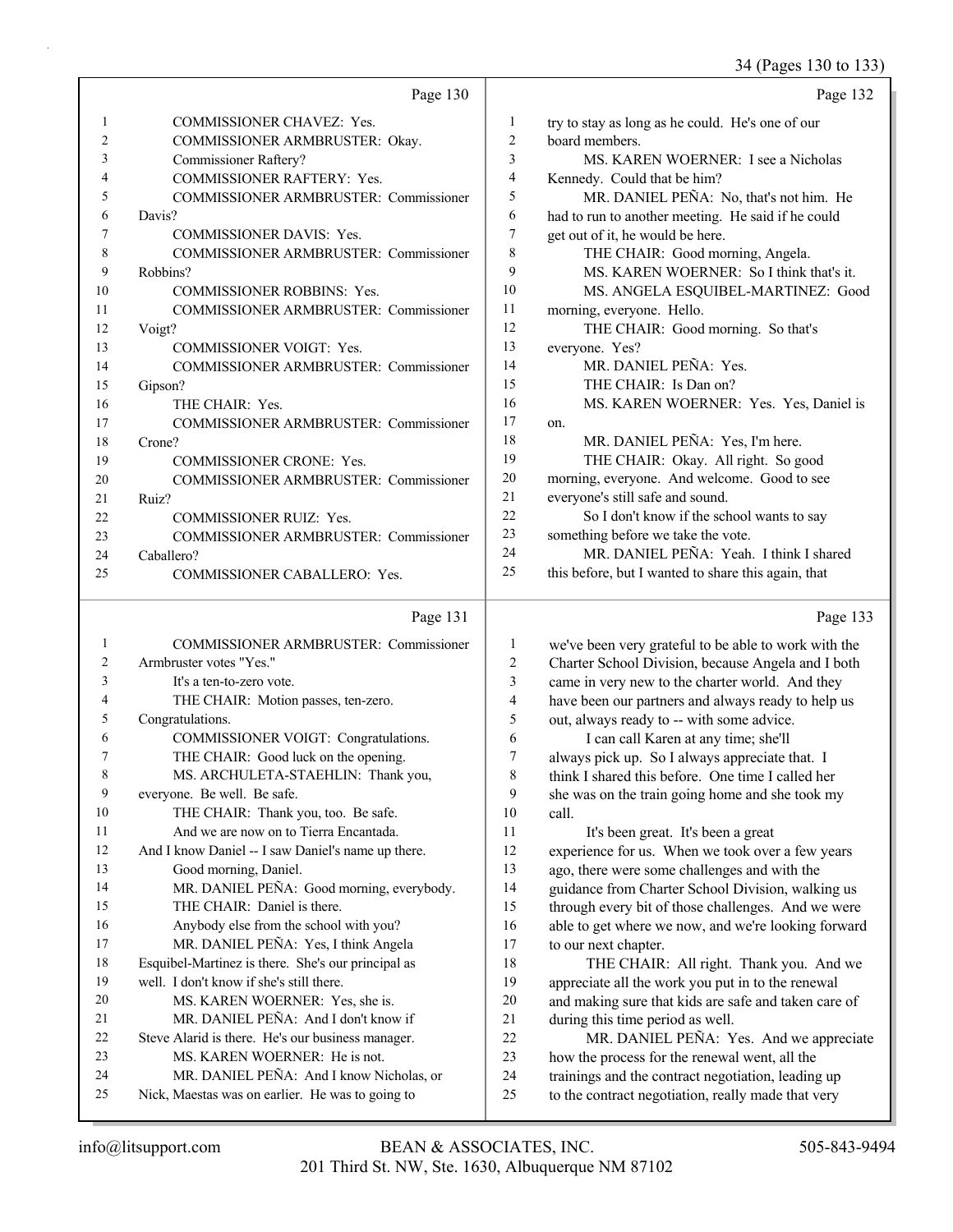|    |                                                      |                | 35 (Pages 134 to 137)                               |
|----|------------------------------------------------------|----------------|-----------------------------------------------------|
|    | Page 134                                             |                | Page 136                                            |
| 1  | smooth for us. And I remember walking into the       | 1              | MR. DANIEL PEÑA: Thank you very much,               |
| 2  | charter contract negotiation that day really nervous | 2              | everybody. Thank you very much. We appreciate it.   |
| 3  | about it; but it was a very smooth process and we    | 3              | Looking forward to this next chapter.               |
| 4  | want to thank everyone for that and guiding us       | $\overline{4}$ | THE CHAIR: Yes. We are, too.                        |
| 5  | through that. It was a great experience for us.      | 5              | And the next we have is Turquoise Trail.            |
| 6  | THE CHAIR: Thanks. Contrary to popular               | 6              | And we've got some -- not a respect to age -- we've |
| 7  | belief, we don't bite.                               | 7              | got some old faces and new faces.                   |
| 8  | MR. DANIEL PEÑA: No, you don't.                      | 8              | MR. CHRIS EIDE: I'm assuming I'm old. Am            |
| 9  | THE CHAIR: So -- so I will move that the             | 9              | I an old face now, Madam Chair?                     |
| 10 | Public Education Commission approve the renewal      | 10             | THE CHAIR: Not yet. You're a new face on            |
| 11 | charter contract for Tierra Encantada Charter School | 11             | this particular screen.                             |
| 12 | for a five-year term, commencing July 1st, 2020,     | 12             | MR. CHRIS EIDE: How are you today?                  |
| 13 | through June 30th, 2025.                             | 13             | THE CHAIR: I'm good. How are you?                   |
| 14 | COMMISSIONER ROBBINS: Second.                        | 14             | MR. CHRIS EIDE: I assume you're excited.            |
| 15 | THE CHAIR: There's a motion by                       | 15             | that we're the last ones on the list. Is that the   |
| 16 | Commissioner Gipson and a second by Commissioner     | 16             | case?                                               |
| 17 | Robbins.                                             | 17             | THE CHAIR: Sort of. It allows us an                 |
| 18 | COMMISSIONER ARMBRUSTER: Commissioner                | 18             | opportunity to have a break, that everyone sitting  |
| 19 | Gipson?                                              | 19             | here is saying, "Oh, my God, we need a break."      |
| 20 | THE CHAIR: Yes.                                      | 20             | But we -- it's exciting, and it's exciting          |
| 21 | COMMISSIONER ARMBRUSTER: Commissioner                | 21             | to see you in -- in a new place.                    |
| 22 | Crone?                                               | 22             | MR. CHRIS EIDE: Thank you so much. It's             |
| 23 | COMMISSIONER CRONE: Yes.                             | 23             | exciting to be in a new place.                      |
| 24 | COMMISSIONER ARMBRUSTER: Commissioner                | 24             | I have Francesca with me as well. And I             |
| 25 | Voigt?                                               | 25             | know that Floyd is on the line. And just greetings  |
|    | Page 135                                             |                | Page 137                                            |
| 1  | <b>COMMISSIONER VOIGT: Yes.</b>                      | 1              | to you all. Thank you so much for having us. And I  |
| 2  | COMMISSIONER ARMBRUSTER: Commissioner                | 2              | have to say, having been on a number of Zoom        |
| 3  | Raftery?                                             | 3              | meetings, this one has been relatively flawless.    |
| 4  | <b>COMMISSIONER RAFTERY: Yes.</b>                    | $\overline{4}$ | Just a couple of dogs barking. I mean, it could be  |
| 5  | COMMISSIONER ARMBRUSTER: Commissioner                | 5              | way worse. So tip of the cap to you all.            |
| 6  | Chavez?                                              | 6              | THE CHAIR: Well, thanks. Karen is                   |
| 7  | COMMISSIONER CHAVEZ: Yes.                            | 7              | getting to be an expert at it. And that's -- we're  |
| 8  | <b>COMMISSIONER ARMBRUSTER: Commissioner</b>         | 8              | cautious about that, because we are looking forward |
| 9  | Armbruster votes "Yes."                              | 9              | to being able to be live again.                     |
| 10 | Commissioner Caballero?                              | 10             | MR. CHRIS EIDE: Yeah. So --                         |
| 11 | COMMISSIONER CABALLERO: Yes.                         | 11             | THE CHAIR: So for -- so for folks that              |
| 12 | COMMISSIONER ARMBRUSTER: Commissioner                | 12             | don't remember, Chris was at MAS, and now he's the  |
| 13 | Ruiz?                                                | 13             | new head administrator at Turquoise Trail.          |
| 14 | COMMISSIONER RUIZ: Yes.                              | 14             | So I don't know if you want to say                  |
| 15 | COMMISSIONER ARMBRUSTER: Commissioner                | 15             | anything at this point in time.                     |
| 16 | Davis?                                               | 16             | MR. CHRIS EIDE: Yes, absolutely. It's --            |

24 Congratulations.

19 Robbins?

22 vote.

17 COMMISSIONER DAVIS: Yes.

20 COMMISSIONER ROBBINS: Yes.

23 THE CHAIR: Motion passes, ten-zero.

25 COMMISSIONER VOIGT: Yes.

18 COMMISSIONER ARMBRUSTER: Commissioner

21 COMMISSIONER ARMBRUSTER: Ten-to-zero

17 Turquoise Trail is a school that's in my ZIP code. 18 It's nice to not be -- not trying to navigate the

22 And so everybody has just been wonderful. 23 Ray has been wonderful, much to -- I don't know if 24 you'd be surprised by that. But I wasn't. He's

21 community here.

25 been great.

19 commute down to Albuquerque every day, but also be 20 able to have the opportunity to contribute in my new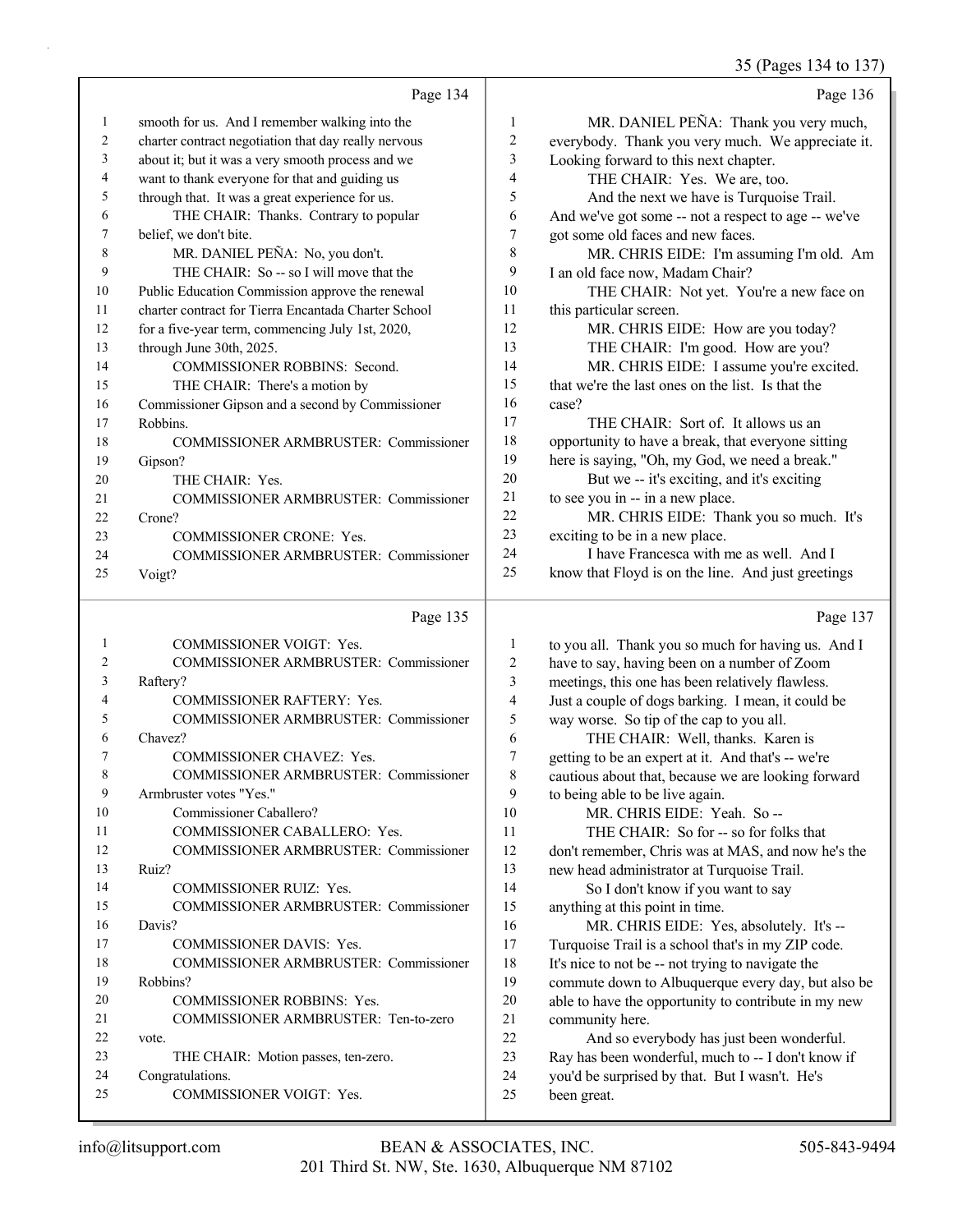36 (Pages 138 to 141)

|              | Page 138                                                              |                                  | Page 140                                                                                     |
|--------------|-----------------------------------------------------------------------|----------------------------------|----------------------------------------------------------------------------------------------|
| 1            | And I joke. He's been wonderful, and so                               | 1                                | Davis?                                                                                       |
| 2            | has Floyd.                                                            | $\overline{\mathbf{c}}$          | <b>COMMISSIONER DAVIS: Yes.</b>                                                              |
| 3            | And I'm just anxious to get the chance to                             | 3                                | COMMISSIONER ARMBRUSTER: Commissioner                                                        |
| 4            | work with you all in this new capacity, and thanks                    | 4                                | Ruiz?                                                                                        |
| 5            | so much for welcoming me.                                             | 5                                | COMMISSIONER RUIZ: Yes.                                                                      |
| 6            | THE CHAIR: Thanks. And I don't know. Is                               | 6                                | COMMISSIONER ARMBRUSTER: Commissioner                                                        |
| 7            | Ray still in the area? Or did he -- oh, he took a                     | 7                                | Gipson?                                                                                      |
| $\,$ $\,$    | job -- West Coast. Yes?                                               | 8                                | THE CHAIR: Yes.                                                                              |
| 9            | MR. CHRIS EIDE: Yeah. So he is going to                               | 9                                | COMMISSIONER ARMBRUSTER: And Commissioner                                                    |
| $10\,$       | be the superintendent/principal of a approximately                    | 10                               | Armbruster votes "Yes."                                                                      |
| 11           | 60-student school district just on the other side of                  | 11                               | It's a ten-to-zero vote.                                                                     |
| 12           | the Columbia border into Washington State, where he                   | 12                               | THE CHAIR: Motion passes, ten-zero.                                                          |
| 13           | has spent a good amount of time and is going back to                  | 13                               | Thank you.                                                                                   |
| 14           | spend, I guess, his last four-or-so years and go                      | 14                               | And thank you for stepping in at an                                                          |
| 15           | into retirement up there in that beautiful climate.                   | 15                               | extremely challenging time and taking on the task of                                         |
| 16           | It's good that he got away from our                                   | 16                               | reopening and whatever that reentry looks like.                                              |
| 17           | oppressive climate here in Santa Fe.                                  | 17                               | COMMISSIONER VOIGT: Yeah. Madam Chair,                                                       |
| 18           | THE CHAIR: I have a neighbor whose                                    | 18                               | if I could also add? Chris, congratulations. I                                               |
| 19           | daughter wanted to go to school on the West Coast                     | 19                               | think you're going to be able to lead this school                                            |
| $20\,$       | because it's, like, "No, I like gray," so -- it's                     | 20                               | through the next five years. It's going to be a                                              |
| 21           | like, "Okay."                                                         | 21                               | great experience for you.                                                                    |
| $22\,$       | So if Commissioners don't have any                                    | 22                               | MR. CHRIS EIDE: Thank you, Commissioner                                                      |
| 23           | questions or comments, I'm going to move that the                     | 23                               | Voigt. I really appreciate that. And I appreciate                                            |
| 24           | Public Education Commission approve the renewal                       | 24                               | your thought partnership, as well, as somebody who's                                         |
| 25           | charter contract for Turquoise Trail School for a                     | 25                               | led a school. You know, I always look to you for                                             |
|              |                                                                       |                                  |                                                                                              |
|              | Page 139                                                              |                                  | Page 141                                                                                     |
|              |                                                                       |                                  |                                                                                              |
| $\mathbf{1}$ | five-year term, commencing July 1, 2020, through                      | $\mathbf{1}$                     | inspiration and guidance and from -- anything from,                                          |
| 2<br>3       | June 30, 2025.                                                        | $\overline{c}$<br>$\mathfrak{Z}$ | like, a Banh Mi sandwich recommendation to a great                                           |
| 4            | COMMISSIONER VOIGT: I'll second.                                      | $\overline{4}$                   | [inaudible].                                                                                 |
| 5            | THE CHAIR: There's a motion by                                        | $\sqrt{5}$                       | And Creativity, Inc., has already                                                            |
| 6            | Commissioner Gipson, a second by Commissioner Voigt.<br>Roll, please? | 6                                | influenced the way in which I'm thinking about this<br>school. So thank you so much for that |
| 7            | COMMISSIONER ARMBRUSTER: Commissioner                                 | $\boldsymbol{7}$                 | recommendation.                                                                              |
| $\,$ 8 $\,$  | Chavez?                                                               | $\,$ 8 $\,$                      | I hope to be able to host you all in this                                                    |
| 9            | COMMISSIONER CHAVEZ: Yes.                                             | 9                                | new school at some point in the future.                                                      |
| 10           | <b>COMMISSIONER ARMBRUSTER: Commissioner</b>                          | 10                               | COMMISSIONER CABALLERO: Madam Chair?                                                         |
| 11           | Raftery?                                                              | 11                               | THE CHAIR: Absolutely. Thank you.                                                            |
| 12           | <b>COMMISSIONER RAFTERY: Yes.</b>                                     | 12                               | Congratulations.                                                                             |
| 13           | <b>COMMISSIONER ARMBRUSTER: Commissioner</b>                          | 13                               | COMMISSIONER CABALLERO: Madam Chair?                                                         |
| 14           | Crone?                                                                | 14                               | And congratulations. And I'm sure you're                                                     |
| 15           | COMMISSIONER CRONE: Yes.                                              | 15                               | taking the best practices from where you come from,                                          |
| 16           | COMMISSIONER ARMBRUSTER: Commissioner                                 | 16                               | your prior school, and looking forward to this                                               |
| 17           | Voigt?                                                                | 17                               | school doing great things. Thank you.                                                        |
| 18           | COMMISSIONER VOIGT: Yes.                                              | 18                               | MR. CHRIS EIDE: Thank you, Commissioner                                                      |
| 19           | COMMISSIONER ARMBRUSTER: Commissioner                                 | 19                               | Caballero. Appreciate that very much.                                                        |
| 20           | Caballero?                                                            | 20                               | THE CHAIR: Thanks.                                                                           |
| 21           | COMMISSIONER CABALLERO: Yes.                                          | 21                               | MR. FLOYD TRUJILLO: Thank you,                                                               |
| 22           | COMMISSIONER ARMBRUSTER: Commissioner                                 | 22                               | Commissioners. Thank you, Commission.                                                        |
| 23           | Robbins?                                                              | 23                               | THE CHAIR: Can we take a ten-minute                                                          |
| 24<br>25     | COMMISSIONER ROBBINS: Yes.<br>COMMISSIONER ARMBRUSTER: Commissioner   | 24<br>25                         | break?<br>(Recess taken, 11:35 a.m. to 11:55 a.m.)                                           |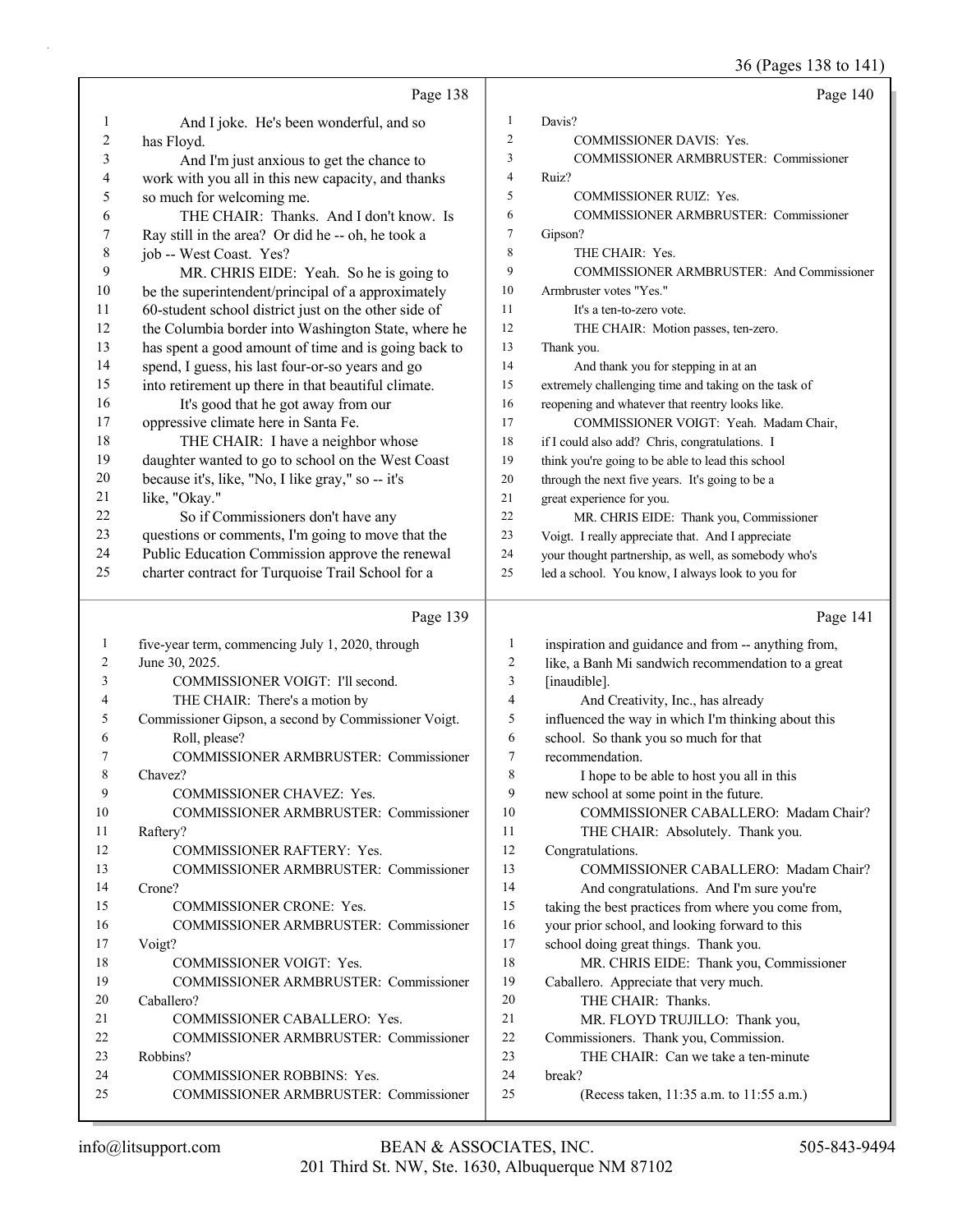#### 37 (Pages 142 to 145)

|                | Page 142                                             |                | Page 144                                             |
|----------------|------------------------------------------------------|----------------|------------------------------------------------------|
| 1              | THE CHAIR: Okay. I think we're all back              | $\mathbf{1}$   | But our team is really -- you know, will             |
| 2              | now.                                                 | $\overline{c}$ | make sure that we provide any of that information    |
| 3              | So we are on to Item No. 7, which is                 | 3              | that is going to be relevant to, you know, reporting |
| 4              | Report from Options for Parents and the Charter      | $\overline{4}$ | back to the Commission on how -- how these work and  |
| 5              | School Division.                                     | 5              | what we're learning from this -- from this process,  |
| 6              | MR. ALAN BRAUER: Good morning,                       | 6              | for sure.                                            |
| 7              | Madam Chair and members of the Commission. It's      | 7              | So more to come. And we'll continue to be            |
| 8              | good to be here with you-all today.                  | 8              | in close contact with you-all about that.            |
| 9              | I had to change over to my phone. I                  | 9              | Another item that I wanted to share, we              |
| 10             | started having some connectivity -- so let me know   | 10             | do -- we did -- you know, we're on the other side of |
| 11             | if I'm not coming through clearly, and I'll adjust.  | 11             | June 1st now. And so we had just one new school      |
| 12             | I wanted to start out by giving a quick              | 12             | that filed or submitted an application to the PEC.   |
| 13             | update on the Continuous Learning Plans. I think     | 13             | It's Aspire Integrated Arts Institute. And that one  |
| 14             | three weeks ago when we met last, I mentioned to the | 14             | is -- you know, sent their application up to         |
| 15             | Commission that we were doing an internal review of  | 15             | potentially open in the Rio Rancho community.        |
| 16             | about 60, which is a strong sample size of the       | 16             | Under Karen's support as well as our team            |
| 17             | Continuous Learning Plans from across the state,     | 17             | support, we do have the peer reviewer set up to      |
| 18             | including districts -- district charters as well as  | 18             | begin the process of reviewing that application      |
| 19             | charter schools.                                     | 19             | through the -- the newly minted process that the PEC |
| 20             | And we did complete that. We had a rubric            | 20             | voted on and approved in the last meeting. So we     |
| 21             | that we utilized that also was leading us to see     | 21             | are looking forward to providing that information to |
| 22             | which of the schools to be [inaudible] and deeper on | 22             | the PEC as we move forward.                          |
| 23             | and do a more formalized interview, if you will,     | 23             | As you know, we had many more Notices of             |
| 24             | with school staff, or district staff, to just gauge  | 24             | Intent that were filed by the January deadline. You  |
| 25             | what are the success points in terms of the          | 25             | know, there's many different reasons maybe why       |
|                | Page 143                                             |                | Page 145                                             |
| $\mathbf{1}$   | implementation, what are some questions that we may  | 1              | schools did not move forward. But I think we know    |
| 2              | have had, and where were there maybe some areas for  | $\overline{2}$ | the biggest number-one issue that is likely on       |
| 3              | us to really focus in on to improve, as we likely    | 3              | potential -- potential, or new, applicants' minds.   |
| $\overline{4}$ | will be needing to use this information to inform    | $\overline{4}$ | And so I will say that I think our team is           |
| 5              | the reentry planning as we move forward.             | 5              | slightly thankful that we didn't have, like, many of |

 the reentry planning as we move forward. 6 So we are in that stage right now in

- reaching out to -- to districts, charters, and State
- charters.
- 9 I will say that some of our schools,
- especially the ones who were in front of us today to
- be formally renewed and contracted, DEAP and the ASK
- Academy are two examples that have exemplar models
- 13 that [inaudible].
- 14 We had many others as well within this small sample size. And so I'm just really thankful
- 16 for the work that all of our charters have done in
- supporting our students in the best possible way,
- given the immense circumstances that each of our
- schools were facing less than three months ago when
- we came into this new reality. 21 More to come for sure in the months ahead. But I do think that -- I know that the Commission
- will likely talk, or potentially take action later
- on in another agenda item around the Continuous
- Learning Plans.
- 201 Third St. NW, Ste. 1630, Albuquerque NM 87102 info@litsupport.com BEAN & ASSOCIATES, INC. 505-843-9494

intergovernmental agreement to provide, you know,

- 18 the funding that we set aside for the conference to utilize that for virtual learning, virtual training
- for governing council members. And so I wanted to
- shout out our team member, Missy Brown, for really
- taking the lead on that and working with REC 10 to
- establish, during those same days, the 18th and

 these schools, just given the other, you know, processes that we have to work within right now, mainly working from home. And it makes the process,

 I think also with the PEC, a little bit more mainstreamed as well during this time. 11 The next thing I wanted to share was a quick update on governing council trainings. We -- as you all know, we were not able to do our traditional charter school conference in June. The

 schedule was for June 18th and 19th. 16 We have worked with our REC's

- 19th, opportunities for governing council members to
- receive training hours during that time.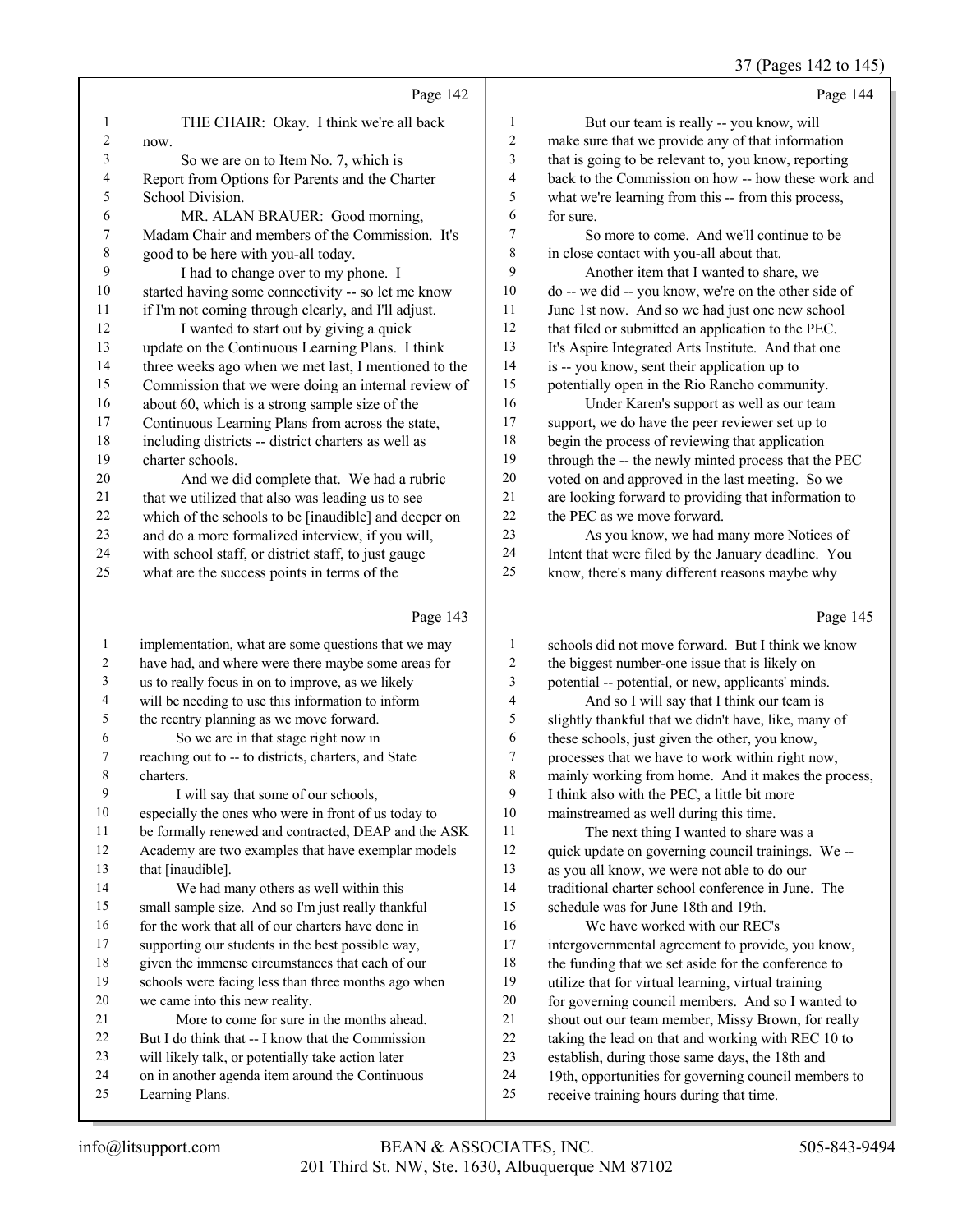|        |                                                      |                | 38 (Pages 146 to 149)                                |
|--------|------------------------------------------------------|----------------|------------------------------------------------------|
|        | Page 146                                             |                | Page 148                                             |
| 1      | We also -- I don't know if you -- if the             | 1              | Hey, Karen, I see your hand up, too.                 |
| 2      | PEC members who were on board two years ago -- there | 2              | MS. KAREN WOERNER: Madam Chair, Alan.                |
| 3      | is a person, his name is Brian Carpenter, who was    | 3              | Thank you, too, Commissioners. I just wanted to let  |
| 4      | from an outside-of-the-state organization that came  | 4              | you know that my team has said that there's --       |
| 5      | in to do some trainings for the governing council at | 5              | Melanie is on the call. Melanie is with the Safe     |
| 6      | one of our conferences two years ago. So we worked   | 6              | and Healthy Schools Bureau that is responsible for   |
| 7      | with him, and he's doing this virtually. And also    | 7              | the safe -- school safety plans. And she is          |
| 8      | we were able to retain the videos and the webinars   | 8              | available if we need her to join. I just wanted to   |
| 9      | to provide that as-needed in the year ahead as well. | 9              | let you know that.                                   |
| 10     | So governing council members will be able            | 10             | MR. ALAN BRAUER: Madam Chair, I think you            |
| 11     | to utilize those virtual trainings to receive hours, | 11             | might be using --                                    |
| 12     | as needed, as we move forward. So we're trying to    | 12             | THE CHAIR: Sorry. Yeah. Sorry. Karen,                |
| 13     | make, you know, as much lemonade out of lemons when  | 13             | I don't know if she wants to add something. And I    |
| 14     | it comes to this situation.                          | 14             | know Daniel's on. So maybe it would be best to just  |
| 15     | As you all know, the -- a lot of our                 | 15             | bring him in, just in case there's a question.       |
| 16     | governing council members, although they've been     | 16             | MS. KAREN WOERNER: So add Daniel and --              |
| 17     | better at completing their hours before this last    | 17             | THE CHAIR: And you can add Melanie if --             |
| 18     | full measure of the school year, we still have some  | 18             | MS. KAREN WOERNER: If I can find her.                |
| 19     | folks who kind of depend on this as an opportunity   | 19             | COMMISSIONER CABALLERO: Madam Chair, a               |
| $20\,$ | to get their hours. And so we're -- we're balancing  | 20             | question on the person that's in charge of school    |
| 21     | that out with the realities that we have to work     | 21             | safety. Would that person also consider all the      |
| 22     | within.                                              | 22             | options for -- under COVID? Or the school safety is  |
| 23     | But I think we're finding a good common              | 23             | something else totally different?                    |
| 24     | ground to provide this governing council training to | 24             | MR. ALAN BRAUER: Madam Chair, members of             |
| 25     | our -- to our governing council members, for sure.   | 25             | the Commission, it's separate from the COVID-19      |
|        | Page 147                                             |                | Page 149                                             |
| 1      | The next thing I wanted to share, you                | 1              | crisis that all schools must do and refresh -- you   |
| 2      | know, we had one School of Concern this -- this      | 2              | know, refresh over time, I'm sure.                   |
| 3      | month: Tierra Encantada. We placed them on this      | 3              | THE CHAIR: Yeah. This is a plan that                 |
| 4      | list because of a little bit less responsiveness     | 4              | each of the schools, Commissioner Caballero, need to |
| 5      | towards completing their Safe and Healthy School     | 5              | have and be able to -- that's one of the elements    |
| 6      | Plan through the Department. So we've been working   | 6              | that's looked at when there's a site visit. So that  |
| 7      | with that bureau to continue to get updates on where | $\overline{7}$ | this is for outside of the pandemic; health and      |
| 8      | each of our schools are relative to that really      | 8              | safety of the school for all other areas.            |
| 9      | important document.                                  | 9              | Karen?                                               |
| 10     | I know that Deputy Director Woerner has              | 10             | MS. KAREN WOERNER: Madam Chair, I just am            |
| 11     | reached out to the school as well to gauge where     | 11             | not sure who this person is. I think this might be   |
| 12     | they are on that.                                    | 12             | Melanie. And I just want to ask the phone number.    |
| 13     | And then I wanted to share that this week            | 13             | The number ending in -8689, might that be Melanie?   |
| 14     | Mr. Peña did follow up on Wednesday with the Safe    | 14             | Could you identify yourself?                         |
| 15     | and Healthy School team to gauge what are the        | 15             | MS. EVA DE ANDRES: This is Eva de Andres             |
| 16     | missing components of their Safe and Healthy School  | 16             | from Tierra Encantada. I couldn't -- I was not able  |
| 17     | Plan at this time. So I think there is movement      | 17             | to log in back on the video; so I'm joining by       |
| 18     | happening. But I still wanted to share this as a     | 18             | phone.                                               |
| 19     | area of concern, just given safety and health of our | 19             | MS. KAREN WOERNER: So that's not her.                |
| 20     | students are paramount, and especially now as we     | 20             | THE CHAIR: Do we know who the -6323                  |
| 21     | move into this new normal that we're in right now.   | 21             | number is?                                           |
| 22     | So I wanted to pause there to see if there           | $22\,$         | MS. MARIA FIDALGO: Maria Fidalgo. Monte              |
| 23     | was any questions or if there was a need to hear     | 23             | del Sol.                                             |

24 from Mr. Peña. I see that he is on the Attendees<br>25 list. 24 MS. KAREN WOERNER: Thank you, Maria. So I don't see Melanie. But I texted Megan. Megan

list.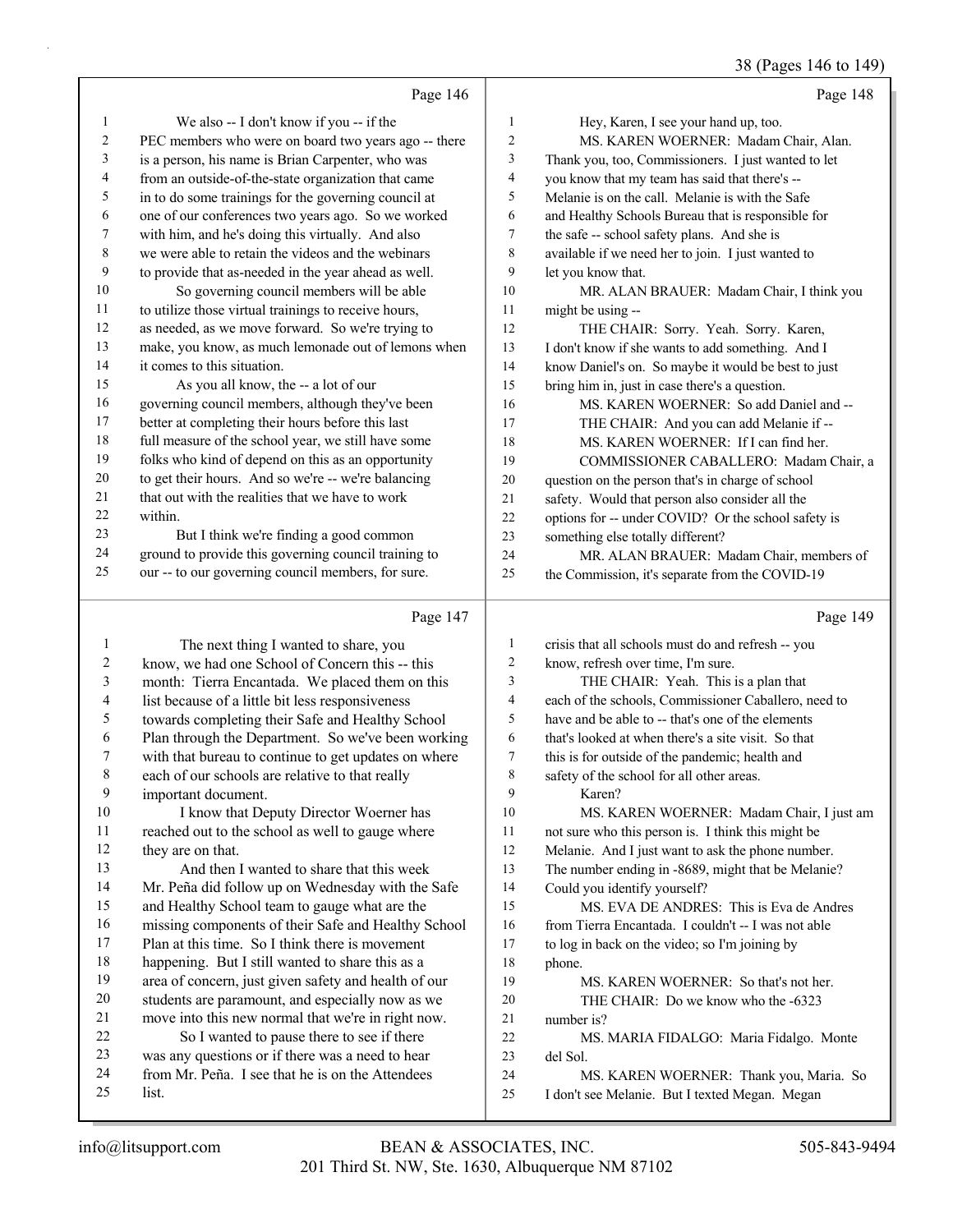$(3)$ 

| 39 (Pages 150 to 15 |  |
|---------------------|--|
|                     |  |

|                         | Page 150                                                                                |                          | Page 152                                                                                            |
|-------------------------|-----------------------------------------------------------------------------------------|--------------------------|-----------------------------------------------------------------------------------------------------|
| $\mathbf{1}$            | said she was on the phone; but I don't --                                               | $\mathbf{1}$             | requirement to submit and revise your safety plan                                                   |
| $\boldsymbol{2}$        | THE CHAIR: So, hopefully, you know, if                                                  | $\boldsymbol{2}$         | for the school. And it's around all kinds of                                                        |
| $\mathfrak{Z}$          | there's any questions, we can get her on. But let's                                     | 3                        | potential emergencies and safety for the students at                                                |
| 4                       | just move on with this conversation.                                                    | $\overline{\mathcal{L}}$ | the school. And they're renewed every three years.                                                  |
| 5                       | And, Daniel, thanks for coming back and                                                 | 5                        | THE CHAIR: Right. I mean, they used                                                                 |
| 6                       | staying on.                                                                             | 6                        | to -- I guess years ago, they used to be the size of                                                |
| 7                       | And I guess there was just that concern,                                                | $\boldsymbol{7}$         | a small paperback. And now, it's a -- you know,                                                     |
| $\,$ $\,$               | because it had been brought to our attention, I                                         | $\,8\,$                  | it's this huge binder. And it's like, oh, my                                                        |
| 9                       | guess, prior to last meeting, that the plan had -- I                                    | 9                        | goodness, you know.                                                                                 |
| $10\,$                  | think it had expired a while ago, and that the                                          | 10                       | It's -- the task isn't -- isn't small that                                                          |
| 11                      | update hadn't taken place, and that there were                                          | 11                       | you're asked for. But, of course, it is trying to                                                   |
| 12                      | attempts to communicate that to the school and the                                      | 12                       | figure out those strategies to try to implement,                                                    |
| 13                      | school hadn't been responsive to the communications.                                    | 13                       | however best we can, you know, safe practices for                                                   |
| 14                      | And we let it go on for an additional time                                              | 14                       | the schools.                                                                                        |
| 15                      | to see. And then it -- when we were doing the                                           | 15                       | So we appreciate your work on that. And,                                                            |
| 16                      | agenda, it still appeared that the school hadn't                                        | 16                       | hopefully, it'll -- you can do the corrections and                                                  |
| 17                      | been responsive to the reach-out by the bureau to                                       | 17                       | it'll be fixed soon.                                                                                |
| 18                      | see how come the plan hadn't been updated.                                              | $18\,$                   | MR. DANIEL PEÑA: Correct. And, like I                                                               |
| 19                      | And so our concern was truly that lack of                                               | 19                       | said right now, it's been returned to us with the                                                   |
| $20\,$                  | responsiveness. Because if there is a problem, the                                      | $20\,$                   | corrections that need to be made. And as I complete                                                 |
| 21                      | bureau can help you navigate through that problem.                                      | 21                       | those, I will submit those. And I'll include Karen                                                  |
| 22                      | But if they -- if it's not communicated to them --                                      | $22\,$                   | in my communication with Ms. Granito, just so that                                                  |
| 23                      | so that's -- that's the concern that we had.                                            | 23                       | she's aware.                                                                                        |
| 24                      | MR. DANIEL PEÑA: Correct. And I                                                         | 24                       | THE CHAIR: So, Commissioners, I don't                                                               |
| 25                      | apologize for that. I take full responsibility for                                      | 25                       | think at this point in time there is a need to                                                      |
|                         | Page 151                                                                                |                          | Page 153                                                                                            |
| $\mathbf{1}$            | the lack of communication. Anything that happens                                        | $\mathbf{1}$             | communicate a Letter of Concern. It appears that                                                    |
| $\overline{\mathbf{c}}$ | within Tierra Encantada under my leadership is my                                       | 2                        | the school is well on its way to getting this                                                       |
| 3                       | responsibility. I had been working on that                                              | 3                        | completed. So absent hearing that something                                                         |
| 4                       | document, and I just never communicated as to my                                        | 4                        | changed, I think we're fine.                                                                        |
| 5                       | status and where we were.                                                               | 5                        | MR. DANIEL PEÑA: Thank you.                                                                         |
| 6                       | Around the time that Karen did call me a                                                | 6                        | THE CHAIR: All right. Thanks a lot,                                                                 |
| 7                       | couple of weeks ago, or a week ago, was around the                                      | $\boldsymbol{7}$         | Daniel.                                                                                             |
| 8                       | time when I was starting to submit this. And it was                                     | 8                        | MR. DANIEL PEÑA: Uh-huh.                                                                            |
| 9                       | submitted, and I have been communicating with                                           | 9                        | MR. ALAN BRAUER: Madam Chair, members of                                                            |
| 10                      | Ms. Granito about that plan, and -- since then. And                                     | 10                       | the Commission, the last item for today is some                                                     |
| 11                      | she's already returned it with some corrections that                                    | 11                       | highlights and appreciations.                                                                       |
| 12                      | I need to make, and I'm already starting to make                                        | 12                       | I just wanted to share in the                                                                       |
| 13                      | those corrections and working with her on making                                        | 13                       | congratulations to all of the schools that were                                                     |
| 14                      | sure that that's turned in and done right.                                              | 14                       | renewed or were approved for opening operations.                                                    |
| 15                      | THE CHAIR: Okay. Great. And we                                                          | 15                       | And so I just -- I know how much work goes into that                                                |
| 16                      | appreciate that. Commissioners, any -- I'm sorry.                                       | 16                       | from our charter school team.                                                                       |
| 17                      | MS. KAREN WOERNER: Madam Chair, I just                                                  | $17\,$                   | I'm very thankful for everyone who played                                                           |
| 18                      | wanted to confirm that we have seen evidence of that                                    | $18\,$                   | a role in -- in supporting that process for the                                                     |
| 19                      | correspondence between Mr. Peña and Melanie.                                            | 19                       | Commission. And I know it's a lot for the                                                           |
| 20                      | Similarly to the other school we discussed earlier,                                     | $20\,$<br>21             | Commission to take on as well and to review an                                                      |
| 21<br>22                | they have been submitting documents and working to<br>get that up to final approval.    | $22\,$                   | abundance of -- of information in a short period of                                                 |
|                         |                                                                                         |                          | time.                                                                                               |
|                         |                                                                                         |                          |                                                                                                     |
| 23                      | THE CHAIR: Okay. All right.                                                             | 23                       | I also congratulate ACES as well,                                                                   |
| 24<br>25                | MS. KAREN WOERNER: And to the rest of the<br>Commissioners, this is an every-three-year | 24<br>25                 | specifically on their Commencement of Operations,<br>and to just acknowledge Dr. Campbell's efforts |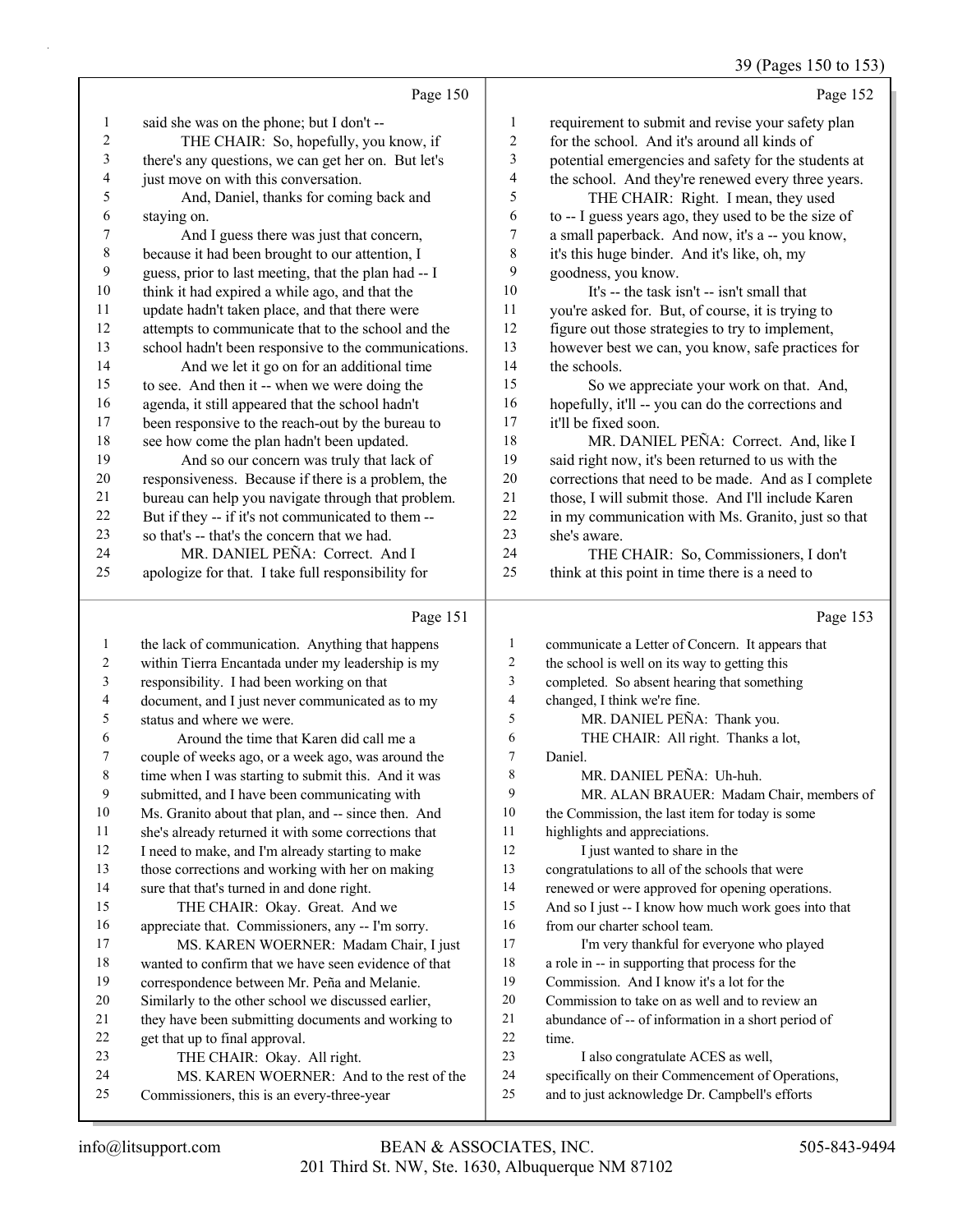#### 40 (Pages 154 to 157)

|                |                                                      |                          | 70(148031370013)                                     |
|----------------|------------------------------------------------------|--------------------------|------------------------------------------------------|
|                | Page 154                                             |                          | Page 156                                             |
| 1              | throughout this year. I think, Madam Chair, you did  | 1                        | And so I just wanted to just acknowledge             |
| $\overline{c}$ | mention that, you know, it's been a different        | 2                        | the charter leaders that played a major role in      |
| $\mathfrak{Z}$ | process in a very positive way to work with          | 3                        | developing that, since we know that there's very     |
| 4              | Dr. Campbell over this year. He's definitely an A+   | 4                        | specific things that impact charters differently     |
| 5              | student when it comes to providing us information    | 5                        | than district schools, one of which I think about,   |
| 6              | and is very responsive. And I just wanted to share   | 6                        | Albuquerque Sign Language Academy. If you've been    |
| 7              | that.                                                | 7                        | to that school before, Mr. Martinez packs the        |
| $\,$ $\,$      | And then I wanted to share also his                  | 8                        | students in there, you know. There's 100 kids in     |
| 9              | patience as we were working to ensure that the       | 9                        | a -- in a school that, you know, I'm sure he wishes  |
| 10             | school was going to be provided the CSP funding in a | 10                       | he had more space.                                   |
| 11             | timely basis. I know that there were pain points     | 11                       | Obviously, it's a safe spot for kids, and            |
| 12             | throughout this year, and I wanted to acknowledge    | 12                       | it passes all the muster that we need to. But when   |
| 13             | that and acknowledge his work in working with us.    | 13                       | you start going down the path of having six-foot     |
| 14             | And I think we have righted the ship on that.        | 14                       | distance between students, that's really challenging |
| 15             | Obviously, timeliness is much more                   | 15                       | for a lot of our charters.                           |
| 16             | important for me personally. But I think over the    | 16                       | And so I think that the information that             |
| 17             | last couple of months, we were able to support his   | 17                       | we receive from the Chair and from Louella and       |
| 18             | efforts in a way, through that CSP grant, that,      | 18                       | Charlotte have been really helpful in making --      |
| 19             | unfortunately, we weren't able to do earlier in the  | 19                       | nuancing our guidance as much as possible so that we |
| 20             | year. But I think it has allowed him to purchase     | $20\,$                   | can provide this in a timely way.                    |
| 21             | the -- the infrastructures for his school so that he | 21                       | And so with that, I wanted to close up my            |
| 22             | can open up and be level-set for the beginning of    | 22                       | time and just thank the whole Commission and the     |
| 23             | the school year.                                     | 23                       | staff for all the work for this week.                |
| 24             | And then, finally, I wanted to just share            | 24                       | THE CHAIR: Thanks. Can I just ask? The               |
| 25             | appreciations to Chair Gipson, Louella Poblano, and  | 25                       | last meeting, we talked about the changing of the    |
|                |                                                      |                          |                                                      |
|                | Page 155                                             |                          | Page 157                                             |
| $\mathbf{1}$   | Charlotte Trujillo, who we all got a chance to meet  | $\mathbf{1}$             | CSP Grant so that there would be more money          |
| $\overline{c}$ | today and congratulate them on their renewals. Each  | $\boldsymbol{2}$         | available for schools. Where is that sitting at      |
| $\mathfrak{Z}$ | of those leaders were part of the Reentry Task Force | $\mathfrak{Z}$           | this point in time?                                  |
| 4              | with the PED and provided really indispensable       | $\overline{\mathcal{L}}$ | MR. ALAN BRAUER: Yeah. Madam Chair,                  |
| 5              | information that's feeding the writing process of    | 5                        | thank you for bringing that up. We have -- we have   |
| 6              | our guidance that's going to be coming out very      | 6                        | sent in -- I think it was the week of our last       |
| 7              | shortly.                                             | $\boldsymbol{7}$         | meeting, we sent in our justification for a waiver   |
| 8              | A little bit of my weekend will be focused           | 8                        | to ensure that we can use the funding, especially    |
| 9              | on writing my portion of the items that we're going  | 9                        | the funding that wasn't spent down, because we don't |
| 10             | to hopefully get out very soon.                      | 10                       | have as many new charter schools as was expected in  |
| 11             | As you all know, either directly or                  | 11                       | 2017.                                                |
| 12             | indirectly, the number one questions that are on     | 12                       | We have had a little bit of responsive               |
| 13             | everyone's minds in schooling right now is, "What's  | 13                       | issues with the U.S. Department of Education. I did  |
| 14             | the fall going to look like?"                        | 14                       | request the Secretary to do a follow-up e-mail to    |
| 15             | "Are we 100 percent there?"                          | 15                       | our program managers. That went out on -- I believe  |
| 16             | "Are we going to be 100 percent virtual?"            | 16                       | it was June the 4th. And I followed up just          |
| 17             | "Is there going to be this middle ground,            | 17                       | yesterday to kind of get a -- to do a little bit of, |
| 18             | hybrid, whatever that means for everyone?"           | 18                       | like, graceful prodding, I guess I'll say, to see    |
| 19             | So that's the million-dollar question.               | 19                       | where we are on that.                                |

20 So we are in the lurch right now. But I'm going to be more forceful when following up, as we know this is the time -- this is the time, right now, that schools really want to know whether or not this is going to be available to them.

25 And as I shared last meeting, our hope is

education sector, for sure.

 And we're very hopeful that by Monday, we'll have a draft of what this is going to look like, making some final touches prior to the Legislative Session that's coming up on the 18th to provide that to school leaders and to you-all and other folks in the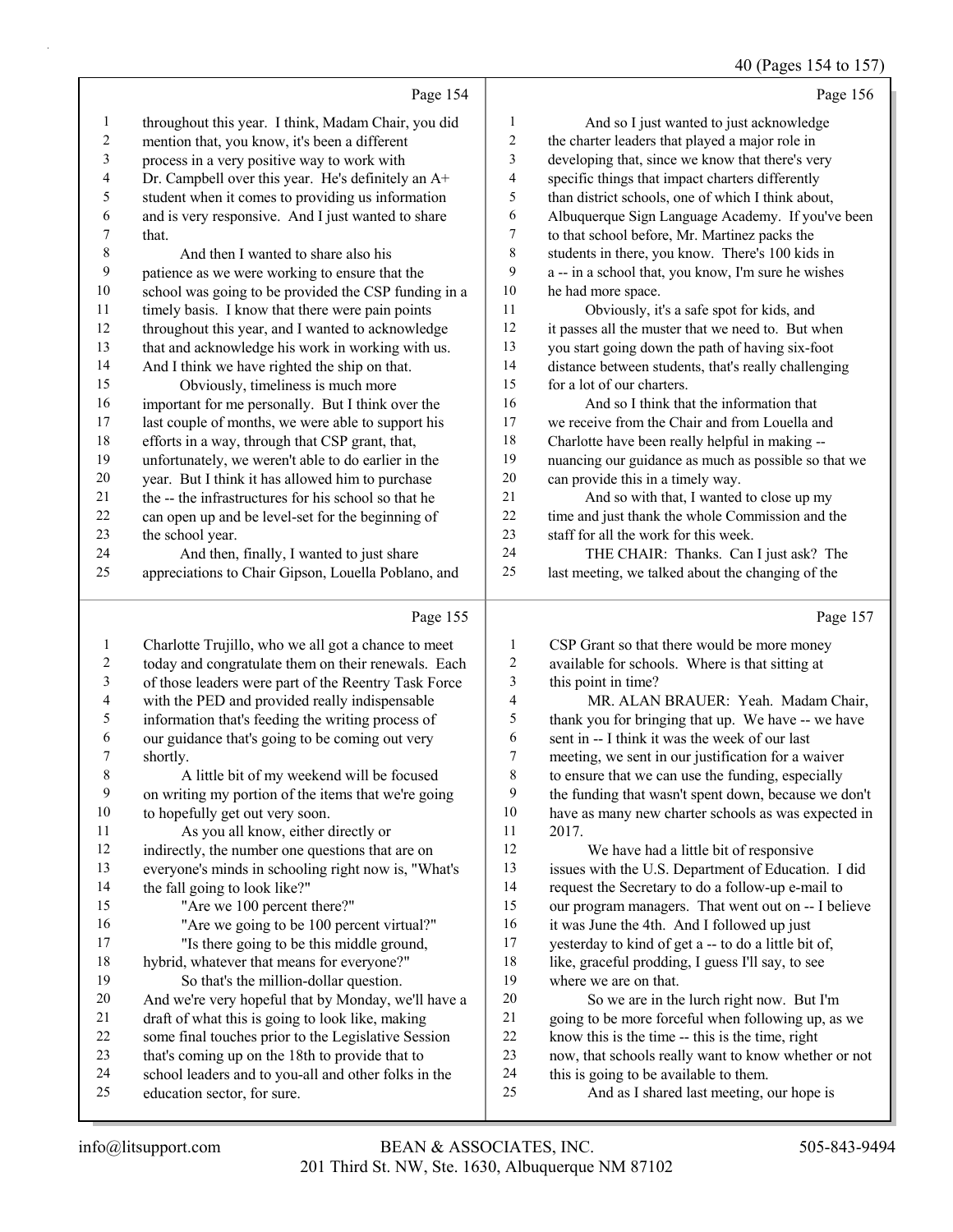#### 41 (Pages 158 to 161)

|                         |                                                      |                  | 41 (Pages 158 to 161)                               |
|-------------------------|------------------------------------------------------|------------------|-----------------------------------------------------|
|                         | Page 158                                             |                  | Page 160                                            |
| 1                       | that we are able to go through -- once we get the    | $\mathbf{1}$     | back up to that grade has been more successful for  |
| 2                       | go-ahead, we're going to do a very quick process for | $\overline{c}$   | them than growing down.                             |
| 3                       | applying and pushing that money out as quickly as    | 3                | Did you have any discussion about that?             |
| 4                       | possible to our charter leaders.                     | $\overline{4}$   | MS. MARY TARANGO: Yes, we did. The --               |
| 5                       | So I wish I had better news. It's been a             | 5                | and the thought is, since we already had fifth      |
| 6                       | process, and we've been approved. We're still on     | 6                | grade, we had already started the move in that      |
| 7                       | the -- the wait-and-see list on the approval. I      | 7                | direction, and, again, the way the building is      |
| $\,$ 8 $\,$             | don't see any issue why we wouldn't be. But I just   | $\,8$            | situated, that we didn't want to bring in the       |
| 9                       | want to make sure that we're getting it -- the       | 9                | babies, you know, and have them with the            |
| 10                      | go-ahead as soon as possible. So, yeah.              | 10               | eighth-graders from the start. So this gives us     |
| 11                      | THE CHAIR: Okay. Thank you so much.                  | 11               | time to adjust and move the students around as we   |
| 12                      | MR. ALAN BRAUER: Thank you.                          | 12               | grow.                                               |
| 13                      | THE CHAIR: So now we are on to Item                  | 13               | So, yeah, we did put some thought into              |
| 14                      | No. 9 -- 8, I'm sorry -- Discussion and Possible     | 14               | that. And we thought it would be better to start    |
| 15                      | Action on Amendment Requests.                        | 15               | and grow down. And that was a request, sort of,     |
| 16                      | And the first one up is 21st Century                 | 16               | from our parents as well, so they could have -- our |
| 17                      | Public Academy. And that's for the change in grade   | 17               | families -- we could accommodate families at        |
| 18                      | levels served.                                       | 18               | different levels.                                   |
| 19                      | MS. KAREN WOERNER: Madam Chair, I'm                  | 19               | THE CHAIR: Right. Right. Thanks.                    |
| 20                      | adding Mary and Bianca again. I don't see Victoria,  | 20               | And are you looking at, at some point in            |
| 21                      | if you were expecting her.                           | 21               | time, going all the way to pre-K? Or no?            |
| 22                      | MS. MARY TARANGO: Do you mean Virginia?              | 22               | MS. MARY TARANGO: Yeah. And the plan is             |
| 23                      | She'll probably be joining in a little bit. I did    | 23               | one grade at a time. So next year, we would do      |
| 24                      | text her to rejoin. So she may be --                 | 24               | third, the next year, second, and on down. Yeah.    |
| 25                      | MS. KAREN WOERNER: Okay. And there was               | 25               | THE CHAIR: Okay. All right. Thanks.                 |
|                         | Page 159                                             |                  | Page 161                                            |
| $\mathbf{1}$            | no one else, though, Mary? Just her; right?          | 1                | Commissioners, any other -- oh, Karen.              |
| $\sqrt{2}$              | MS. MARY TARANGO: On this one, yeah.                 | $\boldsymbol{2}$ | Sorry.                                              |
| $\mathfrak{Z}$          | Zach will be joining for the next one.               | 3                | MS. KAREN WOERNER: I just wanted to                 |
| $\overline{\mathbf{4}}$ | THE CHAIR: Okay. So thanks once again.               | 4                | comment that the school -- well, two things. First, |
| 5                       | It seems like you just keep popping in and out. So   | 5                | Commissioners, I apologize. I did not number the    |
| 6                       | we appreciate this.                                  | 6                | complete packet. But I have since done that during  |
| 7                       | And I know we had a discussion about this            | 7                | the break. So if you wanted to open up the complete |
| $\,$ 8 $\,$             | while we did the contract negotiations. So whatever  | 8                | packet with numbers, it's in the SharePoint folder. |
| 9                       | the school wants to add -- because I think we        | 9                | But I just wanted to clarify, the school            |
| 10                      | were -- just about all of us were there. But if you  | 10               | has asked, in this enrollment -- excuse me --       |
| 11                      | just want to refresh us on anything, now is the      | 11               | grade-level change request for Grade 4 for next     |
| 12                      | opportunity.                                         | 12               | year. However, in their packet, they are showing a  |
| 13                      | MS. MARY TARANGO: I don't think                      | 13               | plan to move down as described just now by Mary to  |
| 14                      | necessarily. That has been our plan for quite some   | 14               | third and second.                                   |
| 15                      | time, you know, that we would -- when we were even   | 15               | Not sure why the school -- I just wanted            |
| 16                      | in the bond negotiation. So we had plenty of space.  | 16               | to point that out. Is the school asking to come     |

to point that out. Is the school asking to come

 before you each year to do that? Or are they asking to go down one year at a time with this amendment request?

20 And I just wanted to clarify that and make sure that both the school and the Commission agree on what -- how that should be handled.

23 MS. MARY TARANGO: I think that is

probably a misunderstanding on our part on what the

process should have been; because we were under the

 And we think it's a good time to move into that area, particularly with our location in our building. So we're very confident that we can produce the numbers to supply that moving forward. 21 THE CHAIR: Okay. So I'm just going to ask, because I think we talked a little bit about this. But we've -- and this isn't to change it in any way. But, you know, we talked to a lot of schools, and they found that going from the bottom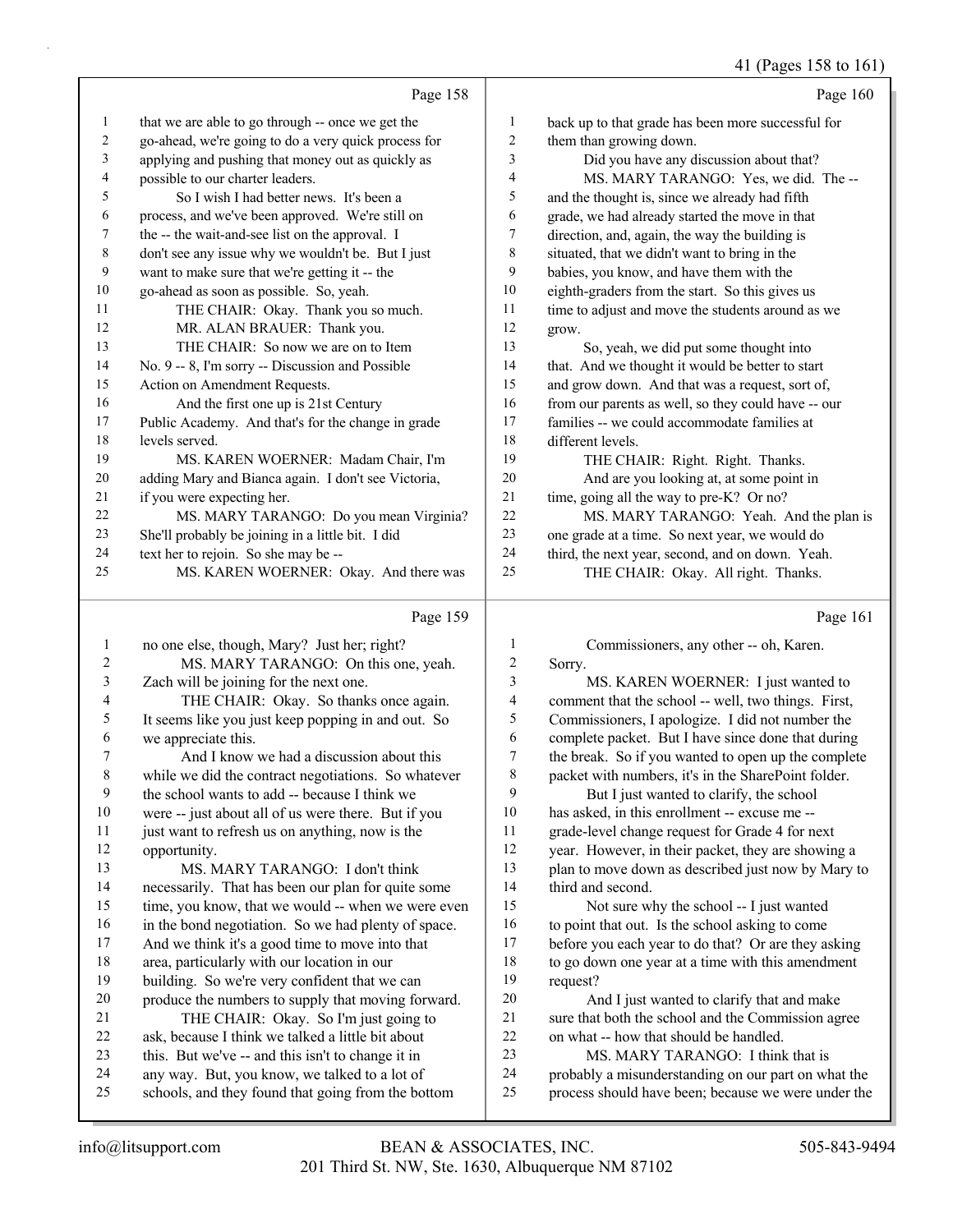42 (Pages 162 to 165)

|                         |                                                                                                       |                          | $12 \text{ (1450)} 102 \text{ to } 103$                                                      |
|-------------------------|-------------------------------------------------------------------------------------------------------|--------------------------|----------------------------------------------------------------------------------------------|
|                         | Page 162                                                                                              |                          | Page 164                                                                                     |
| 1                       | impression that because it was in the language in                                                     | 1                        | We are currently at -- and I talked to Ms. Morga --                                          |
| $\boldsymbol{2}$        | the application, that that was part of the renewal                                                    | $\overline{2}$           | we are at 375.                                                                               |
| 3                       | process, you know.                                                                                    | 3                        | COMMISSIONER ROBBINS: So you're at 375                                                       |
| $\overline{\mathbf{4}}$ | We didn't know at that time that -- we                                                                | $\overline{4}$           | without fourth-grade.                                                                        |
| 5                       | thought we could do that along with the application.                                                  | 5                        | MS. MARY TARANGO: With fourth -- that's                                                      |
| 6                       | THE CHAIR: With the renewal.                                                                          | 6                        | counting with the people we have on the list to                                              |
| 7                       | MS. MARY TARANGO: Right. So now, you                                                                  | 7                        | notify once we get the approval today. They're                                               |
| 8                       | know, we were just trying to comply with at least                                                     | $\,$ $\,$                | mostly families.                                                                             |
| 9                       | taking care of next year, and perhaps we come with                                                    | 9                        | COMMISSIONER ROBBINS: Okay. So with                                                          |
| $10\,$                  | an amendment for third, second, first, you know,                                                      | 10                       | fourth grade, you're still below the enrollment cap.                                         |
| 11                      | kindergarten, to combine them. But we were just                                                       | 11                       | MS. MARY TARANGO: Yes. At this point in                                                      |
| 12                      | trying to meet that criteria for this year.                                                           | 12                       | time, yes. But it's very typical that we generate                                            |
| 13                      | THE CHAIR: Okay. Thank you. Because my                                                                | 13                       | more interest over the summer. So we will wait to                                            |
| 14                      | understanding was that this was just for the fourth                                                   | 14                       | do another draw. We have a shorter waiting list at                                           |
| 15                      | grade, but, yeah, that you are looking to, you know,                                                  | 15                       | this point in time, of course.                                                               |
| 16                      | complete that growth down at some point in time. So                                                   | 16                       | I couldn't give you the numbers. But I                                                       |
| 17                      | I -- I would suggest that next time, just so that                                                     | $17\,$                   | would guess it's probably 70 to 80 that we still                                             |
| 18                      | you don't have to keep coming -- not that we don't                                                    | 18                       | have a wait list, combined, all grades. But, you                                             |
| 19                      | like seeing you -- but that, you know, you might                                                      | 19                       | know, I'm very confident we're going to hit that                                             |
| $20\,$                  | think about combining grades, you know, even if you                                                   | 20                       | 380.                                                                                         |
| 21                      | didn't fill them in, that you've got that plan that                                                   | 21                       | COMMISSIONER ROBBINS: Thank you.                                                             |
| 22                      | you're going to do the next three grades over the                                                     | 22                       | THE CHAIR: So, Mary, just so we're                                                           |
| 23                      | next three years, so you don't have to keep writing                                                   | 23                       | clear -- because I think there was unfortunately                                             |
| 24                      | an amendment request.                                                                                 | 24                       | some confusion with the renewal. So that as you --                                           |
| 25                      | MS. MARY TARANGO: Okay.                                                                               | 25                       | as you come forward with the additional grades,                                              |
|                         |                                                                                                       |                          |                                                                                              |
|                         | Page 163                                                                                              |                          | Page 165                                                                                     |
|                         |                                                                                                       |                          |                                                                                              |
| 1<br>2                  | COMMISSIONER ROBBINS: Madam Chair?                                                                    | 1<br>$\overline{c}$      | you're going to -- you're going to have to ask for                                           |
|                         | THE CHAIR: Commissioner Robbins?                                                                      | 3                        | an additional enrollment cap increase.<br>MS. MARY TARANGO: That would have to               |
| 3<br>4                  | COMMISSIONER ROBBINS: Yes. Just a couple                                                              | $\overline{\mathcal{L}}$ |                                                                                              |
| 5                       | of questions.                                                                                         | 5                        | be -- my understanding was that's what we would have                                         |
| 6                       | What is your current enrollment cap? And                                                              | 6                        | to do next year, because this year we won't go over<br>the 400.                              |
| 7                       | is this request at fourth grade changing that?                                                        | 7                        |                                                                                              |
| 8                       | Because I didn't see that in the paperwork we have.                                                   | 8                        | THE CHAIR: Right. Right. That, I saw.<br>But just so that there's not any confusion with the |
| 9                       | And what is your current enrollment cap, and what is<br>your wait list?                               | 9                        | renewal applications, 'cause I think that got kind                                           |
| 10                      | MS. MARY TARANGO: Okay. So what we --                                                                 | 10                       | of mixed up a little bit.                                                                    |
| 11                      | again, our assumption was, in the application, we                                                     | 11                       | MS. MARY TARANGO: Yeah. No problem.                                                          |
| 12                      | put to double our cap, which was at 400 on our                                                        | 12                       | COMMISSIONER CABALLERO: Madam Chair?                                                         |
| 13                      | previous application.                                                                                 | 13                       | THE CHAIR: Commissioner Caballero?                                                           |
| 14                      | So next year, what we had put in for                                                                  | 14                       | COMMISSIONER CABALLERO: Yes. Further                                                         |
| 15                      | budget-wise was 380. And so we will stay under that                                                   | 15                       | clarification. Commissioner Robbins asked for the                                            |
| 16                      | 400 number on the original cap next year.                                                             | 16                       | enrollment cap. And it was set to be 375.                                                    |
| 17                      | I'm sorry. And the rest of that? Our                                                                  | 17                       | MS. MARY TARANGO: No. I'm sorry -- we're                                                     |
| 18                      | wait list?                                                                                            | 18                       | assuming the enrollment cap is 400, which is what it                                         |
| 19                      | COMMISSIONER ROBBINS: Current enrollment                                                              | 19                       | was previously.                                                                              |
| 20                      | you're at 380. So the current enrollment and what                                                     | 20                       | THE CHAIR: Yes, it is.                                                                       |
| 21                      | your wait list is.                                                                                    | 21                       | MS. KAREN WOERNER: I just looked in the                                                      |
| 22                      | MS. MARY TARANGO: So our 120-day count                                                                | 22                       | contract. Yes.                                                                               |
| 23                      | was 328. We have already done our registration. We                                                    | 23                       | COMMISSIONER CABALLERO: Okay. So you did                                                     |
| 24<br>25                | were at one point up over the 380. That has come<br>down since there's been -- as it will, fluctuate. | 24<br>25                 | mention that it's mostly families. And what does<br>that mean?                               |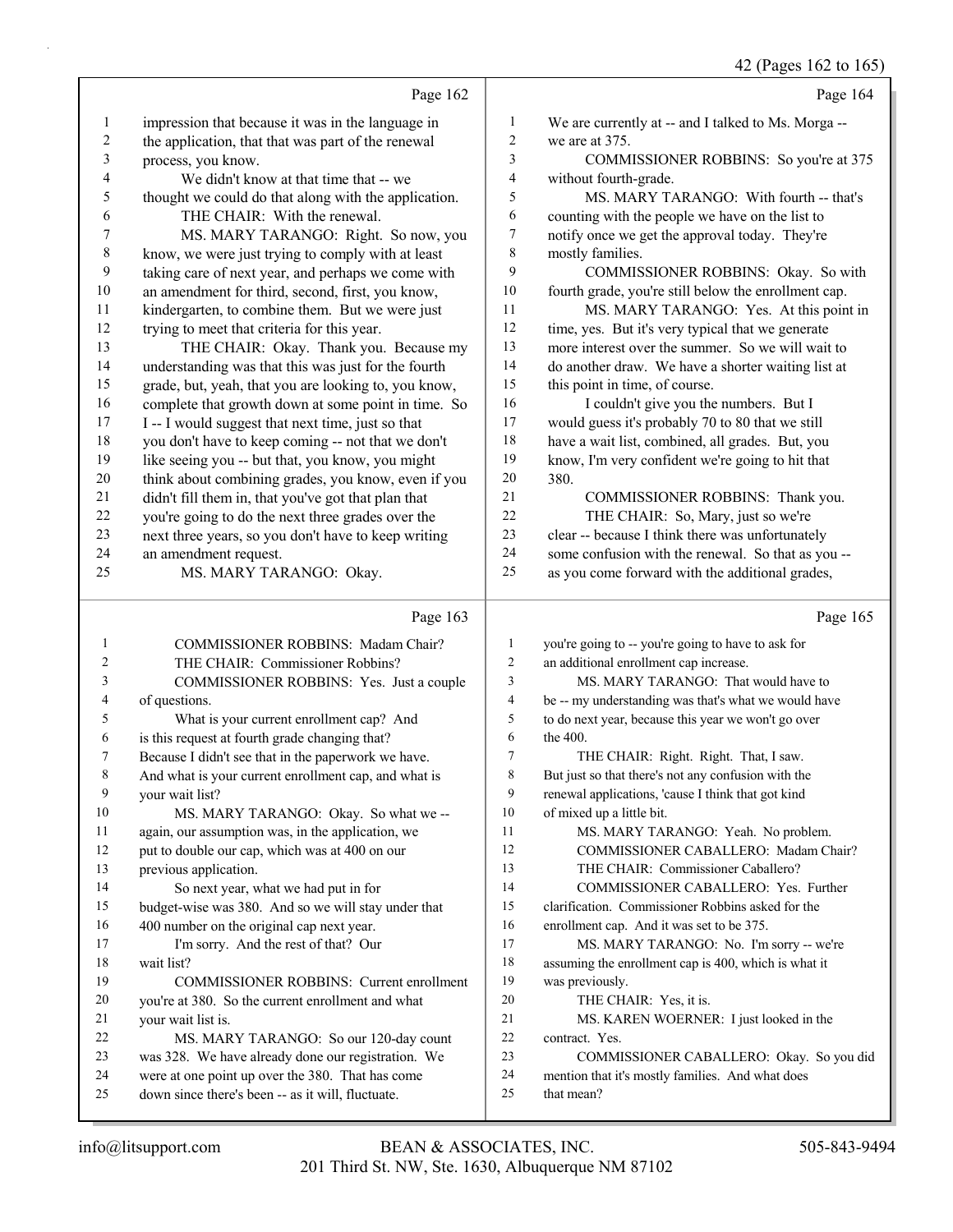### 43 (Pages 166 to 169)

|              | Page 166                                                             |                | Page 168                                                                                         |
|--------------|----------------------------------------------------------------------|----------------|--------------------------------------------------------------------------------------------------|
| 1            | MS. MARY TARANGO: We've been around a                                | $\mathbf{1}$   | is -- and I think Commissioner Caballero is trying                                               |
| 2            | long time, for 20 years. And the -- there is a                       | 2              | to clear up -- that there's a preference being given                                             |
| 3            | request, and has been for some time, even through                    | 3              | to students because a family member ten years ago or                                             |
| 4            | the PTA, that we offer additional grades, because                    | $\overline{4}$ | 19 years ago went to the school, so that they're                                                 |
| 5            | it's -- although we were following the APS model,                    | 5              | getting a lottery preference.                                                                    |
| 6            | you know, of having three separate entities, you                     | 6              | The lottery preference is only going to                                                          |
| 7            | know, it's more convenient for families if they have                 | 7              | siblings who are currently attending the school.                                                 |
| 8            | multiple students at one site.                                       | 8              | MS. MARY TARANGO: Yes.                                                                           |
| 9            | So without mentioning names, we have a                               | 9              | COMMISSIONER CABALLERO: And, Madam Chair,                                                        |
| 10           | close association with another charter school that's                 | 10             | if, in fact, this charter school, or other charter                                               |
| 11           | pretty much a direct feed to us. And it's -- and we                  | 11             | schools, have the misconceived understanding that                                                |
| 12           | would like to accommodate those families.                            | 12             | that's okay, then we are not adhering to -- to                                                   |
| 13           | COMMISSIONER CABALLERO: So, again, for                               | 13             | lottery. And that is -- that has been my concern                                                 |
| 14           | clarification, I'm not sure how many students are                    | 14             | for quite some time.                                                                             |
| 15           | actually enrolled and how many students are coming                   | 15             | And so when I heard that the majority was                                                        |
| 16           | in with the addition of the grade.                                   | 16             | family, we're talking extended family, and that's                                                |
| 17           | MS. MARY TARANGO: Okay. So we have --                                | 17             | not the case. I think the convenience was so that                                                |
| 18           | you mean -- right -- if -- we have over 30                           | 18             | parents don't have to run around to three or four                                                |
| 19           | fourth-graders. Our current registration numbers,                    | 19             | schools, and it's better that all the children go to                                             |
| 20           | because we've already had registration, is 375. We                   | 20             | the same school.                                                                                 |
| 21           | have about 80 on the waiting list, and we're waiting                 | 21             | THE CHAIR: Right.                                                                                |
| 22           | to do another draw until after this meeting. Did                     | 22             | COMMISSIONER CABALLERO: But newcomers to                                                         |
| 23           | that catch it?                                                       | 23             | the community will never -- will always be -- will                                               |
| 24           | COMMISSIONER CABALLERO: Okay. So am I                                | 24             | never be -- will never have an opportunity to -- to                                              |
| 25           | assuming that most of those 30 fourth-graders are                    | 25             | be part of the lottery, in fact.                                                                 |
|              | Page 167                                                             |                | Page 169                                                                                         |
| $\mathbf{1}$ | related to family?                                                   | 1              | COMMISSIONER VOIGT: If I can jump in real                                                        |
| 2            | MS. MARY TARANGO: The majority of them,                              | 2              | quick, Madam Chair. And, Mary, correct me if I'm                                                 |
| 3            | yeah. But, of course, they're -- but, remember, our                  | 3              | misspeaking. But I think what the school is saying,                                              |
| 4            | families extend 20 years back.                                       | $\overline{4}$ | that they have an extensive community because of                                                 |
| 5            | COMMISSIONER CABALLERO: I don't get that.                            | 5              | their longevity in Albuquerque as one of the first                                               |
| 6            | THE CHAIR: Yeah. I don't quite                                       | 6              | charter schools in New Mexico.                                                                   |
| 7            | understand that.                                                     | 7              | And I don't think they are -- and I know                                                         |
| 8            | COMMISSIONER CABALLERO: Yes. Yes.                                    | 8              | that most charter schools know the statute about the                                             |
| 9            | MS. MARY TARANGO: We have a good                                     | 9              | lottery and that only siblings, current, enrolled                                                |
| 10           | reputation. And a lot -- since we've been around                     | 10             | students that have a sibling, would be automatically                                             |
| 11           | 20 years, that our families are out there in the                     | 11             | granted enrollment.                                                                              |
| 12           | community. This is the first year we actually have                   | 12             | Now, when you look at, you know, a 20-year                                                       |
| 13           | a fifth-grader that a former student is bringing                     | 13             | history of a charter school, and someone's third                                                 |
| 14           | their child in as a fifth-grader.                                    | 14             | cousin who's, you know, 40 years old that has an                                                 |
|              |                                                                      |                |                                                                                                  |
| 15           | COMMISSIONER CABALLERO: So when you count                            | 15             | 11-year-old third cousin, no, that would not apply.                                              |
| 16           | families, that's not immediate family, that you're                   | 16             | And I don't think that's what Mary is saying.                                                    |
| 17           | talking about children of -- of siblings that once                   | 17             | MS. MARY TARANGO: Right, that is correct.                                                        |
| 18           | went to school there? Is that my understanding?                      | 18             | My apologies. My apologies.                                                                      |
| 19           | MS. MARY TARANGO: Could be, yeah. I                                  | 19             | COMMISSIONER VOIGT: That's okay.                                                                 |
| 20           | mean, I don't have those names in front of me. But,                  | 20             | THE CHAIR: That's okay. I just wanted to                                                         |
| 21           | yeah. The majority -- the majority of those 30 are                   | $21\,$         | make it clear for Commissioner Caballero so that                                                 |
| 22           | siblings that will be -- that are currently                          | $22\,$         | there wasn't that understanding. Because we do try                                               |
| 23<br>24     | attending or came in in the fifth or sixth grade to<br>21st Century. | 23<br>24       | to -- you know, and Commissioner Voigt is correct.<br>Schools know what the lottery systems are. |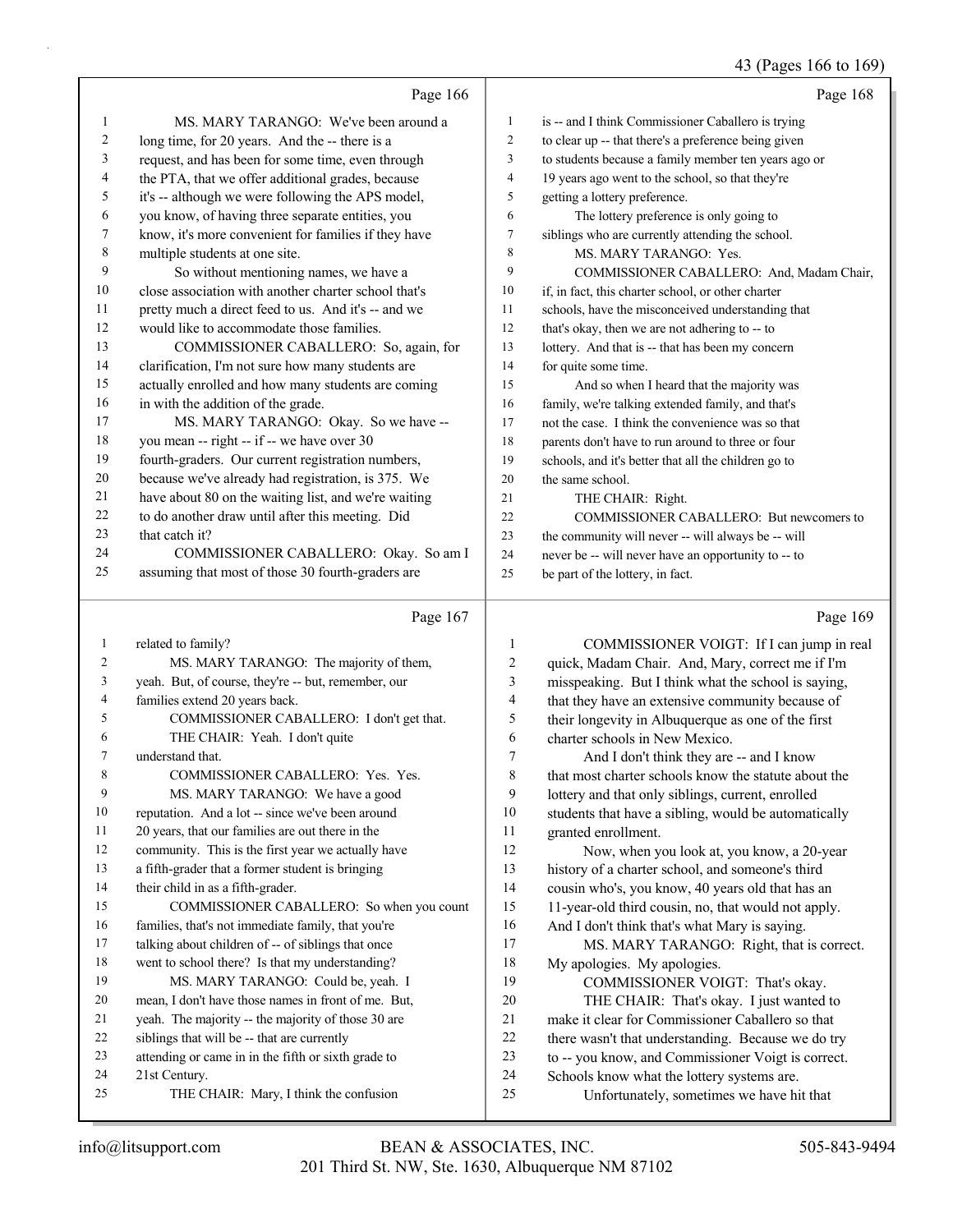44 (Pages 170 to 173)

|              |                                                      |                | O                                                   |
|--------------|------------------------------------------------------|----------------|-----------------------------------------------------|
|              | Page 170                                             |                | Page 172                                            |
| 1            | little bump in the road, and a school isn't          | 1              | vote; the motion passes.                            |
| 2            | necessarily following it with fidelity. And we do    | $\overline{c}$ | THE CHAIR: Motion passes, ten-zero.                 |
| 3            | try to deal with that. I wanted to make sure that    | 3              | Congratulations once again, and we'll see you back  |
| 4            | there wasn't that concern, that there was done       | $\overline{4}$ | here soon.                                          |
| 5            | fidelity to the rule. So, thanks.                    | 5              | MS. MARY TARANGO: Okay. All right. Will             |
| 6            | MS. MARY TARANGO: Thank you. Sorry.                  | 6              | do. Thank you.                                      |
| 7            | THE CHAIR: Okay.                                     | 7              | THE CHAIR: Thanks.                                  |
| 8            | COMMISSIONER VOIGT: If we're ready, I can            | 8              | And we're on to Education Program Change            |
| 9            | make a motion.                                       | 9              | with Estancia Valley Classical.                     |
| 10           | THE CHAIR: Sure.                                     | 10             | MS. KAREN WOERNER: Is that Jennifer Adams           |
| 11           | COMMISSIONER VOIGT: I move that the                  | 11             | now? I just wanted to make sure. I don't think      |
| 12           | Public Education Commission approve the amendment to | 12             | I've met Jennifer.                                  |
| 13           | the charter contract to change grade levels served   | 13             | Hi, Jennifer. If you can unmute yourself,           |
| 14           | to add fourth grade for 21st Century Public Academy. | 14             | and let me know if there's anyone else from your    |
| 15           | COMMISSIONER ROBBINS: I'll second.                   | 15             | school?                                             |
| 16           | THE CHAIR: I'll second.                              | 16             | Hi.                                                 |
| 17           | There's a motion by Commissioner Voigt and           | 17             | MS. JENNIFER ADAMS: Hi. How are you?                |
| 18           | a second by Commissioner Robbins.                    | 18             | MS. KAREN WOERNER: And let me know if               |
| 19           | Any further discussion?                              | 19             | there's anyone else from your school.               |
| 20           | (No response.)                                       | 20             | MS. JENNIFER ADAMS: I think I'm the only            |
| 21           | THE CHAIR: Roll, please?                             | 21             | one.                                                |
| 22           | COMMISSIONER ARMBRUSTER: Commissioner                | 22             | MS. KAREN WOERNER: Commissioners, this              |
| 23           | Robbins?                                             | 23             | starts on Page 345 of your packet for the Change to |
| 24           | COMMISSIONER ROBBINS: Yes.                           | 24             | Educational Program.                                |
| 25           | <b>COMMISSIONER ARMBRUSTER: Commissioner</b>         | 25             | THE CHAIR: So, I don't know. Karen, is              |
|              | Page 171                                             |                | Page 173                                            |
| $\mathbf{1}$ | Voigt?                                               | $\mathbf{1}$   | there anything -- I don't know if there's anything  |
| 2            | COMMISSIONER VOIGT: Yes.                             | 2              | that you want to say.                               |
| 3            | COMMISSIONER ARMBRUSTER: Commissioner                | 3              | Otherwise, I'll turn it over to Jennifer            |
| 4            | Armbruster votes "Yes."                              | 4              | and say good morning -- or good afternoon, or close |
| 5            | Commissioner Davis?                                  | 5              | to it. Thanks for joining us. And anything that     |
| 6            | COMMISSIONER DAVIS: Yes.                             | 6              | the school wishes to add about this?                |
| 7            | <b>COMMISSIONER ARMBRUSTER: Commissioner</b>         | 7              | MS. JENNIFER ADAMS: Okay. Good                      |

7 MS. JENNIFER ADAMS: Okay. Good afternoon, Madam Chair and fellow Commissioners. Just, thank you for the opportunity to be here. I believe that everything that I would really want to address is in the packet.

12 Our ask is to make one of the one-and-a-half current electives for graduation requirement, we just want to make one of those credits a fine art, an approved fine arts class.

16 THE CHAIR: Okay. Thanks. And this was -- this has been brought up -- I think it was initially brought up at contract negotiations last year, the thought about it, and then at several points when folks from the school were up. 21 So it's -- I'm glad to see that it's finally coming to fruition and appreciate the support for the fine arts, because we think

24 that's -- you know, STEM is important, but STEAM is

25 really important. So thank you for that.

23 Caballero?

8 Chavez?

11 Gipson?

14 Raftery?

17 Crone?

20 Ruiz?

12 THE CHAIR: Yes.

9 COMMISSIONER CHAVEZ: Yes.

15 COMMISSIONER RAFTERY: Yes.

18 COMMISSIONER CRONE: Yes.

21 COMMISSIONER RUIZ: Yes.

24 COMMISSIONER CABALLERO: Yes.

10 COMMISSIONER ARMBRUSTER: Commissioner

13 COMMISSIONER ARMBRUSTER: Commissioner

16 COMMISSIONER ARMBRUSTER: Commissioner

19 COMMISSIONER ARMBRUSTER: Commissioner

22 COMMISSIONER ARMBRUSTER: Commissioner

25 COMMISSIONER ARMBRUSTER: A ten-to-zero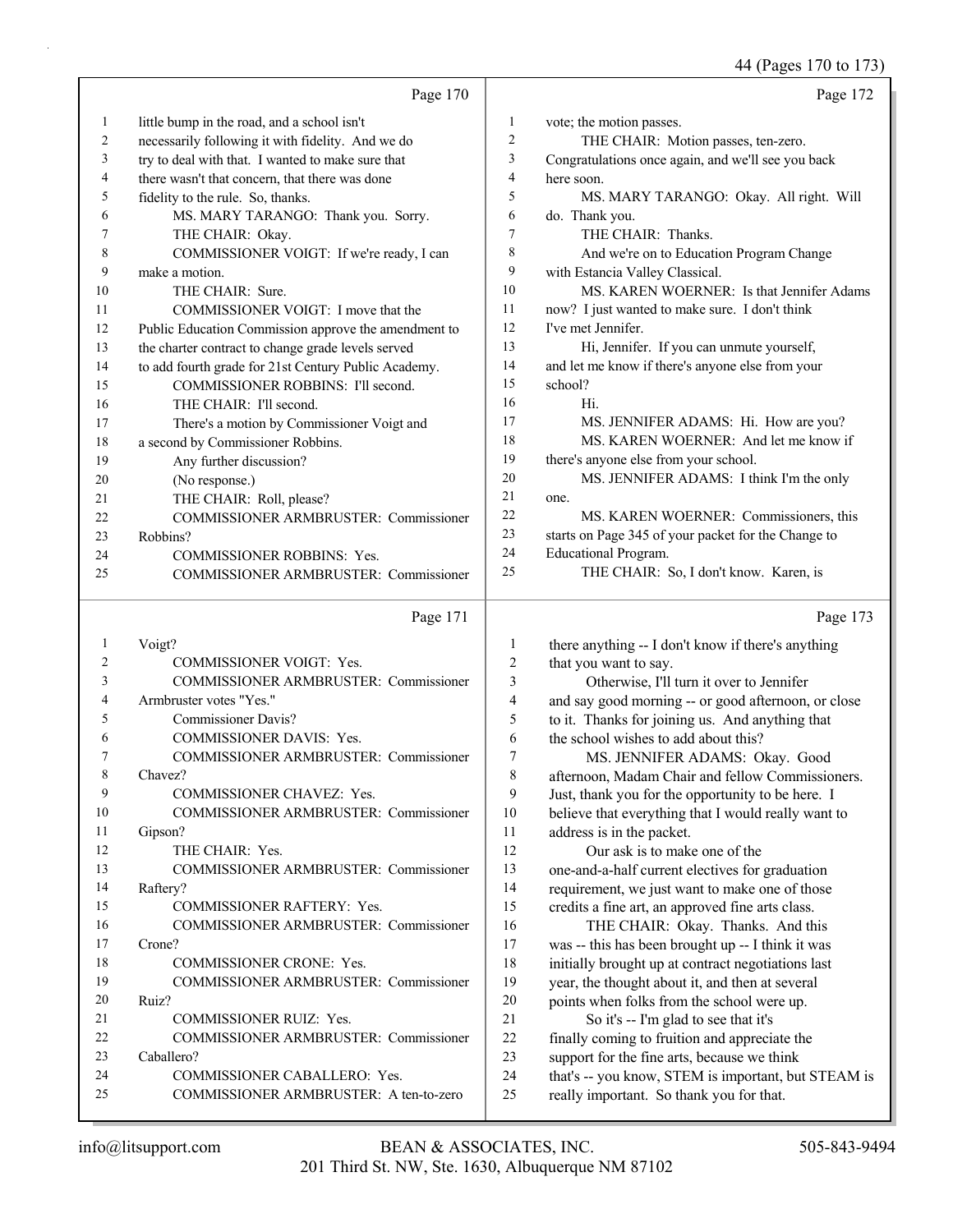45 (Pages 174 to 177)

|          |                                                                     |                | 12(145031110111)                                                                                       |
|----------|---------------------------------------------------------------------|----------------|--------------------------------------------------------------------------------------------------------|
|          | Page 174                                                            |                | Page 176                                                                                               |
| 1        | Commissioners, any questions? Comments?                             | 1              | Gipson?                                                                                                |
| 2        | Concerns?                                                           | $\overline{c}$ | THE CHAIR: Yes.                                                                                        |
| 3        | COMMISSIONER CABALLERO: Comment,                                    | 3              | COMMISSIONER ARMBRUSTER: Commissioner                                                                  |
| 4        | Madam Chair.                                                        | 4              | Chavez?                                                                                                |
| 5        | In middle school, I got introduced to                               | 5              | COMMISSIONER CHAVEZ: Yes.                                                                              |
| 6        | classical music. And we would have music. And                       | 6              | COMMISSIONER ARMBRUSTER: Commissioner                                                                  |
| 7        | everybody had music before our math class. And I                    | 7              | Davis?                                                                                                 |
| 8        | didn't understand that. But we did very well.                       | 8              | <b>COMMISSIONER DAVIS: Yes.</b>                                                                        |
| 9        | Most -- most of that group from middle                              | 9              | COMMISSIONER ARMBRUSTER: Commissioner                                                                  |
| 10       | school became engineers. And in high school, I                      | 10             | Armbruster votes "Yes."                                                                                |
| 11       | learned that the -- there was a theory that music                   | 11             | Commissioner Voigt?                                                                                    |
| 12       | aided learning of math -- mathematics. And that                     | 12             | COMMISSIONER VOIGT: Yes.                                                                               |
| 13       | added that to the curriculum as a requirement,                      | 13             | COMMISSIONER ARMBRUSTER: Commissioner                                                                  |
| 14       | because the -- all the nerds need to have some                      | 14             | Robbins?                                                                                               |
| 15       | music.                                                              | 15             | COMMISSIONER ROBBINS: Yes.                                                                             |
| 16       | I became so into music that I continued                             | 16             | COMMISSIONER ARMBRUSTER: That's                                                                        |
| 17       | music. I played percussion. And it was fantastic.                   | 17             | ten-to-zero, and the motion passes.                                                                    |
| 18       | I thought -- I still am into classical music. And                   | 18             | THE CHAIR: The motion passes, ten-zero.                                                                |
| 19       | it was very enriching. And I think that all                         | 19             | Congratulations. Thank you, and good luck with the                                                     |
| 20       | children should be exposed to all kinds of music.                   | 20             | opening this year.                                                                                     |
| 21       | It is -- it is a life-changing area to -- thank you.                | 21             | MS. JENNIFER ADAMS: Thank you. And thank                                                               |
| 22       | THE CHAIR: All right. Thank you.                                    | 22             | you all so much for your time.                                                                         |
| 23       | COMMISSIONER ROBBINS: Madam Chair, if I                             | 23             | THE CHAIR: Thanks.                                                                                     |
| 24       | could, I'd go ahead and make a motion.                              | 24             | And the last amendment request that we                                                                 |
| 25       | THE CHAIR: Commissioner Robbins?                                    | 25             | have is from New Mexico School for the Arts.                                                           |
|          |                                                                     |                |                                                                                                        |
|          |                                                                     |                |                                                                                                        |
|          | Page 175                                                            |                | Page 177                                                                                               |
| 1        | COMMISSIONER ROBBINS: I move that the                               | 1              | MS. KAREN WOERNER: Hi, Eric. Do you have                                                               |
| 2        | Public Education Commission approve the amendment to                | 2              | anyone else from your school that you want included                                                    |
| 3<br>4   | the charter contract to change the education program                | 3<br>4         | in the panel?                                                                                          |
| 5        | to include at least one fine arts course in the                     | 5              | MR. ERIC CRITES: No, it's just going to                                                                |
| 6        | graduation requirement for Estancia Valley Classical                | 6              | be me today.                                                                                           |
| 7        | Academy.                                                            | 7              | THE CHAIR: Thanks. Welcome back.                                                                       |
| 8        | COMMISSIONER VOIGT: Second.                                         | 8              | MR. ERIC CRITES: Thank you, Madam Chair,                                                               |
| 9        | THE CHAIR: There's a motion by                                      | 9              | members of the Commission. Nice to see you again.                                                      |
| 10       | Commissioner Robbins and a second by Commissioner<br>Voigt.         | 10             | MS. KAREN WOERNER: So, Madam Chair, as<br>you know, this is an increase from 300 to 500                |
| 11       | If there's no further discussion, we'll do                          | 11             |                                                                                                        |
| 12       | roll.                                                               | 12             | enrollment cap increase. I do want to point out<br>that on Page 356 of 382, the school has provided an |
| 13       | COMMISSIONER ARMBRUSTER: Commissioner                               | 13             | enrollment matrix that shows how this increase --                                                      |
| 14       | Caballero?                                                          | 14             | their anticipated increase each year over the next                                                     |
| 15       | COMMISSIONER CABALLERO: Yes.                                        | 15             | five years was provided, in addition to the other                                                      |
| 16       | COMMISSIONER ARMBRUSTER: Commissioner                               | 16             | documentation that you have in your packet.                                                            |
| 17       | Ruiz?                                                               | 17             | THE CHAIR: Right. So, once again, thanks                                                               |
| 18       | COMMISSIONER RUIZ: Yes.                                             | 18             | for coming back. And appreciate all the                                                                |
| 19       | COMMISSIONER ARMBRUSTER: Commissioner                               | 19             | documentation that you did provide. It's always                                                        |
| 20       | Crone?                                                              | 20             | exciting when a school can get into a facility like                                                    |
| 21       | COMMISSIONER CRONE: Yes.                                            | 21             | that and to be able to grow, because we know the                                                       |
| 22       | COMMISSIONER ARMBRUSTER: Commissioner                               | 22             | interest the school has and the challenges the                                                         |
| 23       | Raftery?                                                            | 23             | school has had in the facility that you had been in.                                                   |
| 24<br>25 | COMMISSIONER RAFTERY: Yes.<br>COMMISSIONER ARMBRUSTER: Commissioner | 24<br>25       | So I can only imagine, you know, what the<br>excitement over the future and what you -- what you       |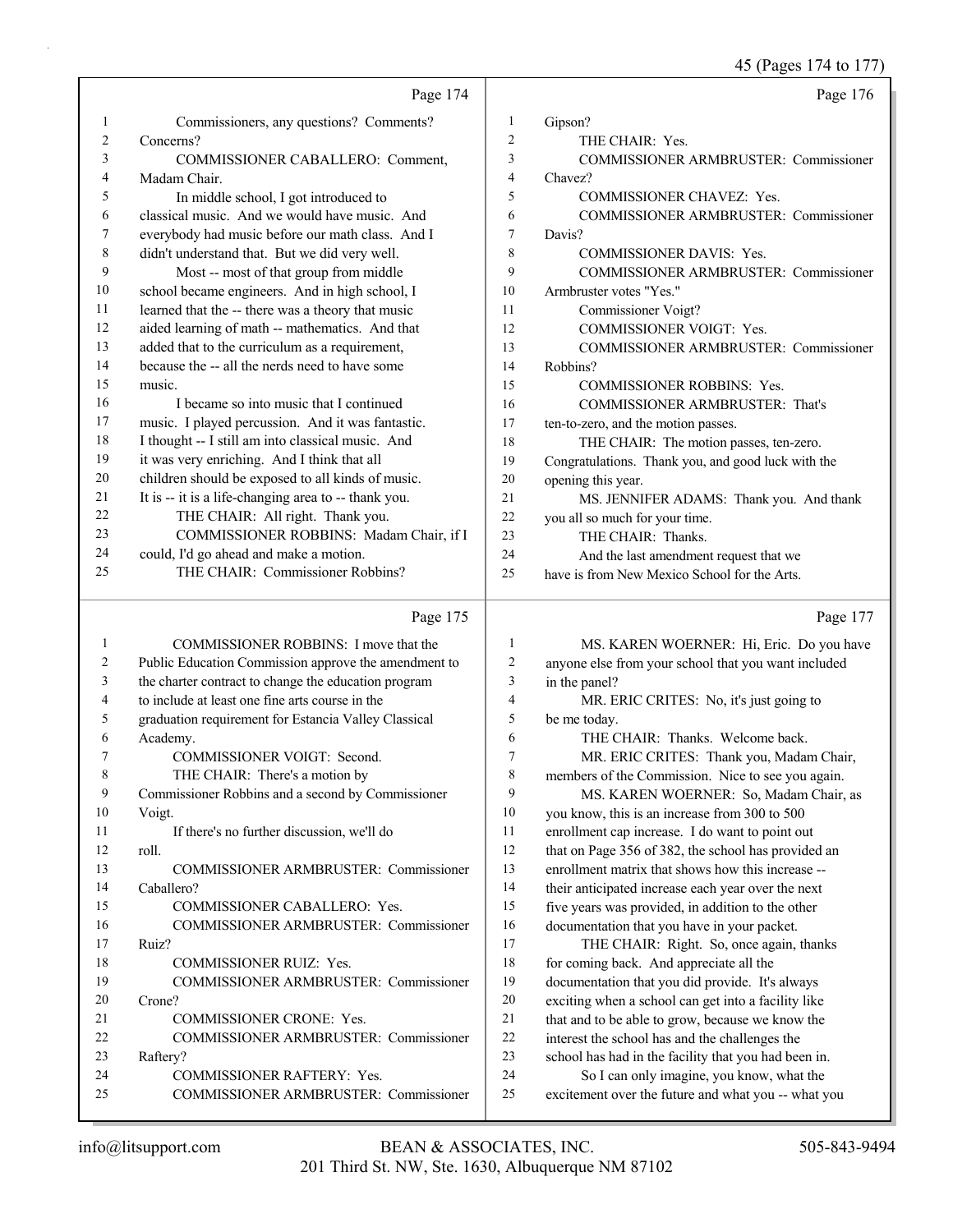#### 46 (Pages 178 to 181)

|                         |                                                      |                         | $10 \text{ (14500 I/0 101)}$                         |
|-------------------------|------------------------------------------------------|-------------------------|------------------------------------------------------|
|                         | Page 178                                             |                         | Page 180                                             |
| $\mathbf{1}$            | are going to be able to do, especially as you go     | $\mathbf{1}$            | Commissioner Voigt?                                  |
| $\sqrt{2}$              | forward with your additional phases.                 | $\overline{c}$          | COMMISSIONER VOIGT: Thank you. I just                |
| 3                       | So that being said, I don't know if                  | 3                       | have a comment, Eric. I think there's so much        |
| $\overline{\mathbf{4}}$ | there's anything else you want to add to this at     | $\overline{\mathbf{4}}$ | wonderful expression coming from the students in     |
| $\mathfrak s$           | this point in time, Eric.                            | 5                       | your school. And the way that they can utilize       |
| 6                       | MR. ERIC CRITES: Madam Chair, members of             | 6                       | their creativity to express their voice is huge.     |
| $\boldsymbol{7}$        | the Commission, nothing much that I want to add,     | 7                       | And I've always believed that the arts is such a     |
| $\,$ $\,$               | other than to say that, just as you mentioned, we    | $\,$ $\,$               | platform for that and for so many students who would |
| 9                       | are -- we have been anticipating this moment since   | 9                       | not otherwise have the confidence to express         |
| $10\,$                  | the early days of the school, when we would have the | 10                      | themselves or to speak up, you know.                 |
| 11                      | capacity in a permanent campus to grow.              | 11                      | And so I really congratulate on that. And            |
| 12                      | We've had significant wait lists every               | 12                      | thank you for sharing that link yesterday. I         |
| 13                      | year of qualified students that we wanted to admit,  | 13                      | perused through some of the student artwork.         |
| 14                      | but, of course, we were restricted by the size of    | 14                      | Fantastic. So thank you for sharing that.            |
| 15                      | our leased space before we were able to move into    | 15                      | THE CHAIR: Yeah.                                     |
| 16                      | our permanent campus this past school year.          | 16                      | MR. ERIC CRITES: Thank you, Commissioner             |
| 17                      | We currently have a wait list for going              | $17\,$                  | Voigt. I appreciate you checking that out and        |
| 18                      | into the 2020-2021 school year of 85 students. So    | 18                      | seeing that. When I heard you saying that just now,  |
| 19                      | we're very confident that we can meet these goals    | 19                      | I was thinking about a message that the outgoing     |
| $20\,$                  | over the next several years and are excited to, you  | $20\,$                  | president of our parent association sent out to all  |
| 21                      | know, welcome these students into our school         | 21                      | the parents.                                         |
| $22\,$                  | community.                                           | 22                      | Her twins just graduated. And what she               |
| 23                      | And I also wanted to add, too -- it's in             | 23                      | said she valued the most about their experience in   |
| 24                      | the narrative, but not on the chart -- that, you     | 24                      | education at our school was that, through that       |
| 25                      | know, what we anticipate if we look out beyond the   | 25                      | learning in the arts, that both of her children had  |
|                         | Page 179                                             |                         | Page 181                                             |
| $\mathbf{1}$            | next three to four or five years is the likelihood,  | $\mathbf{1}$            | gained confidence and a voice and that there was     |
| $\overline{c}$          | and our goal, of adding two new arts departments,    | 2                       | nothing more that she could have hoped for for them. |
| 3                       | which would be cinematic media arts and a technical  | 3                       | COMMISSIONER VOIGT: That's great.                    |
| 4                       | theater track.                                       | $\overline{\mathbf{4}}$ | THE CHAIR: Great. Commissioners, any                 |
| 5                       | Those are going to be tied to future                 | 5                       | other -- Commissioner Armbruster?                    |
| 6                       | capital projects that would allow us to increase     | 6                       | COMMISSIONER ARMBRUSTER: Yes, Eric.                  |
| $\boldsymbol{7}$        | classroom space and also to build a theater to       | $\tau$                  | Because I'm on this mailing list for the Lensic, I   |
| $\,8\,$                 | support not only the program that we already have    | $\,8\,$                 | notice that they are sort of focusing on different   |
| $\mathbf{9}$            | for performances, but also to add that technical     | 9                       | students; someone is singing. Someone is dancing.    |
| $10\,$                  | theater track. So that's why a request is to go to   | $10\,$                  | So I sort of expected to see someone from New Mexico |
| 11                      | 500. And even though the matrix shows us going to    | 11                      | School of the Arts, but I did not. So do you know    |
| 12                      | 411 with our current number of arts departments --   | 12                      | about that?                                          |
| 13                      | and the reason for that, I think, was just a little  | 13                      | MR. ERIC CRITES: Yeah. Thank you for                 |

13 MR. ERIC CRITES: Yeah. Thank you for 14 asking about that. Yeah, we have been in communication with the Lensic. At the time that we were communicating when them, we were acting out of an abundance of caution around the health orders. And we really did consider that and discuss it among ourselves with our art department chairs. Because we certainly have a partnership with the Lensic. 21 And we have our big ArtSpring performance every year. Additionally, we have students who participate in the technical theater internship

- there every year. So it's an important partnership.
- But we made the decision at the time -- and we may

five-year.

have.

 bit tied to what I heard you talking about with another school, which is we're anticipating that, 16 and so we wanted to ask for that room to be able to grow beyond what we expect in the next couple of years to what we expect a little bit further down the road. And that's made the request to a

consideration and welcome any questions you may

21 So I thank everybody for your

24 THE CHAIR: Okay. Thanks. 25 Commissioners, any questions?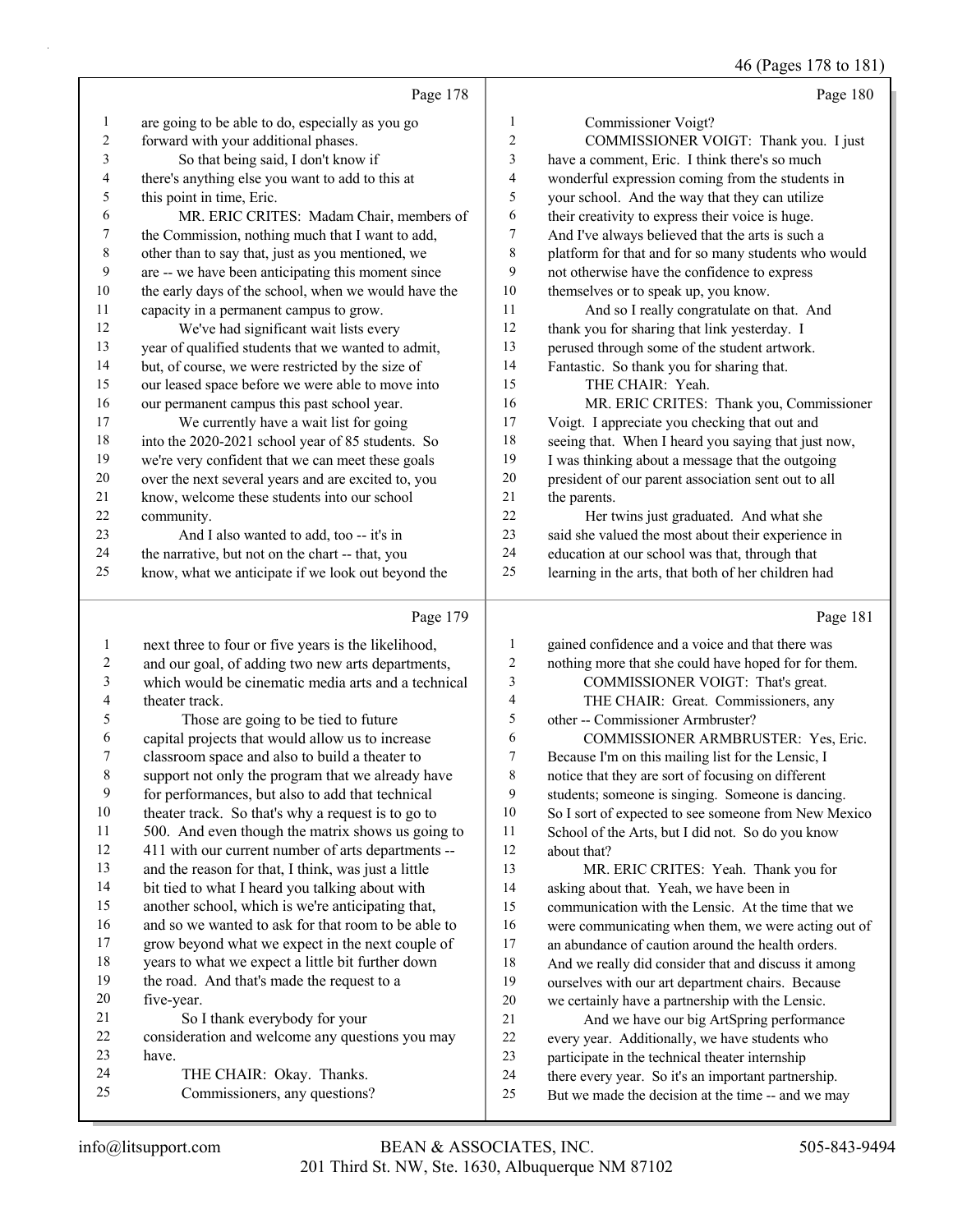### 47 (Pages 182 to 185)

|    | Page 182                                             |                | Page 184                                             |
|----|------------------------------------------------------|----------------|------------------------------------------------------|
| 1  | want to revisit it as the health orders have         | 1              | In a sense, we're building those bridges,            |
| 2  | evolved -- that that was going back -- I'm sure      | $\overline{c}$ | and we know that we need to constantly be attending  |
| 3  | you've all experienced sort of the blur of time      | 3              | to them the second we build them.                    |
| 4  | since this started.                                  | 4              | So in that sense, what we've seen is                 |
| 5  | It may have been a month ago or two months           | 5              | some -- is each year, it kind of varies. And so      |
| 6  | ago. I'm not sure when we made that decision. But    | 6              | looking at our incoming ninth grade -- let's see.    |
| 7  | at the time, we felt we didn't want to -- we just    | 7              | Demographic breakdown.                               |
| 8  | wanted to act out of an abundance of caution and not | 8              | So what I'm looking at is -- so for the              |
| 9  | put our students in a position where we were going   | 9              | ninth grade, what we're looking at is -- is          |
| 10 | into a facility and working with staff members there | 10             | 56 percent -- this is incoming for next year --      |
| 11 | who are wonderful, but who may not have any idea     | 11             | 56 percent Caucasian, 36 percent Hispanic, 5 percent |
| 12 | about how they're maintaining quarantine and         | 12             | American Indian/Native American, and 1 percent       |
| 13 | health --                                            | 13             | Asian, 1 percent Black, or African-American.         |
| 14 | COMMISSIONER ARMBRUSTER: Understandable.             | 14             | Last year with our incoming class, in the            |
| 15 | I couldn't tell if it was at the Lensic, or people   | 15             | year '19-'20, we achieved -- and we've achieved this |
| 16 | were doing video and sending it there. But, you      | 16             | in several years. But we achieved that more than     |
| 17 | know, when I'm at the Lensic, I'm on the other side  | 17             | 50 percent of our students were students of color.   |
| 18 | of looking, you know. So I didn't know. But I        | 18             | And so this is something that is                     |
| 19 | thought, well, that's odd. That was just a comment.  | 19             | consistently up and down. And, of course, with       |
| 20 | MR. ERIC CRITES: When they reached out to            | 20             | numbers like ours, 237 students this past year,      |
| 21 | us, at least at that time they were doing it on the  | 21             | statistically, it can go up and down very quickly    |
| 22 | stage at the Lensic.                                 | 22             | based on a few students.                             |
| 23 | COMMISSIONER ARMBRUSTER: Uh-huh. There               | 23             | But I guess to answer your question, what            |
| 24 | was definitely no audience.                          | 24             | are we doing? We have a staff that is dedicated to   |
| 25 | MR. ERIC CRITES: Okay. Yeah, right.                  | 25             | our community engagement program. And so -- and she  |
|    |                                                      |                |                                                      |

## Page 183 |

| $\mathbf{1}$   | COMMISSIONER CABALLERO: Question,                    | 1              | leads it.  |
|----------------|------------------------------------------------------|----------------|------------|
| $\overline{2}$ | Madam Chair?                                         | 2              | arts facu  |
| 3              | THE CHAIR: Certainly.                                | 3              | in going   |
| $\overline{4}$ | COMMISSIONER CABALLERO: Sir, what are                | $\overline{4}$ | with con   |
| 5              | your -- since the last time we addressed each other, | 5              | word out   |
| 6              | what are your programs -- you're a State school, a   | 6              | young pe   |
| 7              | statewide school. What are your programs to          | 7              | are visiti |
| 8              | increase your students of color?                     | 8              | Arts, thii |
| 9              | MR. ERIC CRITES: Thank you, Commissioner             | 9              | that is m  |
| 10             | Caballero, for that question. Yeah. And that is      | 10             | apply an   |
| 11             | something that we have been attending to since we    | 11             | Ar         |
| 12             | last spoke when we were doing the charter renewal    | 12             | specifica  |
| 13             | and had been working on since even before that.      | 13             | we speci   |
| 14             | So when I look at -- hang on. I'm trying             | 14             | with the   |
| 15             | to manage looking at a spreadsheet -- and move the   | 15             | diversity  |
| 16             | Zoom window over just a little bit so I can give you | 16             | diversity  |
| 17             | some information. So bear with me.                   | 17             | So         |
| 18             | So the incoming -- what we found,                    | 18             | Pojoaque   |
| 19             | Commissioner, is that it is -- in a sense, it is --  | 19             | partnersh  |
| 20             | it is one of the matters that we -- we know we have  | 20             | Montoya    |
| 21             | to consistently attend to. We know that it's not a   | 21             | in this cy |
| 22             | matter where we're going to achieve some success in  | 22             | Española   |
| 23             | increasing the balance of the diversity of the       | 23             | sending    |
| 24             | demographics of our student population, and then     | 24             | W          |
| 25             | we're just going to be able to coast on that.        | 25             | the south  |
|                |                                                      |                |            |

| 1              | leads it. But she incorporates our teachers, our    |
|----------------|-----------------------------------------------------|
| 2              | arts faculty, our academic faculty and our students |
| 3              | in going around the state to build relationships    |
| $\overline{4}$ | with communities and with schools and to get the    |
| 5              | word out about our school and to ensure that when   |
| 6              | young people in the communities and schools that we |
| 7              | are visiting think about New Mexico School for the  |
| 8              | Arts, think about, "That's me. I am an artist and   |
| 9              | that is me. I should be there," so that they will   |
| 10             | apply and come to our school.                       |
| 11             | And so that's the outreach piece. And we            |
| 12             | specifically focus in on -- this past -- each year, |
| 13             | we specifically focus in on communities in schools  |
| 14             | with the explicit intention of increasing the       |
| 15             | diversity of our student population and maintaining |
| 16             | diversity of our student population.                |
| 17             | So this past year, we focused on the                |
| 18             | Pojoaque Valley and Española Valley. We have a      |
| 19             | partnership with Moving Arts Española and Roger     |
| 20             | Montoya. And we had six students who were admitted  |
| 21             | in this cycle who were alumni of Moving Arts        |
| 22             | Española. And we were very happy to see Moving Arts |
| 23             | sending out a press release about that.             |
| 24             | We've also had focus areas on schools on            |
| 25             | the south side of Santa Fe and in Albuquerque. And  |
|                |                                                     |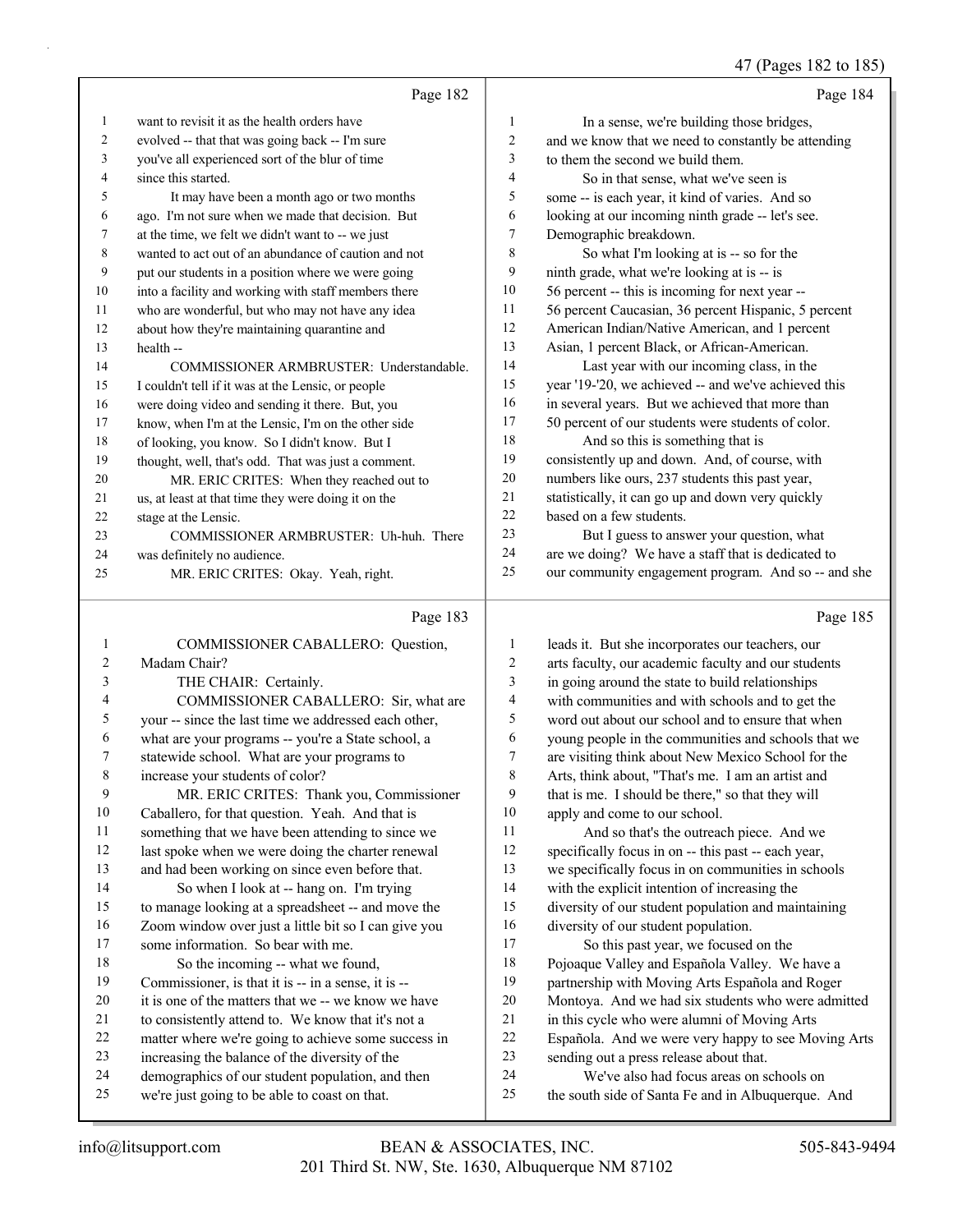48 (Pages 186 to 189)

|    | Page 186                                             |                | Page 188                                             |
|----|------------------------------------------------------|----------------|------------------------------------------------------|
| 1  | then we do outreach throughout the state, throughout | 1              | well, that's a lot of opportunity for -- for those   |
| 2  | Artesia and Roswell and that area. We've gone to     | $\overline{2}$ | that are -- but not for children of color.           |
| 3  | Silver City. We've gone to Carlsbad. We go to        | 3              | And so it -- I'm worried some. And it's              |
| 4  | Taos.                                                | 4              | not that the school is not doing a great job. It's   |
| 5  | So we kind of go on a road show to make              | 5              | doing a great job. But I want children of color to   |
| 6  | sure that the state knows about our program.         | 6              | have the opportunity to be in that great school.     |
| 7  | COMMISSIONER CABALLERO: Well, Madam Chair            | 7              | And so I just hope that you put a little bit more    |
| 8  | and -- the state is predominantly students of color. | 8              | effort and inch up year by year somehow.             |
| 9  | But you have 56 percent non-color. And that worried  | 9              | And you're the guy at the head of the                |
| 10 | me the last time.                                    | 10             | school, to make it happen. I mean -- and I'm not     |
| 11 | MR. ERIC CRITES: Uh-huh.                             | 11             | saying that you have to go out there. But as a       |
| 12 | COMMISSIONER CABALLERO: And you didn't               | 12             | leader, you've got to find some folks that can get   |
| 13 | quite have a handle on the recruitment. And I still  | 13             | it done. If it means hiring some -- some faculty of  |
| 14 | don't -- don't see that you have a handle on         | 14             | color -- the kids that are getting a raw deal are    |
| 15 | recruitment of that sector of the population.        | 15             | Native American students. And it's not right. It's   |
| 16 | Your school made an attempt to -- in the             | 16             | not fair that -- the State pays a lot of money for   |
| 17 | Legislature, to separate itself as a special school  | 17             | education. And it can't just be for one sector or    |
| 18 | of some sort, which is okay. I mean, you can do      | 18             | another. It has to be open, truly open, truly open   |
| 19 | that. But I did hear that, in your presentations,    | 19             | opportunities.                                       |
| 20 | you alluded that the school was well integrated,     | 20             | And so I just leave it at that. I'm not              |
| 21 | which it's not.                                      | 21             | against your school, sir. I think it's the most      |
| 22 | And you mentioned, just a little while               | 22             | fantastic -- and that's why I am pushing for         |
| 23 | ago, Albuquerque. Are you familiar with the -- the   | 23             | children of color to be part of your school, so they |
| 24 | program, Working Classroom, in Albuquerque?          | 24             | can have that great opportunity.                     |
| 25 | MR. ERIC CRITES: I'm not, huh-uh.                    | 25             | MR. ERIC CRITES: Thank you, Commissioner.            |
|    | Page 187                                             |                | Page 189                                             |

|    | COMMISSIONER CABALLERO: And that is what             | 1  | I guess what I can say is I shared the exact same   |
|----|------------------------------------------------------|----|-----------------------------------------------------|
| 2  | I'm getting at. And it's not just necessarily you;   | 2  | goal that you just described. And that is our goal. |
| 3  | it's the -- if you have a full-time person, they     | 3  | And I agree. And I've written down Working          |
| 4  | really have to go all out and engage and -- and meet | 4  | Classrooms. I'll share that with Francesca          |
| 5  | some goals.                                          | 5  | Rodriguez, our director of admissions and outreach, |
| 6  | I don't think you said goals. Working                | 6  | and make sure she connects with that organization.  |
| 7  | Classroom has a lot of art stuff. And they just      | 7  | So thank you.                                       |
| 8  | recently did a online presentation of the artwork    | 8  | THE CHAIR: Thank you.                               |
| 9  | from students in the south side of Albuquerque. And  | 9  | Commissioner Voigt?                                 |
| 10 | it was fantastic. And had you or your staff had a    | 10 | COMMISSIONER VOIGT: Are we ready for a              |
| 11 | connection with that group, you may have been able   | 11 | motion?                                             |
| 12 | to convince some students to take the train up to    | 12 | THE CHAIR: I believe so.                            |
| 13 | your school.                                         | 13 | COMMISSIONER VOIGT: Okay. Super. I move             |
| 14 | That's a disservice and a lack of                    | 14 | that the Public Education Commission approve the    |
| 15 | opportunity to children of color. And that's         | 15 | amendment to the charter contract to increase the   |
| 16 | unfortunate. And our schools cannot be private       | 16 | enrollment cap from 300 to 500 for the New Mexico   |
| 17 | schools paid by public money. They have to be        | 17 | School for the Arts.                                |
| 18 | integrated, and you have to make a -- an all-out     | 18 | COMMISSIONER RAFTERY: I second that                 |
| 19 | effort.                                              | 19 | motion.                                             |
| 20 | And I'm not saying it has to mirror                  | 20 | THE CHAIR: There's a motion by                      |
| 21 | exactly the makeup, because you are recruiting in    | 21 | Commissioner Voigt, a second by Commissioner        |
| 22 | the arts. And we don't know what comes out. But if   | 22 | Raftery.                                            |
| 23 | you don't do enough -- an effort, an effort to do    | 23 | If there is no further discussion we'll             |
| 24 | that, then how -- how am I to think that by asking   | 24 | take roll.                                          |
| 25 | for 500 now -- now it's 500, 56 percent of 500 --    | 25 | COMMISSIONER ARMBRUSTER: Thank you.                 |
|    |                                                      |    |                                                     |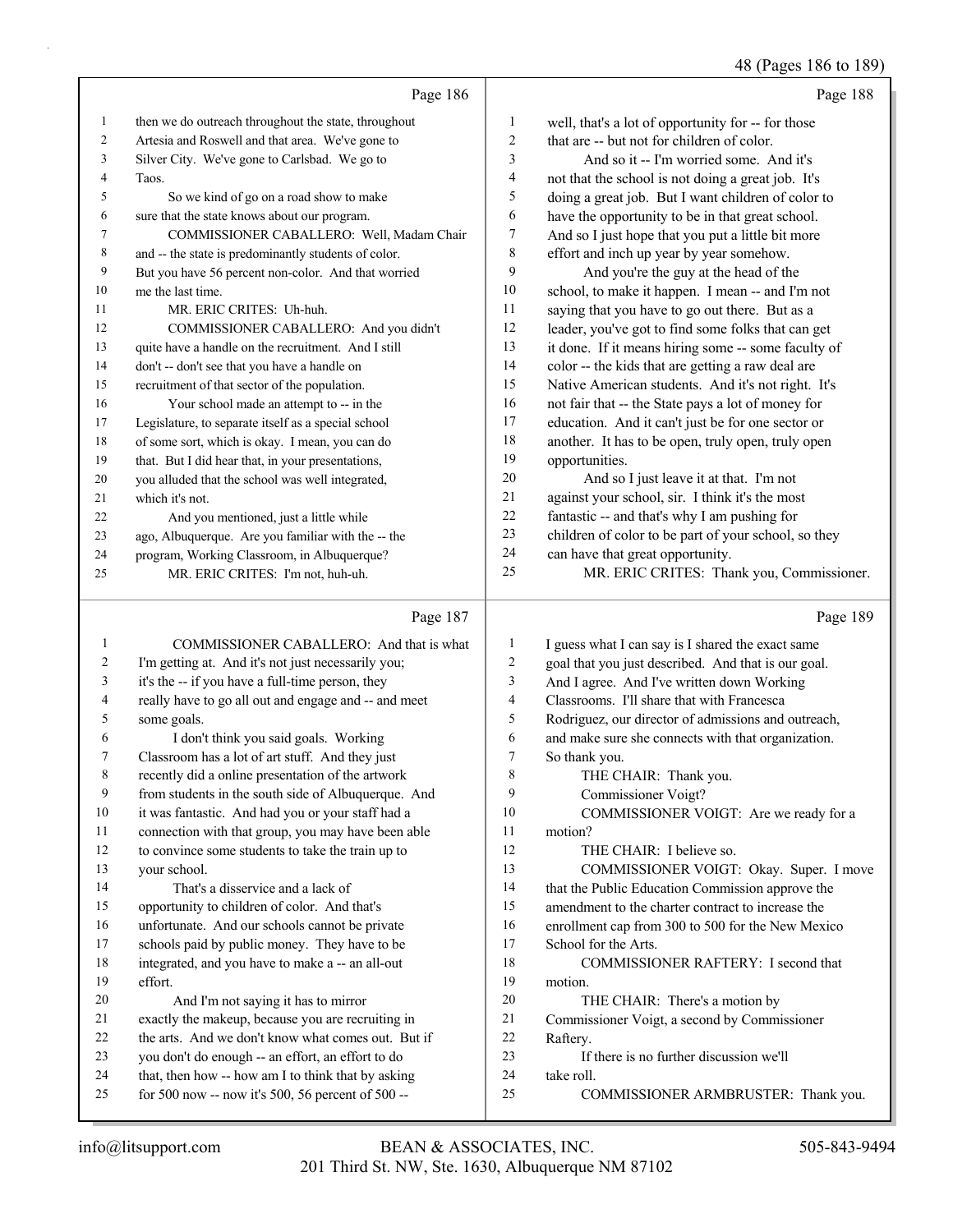49 (Pages 190 to 193)

|    | Page 190                                         |    | Page 192                                             |
|----|--------------------------------------------------|----|------------------------------------------------------|
| 1  | Commissioner Ruiz?                               | 1  | Thank you.                                           |
| 2  | <b>COMMISSIONER RUIZ: Yes.</b>                   | 2  | Thank you, Madam Chair, members of the               |
| 3  | <b>COMMISSIONER ARMBRUSTER: Commissioner</b>     | 3  | Commission and charter school staff. Thank you very  |
| 4  | Crone?                                           | 4  | much for your time.                                  |
| 5  | COMMISSIONER CRONE: Yes, and a comment.          | 5  | <b>COMMISSIONER VOIGT: Yes.</b>                      |
| 6  | Roger Montoya won the Democratic primary here in | 6  | THE CHAIR: Thank you.                                |
| 7  | Española.                                        | 7  | So, Commissioners, can I ask for a                   |
| 8  | COMMISSIONER ARMBRUSTER: Who did? Okay.          | 8  | ten-minute break? Thanks.                            |
| 9  | Thank you.                                       | 9  | (Recess taken, 1:00 p.m. to 1:15 p.m.)               |
| 10 | Commissioner Caballero?                          | 10 | THE CHAIR: Okay. So I think we're all                |
| 11 | COMMISSIONER CABALLERO: Abstain.                 | 11 | back. So thanks once again for being here, you       |
| 12 | COMMISSIONER ARMBRUSTER: I'm sorry.              | 12 | know.                                                |
| 13 | COMMISSIONER CABALLERO: Abstain.                 | 13 | And we are on now to Item No. 9, which is            |
| 14 | <b>COMMISSIONER ARMBRUSTER: Commissioner</b>     | 14 | Discussion and Possible Action on the Corrective     |
| 15 | Raftery?                                         | 15 | Action Plans.                                        |
| 16 | <b>COMMISSIONER RAFTERY: Yes.</b>                | 16 | And the first one up is the most seen                |
| 17 | <b>COMMISSIONER ARMBRUSTER: Commissioner</b>     | 17 | school today, I think, and that's 21st Century.      |
| 18 | Gipson?                                          | 18 | MS. KAREN WOERNER: Madam Chair, I think              |
| 19 | THE CHAIR: Yes.                                  | 19 | there are others in the Attendees that I need to add |
| 20 | <b>COMMISSIONER ARMBRUSTER: Commissioner</b>     | 20 | to this panel. So can you identify?                  |
| 21 | Robbins?                                         | 21 | THE CHAIR: Zach was coming in, wasn't he?            |
| 22 | <b>COMMISSIONER ROBBINS: Yes.</b>                | 22 | MS. MARY TARANGO: And/or Michael Vigil.              |
| 23 | COMMISSIONER ARMBRUSTER: Commissioner            | 23 | MS. KAREN WOERNER: I see Michael, and I              |
| 24 | Chavez?                                          | 24 | see -- isn't Jeremy from your school as well?        |
| 25 | <b>COMMISSIONER CHAVEZ: Yes.</b>                 | 25 | MS. MARY TARANGO: He is. You can add                 |

### Page 191

| $\mathbf{1}$   | <b>COMMISSIONER ARMBRUSTER: Commissioner</b>         | 1              | the  |
|----------------|------------------------------------------------------|----------------|------|
| $\overline{2}$ | Voigt?                                               | $\overline{2}$ |      |
| 3              | <b>COMMISSIONER VOIGT: Yes.</b>                      | 3              |      |
| 4              | <b>COMMISSIONER ARMBRUSTER: Commissioner</b>         | $\overline{4}$ | Jer  |
| 5              | Armbruster votes "Yes."                              | 5              |      |
| 6              | <b>Commissioner Davis?</b>                           | 6              | Th   |
| 7              | <b>COMMISSIONER DAVIS: Yes.</b>                      | 7              |      |
| 8              | COMMISSIONER ARMBRUSTER: So the vote is              | 8              | Wl   |
| 9              | one abstention, nine votes for and zero against.     | 9              |      |
| 10             | THE CHAIR: So the motion passes with nine            | 10             | doi  |
| 11             | votes in favor and one abstention.                   | 11             |      |
| 12             | Thank you, and congratulations, and thank            | 12             | we   |
| 13             | you for joining us again today.                      | 13             |      |
| 14             | COMMISSIONER VOIGT: If I can just join               | 14             | pro  |
| 15             | in. I heard you mention Working Classrooms. That     | 15             |      |
| 16             | is a phenomenal organization. As far as student      | 16             | wit  |
| 17             | voice goes, they do a lot of performances related to | 17             |      |
| 18             | issues for youth. And it's organically grown around  | 18             |      |
| 19             | issues crucial to their location.                    | 19             | mo   |
| 20             | Have you heard of Littleglobe? Chris                 | 20             | is o |
| 21             | Jonas? That's another great organization. They do    | 2.1            | dis  |
| 22             | different types of media and performances around     | 22             | we   |
| 23             | community issues within the state. Littleglobe.      | 23             |      |
| 24             | And they're another good one.                        | 24             | for  |
| 25             | MR. ERIC CRITES: Yeah. We know them.                 | 25             | we   |
|                |                                                      |                |      |

Page 193

| $\mathbf{1}$   | them both; that would be great.                     |
|----------------|-----------------------------------------------------|
| $\overline{c}$ | MS. KAREN WOERNER: I don't see Zach.                |
| 3              | MS. MARY TARANGO: Okay. Michael and                 |
| $\overline{4}$ | Jeremy are good. Thank you, thank you.              |
| 5              | MS. VIRGINIA TRUJILLO: Oh, there he is.             |
| 6              | There's Jeremy.                                     |
| 7              | MS. MARY TARANGO: There's Jeremy.                   |
| 8              | Where's Michael?                                    |
| 9              | MS. KAREN WOERNER: He's there. But I                |
| 10             | don't see him or hear him yet.                      |
| 11             | COMMISSIONER ROBBINS: He's probably                 |
| 12             | wearing pajamas. There you are. Sorry, Michael.     |
| 13             | MS. MARY TARANGO: Jeremy is our                     |
| 14             | procurement officer, just so you know.              |
| 15             | THE CHAIR: Right. I think Jeremy was                |
| 16             | with us for the Corrective Action Plan, was he not? |
| 17             | COMMISSIONER ROBBINS: He was.                       |
| 18             | MS. KAREN WOERNER: Madam Chair, I think             |
| 19             | most of the Commissioners were there. But the CAP   |
| 20             | is on Pages 363 to 365 of the packet, and it's as   |
| 21             | discussed at the session that most Commissioners    |
| 22             | were at for that.                                   |
| 23             | THE CHAIR: Right. Right. Yes, it is                 |
| 24             | fortunate that most of us were able to be there. So |
| 25             | we're pretty familiar with the document.            |
|                |                                                     |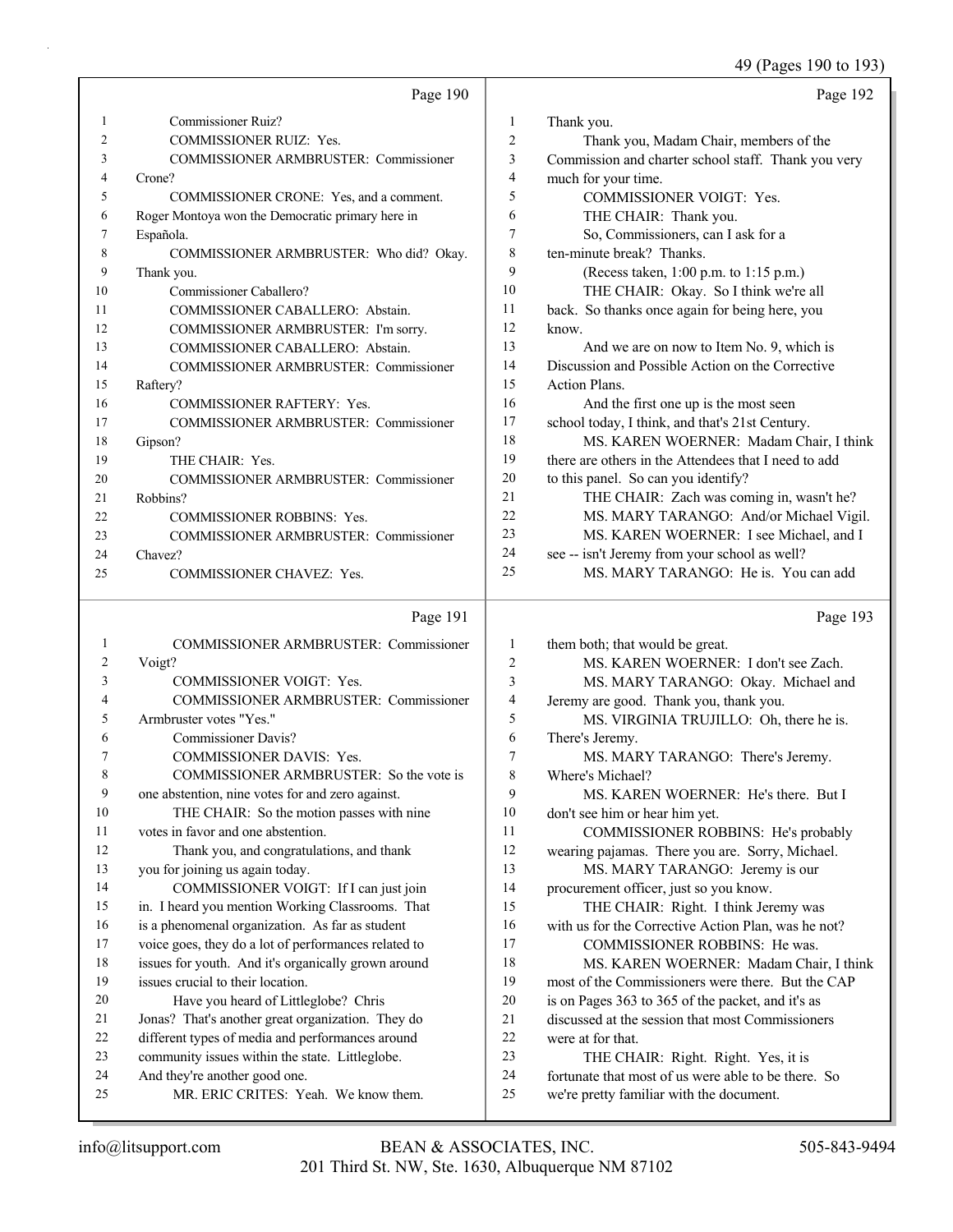|                          | Page 194                                                                                                  |                  | Page 196                                                                                                |
|--------------------------|-----------------------------------------------------------------------------------------------------------|------------------|---------------------------------------------------------------------------------------------------------|
| 1                        | So since that time, the school obviously                                                                  | $\mathbf{1}$     | And the audit process was very difficult for us.                                                        |
| $\boldsymbol{2}$         | has had time to go back to its governance council                                                         | $\boldsymbol{2}$ | Being with the Albuquerque Public Schools was very                                                      |
| 3                        | and have whatever discussion. So I don't know if                                                          | 3                | difficult for us.                                                                                       |
| $\overline{\mathcal{A}}$ | there's anything that the school wants to add in.                                                         | 4                | And so we really look forward to working                                                                |
| 5                        | Or, Michael, if you want to add in, now is an                                                             | 5                | with the Public Education Commission. And we're                                                         |
| 6                        | opportunity.                                                                                              | 6                | very pleased, and I think we're very blessed, to                                                        |
| 7                        | MR. MICHAEL VIGIL: I'll let the school                                                                    | 7                | have Michael's company help us to stay correct. We                                                      |
| 8                        | lead. But just to let you know that we are working                                                        | 8                | don't want any more findings, you know. We are a                                                        |
| 9                        | with the school very closely. Zach Kirchgessner is                                                        | 9                | board that wants excellence in the school. And we                                                       |
| $10\,$                   | our assigned business manager there. But with the                                                         | $10\,$           | have to have excellence as a board, too.                                                                |
| 11                       | COVID and everything that's been going on recently,                                                       | 11               | And so we want to make sure that our board                                                              |
| 12                       | I've been attending most -- a number of their                                                             | 12               | members are trained, and we want to make sure that                                                      |
| 13                       | business meetings.                                                                                        | 13               | they know what our budget is. We want -- I want the                                                     |
| 14                       | And our intent is to reduce and maybe not                                                                 | 14               | board to know what processes are there to protect                                                       |
| 15                       | have any audit findings in the future. There are a                                                        | 15               | the viability of the school. Never again do we ever                                                     |
| 16                       | number of things that occurred prior to us going in.                                                      | 16               | want to go through anything that we went through                                                        |
| $17\,$                   | And I think it's just going to take a little bit of                                                       | 17               | this last year, ever, ever again.                                                                       |
| 18                       | time to wash them all out and get the audit back to                                                       | 18               | So that's -- that's my saying.                                                                          |
| 19                       | being completely -- if anything, just minor issues                                                        | 19               | THE CHAIR: Okay. Thank you. And the                                                                     |
| $20\,$                   | that will come out.                                                                                       | $20\,$           | only cautionary piece that I have out of that                                                           |
| 21                       | THE CHAIR: Right. Thanks. And I --                                                                        | 21               | statement -- and I appreciate the statement, and                                                        |
| $22\,$                   | thanks for that update. 'Cause, yeah, I guess if I                                                        | 22               | it's nothing against Michael -- but the board                                                           |
| 23                       | remember correctly, there was a change in the                                                             | 23               | shouldn't be hiring the business administrator. The                                                     |
| 24                       | procurement officer, yes? Wasn't that part of                                                             | 24               | head administrator should be hiring the business                                                        |
| 25                       | the -- some of the hiccup there?                                                                          | 25               | manager.                                                                                                |
|                          |                                                                                                           |                  |                                                                                                         |
|                          | Page 195                                                                                                  |                  | Page 197                                                                                                |
| 1                        |                                                                                                           | 1                |                                                                                                         |
| $\boldsymbol{2}$         | So it -- unfortunately, it does take<br>sometimes a little bit to iron out and find out what              | $\overline{c}$   | MS. VIRGINIA TRUJILLO: He did -- she did.<br>THE CHAIR: Just a cautionary statement                     |
| 3                        | got lost in that.                                                                                         | 3                | there.                                                                                                  |
| 4                        | MR. MICHAEL VIGIL: Right. There was                                                                       | 4                | MS. VIRGINIA TRUJILLO: Mary did. I know                                                                 |
| 5                        | change in the business manager -- and also in the                                                         | 5                | Michael from my years in the Albuquerque Public                                                         |
| 6                        | business manager. [Verbatim.] So procurement                                                              | 6                | Schools. My suggestion to her was to call him. And                                                      |
| 7                        | officer and business manager did change. And so we                                                        | 7                | she did. And so                                                                                         |
| 8                        | did come in at kind of a half-year. And so any                                                            | 8                | THE CHAIR: Thanks.                                                                                      |
| 9                        | findings that had occurred prior kind of rolled into                                                      | 9                | MS. VIRGINIA TRUJILLO: That's the                                                                       |
| $10\,$                   | the next year as part of the -- because there was                                                         | 10               | process.                                                                                                |
| 11                       | not enough time to fix them.                                                                              | 11               | THE CHAIR: Okay. Thanks.                                                                                |
| 12                       | But we've gone through. We're working                                                                     | 12               | MS. VIRGINIA TRUJILLO: Thank you.                                                                       |
| 13                       | with the school. And when we look at this year's                                                          | 13               | THE CHAIR: Commissioners, anyone --                                                                     |
| 14                       | audit, for example, their financial statements are                                                        | 14               | Commissioner Voigt?                                                                                     |
| 15                       | going to be much stronger from just a financial                                                           | 15               | COMMISSIONER VOIGT: Yeah. I think that                                                                  |
| $16\,$                   | standpoint.                                                                                               | 16               | now that you're going to be having -- you're going                                                      |
| 17                       | Our next goal is to reduce all the                                                                        | 17               | to have continuity going forward. I think that's                                                        |
| 18                       | findings to have minimal findings, if any.                                                                | 18               | the key piece, just to have -- not going to have to                                                     |
| 19                       | THE CHAIR: Great. Thanks.                                                                                 | 19               | transition and step back and step forward.                                                              |
| $20\,$<br>21             | MS. VIRGINIA TRUJILLO: Madam Chair, this                                                                  | 20<br>21         | I know the Vigil Group has decades of                                                                   |
| 22                       | is Virginia.<br>THE CHAIR: Right.                                                                         | $22\,$           | experience, and they probably have -- you know, they<br>work with lots of schools. They've got a lot of |
| 23                       | MS. VIRGINIA TRUJILLO: The board hired                                                                    | $23\,$           | experience under their belt and expertise. So it                                                        |
| 24<br>25                 | Michael's company. And we want to make -- we wanted<br>to make sure that we don't have any more findings. | 24<br>25         | seems like they're going to be able to help you                                                         |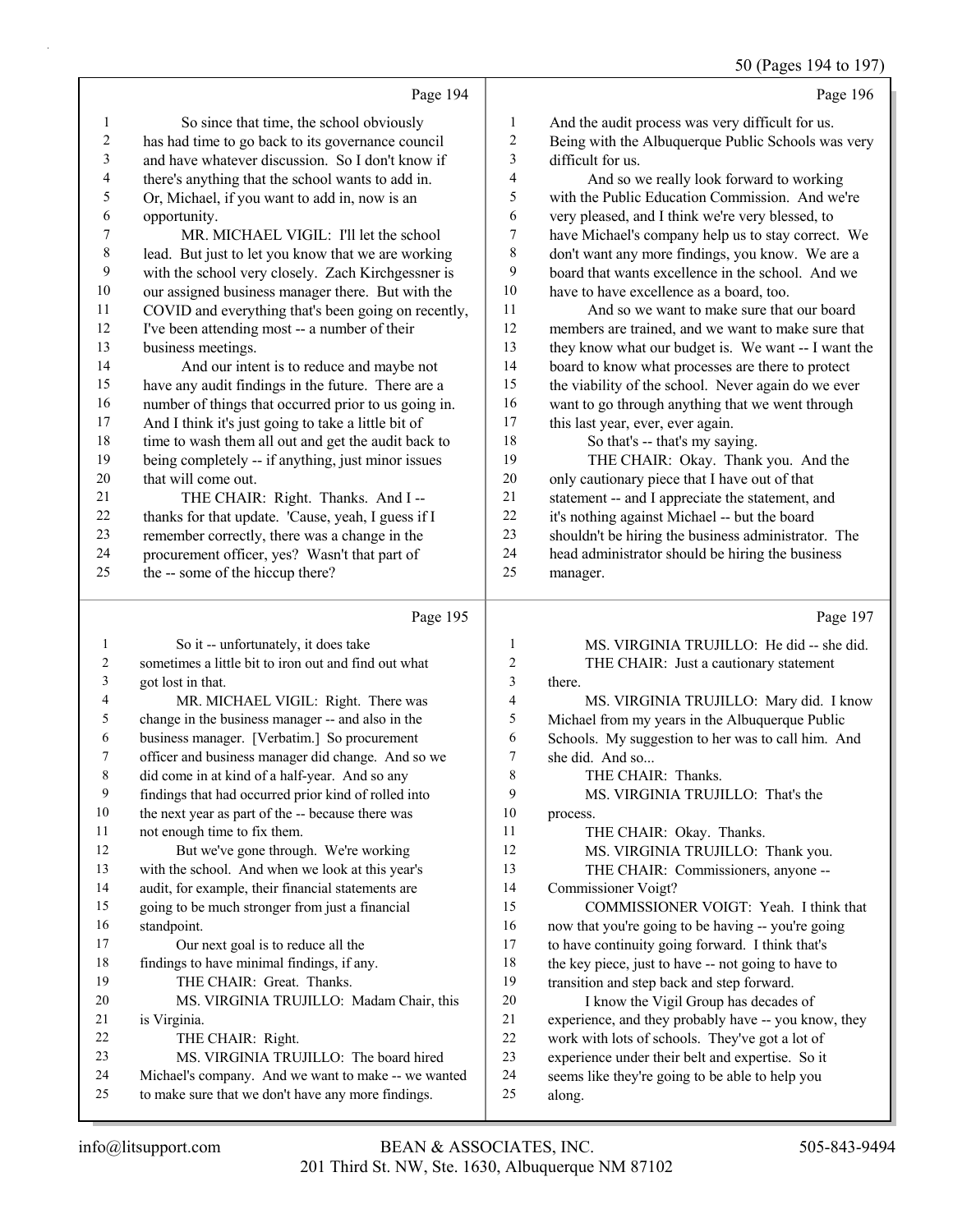51 (Pages 198 to 201)

|              | Page 198                                                        |                | Page 200                                        |
|--------------|-----------------------------------------------------------------|----------------|-------------------------------------------------|
| 1            | THE CHAIR: Okay.                                                | 1              | (No response.)                                  |
| 2            | MS. MARY TARANGO: More cost-effective,                          | $\overline{c}$ | THE CHAIR: Okay. So --                          |
| 3            | too.                                                            | 3              | COMMISSIONER VOIGT: If we're ready for a        |
| 4            | THE CHAIR: That's always a plus. So                             | 4              | motion?                                         |
| 5            | that's -- 'cause -- and, Virginia, I truly do -- I              | 5              | THE CHAIR: We are.                              |
| 6            | always like to hear that the board is interested in             | 6              | COMMISSIONER VOIGT: Okay. I move that           |
| 7            | training and wants to stay up-to-date and know what             | 7              | the Public Education Commission approve the     |
| 8            | they need to ask of their business manager so that              | 8              | Corrective Action Plan for 21st Century Public  |
| 9            | you're asking the right questions and making sure               | 9              | Academy.                                        |
| 10           | that you are getting the -- all the information that            | 10             | COMMISSIONER ROBBINS: I'll second that.         |
| 11           | you need.                                                       | 11             | THE CHAIR: There's a motion by                  |
| 12           | Because, unfortunately, that's -- when                          | 12             | Commissioner Voigt and a second by Commissioner |
| 13           | things start to go wrong in a school, that's the                | 13             | Robbins.                                        |
| 14           | problem, that governance council members didn't know            | 14             | If there's no further discussion, roll,         |
| 15           | what to ask, and they just took some things for                 | 15             | please?                                         |
| 16           | granted.                                                        | 16             | COMMISSIONER ARMBRUSTER: Are there any          |
| 17           | And you can't. You've got to ask the                            | 17             | abstentions?                                    |
| 18           | questions. And that's always best to educate                    | 18             | (No response.)                                  |
| 19           | yourself as well. So thank you for that.                        | 19             | COMMISSIONER ARMBRUSTER: Hearing none,          |
| 20           | MS. VIRGINIA TRUJILLO: Yeah. No question                        | $20\,$         | Commissioner Gipson?                            |
| 21           | is a stupid question. You have a question, we need              | 21             | THE CHAIR: Yes.                                 |
| 22           | to answer it.                                                   | 22             | COMMISSIONER ARMBRUSTER: Commissioner           |
| 23           | THE CHAIR: Yeah. Absolutely, especially                         | 23             | Robbins?                                        |
| 24           | when you're talking about public monies, that you               | 24             | <b>COMMISSIONER ROBBINS: Yes.</b>               |
| 25           | couldn't say, "Oh, I just figured that he knew what             | 25             | COMMISSIONER ARMBRUSTER: Commissioner           |
|              |                                                                 |                |                                                 |
|              |                                                                 |                |                                                 |
|              | Page 199                                                        |                | Page 201                                        |
| $\mathbf{1}$ | he was doing," or, "She knew what she was doing."               | $\mathbf{1}$   | Voigt?                                          |
| 2            | And it's, like, no. If you're not sure, just ask it             | $\overline{c}$ | COMMISSIONER VOIGT: Yes.                        |
| 3            | before it gets too -- sometimes, unfortunately,                 | 3              | COMMISSIONER ARMBRUSTER: Commissioner           |
| 4            | these little problems end up snowballing, and then              | 4              | Raftery?                                        |
| 5            | it's like a runaway train, and you can't stop it.               | 5              | COMMISSIONER RAFTERY: Yes.                      |
| 6            | And that's -- that's where we have the                          | 6              | COMMISSIONER ARMBRUSTER: Commissioner           |
| 7            | great difficulty. Because it's, like, if we had                 | 7              | Armbruster votes "Yes."                         |
| 8            | known ahead of time or before this, maybe there                 | 8              | Commissioner Chavez?                            |
| 9            | could have been some intervention. But then it gets             | 9              | COMMISSIONER CHAVEZ: Yes.                       |
| 10           | too late, and there's nothing you can do.                       | 10             | COMMISSIONER ARMBRUSTER: Commissioner           |
| 11           | So it's always important for the                                | 11             | Davis?                                          |
| 12           | governance council to be there to make sure that                | 12             | COMMISSIONER DAVIS: Yes.                        |
| 13           | they are asking the right questions.                            | 13             | COMMISSIONER ARMBRUSTER: Commissioner           |
| 14           | MS. VIRGINIA TRUJILLO: True.                                    | 14             | Caballero?                                      |
| 15           | COMMISSIONER VOIGT: I wanted to jump in                         | 15             | COMMISSIONER CABALLERO: Yes.                    |
| 16           | on something else, too. I wanted to make sure                   | 16             | COMMISSIONER ARMBRUSTER: Commissioner           |
| 17           | that -- you-all have done a really great job on your            | 17             | Ruiz?                                           |
| 18           | Corrective Action Plan, even if we just look at the             | 18             | COMMISSIONER RUIZ: Yes.                         |
| 19           | colors that were presented to us a few months ago to            | 19             | COMMISSIONER ARMBRUSTER: Commissioner           |
| 20           | the colors now. But, I mean, it was a big lift.                 | 20             | Crone?                                          |
| 21           | And so congratulations on that. And I                           | 21             | COMMISSIONER CRONE: Yes.                        |
| 22           | think you also win the award for the most                       | 22             | COMMISSIONER ARMBRUSTER: Okay. Sorry.           |
| 23           | appearances today.                                              | 23             | That would be a ten-to-zero vote. The motion    |
| 24<br>25     | THE CHAIR: You do. So -- Commissioners,<br>any other questions? | 24<br>25       | passes.<br>THE CHAIR: Motion passed, ten-zero.  |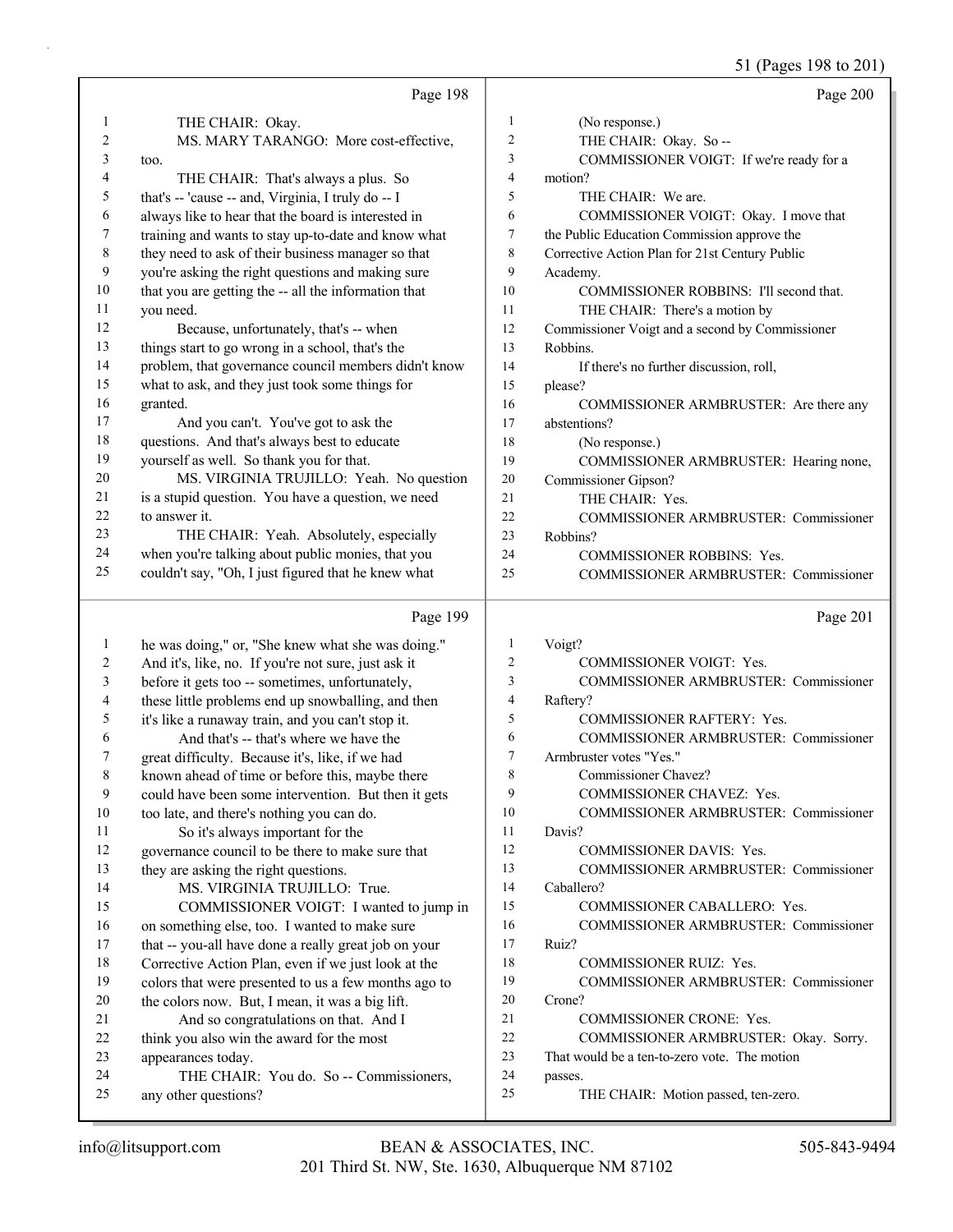### 52 (Pages 202 to 205)

|                | Page 202                                            |    | Page 204                                           |
|----------------|-----------------------------------------------------|----|----------------------------------------------------|
| 1              | Thank you once again. Always good to see you.       | 1  | Madam Chair, this is Dave Robbins. Not a question  |
| $\overline{c}$ | MS. MARY TARANGO: Yippee. Thank you.                | 2  | or a concern -- a question, but not a concern.     |
| 3              | THE CHAIR: And continue to stay safe, and           | 3  | Did you have a chance to talk to your              |
| 4              | hope you have a good opening, whatever it looks     | 4  | auditors about them being able to give you a       |
| 5              | like.                                               | 5  | statement that no postings were done, journal      |
| 6              | MS. VIRGINIA TRUJILLO: Yeah. Thank you.             | 6  | entries done, after the end of the year? That was  |
| 7              | And I want to take this opportunity -- you know,    | 7  | one of the items that we had, and we went back and |
| $\,8\,$        | once we open up, or whenever you want to come visit | 8  | forth, I know, for a long time on that one issue,  |
| 9              | the school, the staff -- Mary is there every day. I | 9  | whether or not we could require you to get a       |
| 10             | go in to sign papers.                               | 10 | statement from a third party.                      |
| 11             | So if you -- if you go by, stop by and              | 11 | But did you have a discussion with your            |
| 12             | look at the school. It's beautiful.                 | 12 | auditors about that or -- or the board?            |
| 13             | THE CHAIR: It was a shame that we weren't           | 13 | MR. ROBERT JESSEN: I'm deferring to Maria          |
| 14             | able to be there for -- through the contract        | 14 | on that question.                                  |
| 15             | negotiations. So, hopefully, in the near future,    | 15 | MS. MARIA FIDALGO: Yes. We haven't yet.            |
| 16             | we'll be able to be up and traveling again. So      | 16 | But we are scheduled to work with them on July --  |
| 17             | thanks.                                             | 17 | the week of July, I believe, 17th. So we will be   |
| 18             | MS. VIRGINIA TRUJILLO: All right. Thank             | 18 | doing that then.                                   |
| 19             | you very, very much, all of you, for all the time   | 19 | COMMISSIONER ROBBINS: Okay.                        |
| 20             | you've put into this. I know how much time it       | 20 | MS. MARIA FIDALGO: July 20th.                      |
| 21             | takes, especially for the staff. So thank you,      | 21 | COMMISSIONER ROBBINS: All right.                   |
| 22             | staff from the PEC.                                 | 22 | MR. ROBERT JESSEN: There has been                  |
| 23             | THE CHAIR: Thanks. Bye-bye. Okay.                   | 23 | discussion with the board on this.                 |
| 24             | MS. KAREN WOERNER: Okay. So add in for              | 24 | MS. MARIA FIDALGO: Yes. Correct.                   |
| 25             | the next school, Zoe Nelsen and Robert Jessen.      | 25 | COMMISSIONER ROBBINS: Well, I think it's           |
|                |                                                     |    |                                                    |

|                | Page 203                                             |                | Page 205                                            |
|----------------|------------------------------------------------------|----------------|-----------------------------------------------------|
| 1              | THE CHAIR: So we have everyone?                      | 1              | a reasonable compromise. And, you know, it gives us |
| $\overline{c}$ | MS. KAREN WOERNER: I have Robert and Zoe,            | $\overline{2}$ | the assurance that a third party is giving the      |
| 3              | and I think we have Marie on the phone.              | 3              | assurance to the school and the PEC that that       |
| 4              | MR. ROBERT JESSEN: We also have Robert               | 4              | previous problem doesn't repeat.                    |
| 5              | Butler.                                              | 5              | THE CHAIR: All right. Thanks. If there              |
| 6              | MS. KAREN WOERNER: I don't see him. But              | 6              | is nothing else, I am going to move that the Public |
| 7              | if he joins, I'll add him.                           | 7              | Education Commission approve the Corrective Action  |
| 8              | MR. ROBERT JESSEN: I'll send him a text.             | 8              | Plan for Monte del Sol Charter School.              |
| 9              | Okay. I have sent text.                              | 9              | <b>COMMISSIONER ROBBINS: Second.</b>                |
| 10             | THE CHAIR: Okay. Thanks. So the last                 | 10             | THE CHAIR: There's a motion by                      |
| 11             | Corrective Action Plan that we have to discuss       | 11             | Commissioner Gipson, a second by Commissioner       |
| 12             | today -- and similar with the previous school --     | 12             | Robbins.                                            |
| 13             | almost all Commissioners were there for the          | 13             | If there is no further discussion, roll,            |
| 14             | negotiations of the Corrective Action Plan.          | 14             | please?                                             |
| 15             | So, Robert, if there's anything you or               | 15             | <b>COMMISSIONER ARMBRUSTER: Commissioner</b>        |
| 16             | anyone from the school wants to say in addition, you | 16             | Voigt?                                              |
| 17             | can.                                                 | 17             | <b>COMMISSIONER VOIGT: Yes.</b>                     |
| 18             | MR. ROBERT JESSEN: I think we had two                | 18             | <b>COMMISSIONER ARMBRUSTER: Commissioner</b>        |
| 19             | days of comprehensive meetings. And I don't know if  | 19             | Robbins?                                            |
| 20             | I can add anything to that. I think it was -- it     | 20             | <b>COMMISSIONER ROBBINS: Yes.</b>                   |
| 21             | was constructive, and we appreciated the process.    | 21             | <b>COMMISSIONER ARMBRUSTER: Commissioner</b>        |
| 22             | THE CHAIR: Okay. Thanks.                             | 22             | Caballero?                                          |
| 23             | Commissioners, are there any questions or            | 23             | <b>COMMISSIONER CABALLERO: Yes.</b>                 |
| 24             | concerns regarding this?                             | 24             | COMMISSIONER ARMBRUSTER: Commissioner               |
| 25             | COMMISSIONER ROBBINS: Yes. I --                      | 25             | Raftery?                                            |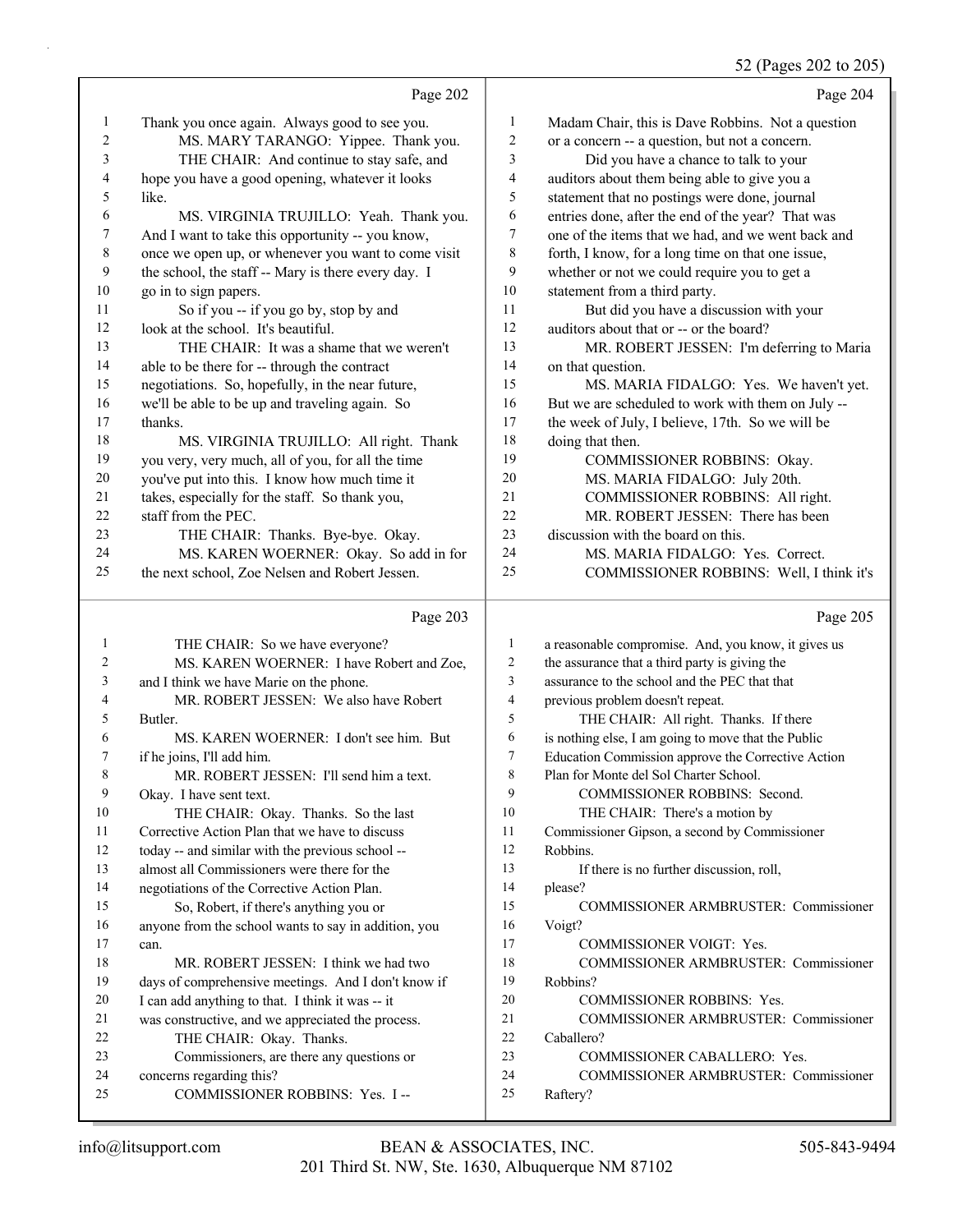### 53 (Pages 206 to 209)

|              | Page 206                                                        |                | Page 208                                                        |
|--------------|-----------------------------------------------------------------|----------------|-----------------------------------------------------------------|
| 1            | <b>COMMISSIONER RAFTERY: Yes.</b>                               | 1              | to -- I have to go up on my iPad to turn the --                 |
| 2            | <b>COMMISSIONER ARMBRUSTER: Commissioner</b>                    | $\overline{2}$ | THE CHAIR: You just didn't -- I thought                         |
| 3            | Ruiz?                                                           | 3              | it lit up, so I didn't want to move to something if             |
| 4            | <b>COMMISSIONER RUIZ: Yes.</b>                                  | $\overline{4}$ | you wanted to say something.                                    |
| 5            | COMMISSIONER ARMBRUSTER: Commissioner                           | 5              | Commissioner Voigt?                                             |
| 6            | Armbruster votes "Yes."                                         | 6              | COMMISSIONER ARMBRUSTER: You're muted.                          |
| 7            | <b>Commissioner Davis?</b>                                      | 7              | COMMISSIONER VOIGT: I'd like to make a                          |
| 8            | COMMISSIONER DAVIS: Yes.                                        | 8              | motion that the Public Education Commission adopt               |
| 9            | COMMISSIONER ARMBRUSTER: Commissioner                           | 9              | the following Annual Report Rating for the 2019-2020            |
| 10           | Chavez?                                                         | 10             | School Year.                                                    |
| 11           | COMMISSIONER CHAVEZ: Yes.                                       | 11             | Due to the COVID-19 Health Emergency                            |
| 12           | COMMISSIONER ARMBRUSTER: Commissioner                           | 12             | school closures in Spring 2020, school has provided             |
| 13           | Crone?                                                          | 13             | its Continuous Learning Plan, but it will not be                |
| 14           | <b>COMMISSIONER CRONE: Yes.</b>                                 | 14             | rated.                                                          |
| 15           | COMMISSIONER ARMBRUSTER: Commissioner                           | 15             | THE CHAIR: I'll second.                                         |
| 16           | Gipson?                                                         | 16             | So there is a motion by Commissioner                            |
| 17           | THE CHAIR: Yes.                                                 | 17             | Voigt, a second by Commissioner Gipson.                         |
| 18           | <b>COMMISSIONER ARMBRUSTER:</b> It's a                          | 18             | If there is no further discussion,                              |
| 19           | ten-to-zero vote.                                               | 19             | Commissioner Armbruster?                                        |
| 20           | THE CHAIR: Motion passes, ten-zero.                             | 20             | COMMISSIONER ARMBRUSTER: Are there any                          |
| 21           | Thanks once again, Robert, for hanging in there with            | 21             | abstentions?                                                    |
| 22           | us today. We appreciate the time and all the time               | 22             | I'm on. Okay.                                                   |
| 23<br>24     | that you've put into this. And we wish you a safe               | 23<br>24       | Hearing none, Commissioner Chavez?<br>COMMISSIONER CHAVEZ: Yes. |
| 25           | opening.<br>MR. ROBERT JESSEN: Thank you very much.             | 25             | COMMISSIONER ARMBRUSTER: Commissioner                           |
|              |                                                                 |                |                                                                 |
|              |                                                                 |                |                                                                 |
|              | Page 207                                                        |                | Page 209                                                        |
| $\mathbf{1}$ | And I appreciate all of the Commission's efforts.               | -1             | Gipson?                                                         |
| 2            | As an elected, unpaid body, you give more than is               | $\overline{2}$ | THE CHAIR: Yes.                                                 |
| 3            | given to you. Thank you very much.                              | 3              | COMMISSIONER ARMBRUSTER: Commissioner                           |
| 4            | THE CHAIR: Thank you.                                           | $\overline{4}$ | Davis?                                                          |
| 5            | Okay. We are on to Item No. 10, which is                        | 5              | <b>COMMISSIONER DAVIS: Yes.</b>                                 |
| 6            | Discussion and Possible Action on Annual Report                 | 6              | <b>COMMISSIONER ARMBRUSTER: Commissioner</b>                    |
| 7            | Ratings for 2019-2020.                                          | $\overline{7}$ | Robbins?                                                        |
| 8            | And this, of course, you remember we                            | 8              | <b>COMMISSIONER ROBBINS: Yes.</b>                               |
| 9            | worked on yesterday so that CSD can close out the               | 9              | COMMISSIONER ARMBRUSTER: Commissioner                           |
| 10           | performance framework for this year. And,                       | 10             | Voigt?                                                          |
| 11           | unfortunately, there is some -- some areas that                 | 11             | <b>COMMISSIONER VOIGT: Yes.</b>                                 |
| 12           | present some challenges, because of the school not              | 12             | COMMISSIONER ARMBRUSTER: Commissioner                           |
| 13           | meeting in person, so that that's -- that's                     | 13             | Raftery?                                                        |
| 14           | presented some challenges in so many areas.                     | 14             | <b>COMMISSIONER RAFTERY: Yes.</b>                               |
| 15           | So we work- -- we did work on that                              | 15             | COMMISSIONER ARMBRUSTER: Commissioner                           |
| 16           | yesterday, and we did make some modifications to the            | 16             | Ruiz?                                                           |
| 17           | language, hopefully, that will be helpful. And that             | 17             | COMMISSIONER RUIZ: (No audible response.)                       |
| 18           | language is reflected in the motions.                           | 18<br>19       | COMMISSIONER ARMBRUSTER: Did I miss hers?                       |
| 19<br>20     | So is there any further discussion on                           | 20             | MS. KAREN WOERNER: Can't tell if it's her                       |
| 21           | those?                                                          | 21             | connection.                                                     |
| 22           | If not, we can move to motions on those<br>individual elements. | 22             | THE CHAIR: Commissioner Ruiz, we can't<br>hear you.             |
| 23           | Commissioner Armbruster, I don't know if                        | 23             | COMMISSIONER RUIZ: I said, "Yes." I'm                           |
| 24           | you're getting ready to say something.                          | 24             | sorry. And then I muted myself. But I did say                   |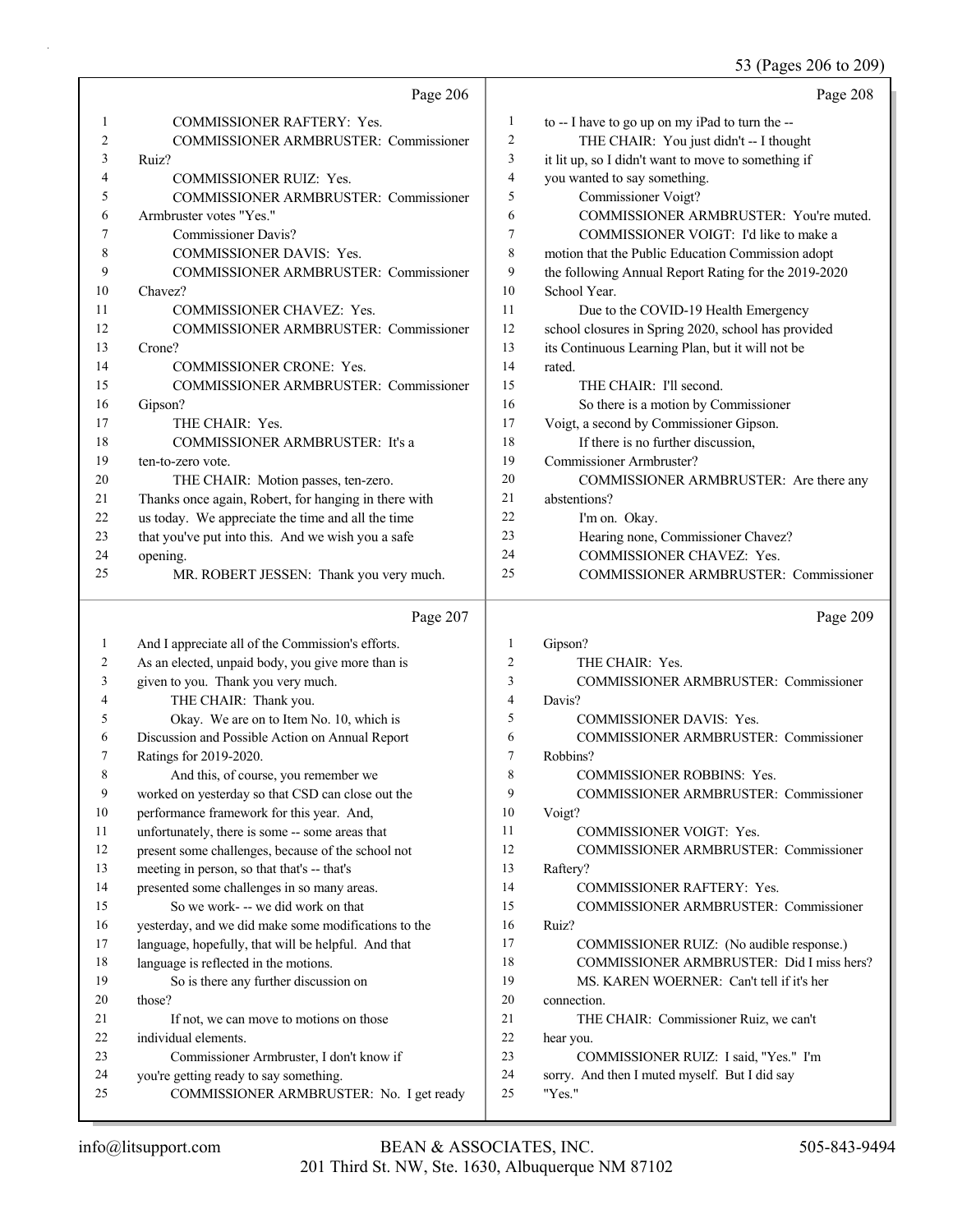54 (Pages 210 to 213)

|    |                                                      |              | $3\pi$ (1 agos 210 to 21.                            |
|----|------------------------------------------------------|--------------|------------------------------------------------------|
|    | Page 210                                             |              | Page 212                                             |
| 1  | COMMISSIONER ARMBRUSTER: I'm sorry. I                | $\mathbf{1}$ | So there would be notification that the --           |
| 2  | just can't hear it sometimes, so -- what can I say?  | 2            | and the guidance would come from the Public Health   |
| 3  | Commissioner Crone?                                  | 3            | Department as to what the school needs to do to      |
| 4  | <b>COMMISSIONER CRONE: Yes.</b>                      | 4            | address the health issue at that time.               |
| 5  | COMMISSIONER ARMBRUSTER: Commissioner                | 5            | So the Public Health Department gives the            |
| 6  | Caballero?                                           | 6            | school the guidance, and then the school and/or      |
| 7  | COMMISSIONER CABALLERO: Yes.                         | 7            | district notifies PED as to what they've had to do   |
| 8  | <b>COMMISSIONER ARMBRUSTER: Commissioner</b>         | 8            | to comply with that guidances.                       |
| 9  | Armbruster votes "Yes."                              | 9            | MR. ALAN BRAUER: Madam Chair -- sorry,               |
| 10 | It's a ten-to-zero vote for. Passes.                 | 10           | Madam Chair and Commissioners. That's my             |
| 11 | THE CHAIR: Thank you. The motion passes,             | 11           | understanding as well. You know, I think based on    |
| 12 | ten-zero.                                            | 12           | what we -- what we went through in March as we went  |
| 13 | We are on to Item No. 10, which is                   | 13           | forward, since every school was required to go to a  |
| 14 | Discussion and Possible -- oh, I'm sorry -- 11,      | 14           | virtual model for their Continuous Learning Plans, I |
| 15 | Discussion and Possible Action on New Educational    | 15           | think that's what -- that's how we're thinking about |
| 16 | Programming Related to COVID-19.                     | 16           | it, from the Department's level for sure.            |
| 17 | And after the discussion yesterday, we               | 17           | THE CHAIR: Right. So that if it's just               |
| 18 | didn't create any new different policy or procedure. | 18           | that temporary, the Department does have the         |
| 19 | But we did talk about offering the guidance that if  | 19           | notification. And I would assume that we would get   |
| 20 | a school is, in fact, looking to add a virtual       | 20           | an update at the monthly meeting as to whether any   |
| 21 | component to its school -- and that is outside of    | 21           | of the PEC-authorized schools had to address a       |
| 22 | any public health requirement for a temporary        | 22           | health emergency and what they did do, so that we    |
| 23 | closure of the building so that the school may have  | 23           | would have that update.                              |
| 24 | to go online for that time period.                   | 24           | But those -- those pieces of the school,             |
| 25 | But if the school is looking to add a                | 25           | if they have to go virtual for that temporary        |
|    | Page 211                                             |              | Page 213                                             |
| 1  | permanent virtual component to their programming,    | 1            | situation, there's no amendment request that's       |
|    | that they do have to come forward with an amendment  | 2            | required.                                            |

|    | that they do have to come forward with an amendment  | ∸  | regulicu.                                           |
|----|------------------------------------------------------|----|-----------------------------------------------------|
| 3  | for a new -- adding a new educational program to     | 3  | This is if they're -- if they're looking            |
| 4  | their school.                                        | 4  | to make this an ongoing permanent piece to their    |
| 5  | COMMISSIONER CABALLERO: Madam Chair, the             | 5  | school.                                             |
| 6  | question -- so if it's just a temporary, would       | 6  | So I -- there's no action that needs to be          |
| 7  | they -- would the school be required to so inform    | 7  | taken -- oh, I'm sorry. Glenna?                     |
| 8  | the -- the Division that that's happening?           | 8  | COMMISSIONER VOIGT: I thought there was,            |
| 9  | THE CHAIR: Well, I think, going forward,             | 9  | that we need to adopt the new educational           |
| 10 | if we're -- and I think, for the most part, we're    | 10 | programming.                                        |
| 11 | looking at the possibility that through the next     | 11 | THE CHAIR: No. We already had that                  |
| 12 | school year, it -- there is the potential for a      | 12 | amendment. That exists. So the guidance is just     |
| 13 | school, or a piece of a district, to have to shutter | 13 | that if they want to do this, it would require that |
| 14 | the building or pieces of the building.              | 14 | amendment that already exists.                      |
| 15 | I think -- and, Alan, you can weigh in on            | 15 | COMMISSIONER VOIGT: Okay. And just FYI,             |
| 16 | this. But I would certainly think that there would   | 16 | Kelly Callahan is here for the Public Charter       |
| 17 | be a requirement that that school has to notify the  | 17 | Schools of New Mexico, Karen. I don't know if you   |
| 18 | Public Ed Department that, due to this health        | 18 | saw her in the room or not. Instead of Matt.        |
| 19 | emergency, they've had to do this. And that          | 19 | THE CHAIR: Okay. We are then on to                  |
| 20 | notification would have to take place.               | 20 | Item No. 12, which is -- moving along -- the Report |
| 21 | Because that happens if there is any kind            | 21 | from the Chair.                                     |
| 22 | of extraordinary circumstance in a school, you know; | 22 | So I just have a couple of things. As you           |
| 23 | a school has a fire, and they're -- you know, they   | 23 | know, I've been on the -- the Reentry Task Force.   |
| 24 | have to close for a couple of days or whatever. The  | 24 | So that wrapped up on Wednesday. And we are looking |
| 25 | Public Ed Department has to be notified.             | 25 | at, hopefully -- and as Alan mentioned, he's got    |
|    |                                                      |    |                                                     |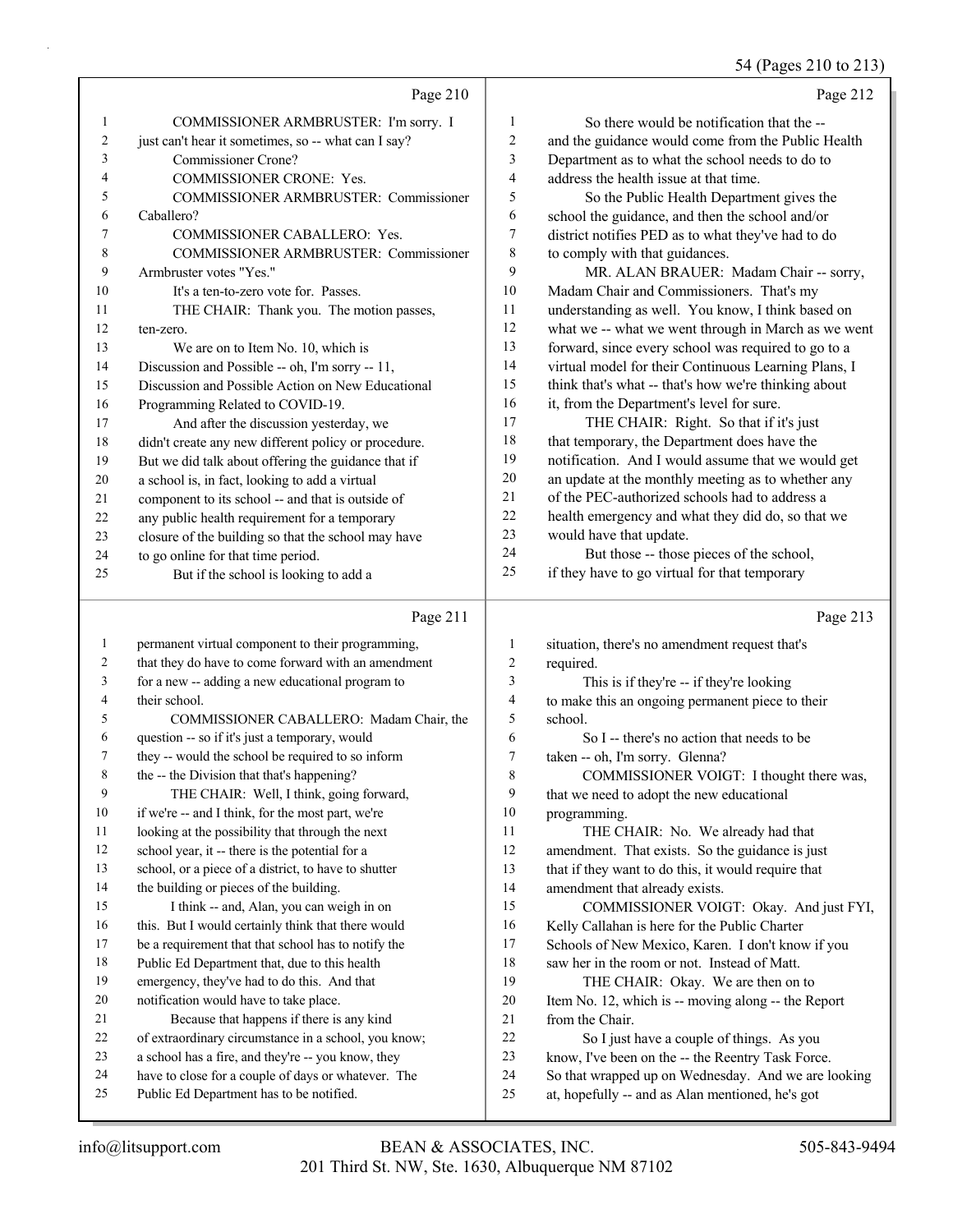### 55 (Pages 214 to 217)

|                | Page 214                                             |                | Page 216                                            |
|----------------|------------------------------------------------------|----------------|-----------------------------------------------------|
| -1             | work to do over the weekend, because the             | 1              | which is a little confusing, and not really sure    |
| $\overline{c}$ | anticipation is that there will be the -- the draft  | $\overline{2}$ | what direction this is looking to go in at this     |
| 3              | will be ready by sometime on Monday. So that it is   | 3              | point in time.                                      |
| 4              | ready to get out next week.                          | $\overline{4}$ | So I was pleased at first that we were              |
| 5              | So -- and we all know that schools are               | 5              | moving on this. But now I have a little bit of a    |
| 6              | anticipating that. There was a -- I truly            | 6              | concern that there's a bump in the road as to what  |
| $\overline{7}$ | appreciated the broad spectrum of folks that were    | 7              | direction this is going to go in.                   |
| 8              | brought in to that conversation. There are people    | 8              | And I know Ami had a conversation with              |
| 9              | there that I got to work with that I normally don't  | 9              | Aaron about the -- about the fact that the          |
| 10             | get to work with. So it's always nice to -- to       | 10             | programmatic view that they're looking at is        |
| 11             | reach out and have conversations with those folks.   | 11             | established in statute when we're looking at the    |
| 12             | And those individuals that the Secretary             | 12             | budget. So there's a concern as to why this isn't   |
| 13             | brought in to speak with us truly did help to inform | 13             | the legal discussion once again about the MOU.      |
| 14             | the conversations and decisions. We were broken      | 14             | So I will keep you posted as to the                 |
| 15             | into subcommittees. So it'll also be interesting to  | 15             | continuing saga of that. So I'm not really sure     |
| 16             | see the work that was done with the other            | 16             | exactly where we are at this moment in time.        |
| 17             | subcommittees and see how this whole report is sewn  | 17             | As you know, we spent quite a bit of time           |
| 18             | together, which I'm glad that's not my task.         | 18             | through formal meetings, and Ami spent quite a bit  |
| 19             | So my job's over. So thank you very much.            | 19             | of time, and I spent quite a bit of time, and Alan  |
| 20             | And thanks ahead of time for all the additional work | 20             | did as well, trying to iron out something for       |
| 21             | that's going to go into that.                        | 21             | Albuquerque Sign Language. That, unfortunately,     |
| 22             | Excuse me. We had -- we had a little                 | 22             | hasn't yet taken place. But we're hoping that we    |
| 23             | bit -- I think I mentioned this yesterday. We had a  | 23             | can move forward with something for them throughout |
| 24             | little bit of a glitch with Zoom last month as well, | 24             | sometime -- and certainly some additional work.     |
| 25             | potentially going forward to this month. So Bev and  | 25             | And my final update is somewhat personal.           |
|                | Page 215                                             |                | Page 217                                            |
|                |                                                      |                |                                                     |

|    | $1$ age $213$                                        |              | $1$ age $21$                                         |
|----|------------------------------------------------------|--------------|------------------------------------------------------|
| 1  | Karen had brought that to my attention.              | $\mathbf{1}$ | And it revolves around last meeting. We spent a lot  |
| 2  | So I did reach out to the Secretary to see           | 2            | of time -- and I appreciate the Commission -- and I  |
| 3  | what we could do to fix this. And I appreciate the   | 3            | appreciate the Commission spending the time and      |
| 4  | fact that the fix happened very quickly. And thanks  | 4            | effort in being thoughtful in addressing the school, |
| 5  | to Alan and Karen for their work on that as well to  | 5            | MAS, last month. Each and every one of us, I think,  |
| 6  | get it done, and, I guess, get it done economically, | 6            | identified, before we made any statements or         |
| 7  | if that's the appropriate word there -- I'm not --   | 7            | comments, that we supported the school, we knew that |
| 8  | you know, when you're talking over a thousand        | 8            | the school was a well-performing school, that we had |
| 9  | dollars, I'm not sure if it's economic.              | 9            | concerns about the amendment request.                |
| 10 | Sorry. I've got to step away for a                   | 10           | It was apparent during the Chat session              |
| 11 | minute.                                              | 11           | that the greater MAS community was not as            |
| 12 | (Chair takes brief personal time).                   | 12           | appreciative of our thoughtful discourse.            |
| 13 | THE CHAIR: Sorry. My allergies get the               | 13           | Since that time, I've had a number of                |
| 14 | best of me sometimes.                                | 14           | phone calls from some MAS staff people indicating    |
| 15 | So when I reached out to the cabinet                 | 15           | that there apparently was a concerted effort by the  |
| 16 | Secretary about the Zoom meeting, he did, at that    | 16           | MAS community and MAS management to, quote, unquote, |
| 17 | point, indicate that he also had given some          | 17           | "blow up" the Chat, and a celebration to the MAS     |
| 18 | direction to work -- restart the work on the MOU,    | 18           | community for "blowing up" the Chat of the PEC, and  |
| 19 | which we were kind of excited about. And there was   | 19           | to continue to "blow up" the PEC's e-mail.           |
| 20 | a meeting that was set up to have that legal         | 20           | And one of those e-mails that I did                  |
| 21 | discussion.                                          | 21           | receive kind of hit home, because it wasn't just,    |
| 22 | PED Legal has reached out to Ami and                 | 22           | you know, "We're really deeply disappointed in the   |
| 23 | indicated that that meeting is going to be           | 23           | professional decision that you made."                |
| 24 | rescheduled, and it's not going to be a -- they're   | 24           | And I think that's what each and every one           |
| 25 | anticipating that it be a programmatic meeting,      | 25           | of us showed. We have no concern, and we             |
|    |                                                      |              |                                                      |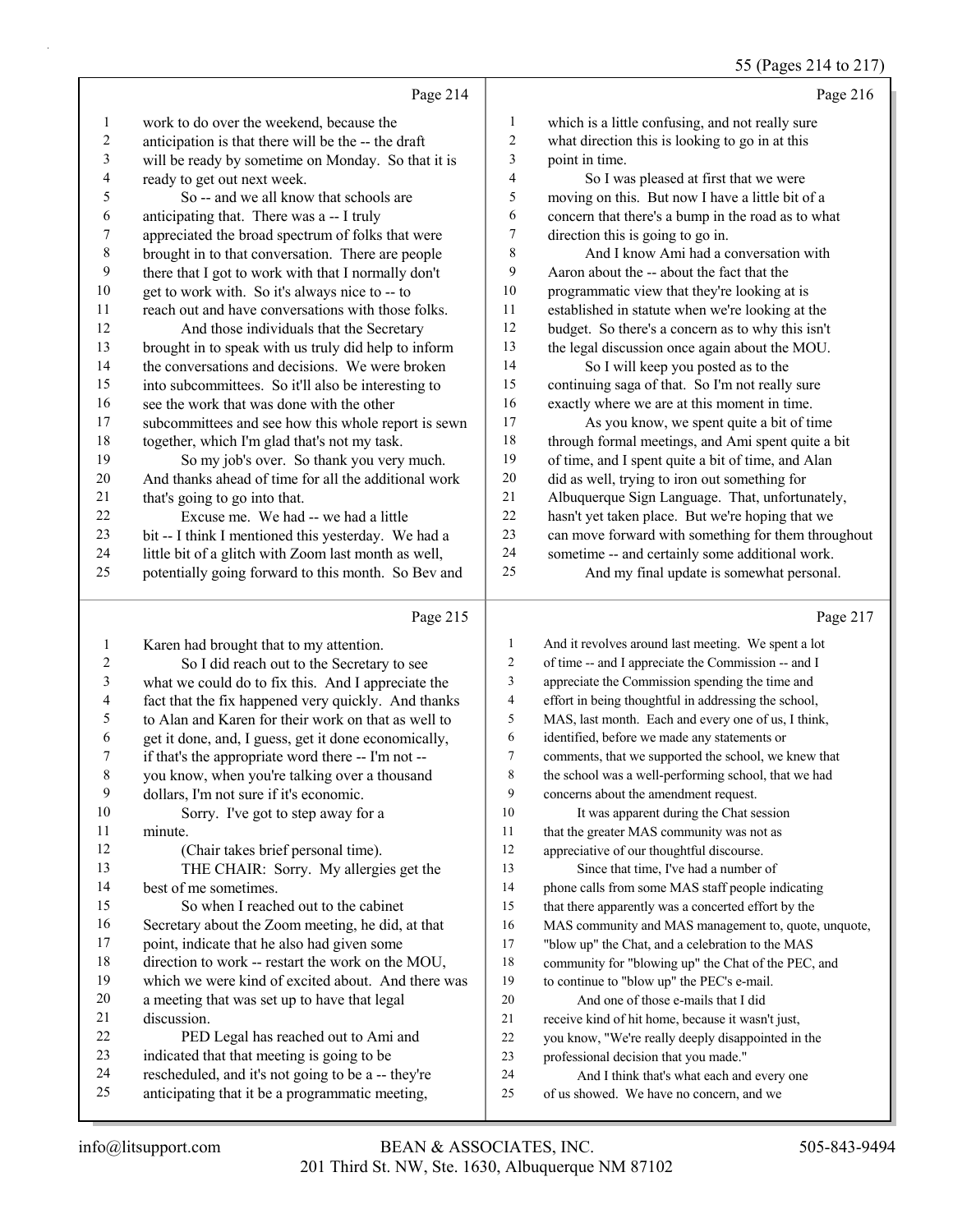56 (Pages 218 to 221)

|                | Page 218                                                                     |                | Page 220                                                                          |
|----------------|------------------------------------------------------------------------------|----------------|-----------------------------------------------------------------------------------|
| 1              | appreciate, different points of view. I don't mind                           | $\mathbf{1}$   | connection.                                                                       |
| 2              | if someone disagrees. That's part of what life is,                           | $\sqrt{2}$     | THE CHAIR: Okay.                                                                  |
| 3              | and that's what hopefully what makes us better. We                           | 3              | COMMISSIONER RUIZ: Anyway, it's just                                              |
| 4              | hear different viewpoints, and we can move on from                           | $\overline{4}$ | really tragic and sad to me that someone that                                     |
| 5              | there.                                                                       | 5              | purports to be a leader of students and is supposed                               |
| 6              | But this idea that because someone                                           | 6              | to set the standard and be a role model will engage                               |
| 7              | disagreed with a decision that we made then gets                             | 7              | and incur such hateful discourse. And I think that                                |
| $\,$ $\,$      | elevated to a point where there's accusations that                           | $\,$ $\,$      | is absolutely unethical, absolutely unprofessional.                               |
| 9              | Commissioners are participating in something not                             | 9              | And that was shared all over social media                                         |
| $10\,$         | only unethical, but also illegal, goes beyond what                           | $10\,$         | as well as e-mails that were sent out. And they                                   |
| 11             | should be expected, what should be tolerated.                                | 11             | were encouraged by leadership to show up. And it's                                |
| 12             | In this day and age, given what we have                                      | 12             | just -- it's really sickening to me that someone                                  |
| 13             | just been witnessing over the past two weeks, if we                          | 13             | that's heading a school -- any school -- would                                    |
| 14             | can't be accepting of individuals, and as charters,                          | 14             | engage in that kind of behavior.                                                  |
| 15             | the one piece that we celebrate so much is that we                           | 15             | And the other thing I'm going to say --                                           |
| 16             | represent New Mexico. We represent the variety of                            | 16             | and, you know, it's been said before by several                                   |
| 17             | communities. We are enriched by the experiences                              | 17             | people on this Commission, and I'm going to repeat                                |
| 18             | that we have because of the diversity of this state.                         | 18             | it again. Because sometimes I think if there's                                    |
| 19             | And we hope that we are growing individuals in our                           | 19             | things that we discuss that are not in public forum,                              |
| $20\,$         | schools that are going to be more tolerant because                           | $20\,$         | they need to be kept exactly where we discussed                                   |
| 21             | they have those varied experiences.                                          | 21             | them. And there's been times that some of that                                    |
| $22\,$         | But when I see leadership of a school                                        | $22\,$         | information is out there when it shouldn't be.                                    |
| 23             | support and encourage the kind of actions and                                | 23             | And so I'll end with that.                                                        |
| 24             | activity that took place, that disheartens me and                            | 24             | THE CHAIR: Okay. Thanks.                                                          |
| 25             | worries me about the climate that is being                                   | 25             | We are on to the update from Public                                               |
|                |                                                                              |                |                                                                                   |
|                |                                                                              |                |                                                                                   |
|                | Page 219                                                                     |                | Page 221                                                                          |
| $\mathbf{1}$   | established.                                                                 | $\mathbf{1}$   | Charter Schools. So -- and Kelly is being brought                                 |
| $\overline{c}$ | And the one e-mail that I am particularly                                    | 2              | on?                                                                               |
| 3              | referencing was copied to the management of the                              | 3              | MS. KAREN WOERNER: Yes, she is. Hi,                                               |
| 4              | school. And the only thing I'm going to say is                               | 4              | Kelly. Can you unmute yourself?                                                   |
| 5              | silence is concurrence. And that is very                                     | 5              | MS. KELLY CALLAHAN: Yes, I did. Thank                                             |
| 6              | disappointing, because each and every one of us come                         | 6              | you.                                                                              |
| 7              | here with our own uniquenesses. And the idea that                            | 7              | MS. KAREN WOERNER: Hi, Kelly.                                                     |
| 8              | just because someone is disappointed because they                            | 8              | MS. KELLY CALLAHAN: Hi. Let me start my                                           |
| 9              | didn't get what they wanted, that they can sink to                           | 9              | video.                                                                            |
| 10             | the level of personal attacks and that is accepted,                          | 10             | THE CHAIR: Hi.                                                                    |
| 11             | that cannot be accepted. Words have consequences.                            | 11             | MS. KELLY CALLAHAN: Hi. Madam Chair,                                              |
| 12             | And I'll end there.                                                          | 12             | Commissioners, thank you for letting us have this                                 |
| 13             | So thank you for that.                                                       | 13             | opportunity once again to share what's going on at                                |
| 14             | COMMISSIONER RUIZ: Madam Chair, can I say                                    | 14             | Public Charter Schools of New Mexico. I haven't had                               |
| 15             | something to that as well?                                                   | 15             | the privilege yet to meet all of the new                                          |
| 16             | THE CHAIR: Sure.                                                             | 16             | Commissioners.                                                                    |
| 17             | COMMISSIONER RUIZ: And I know the                                            | 17             | My name is Kelly Callahan, and I am the                                           |
| 18             | e-mails, and I saw that, and I will tell you that                            | 18             | Director of School Quality and Support and work with                              |
| 19             | social media is a really good thing and a bad thing.                         | 19             | Matt Pahl at the Public Charter Schools of                                        |
| 20             | And I know that I shared with you that I'd seen some                         | 20             | New Mexico. And we just have a couple of things,                                  |
| 21             | really [connectivity issues] --                                              | $21\,$         | very brief updates that we would like to share with                               |
| 22             | THE CHAIR: Commissioner Ruiz?                                                | $22\,$         | the Commissioners. So thank you again for allowing                                |
| 23<br>24       | COMMISSIONER RUIZ: I'm sorry?                                                | 23             | us to have this opportunity.                                                      |
| 25             | THE CHAIR: You're really breaking up.<br>COMMISSIONER RUIZ: It's my Internet | 24<br>25       | So, first of all, we'd like to<br>congratulate all the schools that were formally |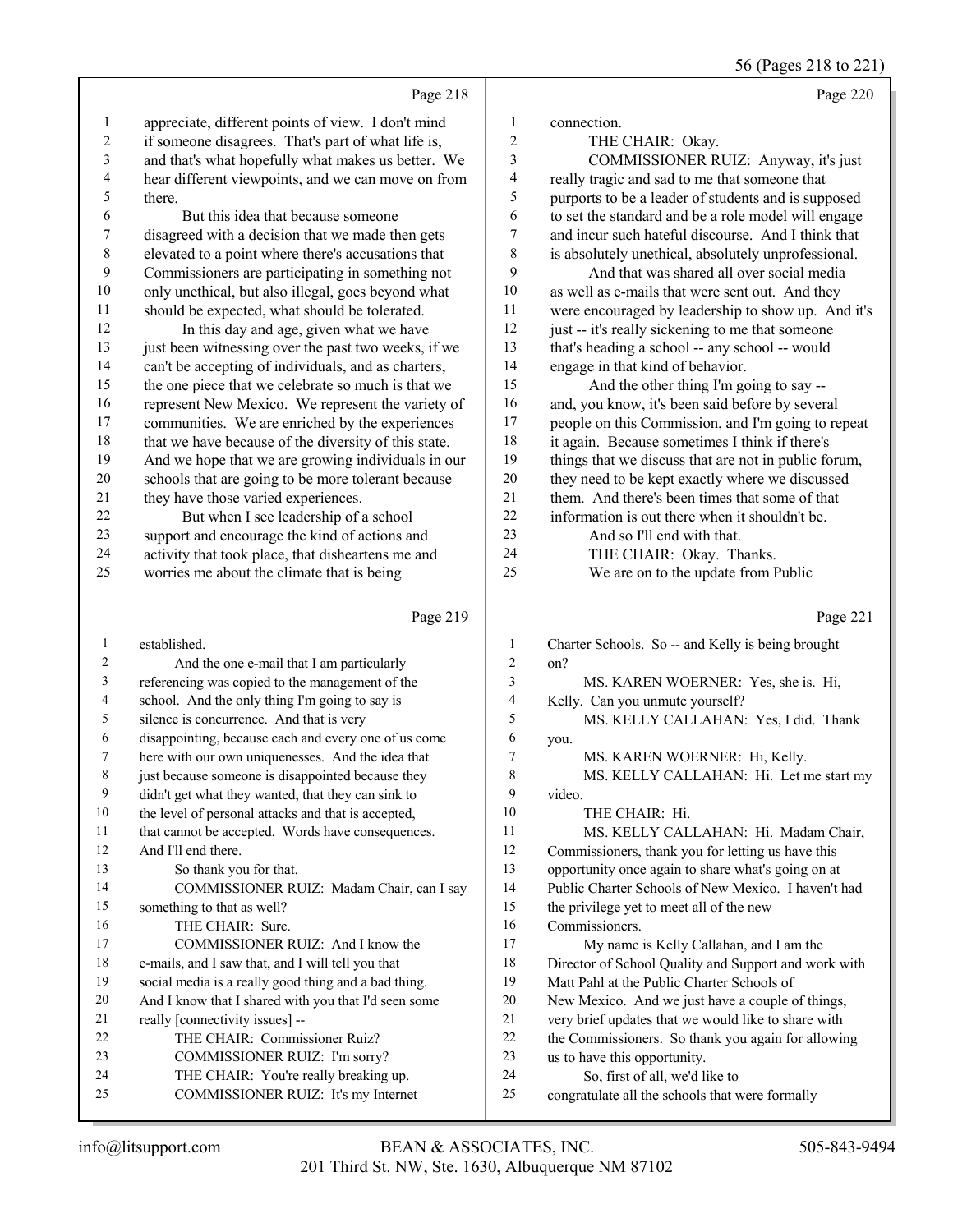### 57 (Pages 222 to 225)

|                | Page 222                                             |                          | Page 224                                             |
|----------------|------------------------------------------------------|--------------------------|------------------------------------------------------|
| $\mathbf{1}$   | renewed and contracts signed and I's dotted and T's  | 1                        | And so there is some concern from the                |
| $\overline{c}$ | crossed, and, hopefully, we can get back to some     | 2                        | charter schools that this CARES money may be pulled  |
| 3              | sort of normalcy for schools to start.               | 3                        | back and redistributed into the operational funding  |
| 4              | But you guys had a heavy, heavy lift. And            | 4                        | on this Special Session, that nothing is official.   |
| 5              | so congratulations to the PEC and to the PED for the | 5                        | We have just been hearing the concerns of the        |
| 6              | tremendous work that you did in the renewal reviews  | 6                        | charter schools and wanted to bring it to your       |
| 7              | and contract negotiations; just a huge amount of     | 7                        | attention that we hope that the -- the focus on      |
| $\,$ 8 $\,$    | work and -- I think somebody's already mentioned     | $\,$ $\,$                | preparing to bring kids back into schools is         |
| 9              | it -- but not paid and elected. And you guys         | 9                        | definitely a priority for our schools.               |
| 10             | definitely do yeomen's work all the time. So         | 10                       | But they're already facing a lot of budget           |
| 11             | congratulations to all on that.                      | 11                       | issues before COVID hit and before the oil crisis    |
| 12             | The other thing is we wanted to update you           | 12                       | hit with the reduction of the Small School Size      |
| 13             | that the governing boards -- and I heard Virginia    | 13                       | Adjustment. So the money that is given to provide    |
| 14             | Trujillo talk about the governing board training --  | 14                       | support services for reentry back into schools is    |
| 15             | we are wrapping up. We are, once again, facing a     | 15                       | very necessary, and we hope that the Legislature and |
| 16             | looming deadline of June 30th for governing board    | 16                       | the PED will keep that in mind for the charter       |
| 17             | training. And we are wrapping up our modules.        | 17                       | schools as they try to prepared adequately.          |
| 18             | We've had to go online for the training              | 18                       | Based on what Chairwoman Gipson's task               |
| 19             | for PCSNM. So we are hoping we will have a good      | 19                       | force, how that comes out, and -- and what Alan and  |
| $20\,$         | response by the governing boards to this training,   | $20\,$                   | his team bring out, we just want to make sure that   |
| 21             | and the work that we're doing at PCSNM is trying to  | 21                       | we're -- we're carefully supporting our charter      |
| 22             | elevate that training to increase the efficiency and | 22                       | schools who are school districts unto themselves and |
| 23             | effectiveness of our boards.                         | 23                       | don't have the level of support that -- that         |
| 24             | And I had heard very clearly from the PEC            | 24                       | districts have internally.                           |
| 25             | that oversight by the boards is paramount. And this  | 25                       | And we want to make sure that we have as             |
|                | Page 223                                             |                          | Page 225                                             |
| $\mathbf{1}$   | is something that we're working on and reiterating   | $\mathbf{1}$             | much opportunity for them to provide the safest and  |
| $\overline{c}$ | and emphasizing all the time. So we will continue    | $\overline{\mathbf{c}}$  | equitable learning environment for our students.     |
| 3              | to do that and elevate our level of training so we   | $\mathfrak{Z}$           | And so we just wanted to bring that to               |
| 4              | can hopefully elevate the performance of our         | $\overline{\mathcal{L}}$ | your attention. And we will see this -- this new     |
| 5              | governing boards and continue having the quality     | 5                        | session coming next week is going to be interesting. |
| 6              | oversight that needs to happen when we are stewards  | 6                        | And, hopefully, there won't be a lot of cuts to      |
| 7              | of public money.                                     | 7                        | public education, because that -- that still needs   |
| 8              | And so that's definitely a big part of our           | 8                        | to be supported adequately.                          |
| 9              | work.                                                | 9                        | So, anyway, we just wanted to raise that             |
| 10             | And then, lastly, we just wanted to                  | 10                       | level -- you know, there's not a good or bad on      |
| 11             | mention that we have been meeting with the school    | 11                       | this. It's just we want to make sure that charter    |
| 12             | leaders; PCSNM has been hosting a collaborative of   | 12                       | schools' budgets are watched, if you will, since     |
| 13             | school leaders. And we've been meeting about once a  | 13                       | they have to face a double whammy from cuts with the |
| 14             | week, discussing practices in this new COVID world,  | 14                       | Small School Size Adjustment.                        |
| 15             | you know, how are we working with our kids, what are | 15                       | So, anyway, just thank you again for this            |
| 16             | we doing to provide equitable and effective          | 16                       | opportunity. If you have any questions for me, I've  |
| 17             | instruction, all of those peer supports that are     | 17                       | been sort of the "ninja" PCSNM employee. I've been   |
| 18             | necessary when we talk about the -- the workings of  | 18                       | really involved working with school boards. I have   |
| 19             | this new world that we live in.                      | 19                       | been doing coaching and mentoring with six schools,  |
| 20             | But we are concerned a little bit about              | 20                       | three of them are Public Education Commission        |
| 21             | the CARES money that has come into the schools and   | $21\,$                   | schools, where I have actually been at governing     |
| 22             | school districts. The schools have received money,   | 22                       | board meetings all year long and working side by     |
| 23             | that they have done their bars, that the purpose of  | 23                       | side with the schools and their boards to -- and I   |
| 24             | the money is to help with PPE and preparing to       | 24                       | feel like we've made really big strides on some      |
| 25             | reopen, hopefully.                                   | 25                       | practices and protocols that hopefully will          |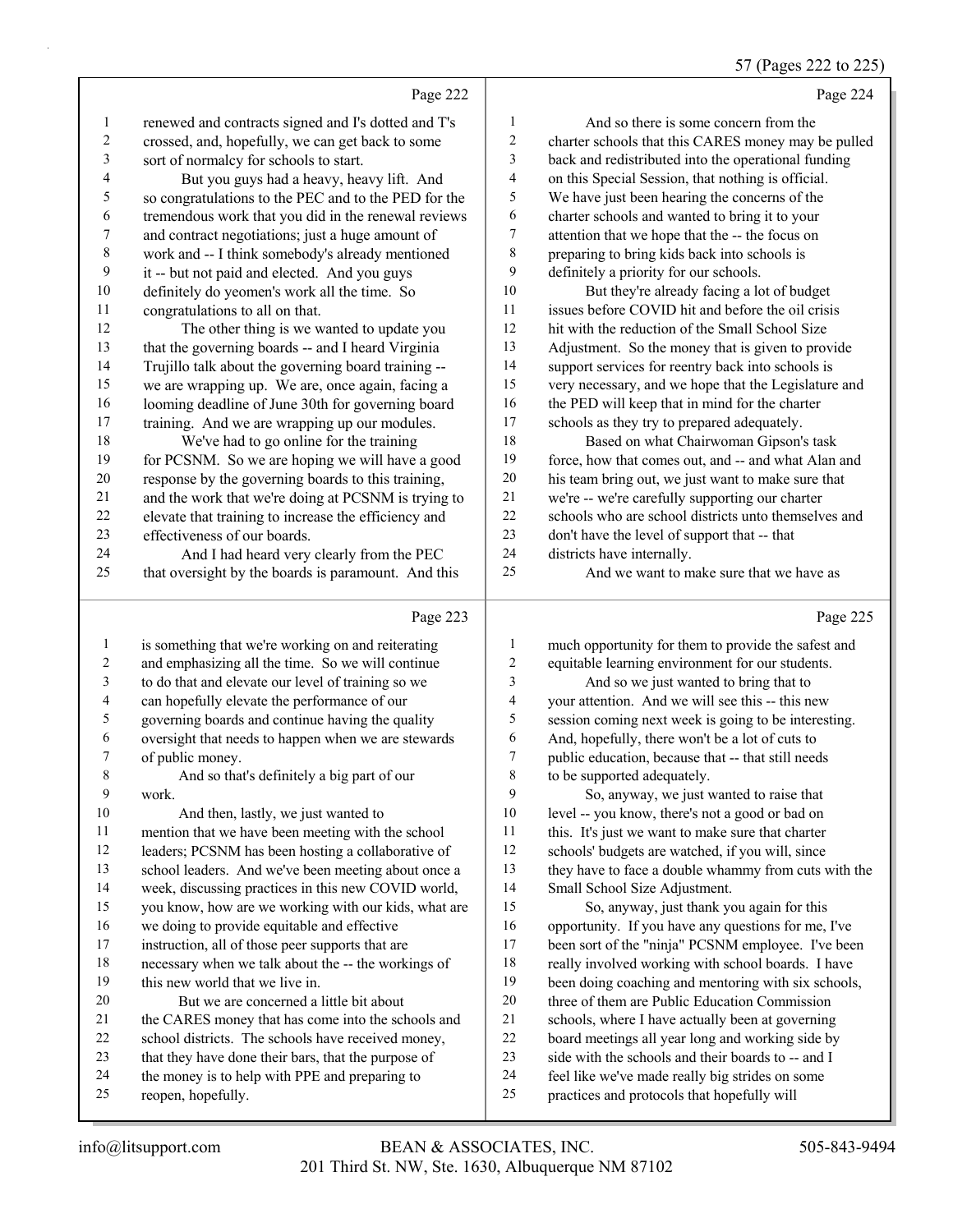58 D

|              |                                                                                                            |                          | 38 (Pages 226 to 229                                                                                   |
|--------------|------------------------------------------------------------------------------------------------------------|--------------------------|--------------------------------------------------------------------------------------------------------|
|              | Page 226                                                                                                   |                          | Page 228                                                                                               |
| $\mathbf{1}$ | significantly shift the work that governing boards                                                         | 1                        | MS. KELLY CALLAHAN: And financial is a                                                                 |
| 2            | are doing.                                                                                                 | $\overline{c}$           | hard one to diminish.                                                                                  |
| 3            | So that's -- I've been really focused on                                                                   | 3                        | THE CHAIR: To target and take away, yeah.                                                              |
| 4            | that, so I haven't been around. But it's really                                                            | $\overline{4}$           | So -- and Ami did also send in input for                                                               |
| 5            | great to see everybody again. And I'm here if you                                                          | 5                        | the -- the new application rule as -- the renewal                                                      |
| 6            | have any questions.                                                                                        | 6                        | and new application that's also -- I don't know if                                                     |
| 7            | THE CHAIR: I think -- and thanks for                                                                       | 7                        | there's a date set for that yet.                                                                       |
| $\,$ $\,$    | that. And thanks for mentioning the governing                                                              | 8                        | MS. AMI JAEGER: There was the public                                                                   |
| 9            | council. Because I forgot to thank Alan for syncing                                                        | 9                        | hearing on Monday, June 8th. And so comments were                                                      |
| 10           | me up with Heidi from -- so that we could talk about                                                       | $10\,$                   | required to be submitted. So                                                                           |
| 11           | the rule change on governance council.                                                                     | 11                       | THE CHAIR: I thought only the public                                                                   |
| 12           | And we had a conversation about it. And                                                                    | 12                       | hearing for the governance council was Monday.                                                         |
| 13           | she forwarded me the rule and asked me to mark it up                                                       | 13                       | MS. AMI JAEGER: No, I don't know when the                                                              |
| 14           | with the concerns that the Commission had. And then                                                        | 14                       | governing -- Alan might know. I don't know when the                                                    |
| 15           | Ami sent out a compilation of that as comments for                                                         | 15                       | governing council rule hearings will be, because I                                                     |
| 16           | the PEC.                                                                                                   | 16                       | don't know if the rules were produced yet.                                                             |
| 17           | But I did hear back from Heidi. And                                                                        | 17<br>$18\,$             | MR. ALAN BRAUER: Madam Chair,                                                                          |
| 18           | the -- the determination from the policy committee<br>was they were going to go forward with what they had | 19                       | Commissioners, and, Ami, the one last year was the                                                     |
| 19<br>20     | put forth. And, hopefully, next year, maybe, we'll                                                         | $20\,$                   | one for the governing council training. I don't<br>think there's a date yet set for the other one,     |
| 21           | be able to look at the -- at it.                                                                           | 21                       | because we really did want to have feedback prior to                                                   |
| 22           | So it was a little disappointing, because                                                                  | 22                       | releasing it.                                                                                          |
| 23           | Kelly -- I don't know whether you're aware. The big                                                        | 23                       | We're trying to make sure that we are --                                                               |
| 24           | concern was we don't have a problem with the equity                                                        | 24                       | because we're going to deal with the appeals process                                                   |
| 25           | council piece being added into the requirement for                                                         | 25                       | part of the application, that's the trickier part,                                                     |
|              |                                                                                                            |                          |                                                                                                        |
|              |                                                                                                            |                          |                                                                                                        |
|              | Page 227                                                                                                   |                          | Page 229                                                                                               |
| $\mathbf{1}$ |                                                                                                            |                          |                                                                                                        |
| 2            | governance council training. But taking an hour                                                            | 1<br>$\overline{c}$      | that we get that in place prior to when decisions                                                      |
| 3            | away from the financial piece was concerning,<br>because, as you know, it's what gets so many schools      | 3                        | are going to be made by either the PEC or other<br>authorizers in the state.                           |
| 4            | in trouble.                                                                                                | $\overline{\mathcal{L}}$ | So I think that we're -- just because of,                                                              |
| 5            | MS. KELLY CALLAHAN: Right.                                                                                 | 5                        | quite frankly, lessons learned from me in this first                                                   |
| 6            | THE CHAIR: So that that's where we had                                                                     | 6                        | round of rule making, I wanted make sure that we                                                       |
| 7            | the -- that was one of our biggest concerns there is                                                       | 7                        | were able to connect with, you know, everyone                                                          |
| 8            | how come you're taking it away from there?                                                                 | 8                        | involved prior to setting that date.                                                                   |
| 9            | So I guess that's work that'll just have                                                                   | 9                        | So that should be -- it's pending right                                                                |
| 10           | to continue. But the rule -- the hearing did take                                                          | 10                       | now. But our plan is to make it happen in ample                                                        |
| 11           | place, and I'm assuming the rule will be adopted as                                                        | 11                       | time so that it can be back onto the Registry prior                                                    |
| 12           | is without any additional changes.                                                                         | 12                       | to September the 1st.                                                                                  |
| 13           | MS. KELLY CALLAHAN: And --                                                                                 | 13                       | THE CHAIR: Okay. Thanks.                                                                               |
| 14           | THE CHAIR: I'm sorry.                                                                                      | 14                       | And, Kelly, sorry. I kind of Zoom-bombed                                                               |
| 15           | MS. KELLY CALLAHAN: I just wanted to say,                                                                  | 15                       | your time. So --                                                                                       |
| 16           | Madam Chair, that PCSNM also put some comments in.                                                         | 16                       | MS. KELLY CALLAHAN: No. That's fine,                                                                   |
| 17           | And so, hopefully, again, we'll see some things, you                                                       | 17                       | Madam Chair. I'm -- I'm finished, and -- unless                                                        |
| 18           | know, as we become more familiar with the regulation                                                       | 18                       | there's anything else that you guys want to ask                                                        |
| 19           | and the practices that are put into place.                                                                 | 19                       | about what's going on with the Public Charter                                                          |
| 20           | And I would agree that it -- you know,                                                                     | 20<br>21                 | Schools.                                                                                               |
| 21<br>22     | with your supplanting from something that is so                                                            |                          | THE CHAIR: No. And thanks for trying to                                                                |
| 23           | critical. But it is also important -- you know, how                                                        | $22\,$<br>23             | catch up those schools. Because I know a lot of                                                        |
| 24           | do you -- how do you differentiate of -- the equity                                                        | 24                       | folks do, as Alan mentioned before, rely on that<br>end-of-the-year conference to get a chunk of hours |
| 25           | councils versus one of the other topics?<br>THE CHAIR: I know. I know.                                     | 25                       | out of.                                                                                                |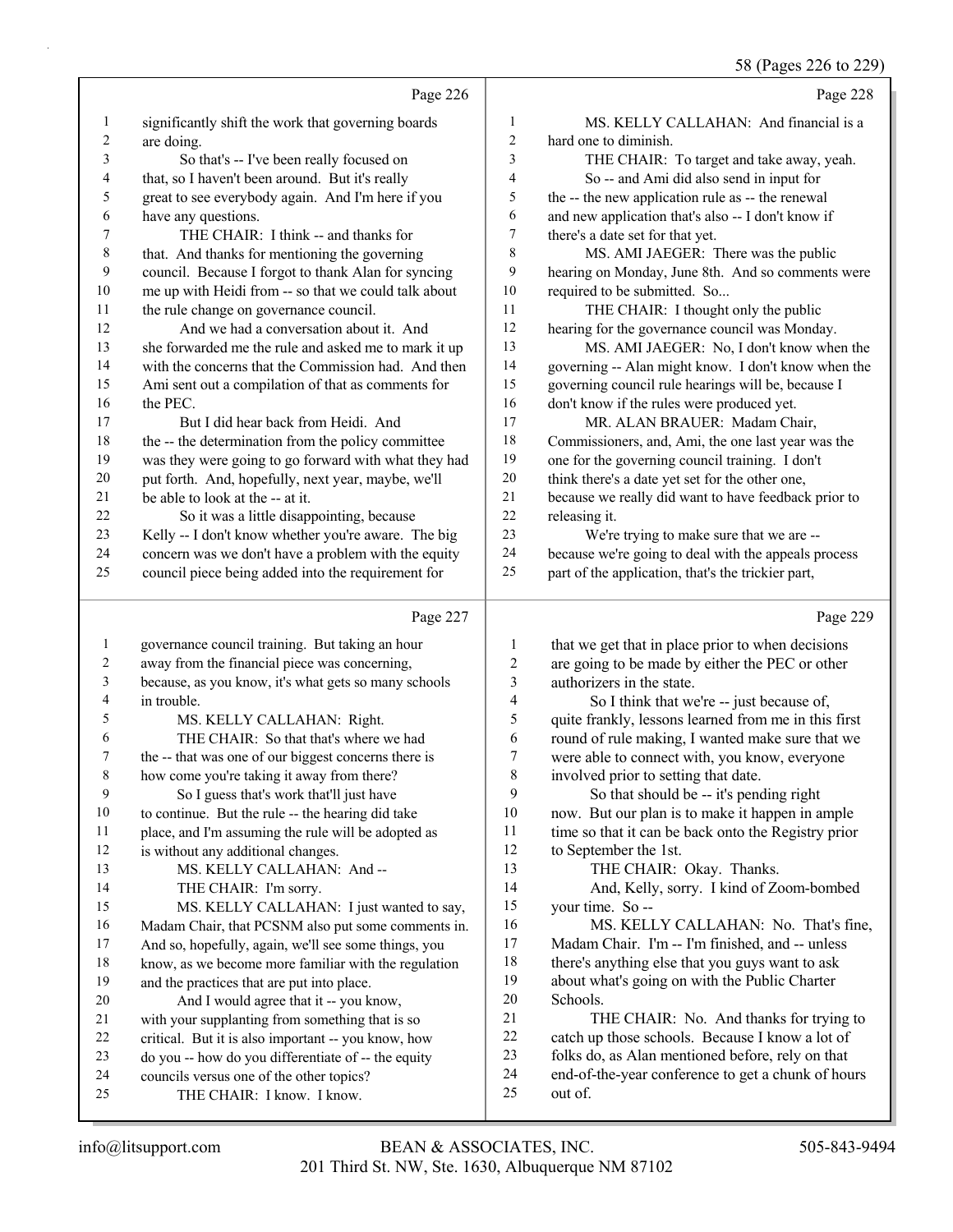#### 59 (Pages 230 to 233)

|                |                                                                                                           |                | 59 (Pages 230 to 233)                                |
|----------------|-----------------------------------------------------------------------------------------------------------|----------------|------------------------------------------------------|
|                | Page 230                                                                                                  |                | Page 232                                             |
| 1              | And this all kind of took the wind out of                                                                 | $\mathbf{1}$   | So I'm hoping that -- and it hurts my                |
| $\overline{c}$ | it. And we don't want folks to be caught short                                                            | $\overline{c}$ | heart to know that that type of action is happening. |
| 3              | because of that; although, you could say you                                                              | $\mathfrak{Z}$ | Secondly, our website -- I was looking at            |
| 4              | shouldn't always wait till the last minute. But                                                           | $\overline{4}$ | our website the other day. And the PEC districts     |
| 5              | that's another story.                                                                                     | 5              | and charter school directory are not up to date.     |
| 6              | MS. KELLY CALLAHAN: Right. Right.                                                                         | 6              | And I know there are some new schools that are now   |
| 7              | Thank you, again, Madam Chair.                                                                            | $\tau$         | in certain districts that are not listed.            |
| 8              | THE CHAIR: Thanks. Stay safe.                                                                             | 8              | And also, my district, No. 3, and No. 4,             |
| 9              | We are on to PEC Comments. So I'm going                                                                   | 9              | are reversed. So just an FYI.                        |
| 10             | to look at my screen. Commissioner Davis?                                                                 | 10             | COMMISSIONER ARMBRUSTER: Right.                      |
| 11             | COMMISSIONER DAVIS: Hello. So I'm glad                                                                    | 11             | COMMISSIONER VOIGT: And it's probably                |
| 12             | that we're all still healthy.                                                                             | 12             | been like that for quite a while. I just happened    |
| 13             | And then regarding the -- I guess the -- I                                                                | 13             | to notice it when I looked at the website.           |
| 14             | can't think of the terminology right now that I want                                                      | 14             | THE CHAIR: I don't think the maps are                |
| 15             | to say -- the -- the way society has been                                                                 | 15             | there either, are they? I think I looked a while     |
| 16             | communicating with one another, it's falling to the                                                       | 16             | ago.                                                 |
| 17             | lowest common denominator. And I think it only                                                            | 17             | COMMISSIONER VOIGT: Yeah. The maps are               |
| $18\,$         | takes all of us, or everybody, standing up and                                                            | 18             | there. But it's the text part that is not updated    |
| 19             | saying, "This is not okay."                                                                               | 19             | right now with new charter schools. Like, Raíces     |
| 20             | And that's -- otherwise, I think we did                                                                   | 20             | wasn't listed. And then Karyl Ann's and my district  |
| 21             | really a lot of good work today. I'm really happy                                                         | 21             | are reversed.                                        |
| $22\,$         | with all the schools that we were able to give                                                            | 22             | THE CHAIR: You all got swapped? Yeah.                |
| 23             | contracts to and that the caps were all approved. I                                                       | 23             | COMMISSIONER VOIGT: I wanted to echo what            |
| 24             | think everybody today was really positive.                                                                | 24             | Georgina said. This has been a great, streamlined    |
| 25             | Thank you.                                                                                                | 25             | day. We've done a lot in such a compacted format.    |
|                | Page 231                                                                                                  |                | Page 233                                             |
| $\mathbf{1}$   | THE CHAIR: I'll just quickly echo a big                                                                   | $\mathbf{1}$   | So great work, everyone.                             |
| $\overline{c}$ | thanks to Karen and the team, through the contract                                                        | $\overline{c}$ | THE CHAIR: Commissioner Ruiz, do you want            |
| 3              | negotiations, getting all of -- getting all of this                                                       | 3              | to say anything else?                                |
| 4              | ready; because there's just a lot of documents that                                                       | 4              | COMMISSIONER RUIZ: Just really quickly,              |
| 5              | have to get populated and so many pieces of those                                                         | 5              | thank you to Beverly and Karen and Alan and          |
| 6              | contracts.                                                                                                | 6              | everybody for everything that they do to get it      |
| 7              | So staying on top of all the schools and                                                                  | 7              | moving and get us ready for that.                    |
| 8              | what they still need, I think I've said before,                                                           | 8              | Thank you, Ami, for doing all you do. I              |
| 9              | takes an army, and she doesn't even have a platoon.                                                       | 9              | read what you sent me at 11:00 last night. Bless     |
| 10             | So it's -- it's a lot of work, and we truly do                                                            | 10             | you.                                                 |
| 11             | appreciate it.                                                                                            | 11             | And just thank you to the Commissioners              |
| 12             | Glenna?                                                                                                   | 12             | and Pattie. I'll echo what Glenna said. It's good    |
| 13             | COMMISSIONER VOIGT: So I want to thank                                                                    | 13             | to voice that and to call that out, because if we    |
| 14             | you, Pattie, for speaking out about some of the junk                                                      | 14             | don't call that out and it's happening, it's going   |
| 15             | that was bombarding us during that -- that meeting                                                        | 15             | to continue to happen. And that's also even if       |
| 16             | with MAS. And I think -- and this is just from an                                                         | 16             | stuff is going on within the Commission, because we  |
| 17             | outside perspective -- that a lot of times -- and                                                         | 17             | do have instances where things have been shared with |
| 18             | I'm not going to name any schools or any people.                                                          | 18             | others that shouldn't have been.                     |
| 19             | But I think a lot of times people will try                                                                | 19             | And so I think it's very important that              |
| 20             | to manipulate other people, especially bodies that                                                        | 20             | we, you know, stand true to what -- what we swore    |
| 21             | might have some authority. And so I think that's                                                          | 21             | to, which was to represent kids and students in      |
|                |                                                                                                           |                |                                                      |
| 22<br>23       | something that we want to have our radar up against<br>and just be alerted to things like that, because I | 22             | education and to do it ethically and responsibly.    |

- and just be alerted to things like that, because I think there might be some of that happening,
- especially with your Commissioners.
- 24 And I love Zoom, but I'm sick of Zoom. I'm ready to [inaudible].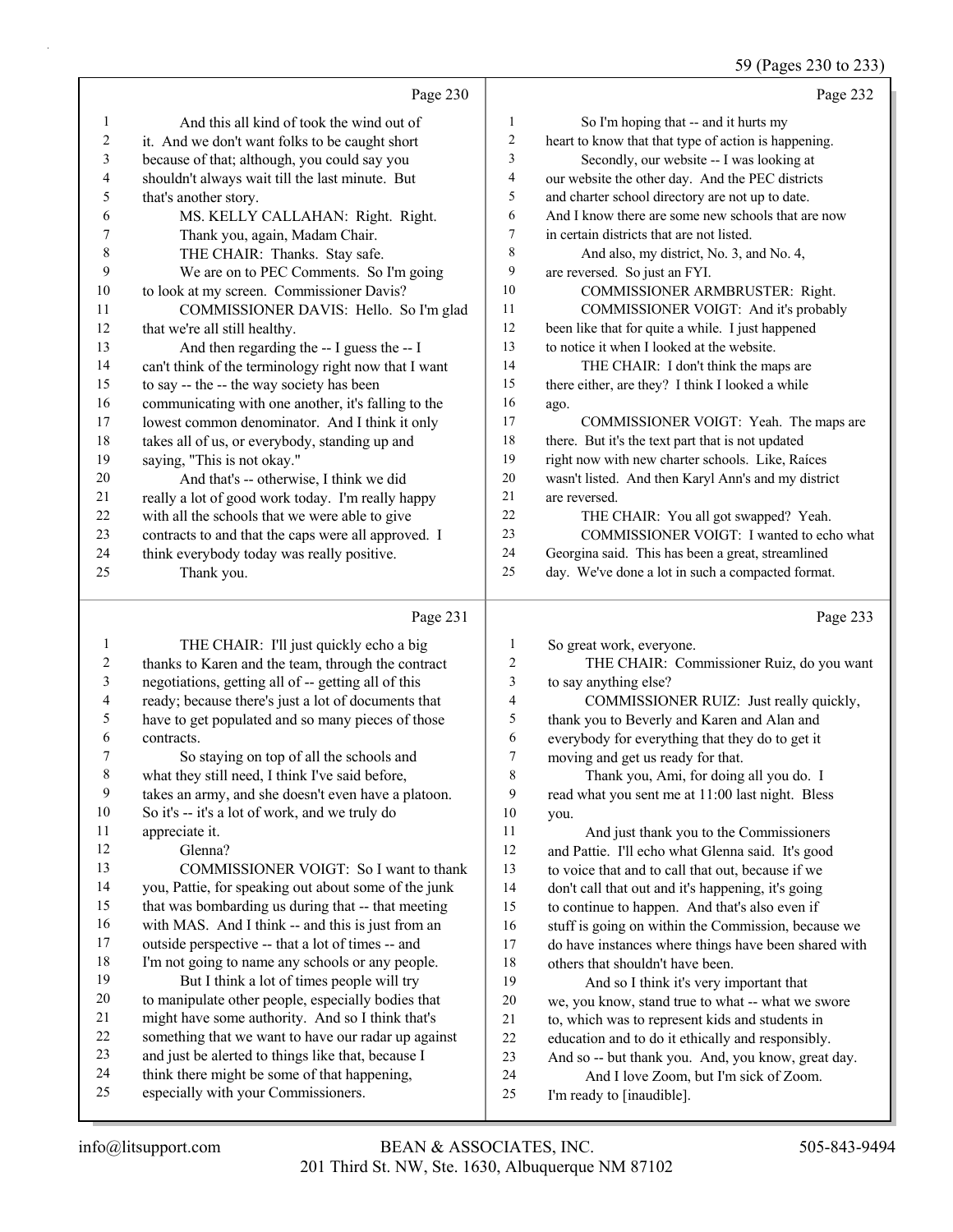### 60 (Pages 234 to 237)

|                   | Page 234                                                                                       |                         | Page 236                                                                               |
|-------------------|------------------------------------------------------------------------------------------------|-------------------------|----------------------------------------------------------------------------------------|
| 1                 | THE CHAIR: I know.                                                                             | $\mathbf{1}$            | And I hope that you don't take it so strongly and                                      |
| 2                 | Commissioner Chavez?                                                                           | $\overline{c}$          | take it as how it is. It's just not right. But we,                                     |
| 3                 | COMMISSIONER CHAVEZ: Yes. Gosh. I'm                                                            | $\mathfrak{Z}$          | as a Commission, did the right thing, and we can                                       |
| 4                 | just going to say ditto to everything. But I will                                              | 4                       | rest assured on that, that we did the right thing,                                     |
| 5                 | repeat that I am disturbed by that information. And                                            | 5                       | and that we are going to go forward.                                                   |
| 6                 | I kept wondering where it was all coming from; but                                             | 6                       | And a lot of what -- good things have                                                  |
| 7                 | now it makes sense. And it's just totally uncalled                                             | 7                       | happened is because of the staff that we have. And                                     |
| $\,$ $\,$         | for, and very disappointed. Especially when you use                                            | 8                       | I'm truly glad to have the type of staff that we                                       |
| 9                 | kids, it's just not good.                                                                      | 9                       | have. And it's supportive, and it's aboveboard and                                     |
| $10\,$            | But I do want to thank everybody for all                                                       | 10                      | does a lot of work. And so I'm glad things are                                         |
| 11                | the work that we do and the time that we put in.                                               | 11                      | much, much better than how it was before in a                                          |
| 12                | And I've got to just say a big "Amen" to                                                       | 12                      | previous administration.                                                               |
| 13                | Commissioner Ruiz, who says that she's tired of                                                | 13                      | So, again --                                                                           |
| 14                | Zoom, because I am sick of Zooming. I'm so tired of                                            | 14                      | THE CHAIR: Thank you. Thank you.                                                       |
| 15                | it. And so I'll be glad when it's all done.                                                    | 15                      | <b>Commissioner Raftery?</b>                                                           |
| 16                | Thank you.                                                                                     | 16                      | COMMISSIONER RAFTERY: Yes. The last --                                                 |
| 17                | THE CHAIR: All right. Thanks.                                                                  | 17                      | the nice thing about being at the end of this is                                       |
| 18                | Commissioner Caballero?                                                                        | 18                      | that, you know, everybody has said everything, and I                                   |
| 19                | COMMISSIONER CABALLERO: Thank you,                                                             | 19                      | can also say "ditto" to everybody's hard work.                                         |
| $20\,$            | Commissioner. And ditto to everything that has been                                            | $20\,$                  | Karen, I admire you. Beverly, thank you                                                |
| 21                | said so far. But I am dismayed for the -- the --                                               | 21                      | so much. Everybody -- Alan, thank you. Everybody                                       |
| $22\,$            | what has happened to you, Madam Chair. I know that                                             | $22\,$                  | is so helpful, especially the tech people. Again,                                      |
| 23                | the Internet can be used in cruel and untrue ways,                                             | 23                      | they help me so much.                                                                  |
| 24                | or ways to twist the truth or what was said or what                                            | 24                      | I think that all schools have such good                                                |
| 25                | was done or the past. I know that very well. And                                               | 25                      | intentions, good goals. They're going in the right                                     |
|                   |                                                                                                |                         |                                                                                        |
|                   | Page 235                                                                                       |                         | Page 237                                                                               |
|                   |                                                                                                | $\mathbf{1}$            |                                                                                        |
| $\mathbf{1}$<br>2 | it's unfortunate.                                                                              | $\overline{\mathbf{c}}$ | direction. I'm really proud to be part of this and<br>part of this organization.       |
| 3                 | I was very proud of the Commission overall                                                     | 3                       | Yes, there are ups; yes, there are downs.                                              |
| 4                 | after we had that meeting with the school. I<br>personally did not like the tone that was used | 4                       | But, in all, it's working out the way it's supposed                                    |
| 5                 | towards us by -- by -- in the discussion of traffic                                            | 5                       | to be, and I think that we're going -- it's going to                                   |
| 6                 | and the safety of children.                                                                    | 6                       | get better. It's going to go further, and I think                                      |
| 7                 | I just -- but I took it in, and I took it                                                      | $\tau$                  | we should all be proud of what we are doing.                                           |
| 8                 | as, okay, you can say whatever you want. You can                                               | 8                       | Thank you.                                                                             |
| 9                 | have your -- your say. You can do whatever angle                                               | 9                       | THE CHAIR: Thanks. Commissioner                                                        |
| 10                | you want to do that.                                                                           | 10                      | Armbruster?                                                                            |
| 11                | But to take -- take the -- the strong                                                          | 11                      | COMMISSIONER ARMBRUSTER: Well, again, I                                                |
| 12                | opposition and take it into the Internet and use                                               | 12                      | always thank -- am I unmuted? I don't know.                                            |
| 13                | others and -- it's just -- it's -- it is not what we                                           | 13                      | THE CHAIR: You're -- we can hear you.                                                  |
| 14                | want schools to teach children. And it is not how                                              | 14                      | COMMISSIONER ARMBRUSTER: Okay. So I                                                    |
| 15                | adults should be treating each other.                                                          | 15                      | always want to thank the CSD staff and Alan and                                        |
| 16                | There were competing interests. The                                                            | 16                      | Karen and Megan and Missy and all of those people,                                     |
| 17                | school is fantastic, but there's competing interests                                           | 17                      | because they do way more work than they should be                                      |
| 18                | in the neighborhood. And that is why I pushed for                                              | 18                      | doing, that their pay grade is considerably lower                                      |
| 19                | another date so that the school can actually prove                                             | 19                      | than their three jobs that they're doing.                                              |
| 20                | that they can increase enrollment and keep traffic                                             | 20                      | And I guess I haven't been on social                                                   |
| 21                | and safety measures.                                                                           | 21                      | media, and I didn't read the e-mails. So I'm sorry                                     |
| 22                | And so I read all that stuff, and I                                                            | 22                      | about that, guys. I guess I will have to go read                                       |
| 23                | thought that I was the only one being upset with all                                           | 23                      | the Chat and do that. I did read the transcript,                                       |
| 24<br>25          | that.<br>But it is truly unfortunate, Madam Chair.                                             | 24<br>25                | but I did not read any of those e-mails.<br>And it is -- I am sorry that -- I did read |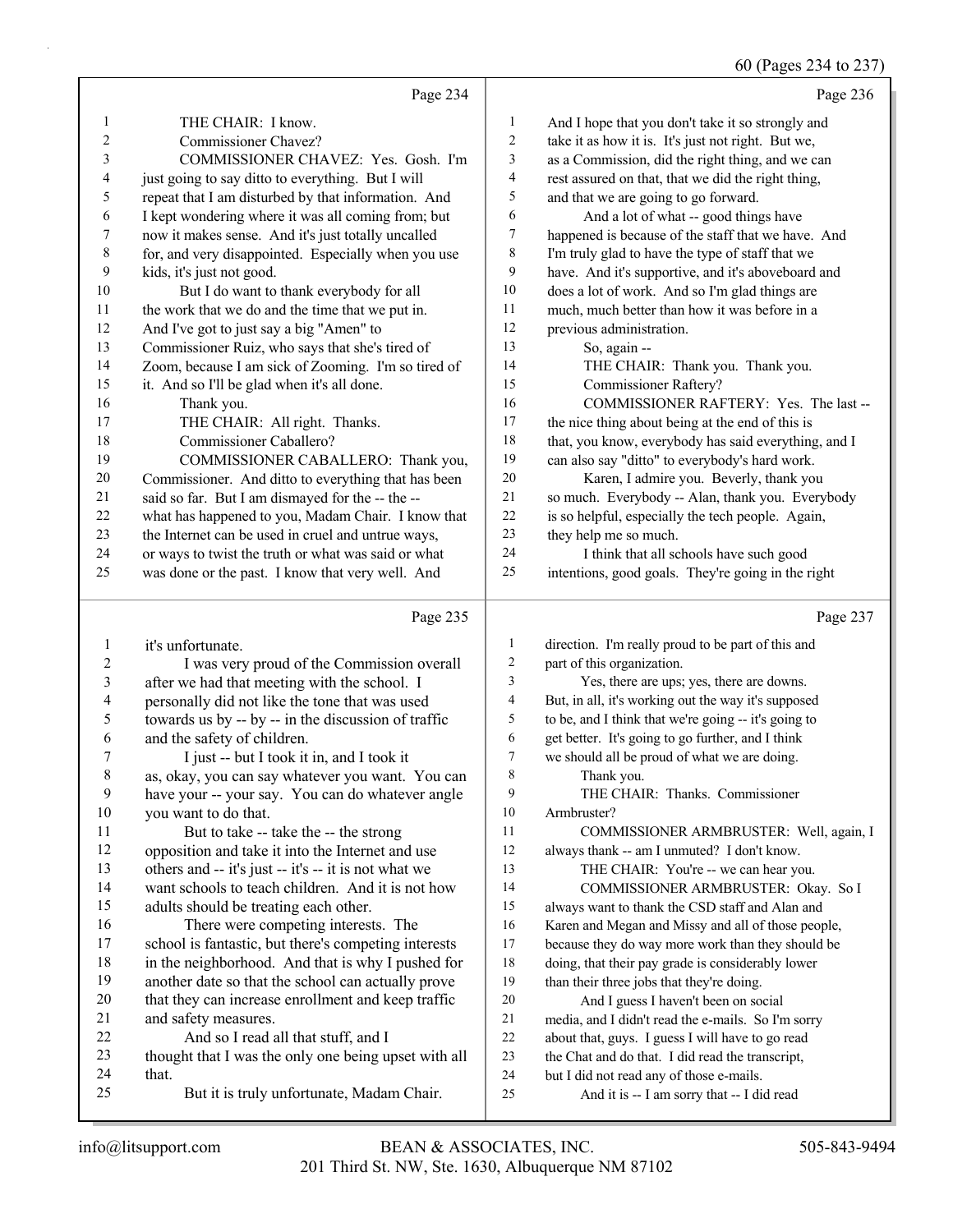#### 61 (Pages 238 to 241)

|                                                           |                         | 01 (rages 250 to 241)                                |
|-----------------------------------------------------------|-------------------------|------------------------------------------------------|
| Page 238                                                  |                         | Page 240                                             |
| one, which I totally agree with how upsetting it<br>1     | 1                       | I mean, at our hearts, we're moral beings,           |
| 2<br>was; but, otherwise, I'm sort of stupid about that.  | $\overline{c}$          | and that we protest behavior when we see that        |
| 3<br>And I wanted to say -- to just tell you              | 3                       | behavior is unjust, especially if it is directed at  |
| 4<br>that all this time for the last almost six years, I  | $\overline{\mathbf{4}}$ | us or others that we care for.                       |
| 5<br>thought that Rio Rancho was the group I was          | 5                       | And that just reveals that there is a way            |
| 6<br>representing. And it turns out that I'm only         | 6                       | that the world should be. You know, Ben Franklin     |
| 7<br>representing a part of Rio Rancho. I don't even      | 7                       | said that, "We've given you a republic, if you can   |
| $\,$ $\,$<br>know who does the other part.                | 8                       | keep it."                                            |
| 9<br>And I didn't find that out until probably            | 9                       | You know, the founders, in our founding              |
| 10<br>four or five weeks ago.                             | 10                      | documents, didn't promise a perfect union. When      |
| I said, "Oh, really? It's only upper, not<br>11           | 11                      | they were complaining about the brutality of the     |
| 12<br>lower?"                                             | 12                      | British rule, they stated, "We wanted to form a more |
| 13<br>I didn't even know it. So I think I'm               | 13                      | perfect union," not a perfect union, realizing that  |
| 14<br>going to have to talk to the Secretary of State     | 14                      | a perfect union was unattainable on this earth and   |
| 15<br>about making these lines a little bit more          | 15                      | in our lifetimes, but always striving for that more  |
| 16<br>definitive.                                         | 16                      | perfect union, always striving for something that's  |
| 17<br>I think, for some of you, it's pretty               | 17                      | better than what we had.                             |
| 18<br>easy. But my district is sort of all over the place | 18                      | I think we want that for our children, our           |
| 19<br>because of the lack of population. And, honestly,   | 19                      | grandchildren, and so on.                            |
| all this time, I thought these were mine.<br>20           | 20                      | You know, there's an expectation that                |
| 21<br>So I actually have no idea what I                   | 21                      | justice exists. Justice exists, not as a -- as a     |
| 22<br>represent now. Just thought I would tell you after  | 22                      | virtual concept, but justice exists when we make a   |
| 23<br>all those years, I had no idea.                     | 23                      | stand for justice. We live in a world where ideas    |
| 24<br>Thank you.                                          | 24                      | of justice and morality exist.                       |
| 25<br>THE CHAIR: Thanks.                                  | 25                      | We are creatures able to think in terms of           |
| Page 239                                                  |                         | Page 241                                             |
| <b>Commissioner Robbins?</b><br>1                         | 1                       | justice and morality, and we expect others to as     |
| $\overline{c}$<br>COMMISSIONER ROBBINS: Thank you. I'll   | $\boldsymbol{2}$        | well. And when they don't, it hurts our moral        |
| 3<br>ditto the comments and the dismay at the negativity  | 3                       | fabric and hurts the moral fabric of our society.    |
| 4<br>from the parents at MAS. I think, you know, wanting  | 4                       | So we do need to speak with calm, with the           |

 to be part of a community includes listening to a community and not dismissing their concerns and

 saying, "Well, we don't have any way of controlling that," you know. 9 These are the students and parents of your

 students that can cause problems in areas outside of your walls. 12 And, you know, to say that their insurance

company has said that there's no problems or

anything like that, the insurance company is

insuring the property; it's not insuring the

 neighborhood. And I think, you know, that's something that I thought was kind of a red herring

18 that was thrown in and everything.

19 You know, with everything that's happened in the last two weeks, with the protests and the violence over George Floyd's brutal killing, I

wanted, if I could, just for a couple of minutes, to

mention something that C.S. Lewis talked about. He

talked about morality and justice and that human

beings are moral beings.

4 So we do need to speak with calm, with the leadership that I think, you know, this Commission has had and tries to show to the community.

7 I appreciate each and every one of you. I think we need to work together. And when we see something that we don't necessarily agree with, I'll use the phrase, "Walk a mile in my shoes."

11 Look at things from the other perspective to understand where someone's coming from, not that it's going to force you to agree with them, but at least it can give us a better perspective of another's position.

16 I was raised colorblind. I really was.

17 My -- my father's foreman, when I was a child -- when I was three years old, I fell into the basement of a house my dad was building and cracked my skull open -- not the bones, but was bleeding.

21 My dad's foreman took me and my mom to the hospital. My dad's foreman was African-American.

And I woke up in the car, and I saw him driving me

to the hospital. You know, this is the way I was

raised, that people are people.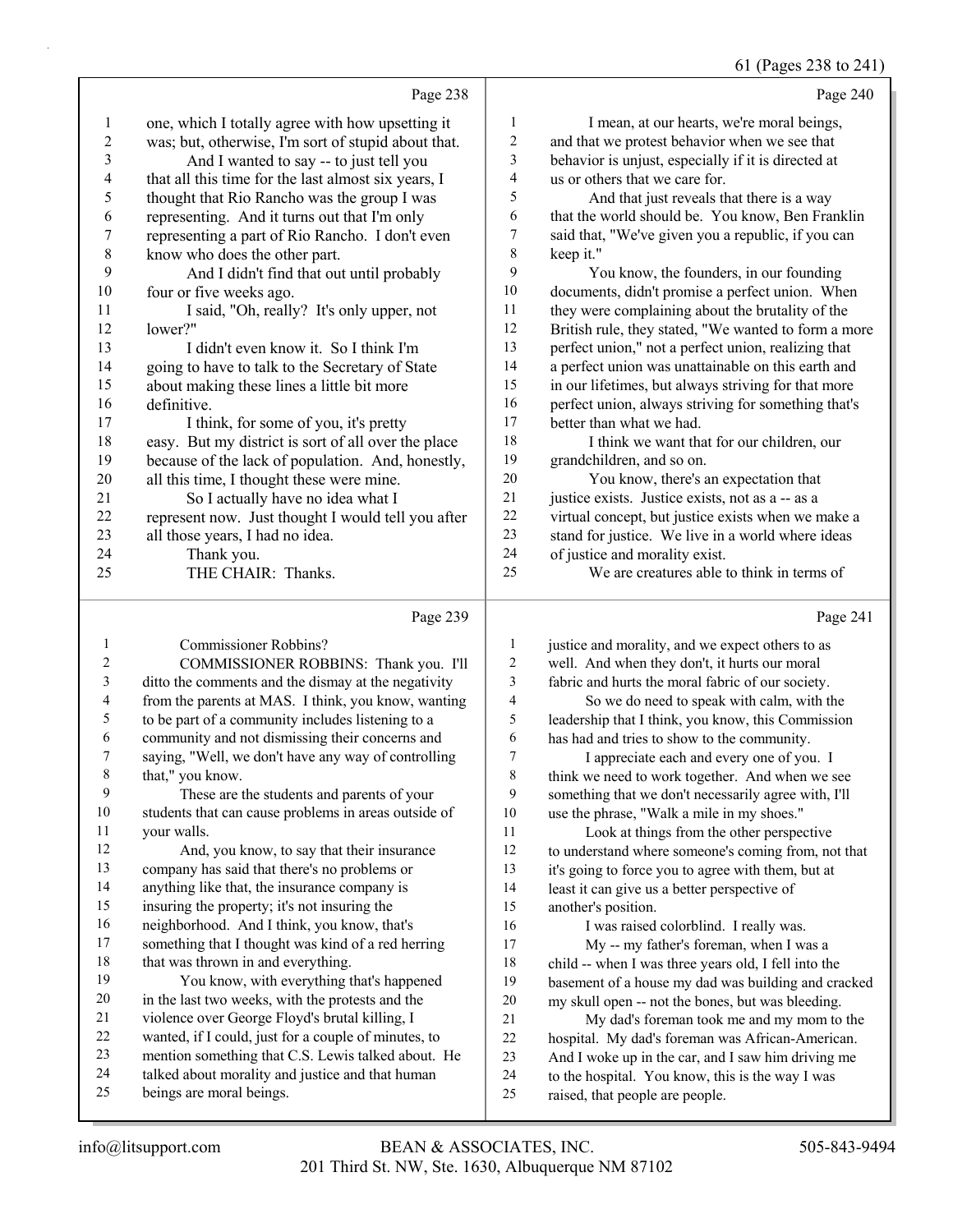### 62 (Pages 242 to 245)

|                  | Page 242                                                                |                  | Page 244                                                                                            |
|------------------|-------------------------------------------------------------------------|------------------|-----------------------------------------------------------------------------------------------------|
| $\mathbf{1}$     | You know, we're of one race, and that's                                 | 1                | (Commissioners so indicate.)                                                                        |
| $\boldsymbol{2}$ | the human race.                                                         | $\overline{c}$   | THE CHAIR: Hearing no opposition, this                                                              |
| 3                | And, you know, I think Martin Luther King                               | $\mathfrak{Z}$   | meeting is adjourned.                                                                               |
| 4                | even said that. When we start dividing ourselves                        | 4                | (Proceedings adjourned at 2:26 p.m.)                                                                |
| 5                | based on differences, we have a problem.                                | 5                |                                                                                                     |
| 6                | And I think it goes back to what Benjamin                               | 6                |                                                                                                     |
| 7                | Franklin said, that whole thing, if you can keep it.                    | $\boldsymbol{7}$ |                                                                                                     |
| $\,$ $\,$        | Democracy is tough. We don't live in a pure                             | 8                |                                                                                                     |
| 9                | democracy. We live in a representative republic.                        | 9                |                                                                                                     |
| 10               | I love the fact that I live here. I love                                | 10               |                                                                                                     |
| 11               | the fact that I live in New Mexico because of its                       | 11               |                                                                                                     |
| 12               | multiculturalism. It's one thing that my mother                         | 12               |                                                                                                     |
| 13               | loved about this state. And when she moved away                         | 13               |                                                                                                     |
| 14               | when she was young, and I went to go live with my                       | 14               |                                                                                                     |
| 15               | father and stayed here in New Mexico, she always                        | 15               |                                                                                                     |
| 16               | appreciated the culture that New Mexico had versus                      | 16               |                                                                                                     |
| 17               | other areas of this country that were somewhat                          | 17               |                                                                                                     |
| 18               | segregated their views and weren't as open and                          | 18               |                                                                                                     |
| 19               | inclusive as she saw in New Mexico.                                     | 19               |                                                                                                     |
| 20               | So I appreciate each and every one of you                               | 20               |                                                                                                     |
| 21               | and the work that we do. And I think education is                       | 21               |                                                                                                     |
| 22               | one of those areas where we strive to bring people                      | 22               |                                                                                                     |
| 23               | together, not just to teach them about math and                         | 23               |                                                                                                     |
| 24               | science and these things, but to teach us how to be                     | 24               |                                                                                                     |
| 25               | good human beings.                                                      | 25               |                                                                                                     |
|                  |                                                                         |                  |                                                                                                     |
|                  | Page 243                                                                |                  | Page 245                                                                                            |
| 1                |                                                                         | $\mathbf{1}$     | BEFORE THE PUBLIC EDUCATION COMMISSION                                                              |
| 2                | Thank you.                                                              | $\overline{c}$   | STATE OF NEW MEXICO                                                                                 |
| 3                | THE CHAIR: Commissioner Crone?<br>COMMISSIONER CRONE: Yes. Thank you. I | $\mathfrak{Z}$   |                                                                                                     |
| 4                | appreciate what the staff does. And you, too,                           | $\overline{4}$   |                                                                                                     |
| 5                | Cindy. I like what Cindy does as well.                                  | 5                |                                                                                                     |
| 6                | I mentioned Roger Montoya, because the                                  | 6                |                                                                                                     |
| 7                | presenter mentioned that he had reached out to Roger                    | $\tau$           | REPORTER'S CERTIFICATE                                                                              |
| $\,$ 8 $\,$      | in Moving Arts. And Roger won the Democratic                            | 8                | I, Cynthia C. Chapman, RMR, CCR #219, Certified                                                     |
| 9                | primary in Española, which means that he won the                        | 9<br>$10\,$      | Court Reporter in the State of New Mexico, do hereby                                                |
| 10               | election to replace -- to fill the seat that Joseph                     | 11               | certify that the foregoing pages constitute a true<br>transcript of proceedings had before the said |
| 11               | Sanchez vacated, to run for the CD3.                                    | 12               | NEW MEXICO PUBLIC EDUCATION COMMISSION, held in the                                                 |
| 12               | And I do want to echo Trish's concern. I                                | 13               | State of New Mexico, County of Santa Fe, in the                                                     |
| 13               | was actually -- I had three computers running, my                       | 14               | matter therein stated.                                                                              |
| 14               | phone, and I was on two Zoom meetings at the same                       | 15               | In testimony whereof, I have hereunto set my                                                        |
| 15               | time. So I'm pretty sick of Zoom as well. Thanks.                       | 16               | hand on June 26, 2020.                                                                              |
| 16               | THE CHAIR: Thank you. So I will                                         | 17               |                                                                                                     |
| 17               | entertain a motion to adjourn.                                          | 18               |                                                                                                     |
| 18               | COMMISSIONER ROBBINS: So move.                                          | 19               |                                                                                                     |
| 19               | COMMISSIONER RUIZ: So moved.                                            | 20               | Cynthia C. Chapman, RMR-CRR, NM CCR #219<br>BEAN & ASSOCIATES, INC.                                 |
| 20               | THE CHAIR: Motion by Commissioner                                       |                  | 201 Third Street, NW, Suite 1630                                                                    |
| 21               | Robbins, I believe -- I saw his hand up. Or                             | 21               | Albuquerque, New Mexico 87102                                                                       |
| $22\,$           | everyone is waving goodbye. And Commissioner Ruiz                       | 22               |                                                                                                     |
| 23               | also motions and/or seconds.                                            | 23               |                                                                                                     |
| 24<br>25         | COMMISSIONER RUIZ: Second.<br>THE CHAIR: So all in favor?               | 24<br>25         | Job No.: 3818N (CC)                                                                                 |